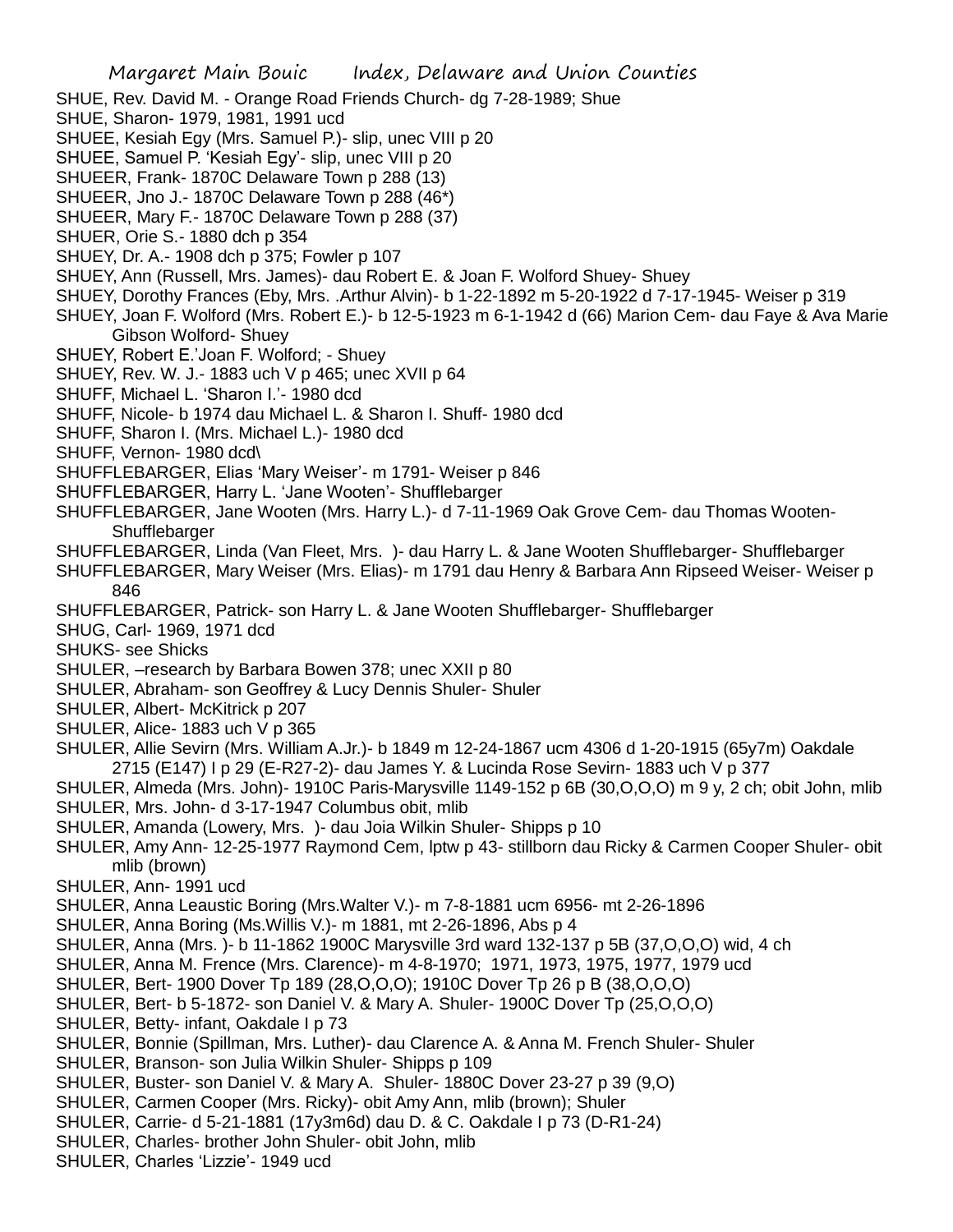- SHULER, Charles M.- b 1906 d 1-11-1915 (9y4m) Oakdale Cem 2712 (D70)I p 84 (D-R5-2) son Marion A. & Fannie H. Thompson Shuler- 1910C Dover Tp 33 p 2A (3,O,O,O)
- SHULER, Charles M. 'Elizabeth'- son Daniel V. & Mary A. Shuler- 1880C Dover 23-27 p 39 (7,O); 1910C Dover tp 27 p 1B (38,O,O,O) m2

SHULER, Charles M. 'Ellen Theresa Macklin'- m 12-5-1899- mt 3-13-1901, Ab p 2

SHULER, Cindy Lee- b 11-27-1970 dau Virgil Junior & Joyce Ann McKittrick Shuler- McKitrick p 207

SHULER, Clarence- obit Amy Ann, mlib (brown)

- SHULER, Clarence A Jr. 'Anna M. French- b 1-16-1923/7 m 4-8-1970 d 1-7-1981 (57) Ted 4th US WWII Army, Raymond Cem, lptw p 43- son Clarence & Erma Dell Underhill Shuler- Shuler; 1971, 1973, 1975, 1977, 1979, 1981, 1983 ucd
- SHULER, Clarence A. 'Erma Dell Underhill'- b 1-16-1896 m 1927 d 2-3-1965 Raymond Cem, lptw p 43- son Marion & Fannie Thompson Shuler- Shuler-; 1949 ucd; 1900C Dover Tp 203-205 p 9B (4,O,O,O); 1910C Dover Tp 33 p 2A (14,O,O,O)
- SHULER, Clarissa Edson (Mrs. David)- b 1834 m 12-28-1858 dcm d 8-30-1913 (79y1m) Oakdale 2583 (E124) I p 26 (E-R22-7); mt 2-26-1896,Abs p 4;- dau Willard & Mary Foster Edson1860C Dover Tp 223 (24,O); 1870C Dover Tp 1 p 1 (35,O); 1880C Dover Tp 9-10 p 37 (45,O); 1900C Dover Tp 205-207 p 9B (63,O,Ct.,Mass) 1 ch, 0 living; 1910C Marysville 169-148 p 6A (77,O,Conn,Mass), sister Lucy Amerine
- SHULER, Craig 'Sonya J. Rupright'- b 1960 m 4-11-1987 son Dwight C. & Shirley Shuler- Shuler; 1962, 1977 ucd
- SHULER, D- Sbc p 6
- SHULER, Dan- d 8-15-1893 (1y3m) Oakdale I p 73 (D-R1-24)
- SHULER, Dana- b 9-1884 grandson David & Clarissa Edson Shuler- 1900C Dover Tp 205-207 (15,O,O,O);
- SHULER, Dana-b 8-1883 son Anna Shuler- 1900C Marysville 3rd ward 132-137 p 5B (16,O,O,O)
- SHULER, Daniel 'Mary Loring'- 1915 uch p 897; 1883 uch V p 372
- SHULER, Daniel V.'Mary A.- Mt. Herman Cem, djlm p 10; Co A 121st Ohio Inf- son William & Sarah Shuler-1850C Dover Tp 809-825 (9,O); 1870C Dover Tp (19,O); 1870C Dover Tp 37-38 p 5 (28,O); 1880C Dover 23-27 p 39 (39,O)
- SHULER, Daniel- son-in-law of Mrs. Tanner- mt 12-11-1889- Abs p 7
- SHULER, Darren Charles 'Teresa Mulvaney'- b 3-13-1959 m 9-8-1979 son Dwight Charles & Shirley Lee Kirby Shuler- Rausch 1721322, 1731112 III p 300, 302; 1962, 1967, 1971, 1973, 1975. 1977, 1991 ucd
- SHULER, Darren Christopher- b 2-28-1983 son Darren Charles & Teresa Mulvaney Shuler- 1991 ucd SHULER, David- 1915 uch p 438, 439; 1883 uch IV p 473, V p 367, 371
- SHULER, David 'Clarissa Edson'- b 10-4-1832 m 12-28-1858 dcm d 1-27-1908 Oakdale 2093 (84E) I p 26 (E-R23-7) mt 2-26-1896, Abs p 4; 1883 uch V p 377; 1850C Dover Tp 809-825 p 122 (18,O); 1860C Dover Tp 223 (27,O); 1870C Dover Tp 1 p 1 (37,O); 1880C Dover 9-10 p 37 (47,O); 1900C Dover Tp 205-209 p 9B (67,O,Pa,O) m 42y
- SHULER, Dean- b 1957 son Dwight M. & Rachel M. Shuler- 1967, 1973 ucd
- SHULER, Deana (Mrs. Ronald E.)- 1979 ucd
- SHULER, Deborah- dau Richard D. & Rosella M. Shuler- 1961(5m) dcd
- SHULER, Dee (Mrs. Dwight)- Shurler
- SHULER, Diane Carol (Reed, Mrs. Richard D)- b 3-11-1957 m 7-26-1975 dau Dwight Charles & Shirley Lee Kirby Shuler- Rausch 1721321, 1731111, III p 300, 302; 1959, 1967, 1971, 1973 ucd
- SHULER, Dixie (West, Mrs. Floyd Raymond)- m 7 -26-1969 dau Dwight W. & Mary Shuster Shuler- Shuler
- SHULER, Douglas Alan-son Ricky & Carmen Cooper Shuler- obit Amy Ann, mlib (brown); Shuler
- SHULER, Duane- son Dwight C. & Shirley L. Shuler- 1962 ucd (4 ½)
- SHULER, Dwight Charles 'Shirley Lee Kirby'- m 3-17-1956 son Paul & Evelyn Myers Shuler- Rausch (172132), 173111, III p 300, 302; 1959, 1962, 1967, 1971, 1973, 1975, 1977, 1979, 1981, 1983 ucd
- SHULER, Duane Junior- b 8-18-1969 son Virgil Junior & Joyce Ann McKittrick Shuler- McKitrick p 353
- SHULER, D. V.- d Saturday- Mt. Herman Cem, mt 5-18-1892, Abs p 25; 1883 uch IV p 507, V p 368, 372 SHULER, Dwight C.- son Pearl W. & Eveln Myers Shuler- Shuler
- SHULER, Dwight Charles 'Shirley Lee Kirby Shuler- 1991 ucd
- SHULER, Dwight Craig- b 9-19-1960 son Dwight Charles & Shirley Lee Kirby Shuler- Rausch 1721321,
- 1731113, III p 200, 302; 1967, 1973, 1975, 1975 ucd
- SHULER, Dwight M. 'Judy Winning'- m 5-22-1960; 1962 ucd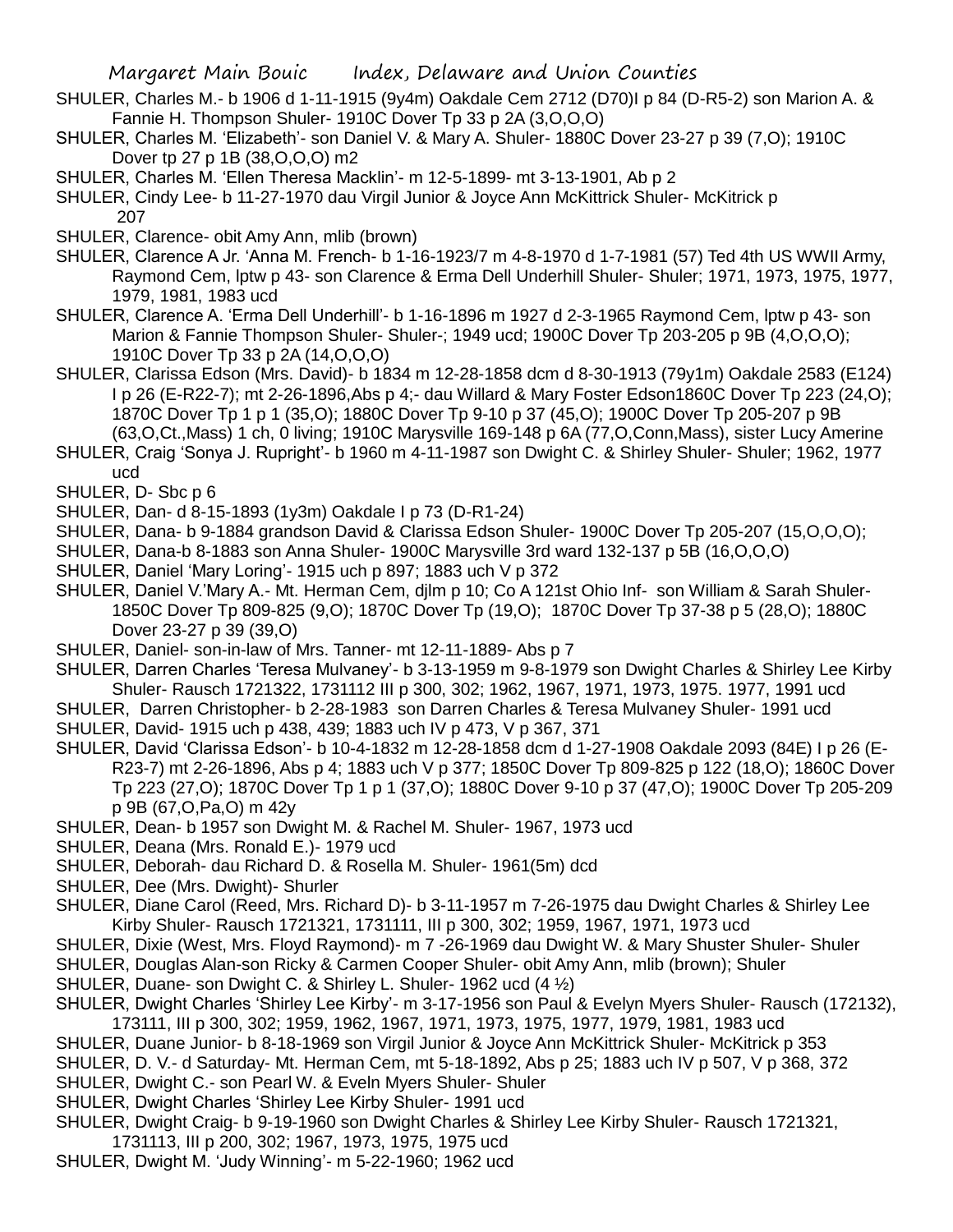SHULER, Dwight M. 'Libby M.'- 1991 ucd

SHULER, Dwight M. 'Rachel M.':Dee:- son Dwight W. & Mary Shuster Shuler- Shuler; 1967, 1971, 1973, 1975, 1977, 1979, 1981, 1983 ucd

SHULER, Dwight- son Pearl & Evelyn Shuler- 1949 ucd

SHULER, Dwight W. 'Mary Shuster'- b 2-21-1900 m 1930 d 6-8-1966 Oakdale Cem II p 121 (K-R6-18)- son Marion & Fannie Thompson Shuler- Shuler; 1900C Dover Tp 203-205 p 9B (3/12.O.O.O)

- SHULER, Elenia (McClure, Mrs. )- dau Julia Wilkin Shuler- Shipps p 10
- SHULER, Elizabeth Ann- b 10-1-1980 dau Darren Charles & Teresa Mulvaney Shuler- Rausch 17213221, 17311121; 1991 ucd
- SHULER, Elizabeth C. (Mrs. Charles M.)- b 1870 d 1955 Oakdale II p 108 (H-RM-8); 1910C Dover Tp 27 p 1B (0,O,Va,O)
- SHULER, Ella F. (Mrs. Charles M.) B 9-1873 m 1900;1900C Dover Tp 90-92 p 4B (26;O,Irel, Irel)
- SHULER, Ella (Foos, Mrs. )- dau Geoffrey & Lucy Dennis Shuler- Shuler
- SHULER, Ellen Theresa Macklin (Mrs. Charles M. )- b 9-25-1872 m 12-5-1899 d 3-7-1901 (28-5-10) dau John & Ellan Macklin- Our Lady of Lourdes Cem, lptw p 54; mt 3-13-1901, Abs p 2
- SHULER, Ellice Victory (Fleck, Mrs. Edward)- m 11-23-1881 ucm 7071 dau David & Clarissa Edson Shuler-1883 uch V p 377; 1870C Dover Tp 1 p 1 (7,O); 1880C Dover Tp 9-10- p 37 (18,O)
- SHULER, Erma Dell Underhill (Mrs. Clarence A.)- b 5-28-1910 d 8-10-1961 Raymond Cem, lptw p 43- dau Charles & Grace Hicks Underhill ; 1949 ucd
- SHULER, Evelyn Myers (Mrs. Pearl W.) b 12-8-1912 d 5-25-1981 Oakdale II p 144 (A-R10-6); dau Charles & Alma Rausch Myers- Shuler; 1949. 1959, 1962, 1967, 1971, 1973, 1975, 1977, 1979 ucd
- SHULER, Fannie H. Thompson (Mrs. Marion A.)- b 1863 m 10-20-1886 ucm (Hearl) d 5-18-1933 Oakdale I p 72 (D-R1-24); 1900C Dover Tp 203-025 p 9B (36,O,O,O) m 13y, 7 ch, 5 living
- SHULER, Florence (Turner, Mrs. )- dau Clarence A. & Erma Dell Underhill Shuler- Shuler; 1949 ucd
- SHULER, Frank- son John & Almeda Shuler- obit John, mlib; 1910C Paris Tp-Marysville 149-152 p 6B (8,O,O,O)
- SHULER, Frederick- son John & Almeda Shuler- obit John, mlib; 1910C Paris Tp-Marysville 149-152 p 6B (3,O,O,O)
- SHULER, Geoffrey 'Lucy Dennis'- d 3-17-1969 (77) Bloomfield Cem- Shuler
- SHULER, George- son Geoffrey & Lucy Dennis Shuler- Shuler
- SHULER, Gracie Edna- d (17) dau David & Clarissa Edson Shuler- 1883 uch V p 377; 1870C Dover Tp 1 p 1 (5,O); !880C Dover 9-10-p 37 (16,O)
- SHULER, Grace (Erwin, Mrs. )- dau Clarence A. & Erma Dell Underhill Shuler- Shuler
- SHULER, Grace G.- b 9-1888 dau Anna Shuler- 1900C Marysville 3rd ward 132-137 p 54B (11,O,O,O)
- SHULER, Grover D. b 12-1884 son Daniel V. & Mary A. Shuler- 1900C Dover Tp 189-191 p 9A (15,O,O,O); 1910C Dover tp 26 p 1B (24,O,O,O)
- SHULER, Helma (Smith, Mrs. )- dau Clarence A. Sr, & Erma Dell Underhill Shuler- Shuler
- SHULER, Homer S.- b 5-1890 son Anna Shuler- 1900C Marysville 3rd ward 132-137 p 5B (10,O,O,O)
- SHULER, Howard N.- b 12-889 d 5-10-1941 Oakdale II p 61 (C-R15-10) Pvt 1 Cl Vet Corp son Marion A. & Fannie H. Shuler- 1900C Dover Tp 203-205 p 9B (10,O,O,O)
- SHULER, James- b 1959/60 son Clarence & Anna Shuler- 1971, 1973, 1975, 1977 ucd
- SHULER, Valerie Jill (Davisson, Mrs. John William)- b 1967 m 5-22-1993 dau Dwight M. & Rachel Shuler -
- Shuler; 1967, 19 73, 1975, 1977, 1979, 1981, 1983 ucd; engaged to Edward Allen Rehmert
- SHULER, John 1915 uch p 328
- SHULER, John 'Almeda'- d 5-6-1943 (68) Glen Rest Cem, Cols. b New Dover; obit, mlib
- SHULER, John B.- b 11-1875 son Daniel V. & Mary A. Shuler- 1880C Dover 223-27 p 89 (5,O); 1900C Dover Tp 189-191 p 9A (24,O,O,O); 1910C Paris-Marysville 149-152 p 68 (34,O,O,O) m 9y
- SHULER, John William- d 9-1838 (11m) Wyatt Cem, Powell p 206 son William & Sarah Shuler
- SHULER, Joyce Ann Mckittrick (Mrs. Virgil Junior)- b 9-14-1949 m 11-29-1967 dau Clyde Leroy & Wilma C. Fryman Shuler- McKitrick p 353
- SHULER, Judy- dau Richard D. & Rosella M. Shuler- 1961 (6) dcd
- SHULER, Judy Winning (Mrs.Dwight M.)- m 5-22-1960 dau J. R. Wnning- Shuler; 1962 ucd
- SHULER, Julia (Smith, Mrs. Don)- dau Clarence A. & Anna M. French Shuler- Shurler
- SHULER, Julia Wilkin (Mrs. )- dau Jacob & Mary Catherine Fravel Wilkin- Shipps p 10
- SHULER, Kelly Francis- b 8-17-1985 dau Richard & Viva Jones Shuler- Shuler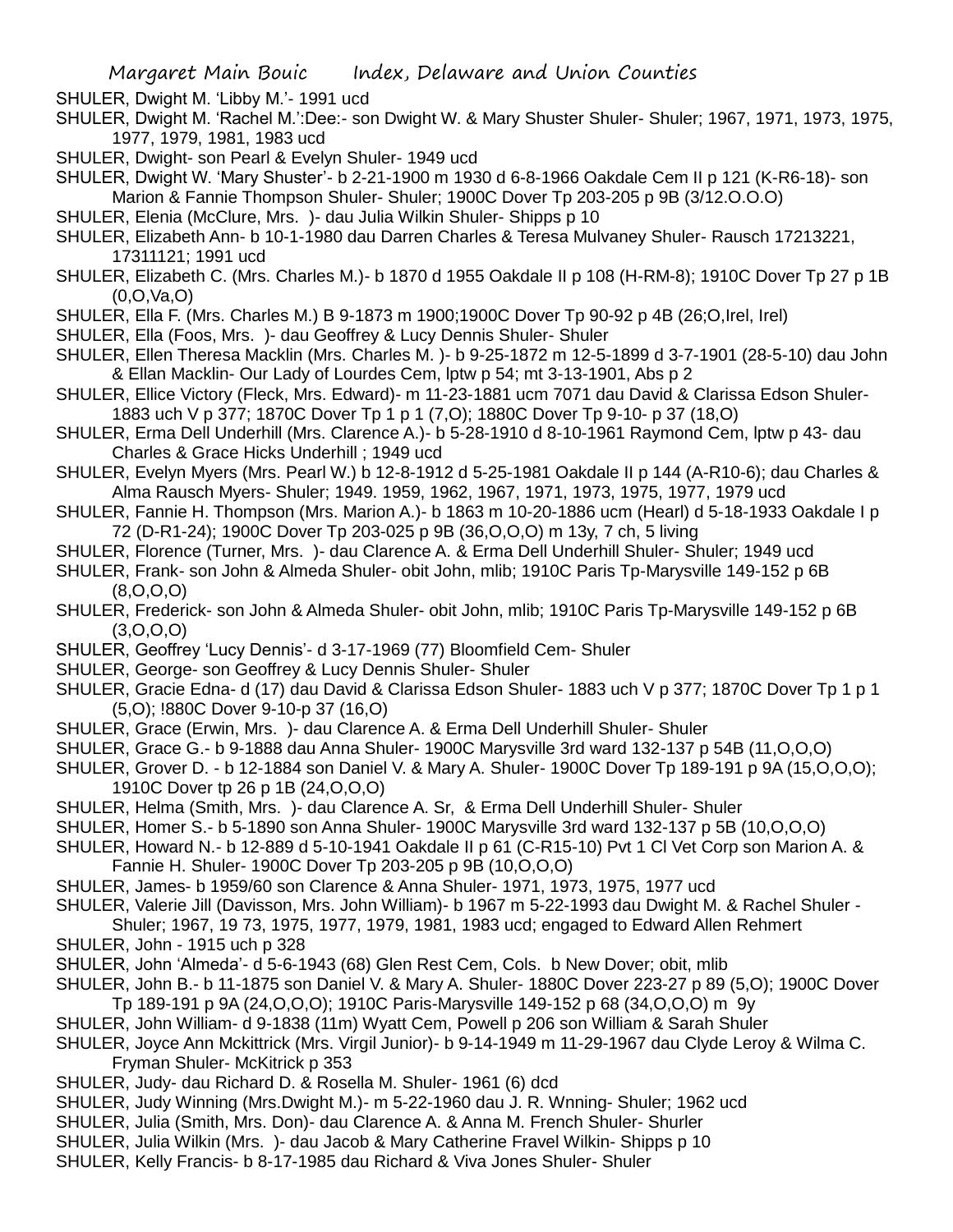- SHULER, Leah Ann (Columber, Mrs. Henry)- b 7-19-1835 m lic 2-27-1856 ucm 2390 d 5-28-1903 Oakdale Cem- ped Barbara Jean Hush Bowen 23; unec XV p 45, XVII p 54
- SHULER, Leann- dau William Shuler- 1850c Dover Tp 809-825 (15,O)
- SHULER, Leanna (Columber, Mrs. Henry)- b 7-19-1835 Morrow Co d 4-21-1903 Oakdale I p 39 (E-R37-3)
- SHULER, Libby M. (Mrs. Dwight M.)- 1991 ucd
- SHULER, Libby-b 1970 dau Dwight M. & Rachel Shuler- 1973, 1975, 1977, 1979, 1981, 1983 ucd
- SHULER, Lizzie (Mrs. Charles)- 1949 ucd
- SHULER, Louisa (Wirick, Mrs. )- dau Julia Wilkin Shuler- Shipps p 10
- SHULER, Mamie G. (Michael, Mrs. Guy C.)- m 6-6-1896 ucm (Hearl)
- SHULER, Margarett- b 5-1885 dau Anna Shuler- 1900C Marysville 3rd ward 132-137 p 5B (15,O,O,O)
- SHULER, Lucy Dennis (Mrs. Geoffrey)- d 12-10-1970 (76) bur Bloomfield Cem- Shuler
- SHULER, Marion A. 'Frances "Fannie" H. Thompson'- b 1848 m 10-20-1886 ucm (Hearl) d 7-21-1931 Oakdale I p 72 (D-R1-24) 1910C Dover tp 33 p 2A (62,O,US,US) m 24y
- SHULER, Marion A. b 9-1847 d 7-21-1931 (83) Oakdale Cem 4362 (D90)- son William & Sarah Dupler Shuler-1883 uch V p 371; 1850C Dover Tp 809-825 (-,O); 1870C Dover Tp 20 (21,O); 1880C Dover 17-21 p 38 (32,O); 1900C Dover Tp 203-205 p 9B (52,O)
- SHULER, Marion E.- b 4-4-1867 d 12-26-1936 Oakdale II p 56 (G-R12-11)- son Daniel & Mary A. Shuler-1870C Dover Tp 37-38 p 5 (3,O); 1880C Dover 23-27 p 39 (13,O); 1900C Dover Tp 189-191 p 9A (33,O,O,O); 1910C Dover Tp 26 p 1B (43,O,O,O)
- SHULER, Mary- dau William & Sarah Shuler- 1860C Dover Tp 240 (13,O)
- SHULER, Mary A. Loring (Mrs.Daniel)- b 8-1847 1915 uch p 897; 1870C Dover Tp 37-38 p 5 (24,O); 1880C Dover 23-27 p 39 (33,O); 1900C Dover Tp 189-191 p 8B (52,O,Maine, Pa) 1910C Dover Tp 26 p 1B (62, O, Maine,Va) wid, 7 ch
- SHULER, Mary Ann (Nelson, Mrs. Merlin H. )- m 6-12-1948 dau Clarence A. & Erma Dell Underhill Shuler-Shuler
- SHULER, Mary (Clark, Mrs. )- dau Julia Wilkin Shuler- Shipps p 10
- SHULER, Mary- b 1970 dau Dwight M. & Rachel Shuler- 1971 ucd
- SHULER, Mary E.- dau Charles & 1st wife Shuler- 1910C Dover Tp 27 p 1B (9,O,O,O)
- SHULER, Mary E.- dau David & Clarissa Edson Shuler- 1883 uch V p 377
- SHULER, Mary E. Shuster (Mrs. Dwight W.)- b 2-1-1900 m 8-2-1930 d 11-10-1987 (87) Oakdale II p 121 (K-R6-38)- dau Henry & Laura McDaniel Shuster- Shuler
- SHULER, Mary (Nelson, Mrs. Merlin)- dau Clarence A.,Sr. & Erma D. Underhll Shuler- Shuler
- SHULER, Ollie O.- b 10-1887 dau Marion A. & Fannie Shuler- 1900C Dover Tp 203-205 p 9B (12,O,O,O); 1910C Dover Tp 35 (22,O,O,O)
- SHULER, Pearl/Paul 'Evelyn Myers'- b 12-20-1910 m 1934 d 3-30-1977 Oakdale II p 144 (M-R10-6) son Marion & Ora Thompson Shuler- Shuler; 1949, 1959, 1962. 1967, 1971, 1973, 1975, 1977, 1979 ucd
- SHULER, Rachel M. (Mrs. Dwight M.)- 1967, 1971, 1973, 1975, 1977, 1979, 1981, 1983 ucd
- SHULER, Ralph E.- son Marion E. & Fannie H. Thompson Shuler-1910C Dover Tp 33 p 2A (8,O,O,O)
- SHULER, Rhonda- b 1979 dau Ronald E. & Diana G. Shuler- 1981 ucd
- SHULER, Ricky 'Carmen Cooper'- b 1955 dau Clarence & Anna M. French; Shuler- obit Amy Ann, mlib (brown); Shuler; 1971, 1973, 1981, 1983 ucd
- SHULER, Richard D. 'Rosella M.'- 1961 dcd
- SHULER, Richard- son Geoffrey & Lucy Dennis Shuler- Shuler
- SHULER, Richard- son Richard D. & Rosella M. Shuler- 1961 dcd (6)
- SHULER, Richard Lee 'Viva Jones'- m 2-23-1985- son Bonnie Spillman- Shuler
- SHULER, Ronald- son Clarence A. Jr. & Anna M. French Shuler- Shuler
- SHULER, Ronald E. 'Diana'- 1977, 1979, 1981 ucd
- SHULER, Rosella M. (Mrs. Richard D.)- 1961 dcd
- SHULER, Roxann(e) (Dixon, Mrs. John)- dau Clarence A. Jr. & Anna M. French Shuler- Shuler; 1971 ucd
- SHULER, Rudolph- 1860C Paris Tp 1376-1367 p 183 (30,Ger)
- SHULER, Ruth- b 8-1891/2 d 3-6-1909 (17y1m) Oakdale Cem 2171(90D) I p 73 (D-R1-24) dau Marion A. & Fannie H. Shuler- dg 3-9-1909, Cry Ab p 15; 1900C Dover Tp 203-205 p 9B (8,O,O,O)
- SHULER, Ruth (Thompson, Mrs. )- dau Clarence A. Sr. & Erma Dell Underhill Shuler- Shuler
- SHULER, Sadie (Hoopes, Mrs. Charles E.)- m 7-2-1896 ucm (Hearl); unec IV p 66, slip
- SHULER, Sarah Ann- dau Daniel V. & Mary A. Shuler- 1880C Dover 23-27 p 39 (1,O)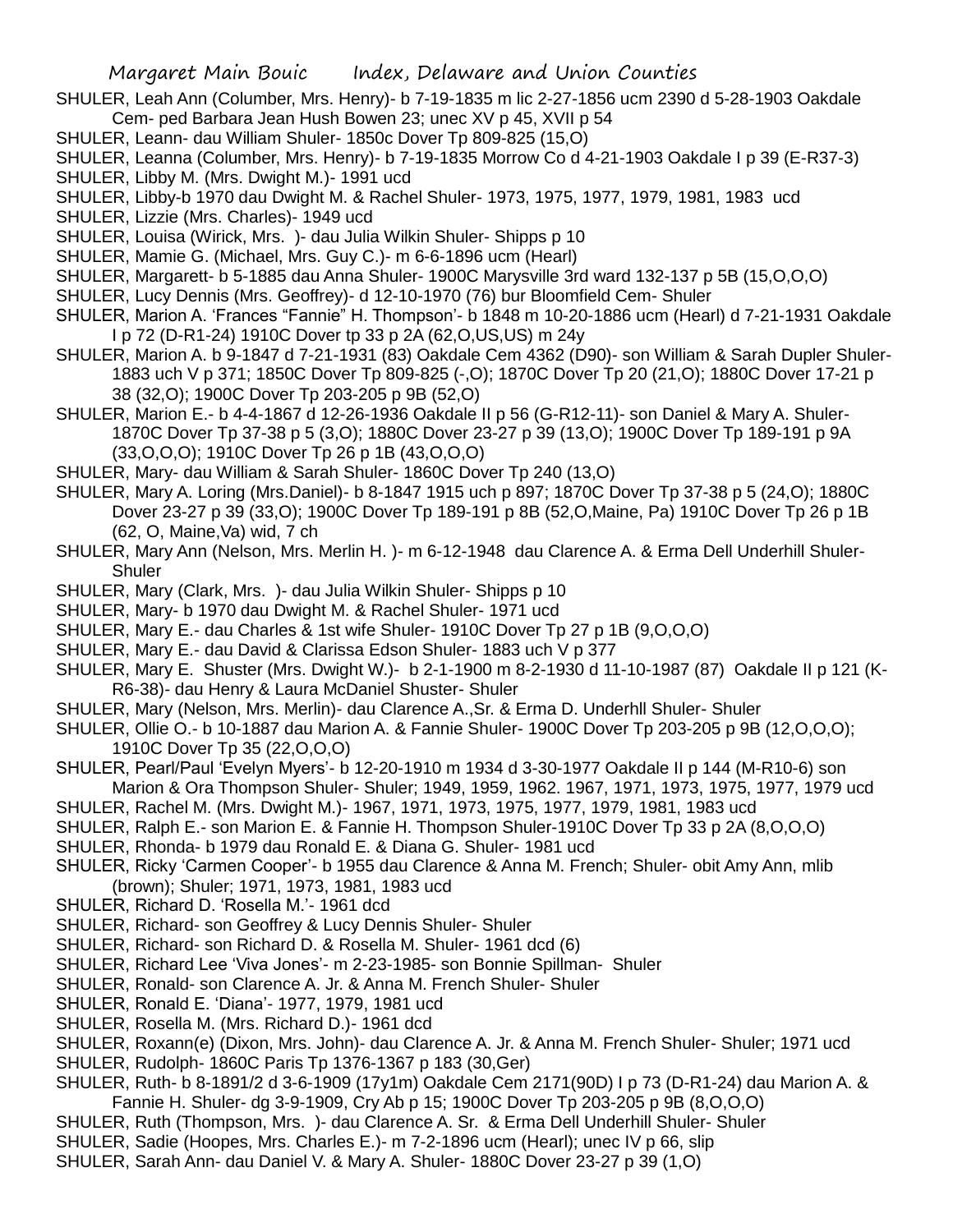- SHULER, Sarah (Buckwalter, Mrs. John)- dau William & Sarah Croll Shuler- dcq Viva Taylor 13 SHULER, Sarah Croll (Mrs. William)- dcq Viva Taylor 27
- SHULER, Sarah Dupler (Mrs. William)- b 4-15-1810 d 3-31-1897 Oakdale I p 72 (D-R1-24); djlm p 10; 1883 uch V p 365; 1850C Dover Tp 809-825 (30,O); 1860C Dover Tp 240 (50,O); 1880C Dover 17-21 p 38 (70,O)
- SHULER, Sarah E.- d 3-6-1857 (6-10-16) Oakdale I p 72 (D-R1-24) Mt. Herman Cem, djlm p 10 dau William & Sarah Shuler; 1850C Dover Tp 809-825 (2/12,O)
- SHULER, Sarah N (Hoopes, Mrs.Charles D.)- b 1878 d 11-7-1932 Oakdale I p 85 (D-R5-5) dau Daniel & Mary A. Loring Shuler- 1915 uch p 897
- SHULER, Shelly- b 1971 dau Ronald E. & Diana Shuler- 1977, 1979, 1981 ucd- engaged to John Michael Earley
- SHULER, Shirley Lee Kirby (Mrs. Dwight Charles)- b 3-17-1935 m 3-17-1956 dau Harold Richard & Lillian Kathrine Sherwood Kirby- Rausch (172132),(173111) III p 300, 302; 1959, 1962, 1977, 1981, 1983, 1991 ucd
- SHULER, Sonya J. Rupright (Mrs. Craig)- m 4-11-1987- dau Clarence Rupright- Shuler; 1991 ucd
- SHULER, Sophronia A. (Mrs. William A.)- 1870C Dover Tp 15 p 2 (21,O); 1880C Dover 8-9 p 37 (31,O) SHULER, Taylor- son Julia Wilkin Shuler- Shipps p10
- SHULER, Teresa Mulvaney (Mrs. Darren Charles)- m 9-8-1979- dau Jerald Mulvaney- Shuler; Rausch (1721322), (1731112)
- SHULER, Thomas- b 1975 son Ronald E. & Diana Shuler- 1977, 1979, 1981, 1991 ucd
- SHULER, Tracey Lynn- dau Ricky & Carmen Cooper Shuler- Shuler; obit Amy Ann, mlib (brown)
- SHULER, V.- 1883 uch V p 371
- SHULER, Valerie- b 1967 dau Dwight M. & Rachel R. Shuler- 1971 ucd
- SHULER, Virgil Junior 'Joyce Ann Mckittrick'- m 11-29-1967- McKitrick p 353; letter 1845; unec XI p 29
- SHULER, William- 1915 uch p 439; 1883 uch V p 365
- SHULER, Viva Joann Jones (Mrs. Richard Lee)- m 2-23-1985 dau Forrest A. Jones- Shuler
- SHULER, William- brother John Shuler- obit John, mlib
- SHULER, William A.Jr. 'Allie Sevirn'- m 12-24-1867 ucm 4306 d 1-13-1922
- SHULER, William A. 'Sophronia A.'- b 1844 Oakdale I p 29 (E-R27-2)- son William & Sarah Dupler Shuler-1915 uch p 438; 1883 uch IV p 486, V p 365, 368; 1850C Dover Tp 809-825 p 122 (6,O); 1860C Dover 240 (16,O); 1870C Dover Tp 15 p 2 (26,O); 1880C Dover 8-9 p 37 (36,O)
- SHULER, Mrs. And Mrs. Golden wedding 11-13-1881, mt 11–16-1881 p3c3, Abs p 7
- SHULER, William- b 6-1883 son Daniel & Mary A. Shuler- 1900C Dover Tp 189-191 p 9A (16,O,O,O); 1910C Dover 26 (28,O,O,O)
- SHULER, William E.- b 6-12-1883 d 3-30-1944 Oakdale II p 56 (G-R12-11)
- SHULER, William Lee- son Clarence A. Sr. & Erma Dell Underhill Shuler- Shuler; 1949 ucd
- SHULER, William 'Sarah Croll'- dcq Viva Taylor 26
- SHULER, William 'Sarah Dupler'- b (1)2-9-1810 d 8-16-1883 (72-8-7) North Umberland, Pa, Oakdale 134 , I p 72 (D-R1-24); djlm p 10; 1883 uch V p 370, 377; hadc p 50; mt 9-12-1883 p1c2, Abs p 11850C Doiver Tp 809-825 (30,Pa); 1860C Dover Tp 240 (49, Pa); 1870C Dover Tp 20 p 2 (55,O); 1880C Dover 17-21 p 38 (69,Pa)
- SHULER, Willis Victor'Anna Boring' -b 8-17-1860 m 7-3-1881 ucm 6986 d 2-19-1896 (35-6-2) , Oakdale I p 73 (D-R1-24); mt 2-26-1896 p 1c3, Abs p 4; nephew of Alfred Amrine- son David & Clarissa Edson Shuler- 1883 uch V p 377; 1870C Dover Tp 1 p 1 (9,O); 1880C Dover 9-10 p 37 (20,O)
- SHULL, Rev.- funeral service for George Wensell- dg 10–15-1907, Cry Ab p 75
- SHULL, Probate Judge- Freshwater p 223, 224
- SHULL, Adelaide R.- d 4-12-1971 (71) bur Springfield, sister Dr. Charles W. Shull- Shull
- SHULL, Aliya b 1989- dau Jeffrey J. & Penny L. Shull- 1991 ucd
- SHULL, Andra- b 6-1-1901 Harlem Tp dau Orla & Easter Kotterman Shull- dcbirths
- SHULL, Cassandra Jayne- b 7-5-1991 dau Jeffrey & —Kruse Shull- Shull
- SHULL,C. Darlene- President- dau David I. & Doris Walters Shull; Shull- unec XIX p 61. XX p 1, 13, 25, 37, 49, 61; XXI1, 13, 25, 37, 49, 61, XXII p 1, 13, 25, 37, 49, 60
- SHULL, Clara Louise (Mrs. Paul)- son Frank H. & Lucy G. Shull- Shull
- SHULL, David E. son David I. Shull- Shull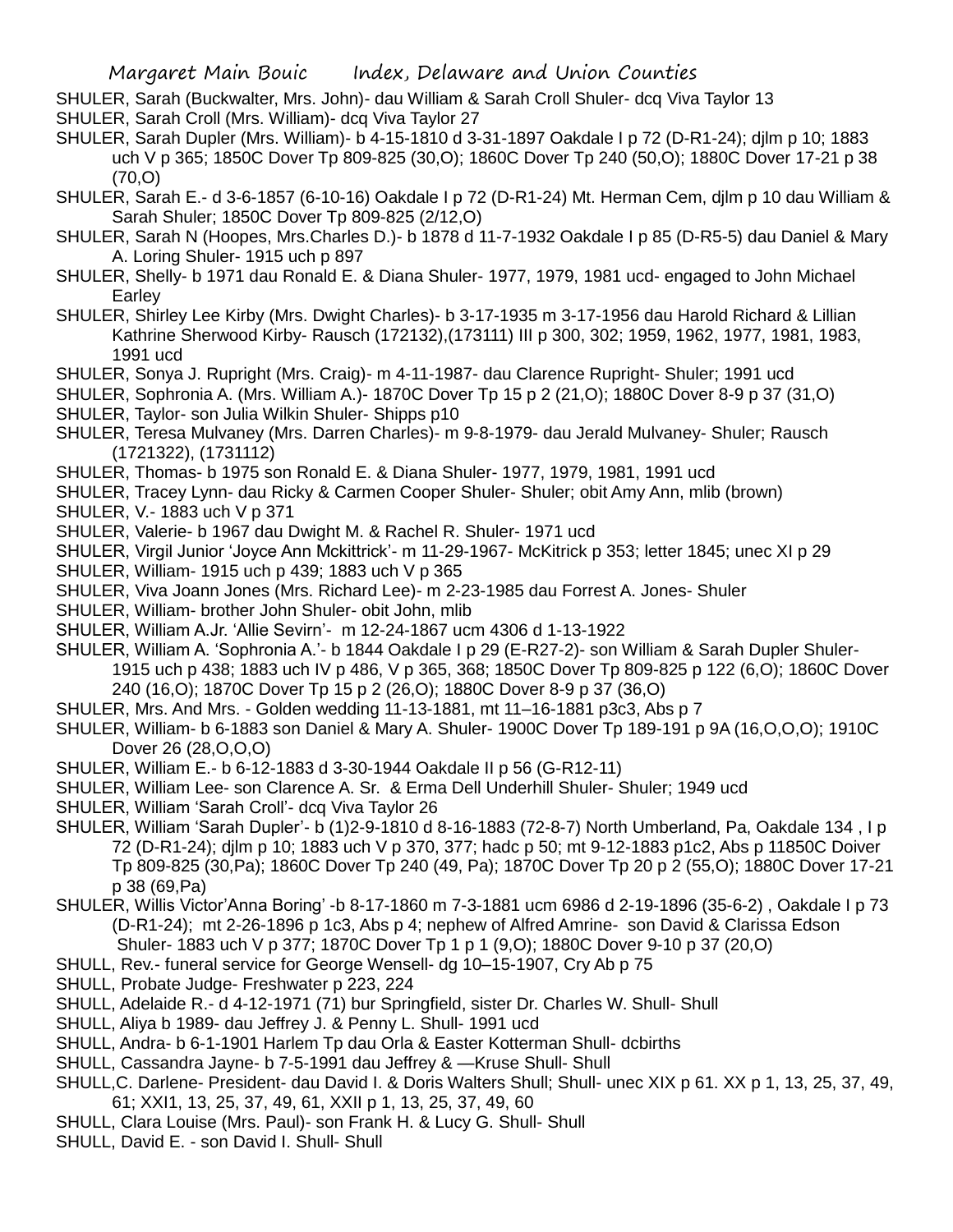- SHULL, David I. 'Elva Sanders' 'Doris Walters'- b 9-3-1904 d 4-3-1987 (82) Oak Grove Cem- son John W. & Mary Kobel Shull- Shull
- SHULL, David 'Michele Sommers'- m 4-25-1984 Shull
- SHULL, Donald E.- son David I. & Doris Walters Shull- Shull- engaged to Jackie Wilson- Shull
- SHULL, Doris Walters (Mrs. David I.)- b 9-10-1910 d 3-15-1999 (88) Oak Grove Cem- dau John & Cynthia Haybron Walters- Shull
- SHULL, Edward 'Gladys M. Santee'- d 1957- Shull
- SHULL, Elizabeth (Maine, Mrs. Francis C.)- m 5-29-1862 Asp (1884)
- SHULL, Ernest son John W. & Mary Kobel Shull- Shull
- SHULL, Elva Sanders (Mrs. David I.)- Shull
- SHULL, Evelyn (Mrs. Raymond)- Shull
- SHULL, Frank H. 'Lucy G'- d 9-2-1986 (91) bur Lancster- Shull
- SHULL, Franklin 'Mary Ellen'- son Frank H. & Lucy G. Shull- Shull
- SHULL, Fred 'Marilyn'- son Frank H. & Lucy G. Shull- Shull
- SHULL, Gladys M. Santee (Mrs. Edward R.)- d 7-2-1972 (63) Oak Grove Cem- Shull
- SHULL, Hannah- dau David & Michele Sommers Shull- Shull
- SHULL, Harold 'Norma L. Hempy'- Shull
- SHULL, Harold- son Frank H. & Lucy G. Shull- Shull
- SHULL, Jeannie Kruse (Mrs. )(Rhodes, Mrs. A. Lee)- m(2) 3-15-1997 dau Tom & Mary Ann Kruse- Shull
- SHULL, Jeffrey J. 'Penny L, Kruse'- Shull son David Shull- Shull; 1991 ucd
- SHULL, Jessica- dau David & Michele Sommers Shull- Shull
- SHULL, John W. 'Mary Kobel'- Shull
- SHULL, Keziah Egg (Mrs. Samuel P.)- m 7-20-1854 ucm 2147
- SHULL, Lara (Krile, Mrs. )- sister Frank H. Shull- Shull
- SHULL, Lucy- dau David & Michele Sommers Shull- Shull
- SHULL, Lucy G. (Mrs. Frank H.)- Shull
- SHULL, Maridelle (Sealey, Mrs. Richard)- dau Frank H. & Lucy G. Shull- Shull
- SHULL, Marilyn (Mrs. Fred)- Shull
- SHULL, Mary D., Miss- unclaimed letter, unec VII p 30
- SHULL, Mary Kobel (Mrs. John W.)- Shull
- SHULL, Mary (Riddle, Mrs. Leonard)- dau John W. & Mary Kobel Shull- Shull
- SHULL, Michele Sommers (Mrs. David)- b 5-12-1954 m 4-25-1984 d 8-26-1993 (39) dau Robert & Delores Spect Sommers- Shull
- SHULL, Mildred S. (Bender, Mrs. Charles Samuel)- b 6-6-1905 m 12-17-1954- Weiser p 120
- SHULL, Norma L. Hempy (Mrs. Harold)(Barber, Mrs. William)- d 1-12-1977 (54)- Prospect Cem, Shull
- SHULL, Penny L. (Mrs. Jeffrey J.)- 1991 ucd
- SHULL, Philip- great-grandfather of Darlene Shull- unec XX p 37
- SHULL, Raymond 'Evelyn'- Son Frank H. & Lucy G. Shull- Shull
- SHULL, Russell- son Frank H. & Lucy G. Shull- Shull
- SHULL, Samuel P. 'Keziah Egg'- m 7-20-1854 ucm 2147 (Shupe, 7-26-1854, mt)
- SHULL, Seth- son David & Michele Sommers Shull- Shull
- SHULL, Thelma (Mrs.Vernon T.)- 1971 dcd
- SHULL, Thelma (Marshall, Mrs. Garrett)- dau John W. & Mary Kobel Shull- Shull
- SHULL, Vernon T. 'Thelma'- 1971 dcd
- SHULL, Vicki- b 1957 dau Vernon T. & Thelma Shull- 1971 dcd
- SHULLER, Allie Severin (Mrs. William)- m 12-24-1867 ucm (Hearl)
- SHULLER, William 'Allie Severin'- m 12-24-1867 ucm (Hearl)
- SHULPY, Annie- dau H. & Catharine Shulpy- 1860C Paris tp 1357-1347 p 180 (1,O)
- SHULPY, Augustus- son H. & Catharine Shulpy- 1860C Paris Tp 1357-1347 p 180 (10,O)
- SHULPY, Catharine (Mrs. H.)- 1860C Paris Tp 1357-1347 p 180 (41,Ger)
- SHULPY, Catharine- dau H. & Catharine Shulpy- 1860C Paris Tp 1357-1347 p 180 (14,Ger)
- SHULPY, Catharine- dau H. & Catharine Shulpy- 1860C Paris Tp 1357-1347 p 180 (8,O)
- SHULPY, H. 'Catharine'- 1860C Paris Tp 1357-1347 p 180 (38,Ger)
- SHULPY, Elizabeth- dau H. & Catharine Shulpy- 1860C Paris Tp 1357-1347 p 180 (12,O)
- SHULPY, Gertrude- 1860c Paris Tp 1357-1347 p 180 (72,Ger)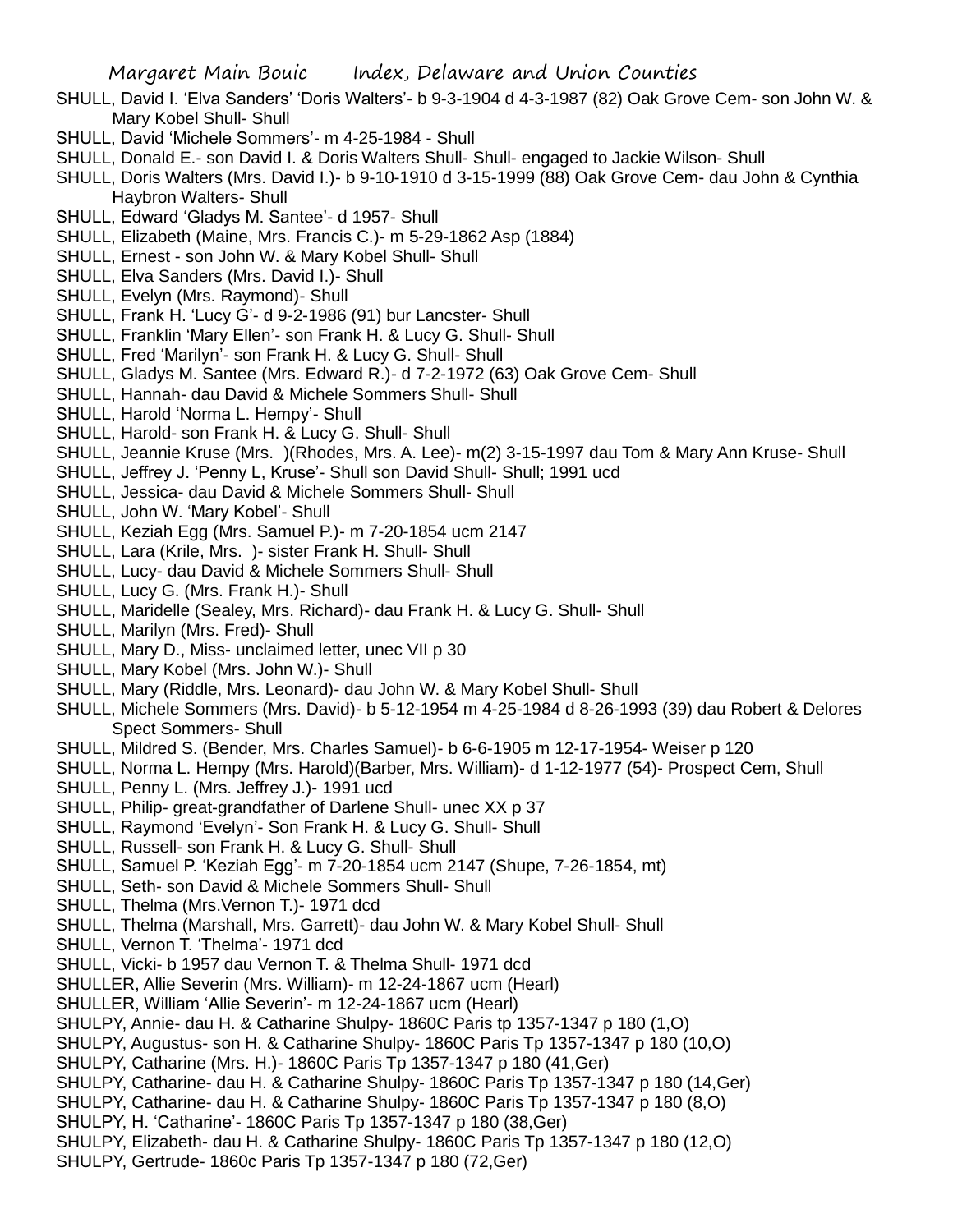- SHULPY, John- son H. & Catharine Shulpy- 1860C paris Tp 1357-1347 p 180 (4,O)
- SHULTE, Mary (Ory, Mrs. Jean Frederick)- b 1-1-1821 m 6-29-1840 d 6-3-1904- Nash p 266
- SHULTIS, David Anthony 'Lorinna Kay Eastman'- m 1984- son John & Yvonne Shultis- Shultis; 1983 ucd
- SHULTIS, John F. 'Yvonne J.'- Shultis; 1981, 1983, 1991 ucd
- SHULTIS, Lorinna Kay Eastman (Mrs. David Anthony)- m 1984dau Loran Eastman- Shultis
- SHULTIS, Yvonne J. (Mrs. John F.)- Shultis; 1983, 1991 ucd
- SHULTIS, Lynn- b 1972 child John F. & Yvonne J. Shultis- Shultis; 1983, 1991 ucd
- SHULTON, Elizabeth (Mrs. John)- 1860C Leesburg Tp 391 (32,O)
- SHULTON, Emily- dau John & Elizabeth Shulton- 1860C Leesburg Tp 391 (10,O)
- SHULTON, Ephraim- son John & Elizabeth Shulton- 1860C Leesburg Tp 391 (4,O)
- SHULTON, John 'Elizabeth'- 1860C Leesburg Tp 391 (30,O)
- SHULTON, Sarah- dau John & Elizabeth Shulton- 1860C Leesburg Tp 391 (8,O)
- SHULTS, Agnes C. Worline (Mrs. Louis)- m 11-26-1900 d 4-21-1971 (89) Ashley Union Cem- dau Charles Worline- Shults; 1961 dcd
- SHULTS, Almira (Shoaf, Mrs. William J.)- 1880 dch p 854
- SHULTS, Arvilla (Hamilton, Mrs. Joseph L.)- m 1-1-1868 dg 1-18-1916, Cry Ab p 10
- SHULTS, Benjamin 'Malinda Freshwater' b 1819 m 1-20-1893 d 3-5-1892 (73-9-2) Oxford Tp, b Knox Co, O.; dcdeaths- son Jacob & Catharine Shaffer Shults- 1880 dch p 798; Freshwater p 202, 203; dg 3-18- 1892 Cry Ab p 89, Oxford Tp
- SHULTS, Benjamin- father-in-law of John Bryant- dg 11-14-1905, Cry Ab p 62
- SHULTS, Bernice (Howald, Mrs. Robert)- dau Louis & Agnes C. Worline Shults- Shults
- SHULTS, Blanche El- b 8-14-1876 Brown Tp dau Silas & Ruth Walker Shults- dcbirths
- SHULTS, Blanch May (Mrs. Joseph E.)- m 12-25-1897 d 8-22-1970 (90) Glendale Cem- Shults
- SHULTS, Byron- son of Mrs. Anna O. Newhouse- dg 4-1-1910, Cry Ab p 111
- SHULTS, Carl Burton 'Mary Mabel Middleton'- b 2-5-1903 m 9-22-1930 d 1-22-1984 (80) Marion Cem- son Louis & Agnes C. Worline Shults- Shults; dcbirths; 1964, 1980 dcd
- SHULTS, Catharine- dau Jacob & Catharine Shaffer Shults- 1880 dch p 798; Freshwater p 202
- SHULTS, Catharine Shaffer (Mrs. Jacob)- 1880 dch p 798; Freshwater p 202
- SHULTS, Charles- son Lonnie Shults- Shults
- SHULTS, Charles W. 'Mabel L. Breece'- m 12-30-1927 son Louis & Agnes C. Worline Shults- Shults; 1961, 1964, 1969, 1971 dcd
- SHULTS, Christopher- son Benjamin & Malinda Freshwater Shults- 1880 dch p 798; Freshwater p 202, 203
- SHULTS, Clara- dau Benjamin & Malinda Freshwater Shults- 1880 dch p 786; Freshwater p 202, 203
- SHULTS, Clara B.- dau John & Susan Gingrich Shults- 1880 dch p 817
- SHULTS, Clara Elizabeth High (Mrs. William)- d 7-9-1933- Shults; dcb (Howard J.) (17-1898)
- SHULTS, Cleo- dau W, C,. Shults- Sand p 3
- SHULTS, Daniel V.- son John & Susan Gingrich Shults- 1880 dch p 817; 1850C Marlborough Tp 78 p 183  $(1,0)$
- SHULTS, D. B.- brother of Lydia Ellen Shults Heinlen- dg 6-5-1891, Cry Ab p 60
- SHULTS, Donald B.- son William & Clara E. High Shults- Shults
- SHULTS, Donna (James, Mrs. )- niece of Laura B. Shults- Shults
- SHULTS, Dosia J.- son William & Clara E. High Shults Shults
- SHULTS, Edna- b 8-12-1892 Delaware Town dau J. F. & Jennie Smith Shults- dcbirths
- SHULTS, Edward E.- b 11-26-1901 Per Tp Morrow Co- son A. E. & Mary Wells Shults- dcbirths
- SHULTS, Edward J.- son William & Clara E. High Shults- Shults; dg 6-5-1891, Cry Ab p 60
- SHULTS, Elenor M.- b 6-6-1880 Oxford Tp dau A. & M. Brines Sheets- dcbirths
- SHULTS, Eliza- dau Jacob & Catharine Shaffer Shults- 1880 dch p 798; Freshwater p 202
- SHULTS, Elizabeth (Mrs. Peter Jr.)- 1850C Marlborough Tp 65 p 184 (20)
- SHULTS, Elizabeth (Tropkey, Mrs. )- dau Benjamin & Malinda Freshwater Shults- 1880 dch p 798; Freshwater p 202, 203
- SHULTS, Emanuel- hmp p 164; 1840C Concord Tp 119 (20-30)
- SHULTS, Emanuel- son John & Susan Gingrich Shults- 1880 dch p 817; 1908 dch p 405; 1850C Marlborough Tp 78 p 185 Rev. E. M.- dg 6-5-1891, Cry Ab p 60
- SHULTS, Esther (Sharp, Mrs. Charles W.)- dau William & Clara E. Hugh Shults- Shults
- SHULTS, Evelyn Faye (Lumberson, Mrs. Don)- dau Carl Burton & Mary Mabel Middleton Shults- Shults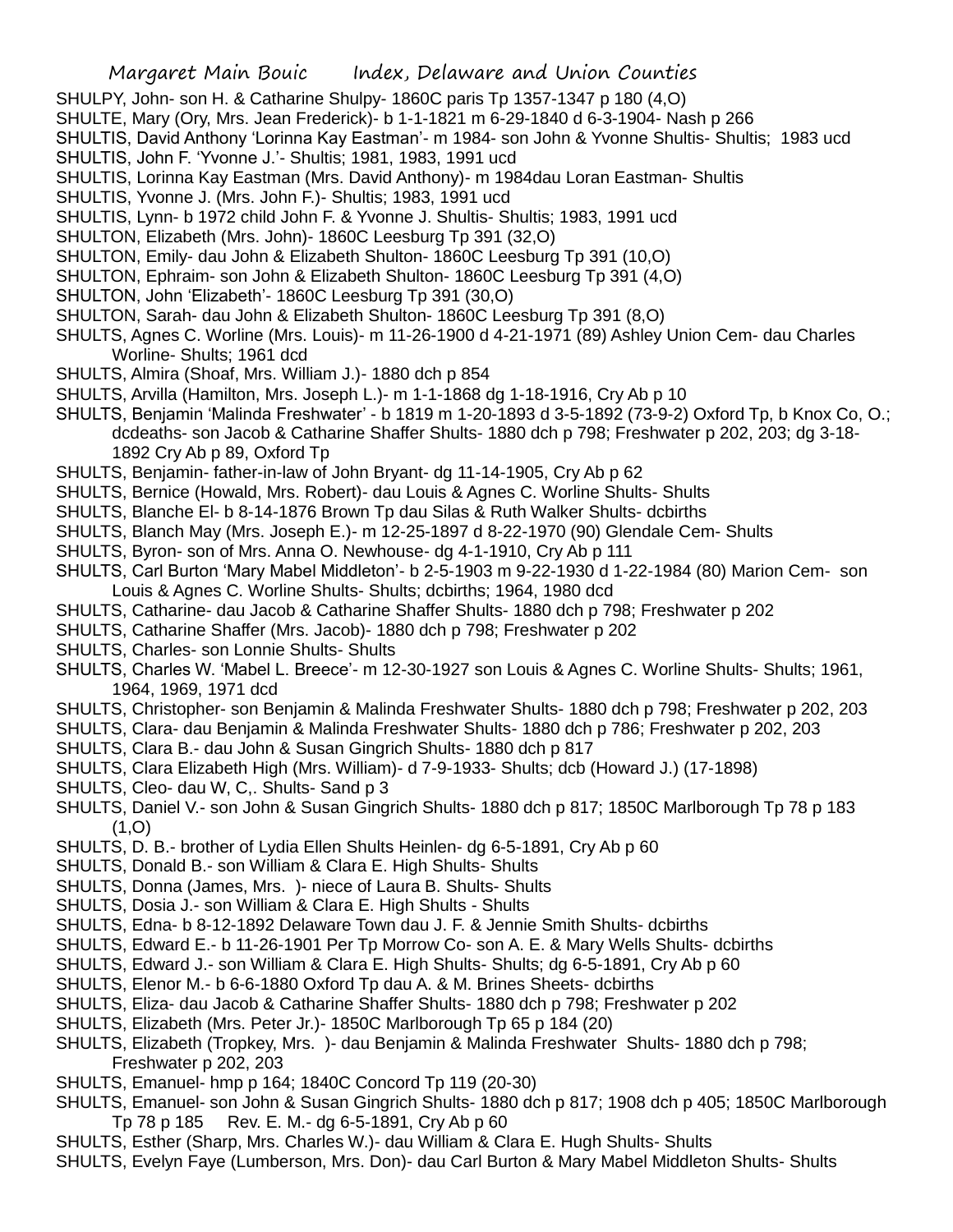- SHULTS, Francis F.- son John & Susan Gingrich Shults- 1880 dch p 817
- SHULTS, Rev. F. M.- son John & Susan Gingrich Shurtos, dg 6-5-1891, Cry Ab p 60
- SHULTS, George- son Jacob Shults- 1880 dch p 798; Freshwater p 202
- SHULTS, George W.- son John & Susan Gingrich Shults- 1880 dch p 817; 1908 dch p 405; 1850C Marlborough Tp 78 p 185 (6,O)
- SHULTS, Grover F.- b 12-16-1923 d 1-1-1948 USNavy, Oakdale II p 37 (G-R4-16)
- SHULTS, Harold W.- son William & Clara E. High Shults- Shults
- SHULTS, Harry Elmer- d 9-18-1895, son J. F. Shults- dg 9-20-1895 Cry Ab p 38
- SHULTS, Howard J.- b 12-1-1898 son William & Clara Elizabeth High Shults- dcb correction
- SHULTS, Hugh L.- son William & Clara E. High Shults- Shults
- SHULTS, Mrs. Rev. Immanuel- funeral at Reformed church- dg 1-5-1894, Cry Ab p 147
- SHULTA, Irene- com. suicide (14)- dau Mr. and Mrs. J. D. Shults dg 6-13-1915, Cry Ab p 59
- SHULTS, Ivy Davis (Mrs. William)- m 1944 d 7-1952- Shults
- SHULTS, Jack Eugene.- son Charles W. & Mable L. Breece Shults- Shults
- SHULTS, Jacob 'Catharine Shaffer Shults- 1880 dch p 798; Freshwater p 202, 203
- SHULTS, Jacob- son Jacob & Catharine Shaffer Shults- 1880 dch p 798; Freshwater p 202
- SHULTS, James F.- son John & Susan Gingrich Shults- 1880 dch p 817
- SHULTS, Janice (Maples, Mrs. Richard)- dau Charles W. & Mabel L. Breece Shults- Shults
- SHULTS, J. D.- dg 6-13-1915, Cry Ab p 59, parents of Irene
- SHULTS, J. F.- dg 9-20-185 Cry Ab p 38; cousin of George W. Baxter- dg 8-15-1899 Cry Ab p 211
- SHULTS, —(Mrs. J. F.)- dau Mrs. Mary E. Smith- dg 11-29-1910, Cry Ab p 174
- SHULTS, M. Joanne- dau Carl B. & Mary Mabel Middleton Shults- Shults
- SHULTS, Joe 'Mae'- 1964, 1969 dcd
- SHULTS, John- son Benjamin & Malinda Freshwater Shults- 1880 dch p 798; Freshwater p 202, 203
- SHULTS, John F.- son John & Susan Gingrich Shults- 1880 dch p 817; 1850C Marlborough Tp 78 p 185 (9,O)
- SHULTS, John- son Jacob & Catharine Shaffer Shults- 1880 dch p 798; hadc p 38
- SHULTS, John 'Susan(na) Gingrich'- 1880 dch p 817; dg 6-5-1891, Cry Ab p 59; 1850C Marlborough Tp 78 p 185 (40,Pa); dg 2-18-1894, Cry Ab p 152
- SHULTS, —(Arnold, Mrs. C. B.)- dau John & Susanna Shults- dg 6-5-1891, Cry Ab p 60
- SHULTS, Joseph E. 'Blanch May'- m 12-25-1897 d 2-23-1968 (94) Glendale Cem- Shults
- SHULTS, Joseph- son Jacob & Catharine Shaffer Shults- 1880 dch p 798; Freshwater p 202
- SHULTS, Joshua- son Benjamin & Malinda Freshwater Shults- 1880 dch p 798; 1908 dch p 415; Freshwater p 202, 203
- SHULTS, Laura B.- d 10-30-1971 (92) Oak Grove Cem- sister W. C. Shults- Shults
- SHULTS, Lavina/Lovina- dau John & Susan Gingrich Shults- 1880 dch p 817; 1850C Marlborough Tp 78 p 185  $(12,0)$
- SHULTS, Lonnie Lou- son Charles W. & Mabel L. Breece Shults- Shults
- SHULTS, Louis D. 'Agnes C. Worline'- m 11-26-1900 d 1-9-1962 Ashley Union cem- Shults; 1961 dcd
- SHULTS, Louis- d 12-31-1978 (17) Ashley Cem- son Lonnie Shults- Shults
- SHULTS, Lucinda J.- dau John & Susan Gingrich Shults- 1880 dch p 817; 1850C Marlborough Tp 78 p 185 (15,O)
- SHULTS, Lydia Ellen (Heinlen, Mrs. Abram)- b 2-7-1857 m 2-6-1877, dg 6-5-1891, Cry Ab p 59- dau John & Susan(na) Gingrich Shults- 1880 dch p 817
- SHULTS, Mabel L. Breece (Mrs. Charles W.)- b 1-20-1910 m 12-30-1927 d 10-8-1987 (77) Ashley Cem-Shults; 1961, 1964, 1969, 1971 dcd
- SHULTS, Mae (Mrs. Joe)- 1964, 1969 dcd
- SHULTS, Mae Henderson (Mrs. W. C.)- Shults
- SHULTS, Malinda Freshwater (Mrs. Benjamin)- b 7-15-1821 m 1-20-1843 dau Christopher & Elizabeth Hill Freshwater- Freshwater p 202; 1880 dch p 798
- SHULTS, Manuel- son Jacob & Catharine Shaffer Shults- 1880 dch p 798; Freshwater p 202
- SHULTS, Marianne- dau Jacob & Catharine Shaffer Shults- 1880 dch p 798; Freshwater p 202
- SHULTS, Mary Ann (Strine; Mrs. James)- m 1867- dau John & Susan Gingrich Shults- dg 2-2-1894, Cry Ab p 152; 1880 dch p 817; 1850C Marlborough Tp 78 p 185 (4,O)
- SHULTS, Mary- dau Benjamin & Malinda Freshwater Shults- 1880 dch p 798; Freshwater p 202, 203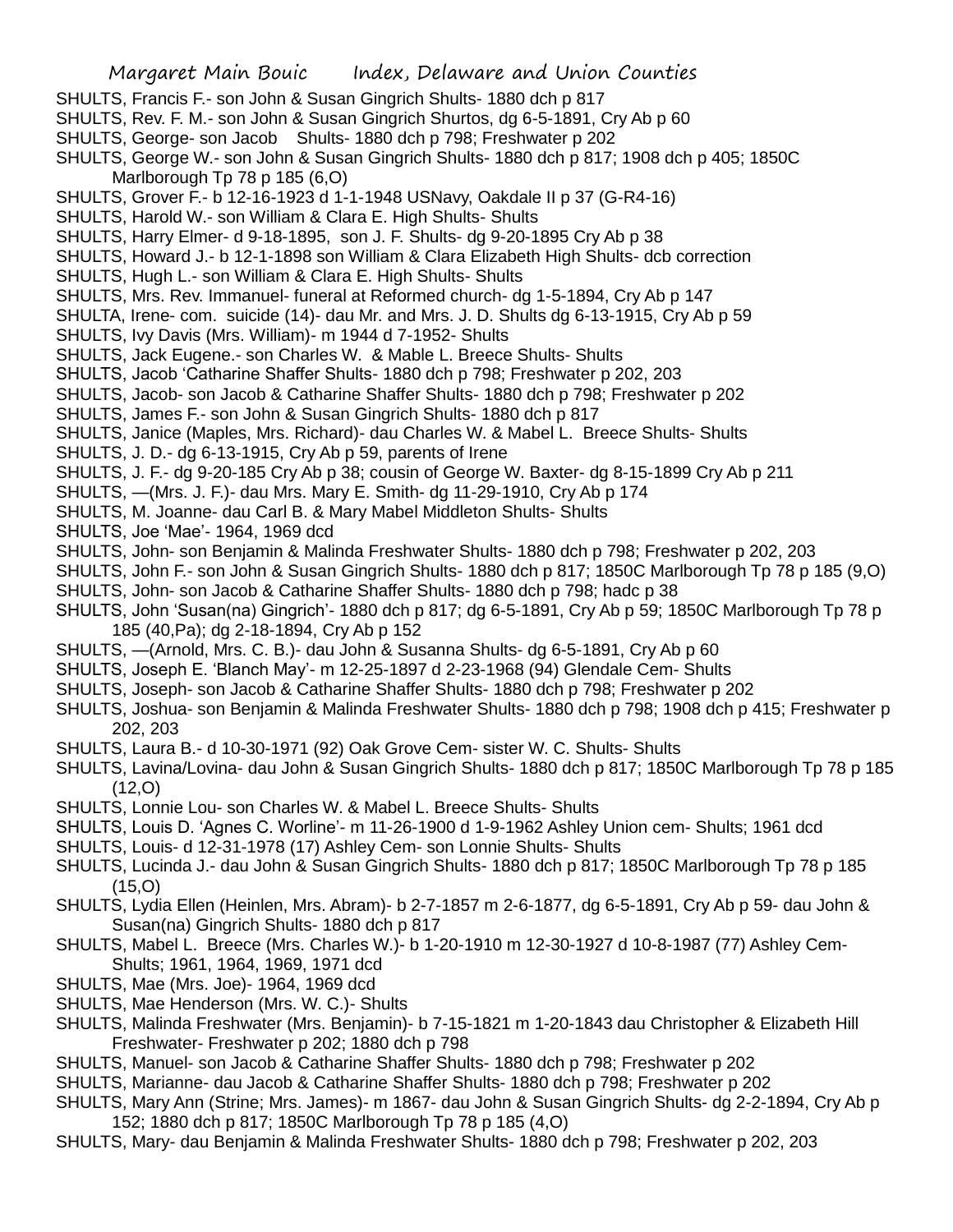- SHULTS, Mary Mabel Middleton (Mrs. Carl B.)- b 10-16-1911 Ark m 9-22-1930 d 6-26-1996 (84) Marion Cem.-
- day James D. & Londa A. Hough Middleton- Shults; 1964, 1969, 1971, 1980 dcd SHULTS, Maxine (Wilson, Mrs. Floyd)- dau Louis & Agnes C. Worline Shults- Shults
- SHULTS, Melba JoAnn (Gwinner, Mrs. )-dau Carl Burton & Mary Mabel Middleton Shults- Shults
- SHULTS, Nancy M.- dau Peter,Jr. & Elizabeth Shults- 1850C Marlborough Tp 65 p 184 (20,O)
- SHULTS, Peter,Jr. 'Elizabeth'- 1850C Marlborough Tp 65 p 184 (25,Pa)
- SHULTS, Phoebe A.- dau Jacob Shults- 1880 dch p 798: Freshwater p 202
- SHULTS, Ralph T.- son William & Clara E. High Shults- Shults
- SHULTS, Rebecca- dau Jacob Shults- 1880 dch p 798; Freshwater p 202
- SHULTS, Rheda (Watts, Mrs. James)- dau Charles W.& Mabel L. Breece Shults- Shults
- SHULTS, Rosan- dau Jacob & Catherine Shaffer Shults- 1880 dch p 798; Freshwater p 202
- SHULTS, Rosanna- dau Benjamin & Malinda Freshwater Shults- 1880 dch p p 798; Freshwater p 202, 203
- SHULTS, Rosanna (Freshwater, mrs. James)- m 121-13-1831- dg 8-15-1890, Cry Ab p 27
- SHULTA, Roy- pallbearer for Mrs. Mary E. Smith- dg 11-29-1910, Cry Ab p 174
- SHULTS, Sarah (Martin, Mrs.Ralph)(Martin, Mrs.William)- dau Benjamin & Malinda Freshwater Shults-Freshwater p 202, 203; 1880 dch p 798
- SHULTS, Sarah S.- dau Jacob Shults- 1880 dch p 798; Freshwater p 202
- SHULTS, Shirley Jean (Miller, Mrs. Lyle)- dau Carl B. & Mary Mabel Middleton Shults- Shults
- SHULTS, Simon- son Jacob & Catharine Shaffer Shults- 1880 dch p 798 Freshwater p 202
- SHULTS, Solomon- son Jacob Shults- 1880 dch p 798; Freshwater p 202
- SHULTS, Steven K. son Carl B. & Mary Mabel Middleton Shults- Shults; 1964 (15), 1969 dcd
- SHULTS, Susannah Gingrich (Mrs. John)- d 12-2-1897 (80-1-3) Marlborough Tp, b York Co, Pa.- dau Christoper Gingrich- dcdeaths; dg 6-5-1891, Cry Ab p 59; 1880 dch p 817; 1908 dch p 694; dg 2-18- 1894,Cry Ab p 152; 1850C Marlborough Tp 78 p 185 (33,Pa)
- SHULTS, Susanah- b Columbia Pa d 12-9-1869 (53) dcdeaths
- SHULTS, Susan B.- dau John & Susan Gingrich Shults- 1880 dch p 817
- SHULTS, Thomas- son Benjamin & Malinda Freshwater Shults- 1880 dch p 798; Freshwater p 202, 203
- SHULTS, Thomas, d recently- dg 4-28-1893, Cry Ab p 120
- SHULTS, Thomas Jones- d 4-12-1893 (42) dg 1-5-1894 Cry Ab p 148; dg 4-14-1893, Cry Ab p 118
- SHULTS, Wayne- b 1-21-1883 Delaware Town son J. F. & M. Smith Shults- dcbirths
- SHULTA, Wayne- pallbearer for Mrs. Mary E. Smith- dg 11-29-1910, Cry Ab p 174
- SHULTS, Wayne- son W. D. Shults- Sand p 3
- SHULTS, W. C.- Sand p 3
- SHULTS, W, C, 'Mae Henderson'- d 7-5-1959 brother Larua B. Shults- Shults
- SHULTS, —(Becker, Mrs. Edward)- sister W. C. Shults- Shults
- SHULTS, William 'Clara E. High''Ivy Davis'- m(2) 1944 d 11-27-1963 (85) bur Marion Shults; dcb (Howard J.)
- SHULTS, Rev. William H.- son John & Susan Gignrich Shults- 1880 dch p 817; 1880 dch p 405; dg 6-5-1891, Cry Ab p 60
- SHULTS, Zachariah- son Jacob & Catharine Shaffer Shults- 1880 dch p 798; Freshwater p 202
- SHULTZ- see Schultz, Shults Sand p 6
- SHULTZ, Albert- 1870C Troy Tp p 522 (16)
- SHULTZ, Almira- 1870CThomson Tp p 497 (18)
- SHULTZ, Amanda Alminra Courtright (Mrs. Luther Leroy)- b 1-7-1862 d 7-2-1915 dau John Ezra & Lorinda Williamson Courtright- Weiser p 634
- SHULTZ, Amber (Hankins, Mrs. Chad)- dau John W. & Mardell Wilcox Shultz- Shultz
- SHULTZ, Ann M. (Mrs. John Wilson)- 1961, 1964 dcd
- SHULTZ, Anna Catherine (Straubinger, Mrs. Russell Leroy)- b 1-14-1891 m 1-18-1917 d 8-27-1947 dau Luther Leroy & Amanda Almina Courtright Shultz- Weiser p 636
- SHULTZ, Arthur- brother Charles Shultz- Shultz
- SHULTZ, Barbara (Mrs. Wayne)- 1973, 1975 ucd
- SHULTZ, Belle (Davis, Mrs. )- sister Rev. Emanuel Shultz- dg 4-11-1916, Cry Ab p 48
- SHULTZ, Benjamin- 1870c Oxford Tp p 437 (52\*)
- SHULTZ, Besse Albertina (Smith, Mrs. Carl Cornelius)- b 4-9-1884 m 4-19-1905 dau Luther Leroy & Amanda Almina Courtright Shultz- Weiser p 634
- SHULTZ, B. L. 'Elsie P. Bailey'- Shultz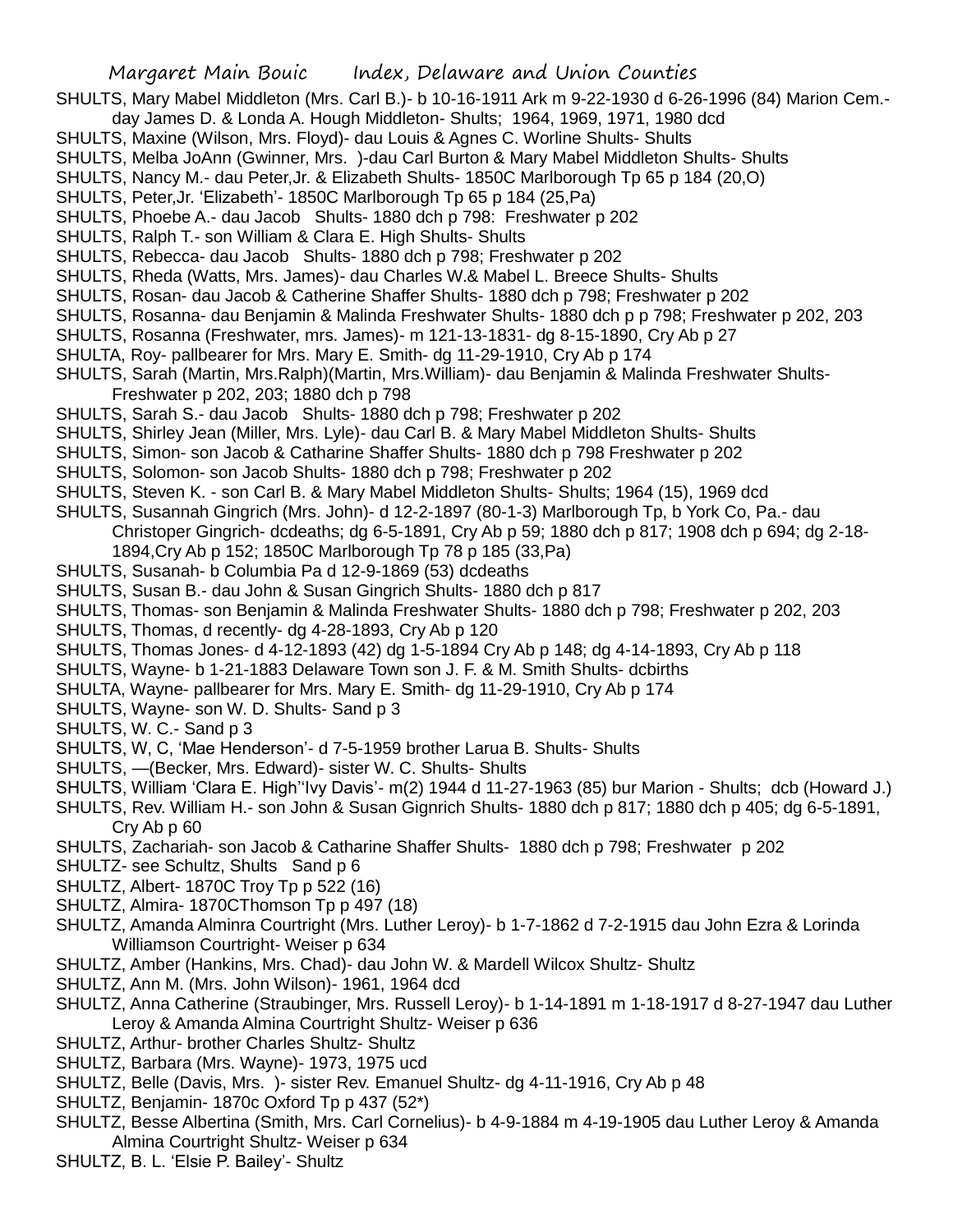- SHULTZ, C.- unclaimed letter, 1852, unec IV p 19
- SHULTZ, Cancy- b1963 dau Robert & Cindy Shultz- 1969 dcd
- SHULTZ, Carrie Coons (Mrs. Lee/Levi C.)- m 3-17-1898 ucm (Hearl)
- SHULTZ, Carrie (Hoffman, Mrs. )- sister Charles Shultz- Shultz
- SHULTZ, Catherine Jane- d 8-7-1899 (59) bur New Lewiston, dg 8-8-1899, Cry Ab p 210
- SHULTZ, Charles- d 6-17-1960 bur Lewistown- Shultz
- SHULTZ, Charles- 1870C Thomson Tp p 497 (5m)
- SHULTZ, Charles, d Saturday (32) son Mrs. Sophia Shultz- dg 7-23-1907, Cry Ab p 57
- SHULTZ, ----Allen (Mrs.Charles)- d 6-9-1960 (84) bur Lewistown- Shultz
- SHULTZ, Charles- son Cris & Mary Shultz- 1880C Marysville 503-550 p 40 (16,O,Ger,Ger)
- SHULTZ, Christine- d 8-3-1890 (20) funeral German Ch; mt 8-6-1890 p 3, Abs p 1
- SHULTZ, Cristena- dau Cris & Mary Shultz- 1880C Marysville 503-550 p 40 (11,O,Ger,Ger)
- SHULTZ, Cindy (Mrs. Robert)- 1969 dcd
- SHULTZ, Clara- 1870C Oxford Tp p 437 97)
- SHULTZ, Clara Belle- 1870C Marlborough Tp 411 (7)
- SHULTZ, Clara (Bryant, Mrs. )- dau Mrs. Malinda Shutlz- dg 9-22-1914 Cry Ab p 150
- SHULTZ, Cris 'Mary'- 1880C Marysville 503-550 p 39 (55,Ger,Ger,Ger)
- SHULTZ, Daniel- 1870C Troy Tp p 522 (21)
- SHULTZ, —(Mrs. Dan)- sister of Sarah Elizabeth Hoyle- dg 2-6-1914 Cry Ab p 91
- SHULTZ, Darla Lee (Gaskin, Mrs. Ernie)- b 1959- dau John Wilson & Ann Mardell Wilcox Shultz- Shultz; 1961, 1964, 1969, 1971, 1980 dcd
- SHULTZ, David Eugene- b 11-3-1953 son Eugene & Marica Lucille Weiser Weiser p 765
- SHULTZ, DellAnn (Kuhn, Mrs. Joe)- b 1958 ch John Wilson & Ann Mardell Wilcox Shultz- Shultz; 1961, 1964, 1969, 1971 dcd
- SHULTZ, Dorothy (Stone, Mrs. Leo)- dau B. L. & Elsie P. Bailey Shultz- Shultz
- SHULTZ, Edward W.- 1870C Oxford Tp p 437 (23)
- SHULTZ, Eilene (Shoemaker, Mrs. )- dau Charles Shultz- Shultz
- SHULTZ, —(Smith, Mrs. Harley)- dau Charles Shultz- Shultz
- SHULTZ, —(Kiefer, Mrs. Walter)- dau Charles Shultz- Shultz
- SHULTZ, Eliza Scott (Mrs. Jacob)- unec VIII p 10, slip
- SHULTZ, Elizabeth- 1870C Radnor Tp p 464 (24)
- SHULTZ, Elizabeth (Barton, Mrs. Adam)- m 9-15-1861 dcm
- SHULTZ, Elizabeth (Boyer, Mrs. John)- m 1-20-1959 dcm
- SHULTZ, Elizabeth- dau Cris & Mary Shultz- 1880C Marysville 503-550 p 40 (14,O,Ger,Ger)
- SHULTZ, Elizabeth (Trapkey, Mrs. )- dau Mrs. Malinda Shultz- dg 9-22-1914, Cry Ab p 150
- SHULTZ, Elmer L. 'Ruth E Hamilton'- b 5-18-1899 m 8-13-1929 d 4-1- 1985 York Cem- son Levi & Carrie Coons Shultz- Shultz; 1949, 1959, 1962, 1967, 1971, 1973, 1979, 1981 ucd
- SHULTZ, Elsie P. Bailey (Mrs. B. L.)- d 12-14-1972 984) bur Sunbury- Shultz
- SHULTZ, Rev. Emanuel 'Lulu Louise Schiler''Grace Greenwood Stentz''Marie Farner'- b 4-2-1840 m(1) 1880 (3) 4-14-1895 d 4-10-1916 (76y8d), dg 4-11-1916, dg 4-28-1916, Cry Ab p 48, 56; dg 6-13-1890, Cry Ab p 21; hmp p 84, 277; Pabst 1 p 69; Civil war, 86th Reg O.V.I.; ordained Reformed ch 1867; son John Shultz
- SHULTZ, Emma H. (Taylor, Mrs. Ardell)- m 4-6-1876 ucm 5865 ; mt 5-10-1876, mt 3 p 25
- SHULTZ, Emma J. Flesher (Mrs. James W.)- b 1854 m 4-6-1876 ucm 5864 or 5-10-1876 d 1936 Price Cem, djlm p 37dau John & Lainey Haines Flesher- Shultz; 1883 uch V p 618; mt 3 p 25; unec XIV p 44
- SHULTZ, Esther Frye (Mrs. John W.,Sr.)- m 1930 d 3-5-1982 (71) Sunbury Mem. Pk.- Shultz; 1961, 1964, 1969, 1971, 1980 dcd
- SHULTZ, Eugene 'Marica Lucille Weiser'- b 6-10 Weiser p 765
- SHULTZ, Eva (Williams, Mrs. Everette)- dau Sophia Smith Shutlz- dg 11-12-1915, Cry Ab p 90
- SHULTZ, Fannie Fern- twin dau Rev. Emanuel Shultz, dg 6-13-1890 Cry Ab p 21 b Easter Sunday, d 5-30- or 6-2-1890
- SHULTZ, Florence- 1870C Radnor Tp p 464 (5)
- SHULTZ, Florence (Carroll, Mrs. )- dau B. D. & Elise P. Bailey Shultz- Shultz
- SHULTZ, F. M.- brother Rev. Emanuel- dg 4-11-1916, Cry Ab p 48
- SHULTZ, Francis M.- 1870C Marlborough Tp 411 (13)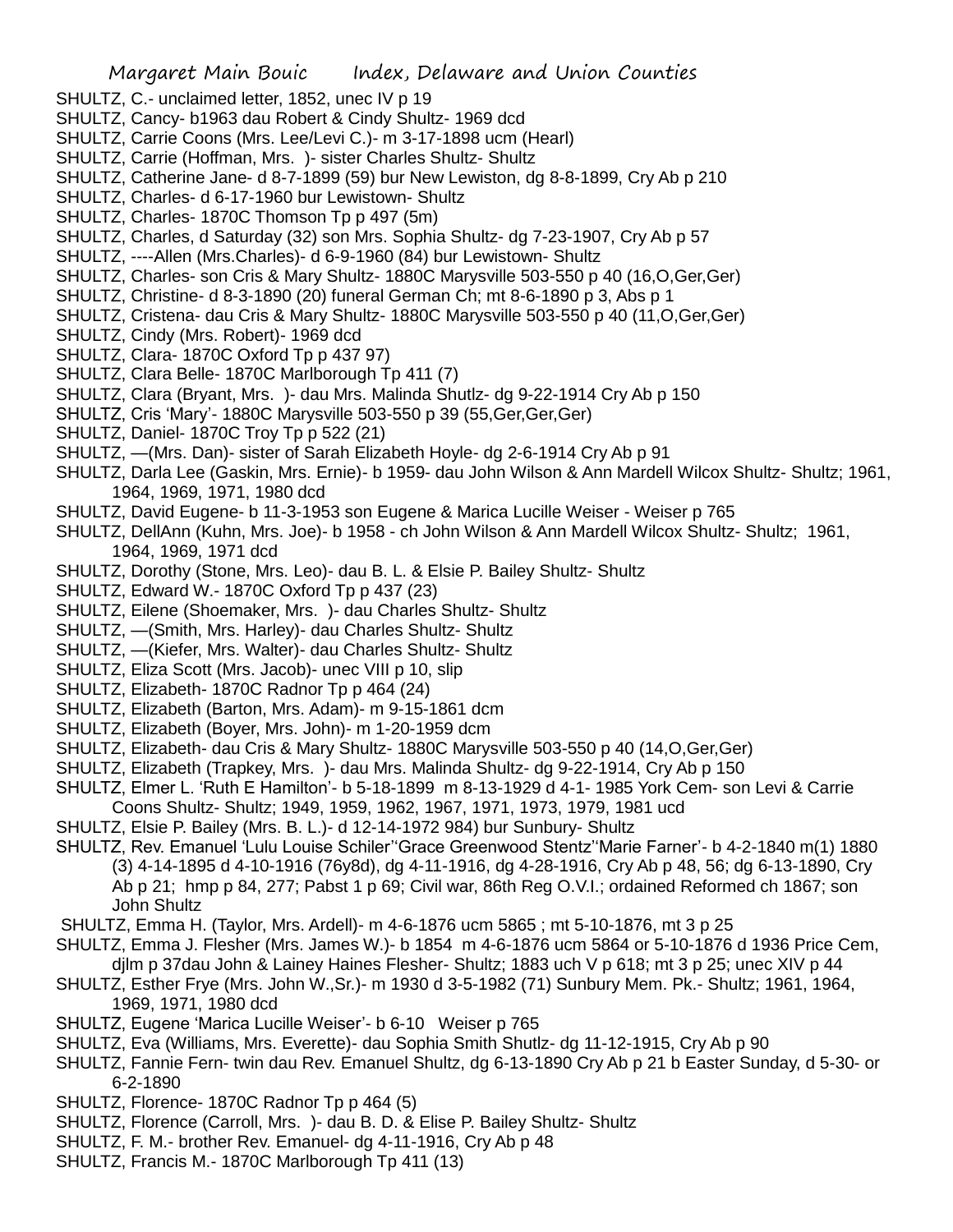- SCHULTZ, Fred- d 5-20-1904 (56-4-0) Delaware , b German, dcdeaths
- SHULTZ, Goebel 'Hester Thompson'- m 1967- Shultz
- SHULTZ, Godfey- 1870C Scioto Tp p 485 (52\*)
- SHULTZ, Grace Greenwood (Stentz, Mrs. )- dau Rev. Emanuel & LuluLouise Schiler Shultz- dg 4-28-1916, Cry Ab p 56
- SHULTZ, Grandma- d Wednesday, Byhalia, mt 12-20-1889, Abs p 6
- SHULTZ, Harman- b 7-1-1876 Scioto Tp dcbirths
- SHULTZ, Harold- 1973 ucd
- SHULTZ, Hazel Irene (Lloyd, Mrs. John William)- b 7-6-1887 m 2-16-1910 dau Luther Leroy & Amanda Almina Courtright Shultz- Weiser p 636
- SHULTZ, Helen Courtright (Winans, Mrs. Lynn Clark)- b 12-23-1897 m 5-6-1921 dau Luther Leroy & Amanda Almina Courtright Shultz- Weiser p 636
- SHULTZ, Helen (Townsend, Mrs. A. B.)- dau Rev. James & Emma Flesher Shultz- Shultz
- SHULTZ, Henry- d 11-29-1888 (76-11-4) Troy Tp b York Co, Pa- 1870C Troy Tp p 522 (59\*)
- SHULTZ, Herman- 1870c Scioto Tp p 485 (28)
- SHULTZ, Hester Thompson (Moseley, Mrs. )(Mrs. Goebel)- m(2) 1967 d 9-1-1991 (57) Akron- dau Chester & Bernice Thompson- Shultz
- SHULTZ, Hetty (Harroun, Mrs. Glenn)- dau B. L. & Elsie P. Bailey Shultz- Shultz
- SHULTZ, Ivaleah Irene Gibson (Mrs. Ralph H.)- b 3-2-1910 m 12-30-1961 d 8-24-2001 (91) East Liberty Cemdau Clarence H. & Daisy L. Figley Gibson- Shultz
- SHULTZ, Jacob- 1870C Radnor Tp p 464 (26\*)
- SHULTZ, Jacob- d Sunday, typhoid, interment Prospect- dg 8-22-1907, Cry Ab p 65; dg 4-13-1915, Cry Ab p 41
- SHULTZ, Flora (Howison, Mrs. C/T. E.)- dau Jacob Shultz- dg 8-22-1907, Cry Ab p 65; dg 4-13-1915 Cry Ab p 41 m 27 y ago
- SHULTZ, ----(Coover, Mrs. M. C.)- dau Jacob Shutlz- dg 4-13-1915 Cry Ab p 41; dg 11-12-1915, Cry Ab p 90 SHULTZ, Jacob 'Eliza Scott'- slip unec VIII p 10
- SHULTZ, b 1-21-1868 Marlborough Tp son Jacob & Elizabeth Shultz- dcbirths
- SHULTZ, James- 1870C Radnor Tp p 464 (1)
- SHULTZ, James Andrew-b 1-10-1950 son Eugene & Marica Lucille Weiser Shultz- Weiser p 765
- SHULTZ, James F.- 1870C Marlborough Tp p 411 (17)
- SHULTZ, J. F.- brother Rev. Emanuel Shultz- dg 4-11-1916, Cry Ab p 48
- SHULTZ, Rev. James W. 'Emma J. Flesher'- b 1855 m 4-5-1876 ucm 5864 d 1891 Price Cem, djlm p 37; Shultz; 1883 uch V p 396, 496, 618; mt 3 p 25; mt 5-10-1876; unec XXII p 4
- SHULTZ, Jane (Davis, Mrs. Gary)- dau John W. Sr. & Esther Frye Shultz- Shultz; 1964 dcd
- SHULTZ, Jean (Rickly, Mrs. Sam)- dau Elmer S. & Ruth Hamilton Shultz- Shultz
- SHULTZ, Jennie June- twin dau Rev. Emanuel Shultz- b Easter Sunday, d 5-30- or 6-2-1890, dg 6-13-1890, Cry Ab p 21
- SHULTZ, Jessie (Winship, Mrs.George A.)- b 7-18-1885 m 12-1-1903 dau Thomas & Lida Spirel Shultz- Shultz
- SHULTZ, Joan Virginia (Fuller, Mrs. Ronald Eugene)- m 1-14-1967 dau John W. & Esther Frye Shultz-1961(16), 1964 dcd
- SHULTZ, Johanna- 1870C SciotoTp p 485 (53)
- SHULTZ, John-1870C Marlborough Tp p 411 (59\*)
- SHULTZ, John- 1870C Oxford Tp p 437 (22)
- SHULTZ, John- 1840C Marlborough Tp p 249 (20-30)
- SHULTZ, John 'Eliza'- b 2- 1830 1900C Washington Tp 115 p 5B (70,Ind,O,Md) m 50y
- SHULTZ, John- son Peter Shutlz- dg 6-13-1890, Cry Ab p 21
- SHULTZ, John M.- 1883 uch IV p 524, 525, 526
- SHULTZ, John M.- son Zachariah & Martha I. Shultz- 1860C Millcreek Tp 18 (5,O)
- SHULTZ, John W. 'Esther Frye'- m 1930-' Shultz' 1961, 1964, 1969,1971, 1980 dcd
- SHULTZ, John W. Jr. 'Mardell'- son John W. Sr. & Esther Frye Shultz- Shultz; 1961, 1969, 1971, 1980 dcd
- SHULTZ, John Wilson 'Ann M.'- Shultz; 1961, 1964 dcd
- SHULTZ, Jona (Baer, Mrs. Keith)- b 1964 dau John W. & Mardell Wilcox Shultz- Shultz; 1969, 1971, 1980 dcd SHULTZ, Joshua- 1870C Oxford Tp p 437 (5)
- SHULTZ, Joshua- son Mrs. Malinda Shutlz- dg 9-22-1914, Cry Ab p 150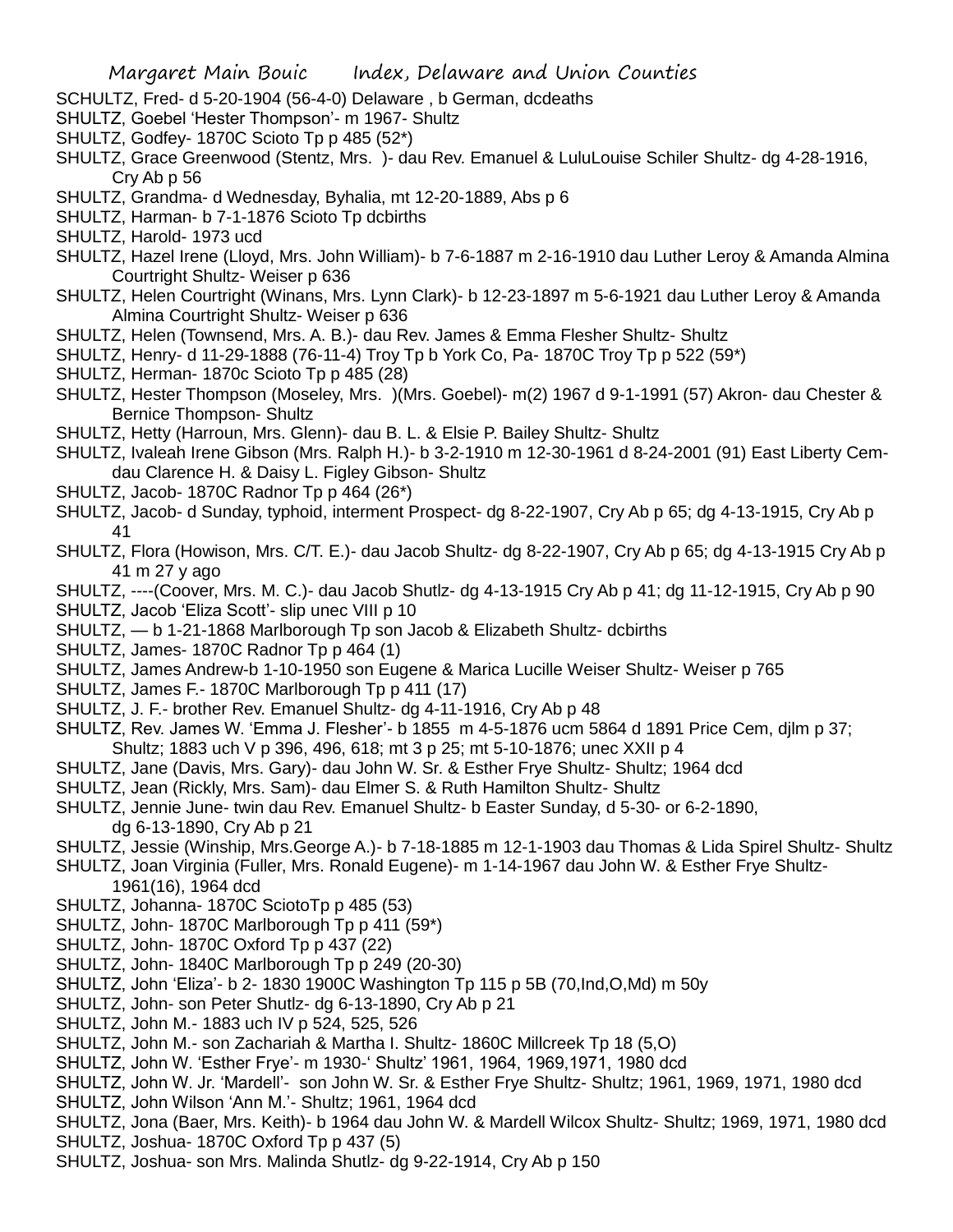- SHULTZ, Kila (Steck, Mrs. Ronnie)- dau john W. & Mardell A. Wilcox Shultz- Shultz
- SHULTZ, Kimberly- b 1972 dau John W. & Mardell A. Shultz- 1980 dcd
- SHULTZ, LaDonna Marlene (Dillinger, Mrs. Leslie Darr)- m 8-5-1972- dau Robert F. Shultz- Shultz
- SHULTZ, Leah (Nicol, Mrs. Harry Ernest George)- b 12-17-1907 m 4-4-1948- St. Paul p 57
- SHULTZ, Lee C,'Carrie Coons'- m 3-17-1898 ic, (Hearl) d 1-8-1937 York Cem, Sec A. p 50; 1900C York Tp 131 p 6A (36,O,O,O) m 2y
- SHULTZ, Levi 'Carrie Coons'- Shultz
- SHULTZ, Louis- son H. & Allice Shultz- 1910C Richwood 92-94 p 3B (29,O,Ger,O)
- SHULTZ, Lucinda (Cline, Mrs.Samuel D.)- m 3-6-1859 dcm, sister Rev. Emanuel Shultz- dg 4-11-1916, Cry Ab p 48
- SHULTZ, Lulu Louise Schiler (Mrs.Rev. Emanuel)- m 1880 d 1892; dg 4-28-1916, Cry Ab p 56
- SHULTZ, Lusetta- sister Sarah Elizabeth Darst- dg 2-17-1914, Cry Ab p 94
- SHULTZ, Luther Leroy 'Amanda Almina Courtright'- b 2-2-1859 d 5-31-1918- Weiser p 634
- SHULTZ, Lydia Ann (Main, Mrs. Amariah)- b 7-7-1836 n 2-13-1852 d 4-19-1902 Marlborough Cem p 178- dau Henry & Susan Shopbell Shultz- dcq Forest Main Lawrence 5; 1880 dch p 776; Asp (1016); Main (13161(11)2)
- SHULTZ, Mabel (Mrs. Charles)- 1980 dcd
- SHULTZ, Malinda Freshwater, see Shults
- SHULTZ, Malinda (Mrs. )- funeral Saturday(93) interment Kilbourne- dg 9-22-1914 Cry Ab p 150
- SHULTZ, A. Mardell (Mrs. John W.)- 1961, 1969, 1971, 1980 dcd
- SHULTZ, Manta (Mrs. Francis)- 1910C Magnetic Springs 9-11 p 6A (53,O,pa,Pa) m2 12y . 4 ch 2 living
- SHULTZ, Marica Lucille Weiser (Mrs. Eugene)- b 9-1918 m 9-27- dau Emerson E. & Fay Border Weiser-Weiser p 765
- SHULTZ, Mardell Wilcox (Mrs. John W.)- b 11-2-1939 d 5-25-2001 (61) Sunbury Mem. Pk- dau Burnice & Ethel Farris Wilcox- Shultz
- SHULTZ, Maria- b 9-14-1871 Oxford Tp dau Edward & Emma G. Shultz- dcbirths
- SHULTZ, Marie Farner (Mrs. Rev. Emanuel)- m(3) 4-14-1895- dg 4-28-1916m Cry Ab p 56
- SHULTZ, Martha J. Black. (Mrs.Zachariah)- m12-7-1848; unec VIII p 27; 1860C Millcreek Tp 18 (30,O)
- SHULTZ, Mary- 1880C Allen Tp 227-241 (18,O,Ger,Ger)- servant
- SHULTZ, Mary A.- dau Zachariah & Martha I. Shultz- 1860C Millcreek Tp 18 (7,O)
- SHULTZ, Mary (Berry, Mrs. William)- m 3-5-1865 dcm d 6–26-1897; dg 10-19-1906, Cry Ab p 125
- SHULTZ, Mary M.- b 3-1839 1900C Washington Tp 113 p 5B (61,O,O,Md) sister Anna E. Pence
- SHULTZ, Mary M. b 1839 d 1907 Byhalia Cem, lptw p 116 dau Jehu & Rhoda Shultz- 1880C Washington Tp 31-32 p 4 (36,O,Md,O)
- SHULTZ, Mary (Mrs. Cris) 1880C Marysville 503-550 (45,Ger,Ger,Ger)
- SHULTZ, Mary F.- 1880C Allen Tp 227-241 (18,O,Ger,Ger)
- SHULTZ, Mary (Shaw, Mrs. W. F.)- dau Rev. James & Emma Flesher Shultz- Shultz
- SHULTZ, Mayme- dau Jacob Shultz- dg 8-22-1907, Cry Ab p 65
- SHULTZ, Melinda- 1870C Oxford Tp p 437 (49)
- SHULTZ, Melody/Melodia (George, Mrs. Scott)- b 1962 dau John W. & Mardell Wilcox Shultz- Shultz; 1969, 1971, 1980 dcd
- SHULTZ, Minnie- b 6-28-1890 Delaware Town dau Fred G. & Sophia Smith Shultz- dcbirths; dg 7-23-1907, Cry Ab p 57; dg 11-12-1915, Cry Ab p 90
- SHULTZ, Myrtle L.- b 7-18-1871 Oxford Tp dau John & Viola Commer Shultz- dcbirths
- SHULTZ, Nancy A. (Mrs. Rev. W. R.)- d 3-22-1874 (48-2-6) Price Cem, djlm p 22
- SHULTZ, Olive Weeks (Weiser, Mrs. George Ronaldo)- b 1864 d 1946- Weiser p 649
- SHULTZ, Paul- b 10-19-1904 Delaware Town son J. D. & Mamie Thornburg Shultz- dcbirths
- SHULTZ, Paul- son Walter & Carrie Shultz- 1964 dcd
- SHULTZ, Pauline (Culver, Mrs. Arthur,Jr.)- dau B. L. & Elsie p. Bailey Shultz- Shultz
- SHULTZ, Pete- 1870C Radnor Tp p 464 (22)
- SHULTZ, Peter- 1870C Troy Tp 522 (20)
- SHULTZ, Peter- 1840C Marlborough Tp p 249 (50-60) hadc p 38; dg 6-13-1890, Cry Ab p 21
- SHULTZ, Ralph- 1985 uch p 98
- SHULTZ, Ralph H. 'Ivaleah Irene Gibson'- m 12-30-1961 d 12-5-2000 Shultz
- SHULTZ, Rebecca- 1870C Troy Tp p 527 (25)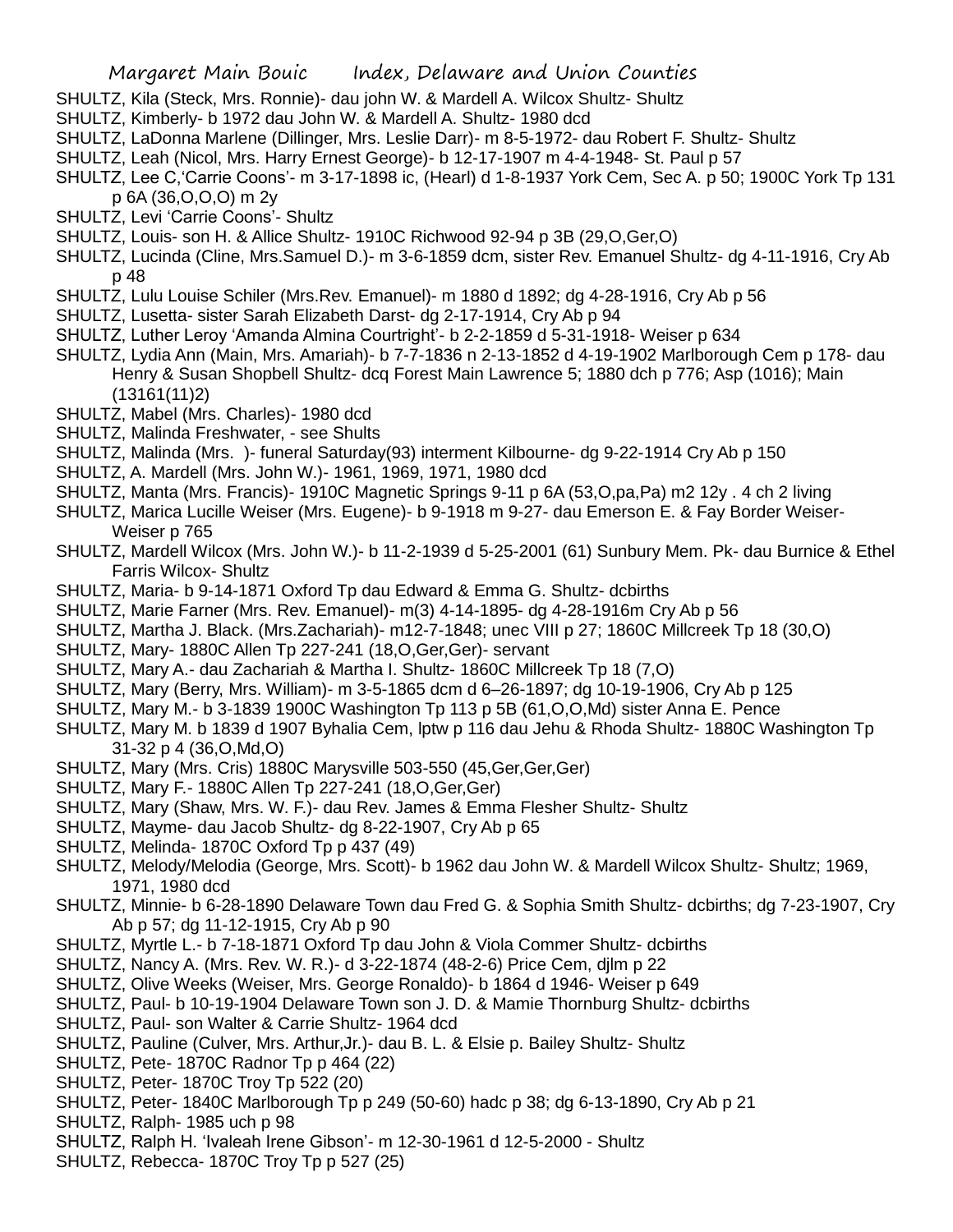- SHULTZ, Rhoda (Mrs. Jehu)- b 5-17-1801 d 2-14-1839 Byhalia Cem, lptw p 116; 1880C Washington Tp 31-32 p 4 (79,Md,Md,Md)
- SHULTZ, Richard- 1985 uch p 175
- SHULTZ, Robert 'Cindy'- 1969 dcd
- SHULTZ, Robert F.- Shultz
- SHULTZ, Robert- son Vena Woods Shultz- 1985 uch p 125
- SHULTZ, Robert William- b 7-2-1955 son Eugene & Marica Lucille Weiser Shultz- Weiser p 765
- SHULTZ, Rosan- 1870C Oxford Tp p 437 (15)
- SHULTZ, Rose (Haney, Mrs. )- dau Mrs. Malinda Shultz- dg 9-22-1915, Cry Ab p 150
- SHULTZ, Ross- brother Charles Shultz- Shultz
- SHULTZ, Royal- d 1912 son Rev. Emanuel & Lulu Louise Schiler Shultz- dg 4-28-1916, Cry Ab p 56
- SHULTZ, Roy E.- b 6-15-1887 Delaware Town son j. F. & Jennie L. Smith Shultz- dcbirths
- SHULTZ, Ruth E. Hamilton (Mrs. Elmer L.)- b 2-19-1901m 8 -13-1929 d 5-30-1985 (84) York Cem- dau William & Mary Tompkins Hamilton- Shultz; 1949, 1959, 1962, 1967, 1973, 1979, 1981 ucd
- SHULTZ, Sarah C.- dau Zachariah & Martha I. Shultz- 1860C Millcreek Tp 18 (2/12,O)
- SHULTZ, Sarah (Coleman, Mrs. Henry)- b 4-24-1821 York, Pa m 12-24-1841 dcm d 2-12-1907. dg 2-19-1907 Cry Ab p 17
- SHULTZ, Sarah- d 1-10-1840 (20d) Winsor Corners Cem- dau H. & S.- Powell p192
- SHULTZ, Sarah L.- 1870C Oxford Tp p 437 (11)
- SHULTZ, Sarah (Martin, Mrs. )- dau Mrs. Malinda Shultz- dg 9-22-1914, Cry Ab p 150
- SHULTZ, Solomon- 1870C Troy Tp 522 (15)
- SHULTZ, Sophenia (Carter, Mrs. William)- m 11-12-1865 dcm
- SHULTZ, Sophia Smith (Mrs. Fred )- d Thursday, Oak Grove Cem- dg 7-23-1907, Cry Ab p 57; dg 11-12-1915, Cry Ab p 90; mother of Charles Shultz, dau Mrs. Charles Smith- dg 4-2-1909, Cry Ab p 21
- SHULTZ, Stella (Green, Mrs. )- sister Charles Shultz- Shultz
- SHULTZ, Sumner- b 1888 d 1932 Price Cem, djlm p 37
- SHULTZ, Susan- 1870C Troy Tp p 522 (14)
- SHULTZ, Susan- 1870C Troy Tp p 522 (52)
- SHULTZ, Susannah- 1870C Marlborough Tp p 411 (52)
- SHULTZ, Susannah (Osborn, Mrs. William)- b 1813 m 4-2-1846 d 1890 dcc Isabelle Willey Tobey 11
- SHULTZ, Theodore (13-1916) son Rev. Emanuel & Marie Farner Shultz- dg 4-28-1916, Cry Ab p 56
- SHULTZ, Thomas- 1870C Oxford Tp p 437 (19)
- SHULTZ, Vena Woods (Shearer, Mrs. Wesley)- d 4-18-1985 Byhalia Cem, 1985 uch p 125
- SHULTZ, Viola- 1870C Oxford Tp p 437 (17)
- SHULTZ, Walter 'Carrie'- 1964 dcd
- SHULTZ, Washington 1973 ucd
- SHULTZ, Wayne 'Barbara'- 1973, 1975 ucd
- SHULTZ, Wilbur E. 'Florence Sanders'- b 1881 d 4-24-1964 (82) Price Cem, djlm p 37 son Rev. James & Emma Flesher Shultz- Shultz
- SHULTZ, Wilda (Burke, Mrs. )- sister Charles Shultz- Shultz
- SHULTZ, Rev. W. H.- brother Rev. Emanuel Shultz- dg 4-11-1916 Cry Ab p 48
- SHULTZ, Rev. William- 1883 uch V p 665; David M. p. Chapel, unec XVII p 28, XIX p 40
- SHULTZ, William- 1870C Thomson Tp p 497 (25\*)
- SHULTZ, William- 1870C Troy Tp p 527 (30\*)
- SHULTZ, William H.- 1870C Marlborough Tp p 411 )15)
- SHULTZ, William W.- son Zachariah & Martha I. Shultz- 1860C Millcreek Tp 18 (10,O)
- SHULTZ, Rev. W. R. 'Nancy A.'- djlm p 22
- SHULTZ, Zachariah 'Martha J. Black'- m 12-7-1848 unec VIII p 15, 27; 1860C Millcreek Tp 18 (33,O)
- SHULZ, Rev. 1880 dch p 399; 1908 dch p 247
- SHULZ, Rev. E. M. 1908 dch p 279 see Shultz
- SHULZE, Alice Seachrist (Mrs. John Frank)- Weiser p 177
- SHULZE, Anna Maria Margaretta (Ege, Mrs. Michael)- b 8-26-1774 m 1801 d 2-21-1849 dau Rev. Christopher Emanuel & Eve Elizabeth Muhlenberg Shulze- Weiser p 174
- SHULZE, Augusta E.-b 7-12-1837 dau Augustus Emanuel & Emily Gilbert Shulze- Weiser p 177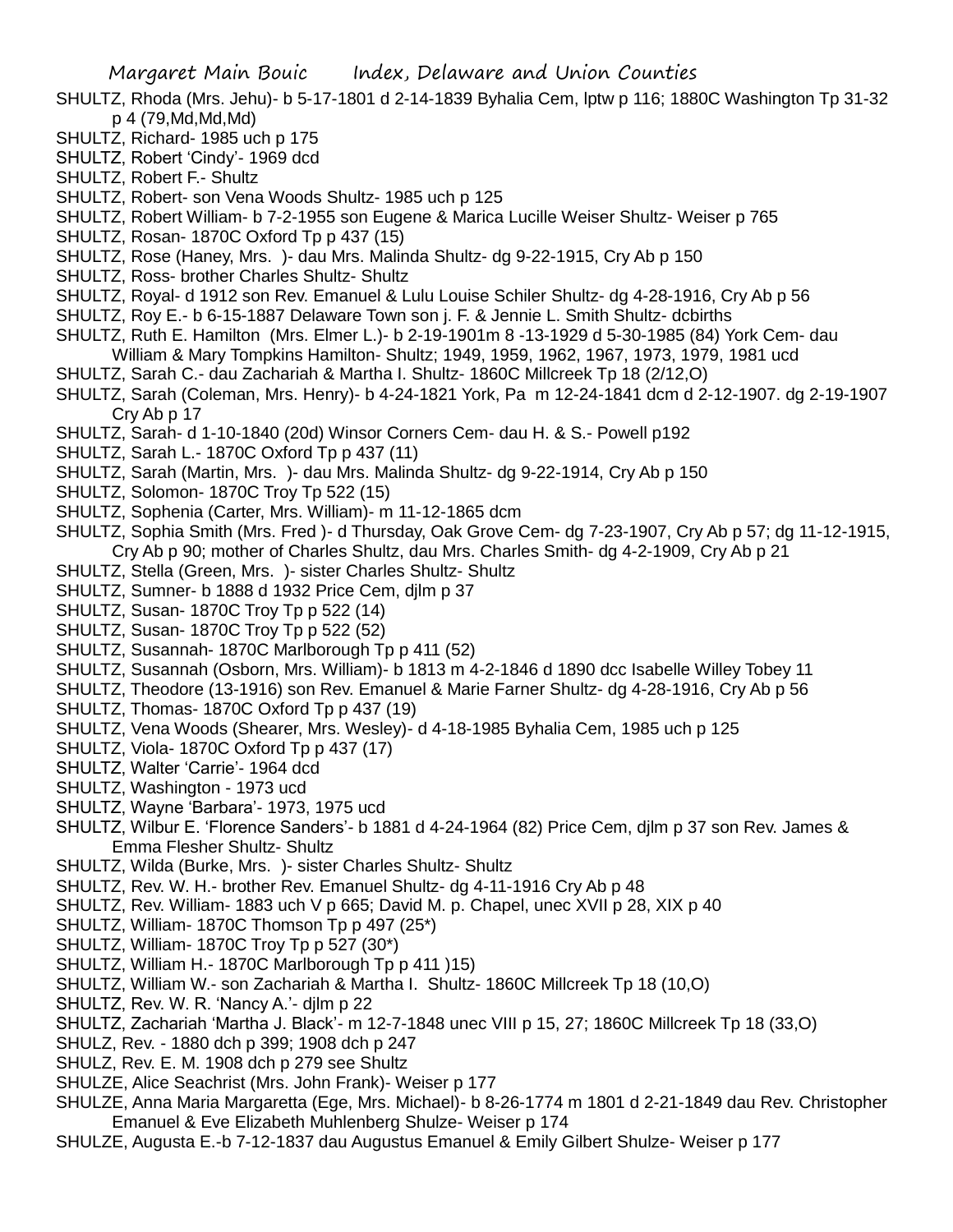- SHULZE, Augustus Emanuel 'Emily Gilbert'- b 6-24-1807 m 9-20-1836 d 11-9-1888- son John Andrew Melchior & Susan Kimmell Shulze- Weiser p 177
- SHULZE, Catharine Elizabeth- b 1-19-1781 d 1815 dau Rev. Christopher Emanuel & Eve Elizabeth Muhlenberg Shulze- Weiser p 183
- SHULZE, Charles Elliott 'Margaretta Gregg'- b 1-5-1839 m 12-18-1860 d 5-22-1907 son Emanuel Gabriel & Frances Elliott Shulze- Weiser p 179
- SHULZE, Charles Groce- b 7-22-1869 son Francis Muhlenberg & Ellen Gillet Groce Shulze- Weiser p 180
- SHULZE, Charles Herbert 'Hallie Sutton'- b 9-7-1868 m 11-23-1898 son Charles Elliott & Margaretta Gregg Shulze- Weiser p 179
- SHULZE, Charles- b 1875 son John Andrew & Edith Miller Shulze- Weiser p 177
- SHULZE, Christiana Salome (Albright, Mrs. John)- b 5-3-1784 m 3-29-1807 d 12-26-1854 dau Christopher Emanuel & Eve Elizabeth Muhlenberg Shulze- Weiser p 183
- SHULZE, Christopher Emanuel 'Eve Elizabeth Muhlenberg'- b 12-25-1740 m 9-23-1766 d 3-9-1809, bur Pa.- Weiser p 174
- SHULZE, Clementina (Vanderslice, Mrs. Edward)- b 1817 dau John Peter Gabriel & Mary Magdalene Immel Shulze- Weiser p 182
- SHULZE, Dorothy Anna- b 1-19-1900 dau Elliott Gregg & Myrtle Rose P. Shulze- Weiser p 179
- SHULZE, Edith Clifford- b 3-1-1875 dau William Hiester & Nellie Henrietta Prentiss Shulze- Weiser p 180
- SHULZE, Edith Miller (Mrs. John Andrew)- Weiser p 177
- SHULZE, Eliza Jane- b 9-6-1846 dau Emanuel Gabriel & Frances Elliott Shulze- Weiser p 180
- SHULZE, Eliza Matilda (Fidler, Mrs. Elias)- b 10-5-1818 m 4-29-1846 d 5-1-1901 dau Frederick Augustus Samuel & Mary Rosina Hiester Shulze- Weiser p 180
- SHULZE, Elizabeth- b 5-7-1785 d 8-28-1861 dau Rev. Christopher Emanuel & Eve Muhlenberg Shulze-Weiser p 183
- SHULZE, Elizabeth- b 5-2-1806 d 5-30-1806 dau Frederick Augustus Samuel & Mary Rosina Hiester Shulze-Weiser p 178
- SHULZE, Ellen Gillet Groce (Mrs. Francis Muhlenberg)- b 4-24-1845 m 10-22-1868- Weiser p 180
- SHULZE, Elliott Gregg 'Myrtle Rose Philly'- b 1-29-1865 m 3-25-1890 son Charles Elliott & Margaretta Gregg Shulze- Weiser p 179
- SHULZE, Elliott Philly- b 10-29-1897 son Elliott Gregg & Myrtle R. Philly Shulze- Weiser p 179
- SHULZE, Elliott Sargent- b 1-6-1905 d 9-25-1905 son William Hiester & Jane S. Freehafer Shulze- Weiser p 180
- SHULZE, Elsie- b 6-22-1878 d 7-29-1878 dau Charles Elliott & Margaretta Gregg Shulze- Weiser p 180
- SHULZE, Elvira M. Bailey (Mrs. Frederick Augustus)- b 2-12-1848 m 9-186 Weiser p 180
- SHULZE, Emanuel Edgar- b 1-13-1879 son Francis Muhlenberg & Ellen Gillet Groce Shulze- Weiser p 180
- SHULZE, Emanuel Gabriel 'Frances Elliott'- b 1-8-1815 m 4-17-1838 d 9-14-1867 son Frederick Augustus Samuel & Mary Rosina Hiester Shulze- Weiser p 179
- SHULZE, Emanuel Henry 'Marilla Almeda Weston'- b 2-27-1849 m 8-2-1870 d 11-25-1878 son Emanuel Gabriel & Frances Elliott Shulze- Weiser p 180
- SHULZE, Emily Gilbert (Mrs. Augustus Emanuel)- m 9-20-1836- Weiser p 177
- SHULZE, Emma Elizabeth (Wallace, Mrs.John W.)- b 9-9-1849 m 5-29-1877 dau Leonard Edward & Elizabeth Spencer Shulze- Weiser p 182
- SHULZE, Eve Elizabeth Muhlenberg (Mrs.Christopher Emanuel)- b 1-29-1748 m 9-23-1766 d 1808 dau Rev. Henry Melchoir & Anna Maria Weiser Muhlenberg- Weiser p 174
- SHULZE, Frances Elliott (Mrs. Emanuel Gabriel)- b 4-27-1821 m 4-17-1838- Weiser p 179
- SHULZE, Frances Peck (Kennedy, Mrs. David Scott)- b 10-26-1862 n 7-30-1888 dau Charles Elliott & Margaretta Gregg Shulze- Weiser p 179
- SHULZE, Francis Muhlenberg 'Ellen Gillet Groce'- b 2-6-1844 m 10-22-1868 son Emanuel Gabriel & Frances Elliott Shulze- Weiser p 180
- SHULZE, Francis Swaine 'Mary Alice Mulliken'- b 12-25-1818 m 1-3-1855 d 5-6-1873 son John Andrew & Susan Kimmell Shulze- Weiser p 177
- SHULZE, Frederick Augustus 'Elvira M. Bailey'- b 2-28-1841 m 9-1868 son Emanuel Gabriel & Frances Elliott Shulze- Weiser p 180
- SHULZE, Frederick Augustus Samuel 'Mary Rosina Hiester'- b 9-11-1777 m 10-21-1804 d 2-1-1836 son Rev. Christopher Emanuel & Eve Elizabeth Muhlenberg Shulze- Weiser p 178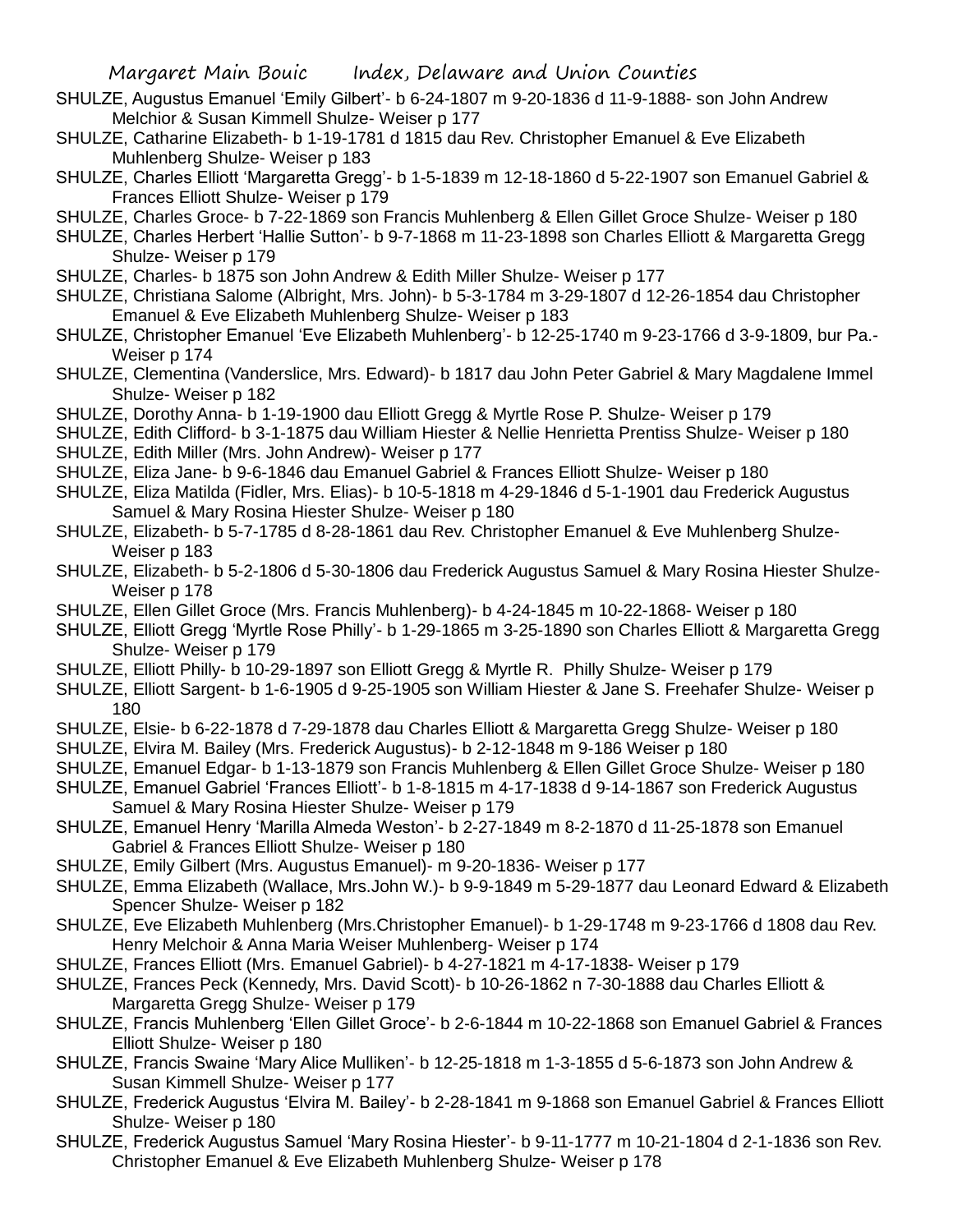- SHULZE, George Emory- b 7-23-1872 son Emanuel H. & Marilla A. Weston Shulze- Weiser p 180
- SHULZE, George Gregg- b 3-15-1852 son Emanuel Gabriel & Frances Elliott Shulze- Weiser p 180
- SHULZE, Gertrude May- b 11-21-1877 dau William Hiester & Nellie Henrietta Prentiss Shulze- Weiser p 180 SHULZE, Hallie Sutton (Mrs. Charles Herbert)- m 11-23-1898- Weiser p 179
- SHULZE, Harriet Emily (King, Mrs .John Connel)- b 2-10-1854 m 12-28-1880 dau Emanuel Gabriel & Frances Elliott Shulze- Weiser p 180
- SHULZE, Harriet Sophronia- b 4-2-1871 dau Emanuel Henry & Marilla Almeda Weston Shulze- Weiser p 180
- SHULZE, Helen Pearle- b 7-10-1885 dau Frederick Augustus & Elvira M. Bailey Shulze- Weiser p 180
- SHULZE, Henry Christopher Emanuel 'Mary Elizabeth Miller'- b 3-30-1774 d 1824 son Rev. Christopher Emanuel & Eve Elizabeth Muhlenberg Shulze- Weiser p 177
- SHULZE, Herbert Morton b2-14-1891 son Elliott Gregg & Myrtle Rose Philly Shulze- Weiser p 179
- SHULZE, Hiester E.- b 10-12-1807 d 3-17-1824 son Frederick. Augustus. Samuel & Mary Rosina Hiester Shulze- Weiser p 178
- SHULZE, Immel- b 1813 d 1871 son John Peter Gabriel & Mary Magdalene Immel Shulze- Weiser p 182
- SHULZE, Jane S. Freehafer (Mrs. William Hiester)- m 4-25-1900- Weiser p 179
- SHULZE, John Andrew 'Edith Miller'- b 9-5-1839 son Augustus Emanuel & Emily Gilbert Shulze- Weiser p 177
- SHULZE, John Andrew Melchoir 'Susan Kimmell'- b 7-19-1775 d 11-18-1852 son Rev. Christopher Emanuel & Eve Elizabeth Muhlenberg Shulze- Weiser p 177
- SHULZE, John Frank 'Alice Seachrist'- b 9-30-1855 son Francis Swaine & Mary Alice Mulliken Shulze- Weiser p 177
- SHULZE, John Peter Gabriel 'Mary Magdalene Immel'- b 6-8-1779 d 1840 son Rev. Christopher Emanuel & Ive Elizabeth Muhlenberg Shulze- Weiser p 181
- SHULZE, Joseph Baker- b 7-20-1903 son William Hiester & Jane S. Freehafer Shulze- Weiser p 179
- SHULZE, Julia Ann (McManus, Mrs. Felix R.)- b 12-24-1809 m 4-15-1833 d 9-17-1855 dau Frederick Augustus Samuel & Mary Rosina Hiester Shulze- Weiser p 178
- SHULZE, Leonard Edward 'Elizabeth Spencer'- 12-28-1805 m 1832 d 5-6-1864- son John Peter Gabriel & Elizabeth Spencer Shulze- Weiser p 181
- SHULZE, Louisa (Rine, Mrs. Christian)- b 10-1-1814 m 3-20-1862 d 10-2-1875 dau John Andrew & Susan Kimmell Shulze- Weiser p 177
- SHULZE, Lucetta Salome (Rex, Mrs. Samuel Schaeffer)- b 5-20-1809 m 6-17-1828 d 2-6-1881 dau John Peter Gabriel & Mary Magdalene Immel Shulze- Weiser p 182
- SHULZE, Margaret Kelley- b 1-21-1902 dau William Hiester & Jane S. Freehafer Shulze- Weiser p 179
- SHULZE, Margaret Miller- b 8-16-1892 dau Elliott Gregg & Myrtle Rose Philly Shulze- Weiser p 179
- SHULZE, Margaretta Gregg (Mrs. Charles Elliott)- b 12-31-1838 m 12-18-1860- Weiser p 179
- SHULZE, Maria A.- b 5-20-1821 d 3-2-1824 dau Frederick Augustus Samuel & Mary Rosina Hiester Shulze-Weiser p 180
- SHULZE, Maria Isabella- b 10-25-1811 d 11-4-1811 dau Frederick Augustus Samuel & Mary Rosina Hiester. Shulze- Weiser p 179
- SHULZE, Marilla Almeda Weston (Mrs.Emanuel Henry)- b 5-5-1851 m 8-2-1870- Weiser p 180
- SHULZE, Mary Alice- b 1-12-1861 dau Francis Swaine & Mary Alice Mulliken Shulze- Weiser p 177
- SHULZE, Mary Alice Mulliken (Mrs. Francis Swaine)- m 1-3-1855- Weiser p 177
- SHULZE, Mary Elizabeth Miller (Mrs. Henry Christopher Emanuel)- b 1775 d 1843- Weiser p 177
- SHULZE, Mary Jane (Gotwald, Mrs.Rev. Thomas)(Jackson, Mrs. M. W.)- b 1834 m(1) 5-14-1857 (2) 1877 dau Leonard Edward & Elizabeth Spencer Shulze- Weiser p 181
- SHULZE, Mary Magdalena (Cameron, Mrs. John)- b 2-17-1788 d 4-6-1875 dau Rev. Christopher Emanuel & Eve Elizabeth Muhlenberg Shulze- Weiser p 183
- SHULZE, Mary Magdalene Immel (Mrs. John Peter Gabriel)- b 1788 d 18530 Weiser p 181
- SHULZE, Mary Rosina Hiester (Mrs. Frederick Augustus Samuel)- b 12-28-1781 m 10-21-1803 d 2-13-1824- Weiser p 178
- SHULZE, Maurice-b 5-20-1878 son Emanuel H. & Marilla Almeda Weston Shulze- Weiser p 180
- SHULZE, Myrtle Rose Philly (Mrs. Elliott Gregg)- m 3-25-1890- Weiser p 179
- SHULZE, Nellie Henrietta Prentiss (Mrs. William Hiester)- b 9-28-1851 m 10-5-1871- Weiser p 180
- SHULZE, Phebe Ann Nutter (Harris, Mrs. J. Grafius)- b 2-2-1838 m 8-12-1858 dau Leonard Edward & Elizabeth Spencer Shulze- Weiser p 181
- SHULZE, Prentss French- b 8-25-1889 son William Hiester & Nellie Henrietta Prentiss Shulze- Weiser p 180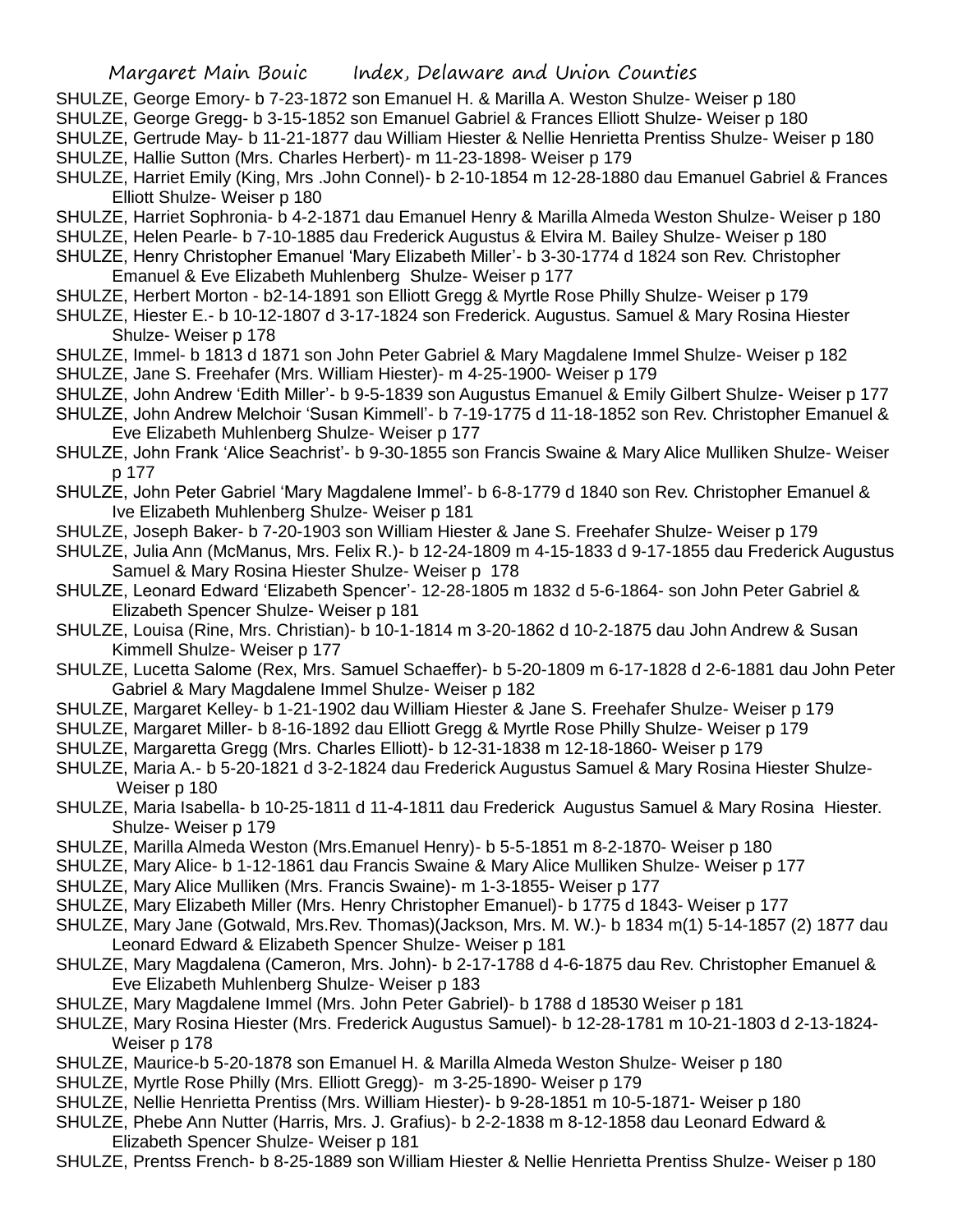SHULZE, Ralph Golden- b 4-25-1873 son Frederick Augustus & Elvira M. Bailey Shulze- Weiser p 180

- SHULZE, Sabina Elizabeth- b 10-28-1813 d 11-23-1813 dau Frederick Augustus Samuel & Mary Rosina Hiester Shulze- Weiser p 179
- SHULZE, Susan Kimmell (Mrs. John Andrew Melchior)- b 1781 d 1860- Weiser p 177
- SHULZE, Wilhelmina Maria (Moore, Mrs. Martin Madison)- b 3-9-1810 m 4-8-1839 d 11-29-1893 dau John Andrew & Susan Kimmell Shulze- Weiser p 177
- SHULZE, Walter Henry- b 7-22-1880 son frederick Augustus & Elivra M. Bailey Shulze- Weiser p 180
- SHULZE, William Hiester 'Jane S. Freehafer'- b 4-29-1871 m 4-25-1900 son Charles Elliott & Margaretta Gregg Shulze- Weiser p 179
- SHULZE, William Hiester 'Nellie Henrietta Prentiss'- b 7-23-1842 m 10-5-1871 son Emanuel Gabriel & Frances Elliott Shulze- Weiser p 180
- SHUMACKER, Harold- 3 ringbinder, mlib 7-18-1946
- SHUMACKER, Shirley- 3 ring binder, mlib 7-18-1946
- SHUMAKER- Alma (Eppley, Mrs. Leory Wilson)- m 1910- Weiser p 468
- SHUMAKER, Arlene Elizabeth Lopez (McKitrick, Mrs. Bernard Eugene)- b 12-20-1940 m(2) 10-17-1864- McKitrick p 312
- SHUMAKER, Rev. E. B.- 1908 dch p 282
- SHUMAKER, Sheila Rae- b 12-4-1960 dau Arlene Elizabeth Lopez Shumaker- McKitrick p 312
- SHUMAN, Adam Edwin 'Lelah Anise Harriman'- b 1888 m 1914 d 1947 Price Cem , djlm p 57; obit Lelah, mlib (brown); 1985 uch p 12;
- SHUMAN, Adam 'Melva Nadine Patrick'- son Winfred Scott & Mary Elizabeth Gatchell Shuman- 1985 uch p 111, 175
- SHUMAN, Adam Edwin Harriman. Jr.'Ruth Smith''Melva N. Patrick'- b 7-20-1923 m(1) 6-21-1942 (2) 1-21-1984 d 5-22-1991 (67) Price Cem- son Adam Edwin & Lelah Anise Harriman Shuman- 1985 uch p 12; Shuman; obit Lelah, mlib (brown)
- SHUMAN, Anne (Broadhurst, Mrs. Leonard)- dau Adam Edwin & Ruth E. Smith Shuman, Jr.- Shuman
- SHUMAN, Barbara (Hoffman, Mrs. Paul)- dau Max B. & Betty J. Coleman Shuman- Shuman
- SHUMAN, Bernard O. 'Ida/Ila Marjorie Poling'- b 9-29-1921 Wva d 3-16-1994 (72) Bur WVA- son Earl O. & Mattie Poe Shuman- Shuman; 1975, 1977, 1979, 1981, 1983, 1991 ucd
- SHUMAN, Betty J. Coleman (Mrs. Max B.)- Oakdale II p 75; Shuman; obit Max B, mlib (brown)
- SHUMAN, Catharine (Weisz, Mrs. George)- 1883 uch V p 654
- SHUMAN, Charlotte Kathryn Fasold (Mrs. Jerome John)- b 11-10-1902 m 1-1-1931 dau Peter Born & Chesty Ann Shultz Fasold- Weiser p 444
- SHUMAN, Connie (Mrs. John K.)- Shuman
- SHUMAN, David L.- son Adam E. & Ruth E. Smith Shuman- Shuman
- SHUMAN, Dean 'Laura'- 1991 ucd
- SHUMAN, Della Whitman (Mrs. Jessie)- Shuman
- SHUMAN, Earl O. 'Mattie Poe'- Shuman
- SHUMAN, Edward/Edwin H.- son Adam E. & Lelah Harriman Shuman- Shuman; obit Lelah, mlib (brown)
- SHUMAN, Frances J. Goodfellow (Mrs. C. Kenneth)- m 3-29-1941- Shuman
- SHUMAN, James- son Marion Shuman- Shuman
- SHUMAN, Janet (Hoskins, Mrs. )- dau Max B. & Betty J. Coleman Shuman- Shuman; obit Max B., mlib (brown)
- SHUMAN, Janet K. (Perkins, Mrs. Ronald)- son C. Kenneth & Frances J. Goodfellow Shuman- Shuman
- SHUMAN, Jerome John 'Charlotte Kathyrn Fasold'- m 1-1-1931- Weiser p 444
- SHUMAN, Jerri (Schmittdiel, Mrs. Benjamin)- dau Max B. & Betty J;. Coleman Shuman- Shuman; obit Max B., mlib (brown)
- SHUMAN, Jessie 'Della Whitman'- Shuman
- SHUMAN, John- 1985 uch p 12
- SHUMAN, John K.'Connie'- son C. Kennety & Frances J. Goodfellow Shuman- Shuman
- SHUMAN, C. Kenneth 'Frances J. Goodfellow'- b 3-1-1913 m 3-29-1941 d 10-2-1985 (72) son Jessie & Della Whitman Shuman- Shuman
- SHUMAN, Laura (Mrs. Dean)- 1991 ucd
- SHUMAN, Lelah Anise Harriman (Mrs. Adam E.)- b 11-23-1894 d 1-6-1976 Price Cem, djlm p 57- dau James S. & Della M. Davis Harriman- 1985 uch p 12; Shuman; obit, mlib (brown)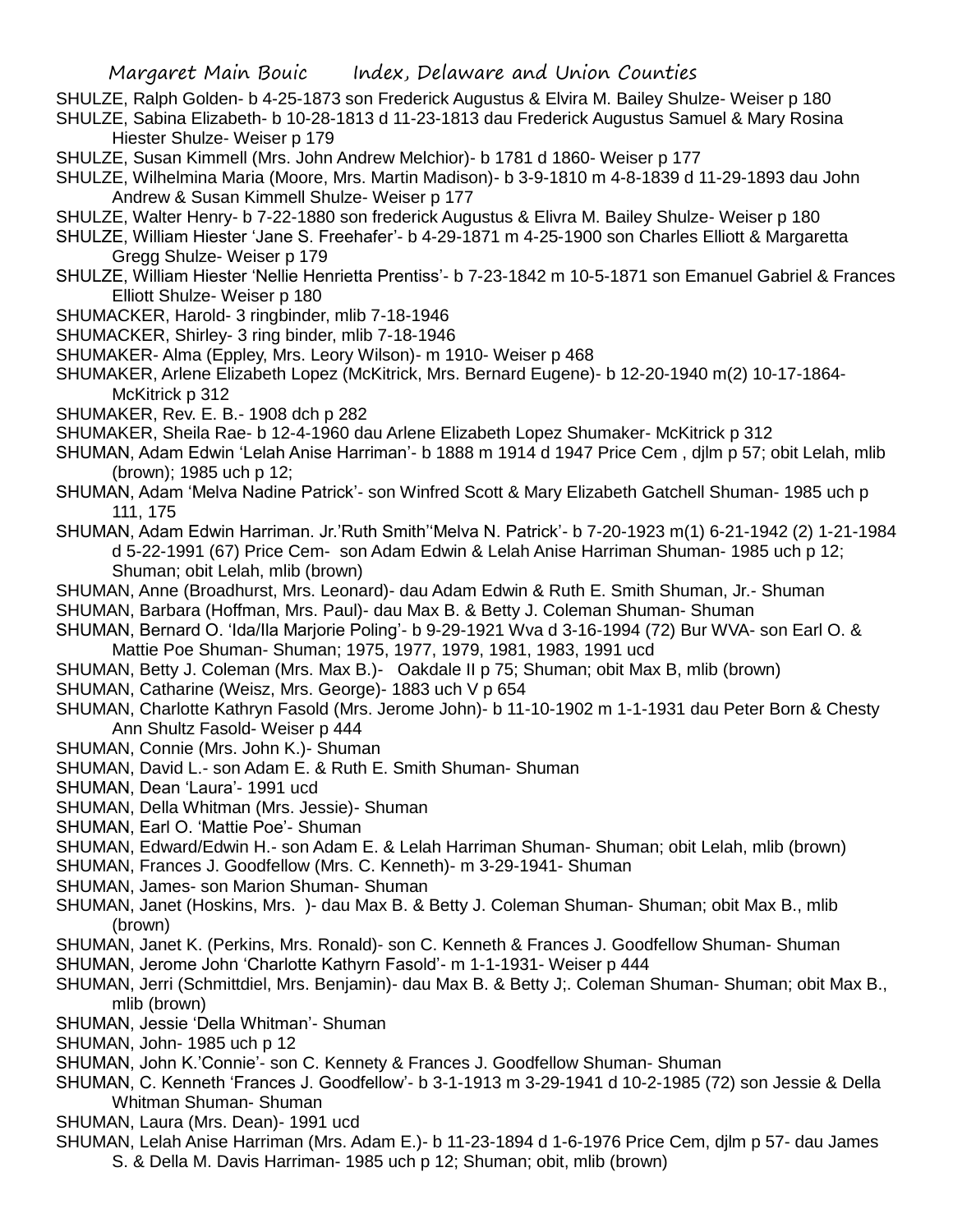- SHUMAN, Marion- b 9-2-1917 d 5-13-1977 Price Cem- son Adam E. & Lelah Harriman Shuman- Shuman; 1985 uch p 12
- SHUMAN, Ida/Ila Marjorie Poling (Mrs. Bernard)- 1975, 1977, 1979, 1983, 1991 ucd
- SHUMAN, Mary Alice (Carr, Mrs. John Alden)- b 4-17-1933 m 6-6-1955 dau Jerome John & Charlotte Kathryn Fasold Shuman- Weiser p 445`
- SHUMAN, Mary Elizabeth Gatchell (Mrs. Winfred Scott)- 1985 uch p 12
- SHUMAN, Mary Florence (Blue, Mrs. George Nelson)- m 8-3-1939- dau Adam E. & Lelah Harriman Shuman-Shuman; obit lelah, mlib (brown); 1985 uch p 12, 179
- SHUMAN, Mary Jo- dau Max & Betty Shuman- d 1-23-1949, Oakdale II p 75 (H-R10-4)
- SHUMAN, Mattie (McDowell, Mrs. )- dau Earl O. & Mattie Poe Shuman- Shuman
- SHUMAN, Mattie Poe (Mrs. Earl O)- Shuman
- SHUMAN, Max Buford 'Betty J. Coleman'- b 4-8-1918 d 8-26-1973 Oakdale II p 75- son Adam E. & Lelah Harriman Shuman- Shuman; 1985 uch p 12; obit, mlib (brown)
- SHUMAN, Maxine (Boyd, Mrs. Keith)- dau Max B. & Betty J. Coleman Shuman- Shuman; obit Max Buford, mlib (brown)
- SHUMAN, Melva Nadine Patrick (Jordan, Mrs. Kenneth)(Mrs. Adam)- b 9-24-1923 dau Faris Afton & Edna Hudson Bell Patrick- 1985 uch p 111
- SHUMAN, Mike- son Adam E. & Lelah A. Harriman Shuman- obit lilah, mlib (brown)
- SHUMAN, Michael- son Marion Shuman- Shuman
- SHUMAN, M. N.- 1991 ucd
- SHUMAN, Patricia (Kunkleman, Mrs. Ivan)- dau Adam E. & Lelah Harriman Shuman- Shuman; 1985 uch p 12; obit Lelah, mlib (brown)
- SHUMAN, Ruth E. Smith (Mrs. Adam E.)- b 5-31-1923 m 6-21-1942 d 1-10-1983 (59) Price Cem- dau Lester & Clare Freyer Smith- Shuman; 1985 uch p 175
- SHUMAN, Ruth E. Smith (Mrs. Adam E.) b 1923 d 1983 Price Cem djlm p 67- dau Lester & Clare Freyer Smith- Shuman
- SHUMAN, Steven- son Marion Shuman- Shuman
- SHUMAN, Thom- son Marion Shuman- Shuman
- SHUMAN, Winfred Scott' Mary Elizabeth Gatchell- son John Shuman- 1985 uch p 12
- SHUMARD, Olive M. (Baldwin, Mrs. Wm. C.)- b 7-15-1856 m 8-16-1877 d 4-24-1908, dg 5-22-1908, Cry Ab p 136 dau Thomas Shumard
- SHUMARD, Patricia (Gebhart, Mrs. Dale Leroy)- b 1-2-1940 m 6-17-1955- Weiser p 728
- SHUMARD, Thomas- dg 5-22-1908, Cry Ab p 136; father of Olive Shumard Baldwin
- SHUMATE, Howard -son Michael & Opal May Burley Shumate- Shumate
- SHUMATE, Linda (Levings, Mrs. )- dau Michael & Opal May Burley Shumate- Shumate
- SHUMATE, Marlene (Remmy, Mrs. )- dau Michael & Opal May Burley Shumate- Shumate
- SHUMATE, Michael 'Opal May Burley' d 1977- Shumate
- SHUMATE, Opal May Burley (Mrs. Michael)- b 4-23-1907 d 7-2-1989 (82) Grand Prairie Cem- sister William Burley & Hazel Warner- Shumate
- SHUMATE, Verdella (Hite, Mrs. )- dau Michael & Opal May Burley Shumate- Shumate
- SHUMSKY, Howard 'Joyce'- Shumsky
- SHUMSKY, Joyce (Mrs. Howard)- Shumsky
- SHUMSKY, Matthew Jon 'Sabrina L. Wood' -m 4-5-1997 son Howard & Joyce Shumsky- Shumsky
- SHUMSKY, Sabrina L. Wood (Mrs. Matthew Jon)- m 4-5-1997 dau Patricia Wood- Shumsky
- SHUMWAY, Alan Eugene -b 6-5-1959 son Robert E. & Detrick Shumway- Shumway
- SHUMWAY, Amy Catherine- b 10-14-1964 dau Richard & Kathleen Griffin Shumway- Graham 114153554,
- 1816554, Hamilton 153554; Bouic 126554; Shumway; 1969, 1971, 1980 dcd
- SHUMWAY, Angenett Carter (Mrs. Orem)- dau Cephas Carter- dcw Bk 4 p 345(36); 1850C Orange Tp 1670 p 109 (26,NY)
- SHUMWAY, Anthony- b 1969 son Richard E. & Darlene Shumway- 1969, 1971 dcd
- SHUMWAY, Avalee (Mrs. Fred)- 1962 ucd
- SHUMWAY, Barbara (Green, Mrs. Ronald)- b 1-21-1958 dau Richard & Kathleen Griffin Shumway- Graham 1453554, 1816554, Hamilton 153554; Bouic 136554; Shumway; 964, 1969, 1971 dcd
- SHUMWAY, Bradley K.- college student- 1981 ucd
- SHUMWAY, Brandon "Randy"- b 1958 son Richard E. & Darlene Shumway- 1969, 1971 dcd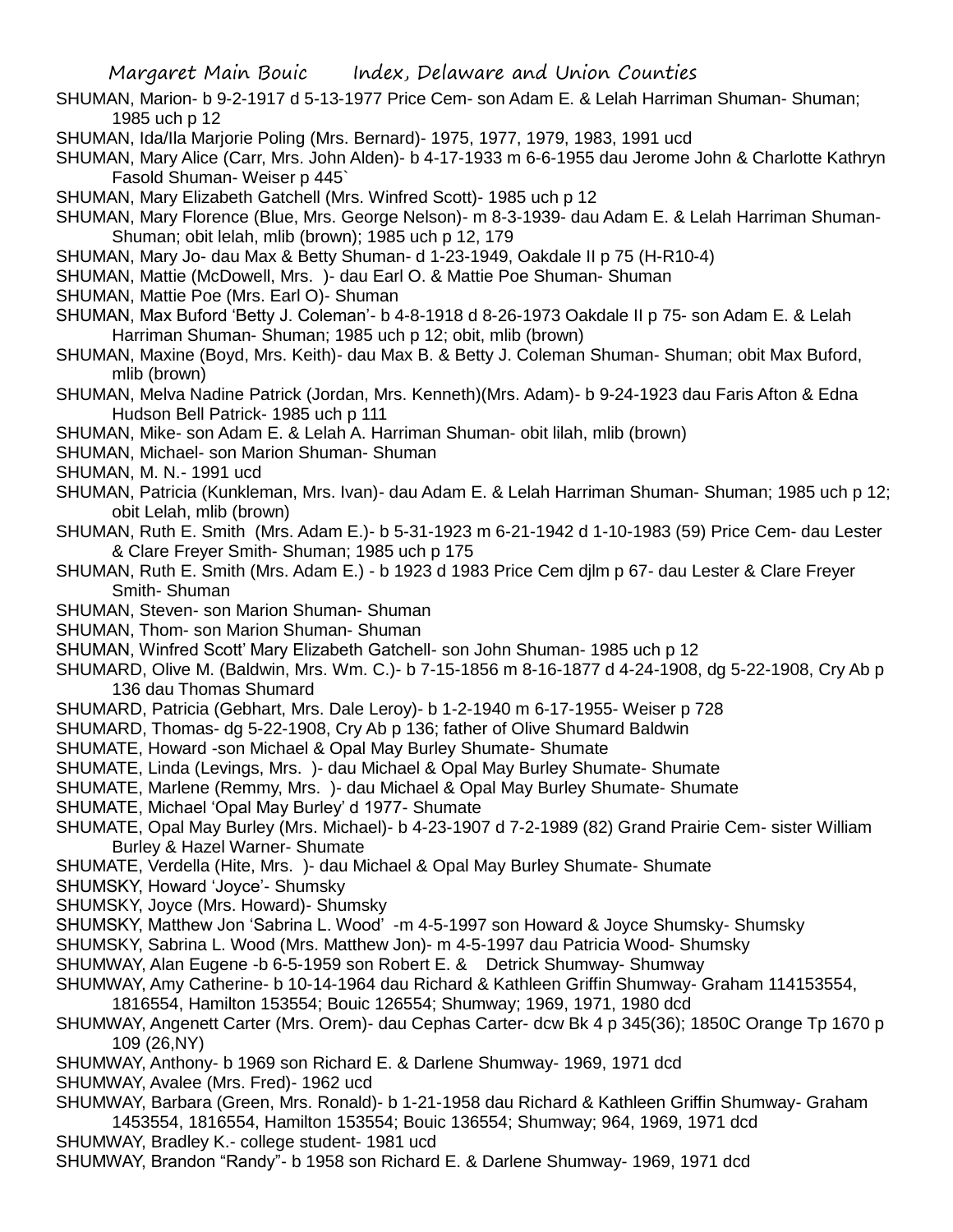- SHUMWAY, C.- 1908 dch p 405
- SHUMWAY, C.,Jr.- 1908 dch p 411
- SHUMWAY, Caroline- dau Orem & Angenett Shumway- 1850C Orange Tp 1670 p 109 (5,O)
- SHUMWAY, Darlene (Mrs. Richard E.)- 1969, 1971 dcd
- SHUMWAY, David A.'Deborah J.'- b 11-14-1951 son Richard & Kathleen Griffin Shumway- Hamilton 153552; Graham 1453552, 1816552; Schmidt; Turney 7; Shumway; 1964, 1969, 1971, 1980 dcd
- SHUMWAY, Deanna Chapman (Mrs.Roger H.)- m 6-20-1964 dau Richard Chapman- Shumway; 1977, 1981, 1983. 1991 ucd
- SHUMWAY, Deborah J. (Mrs. David A.)- 1980 dcd
- SHUMWAY, Doris (Miller, mrs. )- dau Frank & Etta Reed Shumway- Shumway
- SHUMWAY, Dorothy F. (Rausch, Mrs. Thomas E.)- m 1955 dau William Howard & Hazel A. Shumway-Shumway; Rausch (1(10)341; Shumway; 1949 ucd
- SHUMWAY, Dottie (Ritchey, Mrs. Bill)- dau Marvin E. Shumway- Sshumway
- SHUMWAY, Ebenezer H.- 1840C Berlin Tp p 206 (50-60)
- SHUMWAY, Ethan- son Mark & Nicki Shumway- Shumway
- SHUMWAY, Etta Reed (Mrs. Frank)- Shumway
- SHUMWAY, Frank 'Etta Reed'- Shumway
- SHUMWAY, Fred 'Avalee'- 1962 ucd
- SHUMWAY, Fred A. 'Judy Kiser'- m 12-8-1967 son Howard William & Hazel A. Shumway- Shumway; 1949 ucd; 1969, 1971, 1980 dcd
- SHUMWAY, Gerald- son Frank & Etta Reed Shumway- Shumway
- SHUMWAY, Gertrude Schmidt (Mrs. Howard)- b 9-14-1896/5 d 4-20-1959 oII p 138 (M-R5-6)- dau Theodore & Emma Ernst Schmidt- Schmidt; Shumway; obit Howard, mlib (brown)' 1959 ucd
- SHUMWAY, Gregory- b 1965 son Richard E. & Darlene Shumway- 1969, 1971 dcd
- SHUMWAY, Hazel A. Kincade (Mrs. William. Howard)- b 1-14-1911 m 10-17-1931 d 5-2-1999 Raymond Cem dau Newman Early & Rebecca Florence Hill Kincade- Shumway; lptw p 28; 1949, 1977, 1981, 1983, 1991 ucd
- SHUMWAY, Howard Dwane 'Gertrude Schmidt'- b 8-20-1896/9 d 4-4-1975 Oakdale II p 138 (M-R5-6)- Schmidt; obit mlib (brown), obit Jack, mlib (brown); 1959, ucd; 1964, 1969, 1971 dcd
- SHUMWAY, W. Howard 'Hazel A. Kincaid'- m 10-17-1931, lptw p 28; 1949, 1967, 1971, 1973, 1975, 1977, 1979, 1981, 1983, 1991 ucd
- SHUMWAY, Jack Edward- d 3-3-1980 (5wks) son Fred & Judy Kiser Shumway- Shumway; obit, mlib (brown)
- SHUMWAY, Jeffrey William- b 3-9-1977 son Fred & Judy Kiser Shumway- Shumway; obit Jack, mlib (brown); 1980 dcd
- SHUMWAY, Jill Lorain (Miller, Mrs. Darrin J.)- b 3-6-1969 m 6-6-1992 dau Roger H. & Deenna Chapman Shumway- Shumway; 1973, 1975, 1977, 1981, 1983, 1991 ucd
- SHUMWAY, John Richard- b 6-8-1950 d 4-26-1961 Oakdale II p 140 (M-R6-4) son Richard & Kathleen Griffin Shumway- Graham 11454551, 1816551; Bouic 126551; Hamilton 153551; Schmidt; Turney 7
- SHUMWAY, Judy Kiser (Mrs.Fred A.) M 12-8-1967- dau Willis Kiser- 1969, 1971, 1980 dcd; Shumway
- SHUMWAY, Kathleen Griffin (Mrs.Richard)- b 8-3-1928 m 10-25-1949 dau Dana & Catherine Cleo Hamilton Griffin- Graham 145355, 181655; Bouic 12655; Hamilton 15355; Schmidt; Turney 6,7; 1964, 1969, 1971, 1980 dcd
- SHUMWAY, Keith Norman- b 4-29-1952 d 1-19-1964 bur Raymond, lptw p 28- son William Howard & Hazel A. Kincaid Shumway- Shumway
- SHUMWAY, Loren- d 3-3-1922 York Cem, Sec A. p 46
- SHUMWAY, Madison Mae- b 8-23-2001 dau Mark & Nicki Shumway- Shumway
- SHUMWAY, Margaret "Peg" Ann- dau Marvin D. & Joan Shumway- Shumway
- SHUMWAY, Marilyn K.(Ramey, Mrs. Thomas)- dau William Howard & Hazel A. Kincaid Shumway- 1949, 1967 ucd
- SHUMWAY, Mark 'Nicki Kronenberg'- b 1971 m 12-6-1997 son Roger H. & Deenna Chapman Shumway-Shumway; 1973, 1975, 1977, 1979, 1981, 1983, 1991 ucd
- SHUMWAY, Martha (Disbennet, Mrs. Charles)(Woods, Mrs. Dave)- dau William Howard & Hazel A. Shumway-Shumway; 1949 ucd
- SHUMWAY, Marvin D. 'Joan ''Mary E. Eger''Dorothy Rader'- b 12-20-1924 m1981 d 2-9-1993 son Howard Dwane & Gertrude Schmict Shumway- Shumway; Schmidt; obit Mary, mlib (brown); obit Howard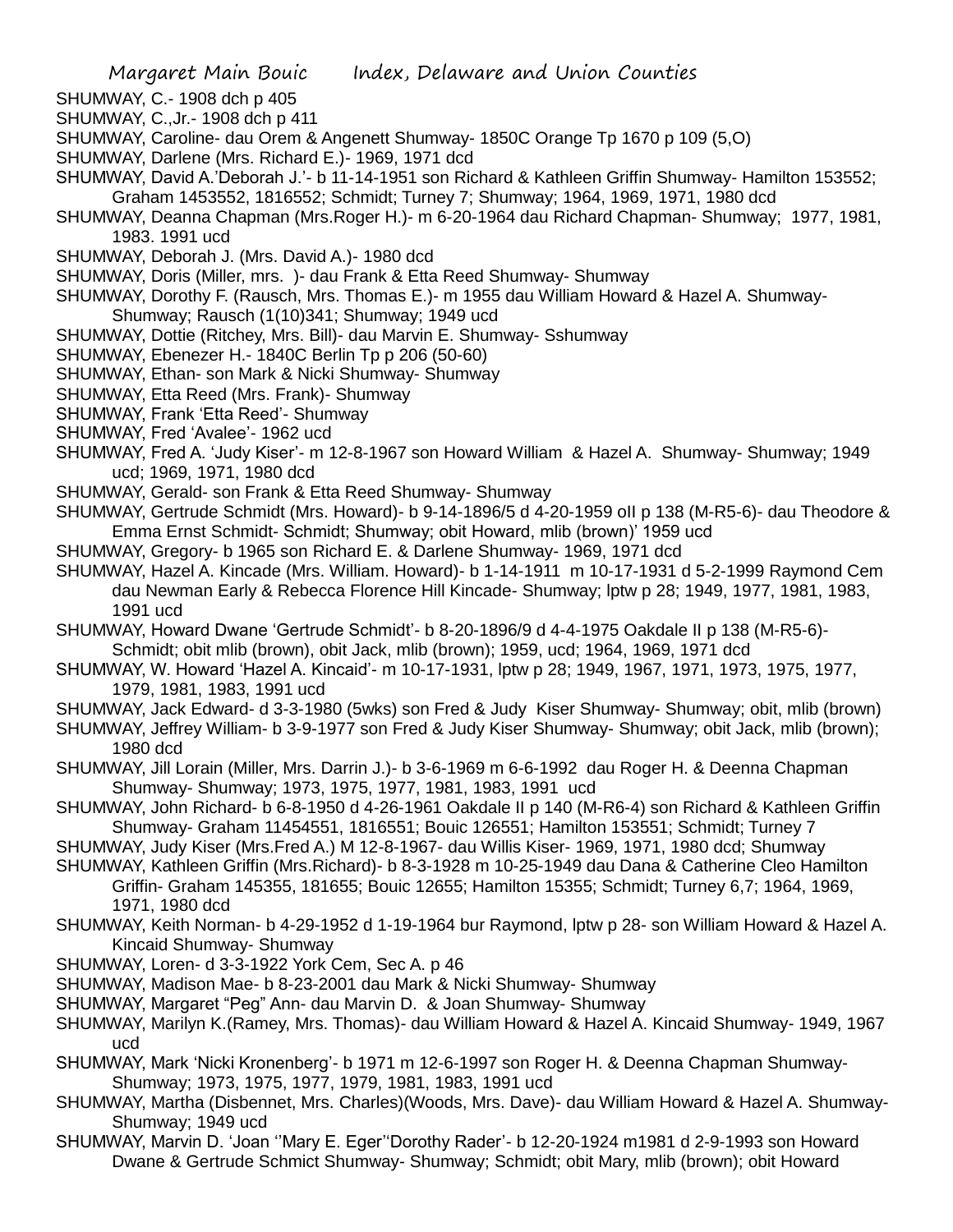Dwane, mlib (brown)

- SHUMWAY, Mary Ann (Roberts, Mrs. Guy)- dau Marvin D. Shumway- Shumway
- SHUMWAY, Mary E. Eger (Walker, Mrs. )(Mrs. Marvin)- d 9-25-1977 (57) bur Dublin- dau Daniel & Iva Roop Eger- Shumway; obit, mlib (brown)
- SHUMWAY, Maxine (Morris, Mrs. Max)- dau William Howard & Hazel A. Shumway- Shumway; 1949, 1967, 1971, 1973, 1975, 1979 ucd
- SHUMWAY, Michael Lee- b 5-26-1968 son Robert E. & –Detrick Shumway- Shumway
- SHUMWAY, Michelle- b 1962 ch Richard E. & Darlene Shumway- 1969, 1971 dcd
- SHUMWAY, Minetta Liston- d 6-16-1946 (79) York Cem, Sec A. ; uninf p 28
- SHUMWAY, Nancy (Hays, Mrs.Darrell)- m 9-29-1972 dau Marvin D. Shumway- Shumway
- SHUMWAY, Nellie (Stillman, Mrs. William Eben)- Asp (1935)
- SHUMWAY, Nicki Kronenberg (Mrs. Mark)- m 12-6-1997 dau Keith & Nancy Kronenberg- Shumway
- SHUMWAY, Orem 'Angenett'- 1850c Orange tp 1670 p 109 (33,NY) dcw Bk 4 p 345(36)
- SHUMWAY, O, (Mrs. )- sister of Abigail Carter Parks- dg 9-27-1895 Cry Ab p 39
- SHUMWAY, Patricia Jean(Therrien, Mrs. Gary)- m 5-1-1971 dau Marvin D. Shumway- Shumway
- SHUMWAY, Richard E. 'Darlene'- 1969, 1971 dcd
- SHUMWAY, Richard K. 'Kathleen Griffin'- b 10-26-1926 m 12-25-1949 d 2-10-1996 Oakdale Cem son Howard Dwane & Gertrude Schmidt Shumway- Schmidt; Graham (145355), (181655), Hamilton (15355);
	- Turney 6,7; obit Howard, mlib (brown); 1964, 1969, 1971, 1980 dcd;
- SHUMWAY, Robert E. 'Shirley'- son William Howard & Hazel A. Kincaid Shumway- Shumway; 1949 ucd SHUMWAY, Roger H. 'Deenna Chapman'- m 6-20-1964 son William Howard & Hazel A, Kincaid Shumway-
- Shumway; 1949, 1967, 1971, 1973, 1975, 1977, 1979, 1981, 1983, 1991 ucd
- SHUMWAY, Sabrina (Ketcham, Mrs. Henry B.)- m 9-26-1841 dcm
- SHUMWAY, Shirley (Mrs. Robert)- Shumway
- SHUMWAY, Tracy- b 1957 ch Richard E. & Darlene Shumway- 1969, 1971 dcd
- SHUMWAY, Victoria Lynn- b 9-4-1956 dau Robert E. & –Detrick Shumway- Shumway
- SHUMWAY, Virginia Lou (Friend, Mrs. Robert E.)- m 6-25-1967 dau Marvin Shumway- Shumway
- SHUMWAY, Ginny (Neal, Mrs. Gene)- dau Marvin D. Shumway- Shumway
- SHUMWAY, William Howard 'Hazel A. Kincaid'- b 11-4-1908 m 10-17-1931 d 6-28-1998 Raymond Cem- son Frank & Etta Reed Shumway- Shumway
- SHUNASUY?, James- son Rebecca Shunasy- 1850C Jerome Tp 1812-1833 p 265 (9,O)
- SHUNASUY?, Rebecca- 1850C Jerome Tp 1812-1833 p 265 (36,O)
- SHUNGLE, Martha Jane (Thomas, Mrs. Truman)- m 6-22-1844 dcm
- SHUNK, Charis (Edwards, Mrs. David)- dau Claude & Eva Markham Shunk- Shunk
- SHUNK, Charlene Shaver (Mrs. Ronald D.)- Shunk
- SHUNK, Cristina (Campbell, Mrs. Gary)- dau Ronald D. & Charlene Shaver Shunk- Shunk
- SHUNK, David P. 'Jenny'- son Ronald D. & Charlene Shaver Shunk- Shunk
- SHUNK, Eli- 1883 uch IV p 494
- SHUNK, Elizabeth (Boyer, Mrs. John)- b 1818 ped Arlene F. Mansfield #146 21, unec IX p 9
- SHUNK, Eunice (Edwards,Mrs. Clifford)- dau Claude & Eva Markham Shunk- Shunk
- SHUNK, Gov. F. R. 'Jane Findley'- Powers p 221
- SHUNK, Glenn 'Lois'- son Claude & Uva Markham Shunk- Shunk
- SHUNK, Imogene (Shaw, Mrs. Jonathan Walter)- dumch p 302
- SHUNK, Jacob 'Mary'- 1883 uch V p 195; 1880C Milford 44 p 33 (34,Ger,Ger,Ger)
- SHUNK, Jane Findley (Mrs. Gov. F. R.)- dau Gov. William & Nancy McDowell Findley- Powers p 221
- SHUNK, Janice (Augenstein, Mrs. Ray)- dau Claude & Uva Markham Shunk- Shunk
- SHUNK/Shank, Joseph, Mrs. )- d (46) dau Orrin Hammond, sister Jonathan Hammond, double funeral mt 5-5- 1897 p 4 c2, Ab p 20
- SHUNK, Junella (Mrs. Rev. Lynn)- Shunk
- SHUNK, Lois (Mrs. Glenn)- Shunk
- SHUNK, Lois (Lutes, Mrs. )- dau Claude & Uva Markham Shunk- Shunk
- SHUNK, Rev. Lynn 'Junella'- son Claude & Uva Markham Shunk- Shunk
- SHUNK, Mary (Mrs. Jacob)- 1880C Milford Centre 44 p 33 (30,O,Ger.Ger)
- SHUNK, Raymond 'Tammy'- son Claude & Uva Markham Shunk- Shunk
- SHUNK, Ronald D. 'Charlene Shaver'- b 8-19-1947 d 4-21-1997 (49) car accident son Claude & Uva Markham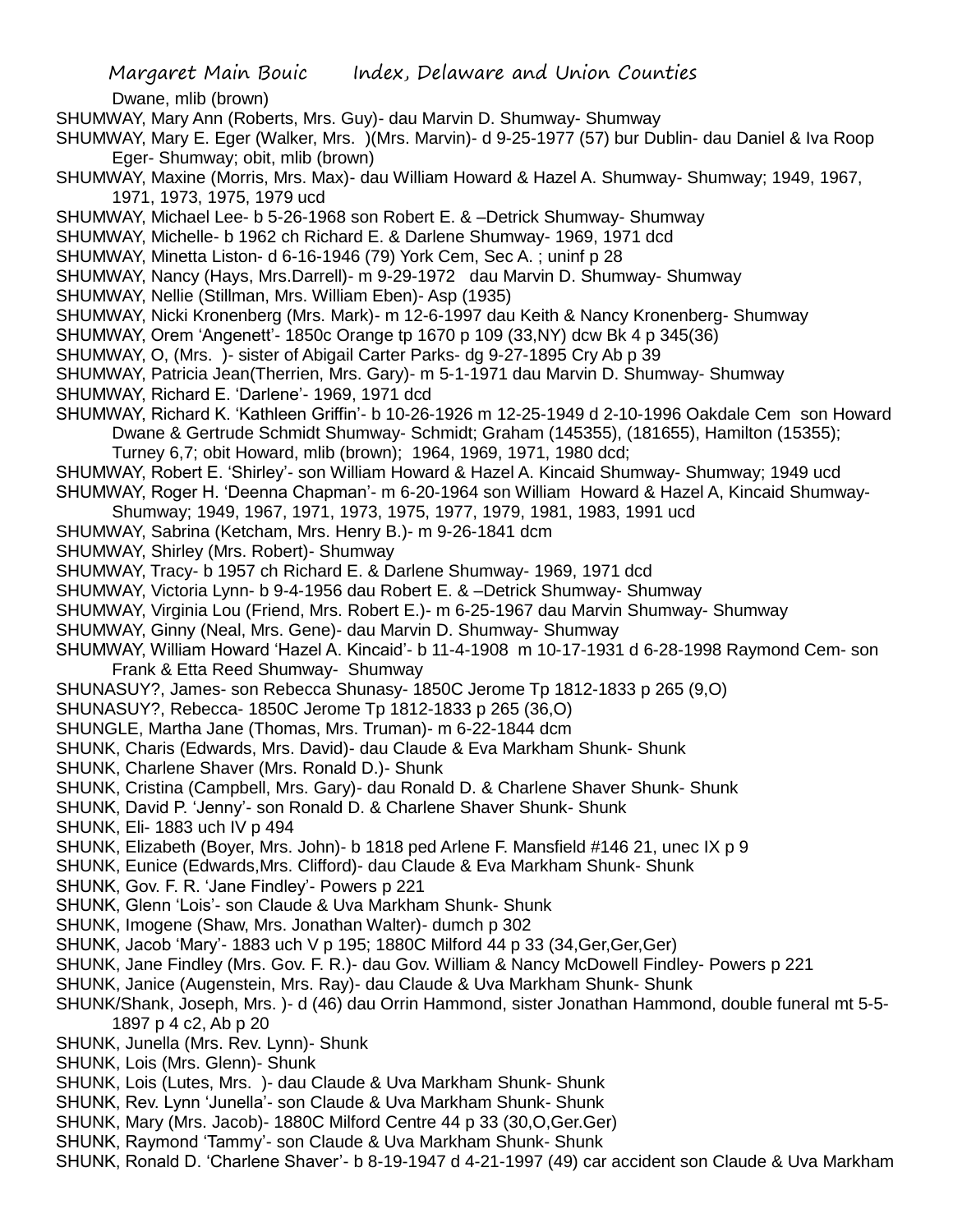Shunk- Shunk

- SHUNK, Tammy (Mrs. Raymond)- Shunk
- SHUNK, Tonitta- dau Jacob & Mary Shunk- 1880C Milford Centre 44 p 22 (4,O,Ger,O)
- SHUNK, Uva Markham (Mrs. Claude)- Shunk
- SHUP, Elizabeth Harvey- dau George & Mary Harvey- Pabst Pion I p 122
- SHUPE, Birk- his 8 month old son d Saturday- dg 10-16-1906, Cry Ab p 124
- SHUPE, Catherine (Morrison, Mrs.Lewis)- m 6-25-1850 dcm
- SHUPE, Celestia Turner (Mrs. Salem)- Shupe
- SHUPE, Dora M. Green (Mrs. Kirby)- b 11-5-1884 m 1910 d 5-22-1972 York Cem Sec E. p 91 dau George & Ella Hendrix Green- Shupe; 1949, 1959, 1967, 1971 ucd
- SHUPE, Floyd L. 'Olive Riley'- b 10-7-1914 d 3-9-1976 York Cem Sec E p 91, Abs p 16- son Kirby A. & Dora M. Green Shupe- Shupe; 1949, 1959, 1962, 16u, 1971, 1973, 1975 ucd
- SHUPE, Keziah Egg (Mrs. Samuel P.)- m 7-20-1854 ucm 2147; mt 7-26-1854, Abs p 16
- SHUPE, Kirby A 'Dora M. Green'- b 1910 d 6-23-1962 York Cem Sec E. p 91- son Salem & Celestia Turner Shupe- Shupe; obit Floyd L., mlib (brown); 1949, 1962 ucd
- SHUPE, Kirby E. d 2-1-1960; Shupe; 1959, 1962 ucd
- SHUPE, —(Klump, Mrs. Garold)- dau Kirby E. Shupe- Shupe
- SHUPE, Lucy Frances (Deppen, Mrs. William Theodore)- b 12-18-1860 d 12-22-1943- Weiser p 64
- SHUPE, Mildred (Herron, Mrs. Ora)- dau Kirby & Dora M. Green Shupe- Shupe; obit Floyd L.- mlib (brown); 1949 ucd
- SHUPE, Olive Riley (Mrs. Floyd L.)- m 10-14-1976 Shupe; 1959, 1962, 1967, 1971, 1973 ucd
- SHUPE, Phyllis Ellenblair (Mrs. )- b 11-12-1938 dau Paul & Ruby Grace Walden Blair- Weiser p 70
- SHUPE, Salem 'Celestia Turner'- Shupe
- SHUPE, Samuel P. 'Keziah Egg'- m 7-20-1854 ucm 2147 mt 7-26-1854 see Shull
- SHUPP?, Bridget (Mrs. Michael)- 1880C Paris Tp 106-121 p 51 (36,Irel,Irel,Irel)- m 10y
- SHUPP, Ester- niece of Mrs. Burton Skeels, b Oceola, Crawford Co, dg 1907/1908 p 38
- SHUPP? James W.- son Michael & Bridget Shupp- 1880C Paris Tp 106-121 p 51 (1,O,Irel,Irel)
- SHUPP?, John E.- son Michael & Bridget Shupp- 1880C Paris Tp 106-121 p 51 (6,O,Irel,Irel)
- SHUPP?, Katie- dau Michael & Bridget Shupp- 1880C Paris Tp 106-121 p 51 (11,O,Irel,Irel)
- SHUPP, Luther Webster 'Sarah Pauline Kebaugh'- b 6-12-1903- Weiser p 335
- SHUPP?, Margaret- dau Michael & Bridget Shupp- 1880C Paris Tp 106-121 p 51 (8,O,Irel,Irel)
- SHUPP?, Michael 'Bridget'- 1880C Paris Tp 106-121 p 51 (36,Irel,Irel,Irel) m 10y
- SHUPP, Sarah Pauline Kebaugh (Mrs. Luther Webster)- dau Charles Edwin & Ara Priscilla Shoop Kebaugh-Weiser p 335
- SHUR, Clotilda W. (Blake, Mrs. Adoniram Judson)- m 8-20-1863 dau John Shur- 1883 uch V p 613
- SHUR, Emily T. Truesdale (Mrs.Samuel P.)- 1908 dch p 827; Powers Pat p 279; dg 5-30-1911 Cry Ab p 39, 2 ch; 1870C Delaware Town p 299 (40)
- SHUR, Frank- son J. J. Shur- d 2-29-1916, Cry Ab p 30
- SHUR, Harry Clyde- son Samuel P. & Emily T. Truesdale Shur- 1908 dch p 1908 dch 827; dg 3-22-1912, Cry Ab p 110; 1870C Delaware Town p 299 (2)
- SHUR, Hester M.- b 2-17-1888 Delaware Town dau Murray & Helen Harter Shur- dcbirths
- SHUR, Ida May (Welch, Mrs. Edward)- b 9-1-1853 d 121-23-1929 dau Samuel P. & Emily T. Truesdale Shur-1908 dch p 827; Powers Pat p 279; dg 5-30-1911, Cry Ab p 38; 1870C Delaware Town p 299 (17)
- SHUR, Jacob J. 'Margaret Porter'- d Sunday (94)- dg 2-29-1916, Cry Ab p 30; brother Samuel Shur- 1908 dch p 121, 156, 927; Sand p 2; dpc p 76; Powers Pat p 192; dg 6-4-1869 Cry Ab p 74; brother Phoebe Ann Norton- dg 8-2-1910, Cry Ab p 142, dg 3-19-1912, Cry Ab p 108
- SHUR, John- 1883 uch V p 613
- SHUR, Margaret Porter (Mrs. Jacob J.)- 1880 dch p 163, 173, 177, 827; dg 6-4-1869 Cry Ab p 74; 1870C Delaware Town p 293 (86\*)
- SHUR, Minnie Bell d 5-26-1869 only dau J. J. & M. F. Shur- dg 6-4-1869 Cry Ab p 74
- SHUR, Ora/Orrie T.- pallbearer for Mrs. Phoebe Ab Norton; dg 8-2-1910, Cry Ab p 141; 1870C Delaware Town p 299 (14)
- SHUR, --------(Mrs. Orrie)- dau John P. & Clara E. Long- dg 12-3-1912, Cry Ab p 174
- SHUR, Phoebe Ann (Norton, Mrs. J. J.)-sister J. J. & S. P. Shur- dg 8-2-1910, Cry Ab p 142
- SHUR, Samuel Porter 'Emily T. Trusdale- b Knox Co 12-18-1826 d 1912, son Jacob & Margaret Porter Shur-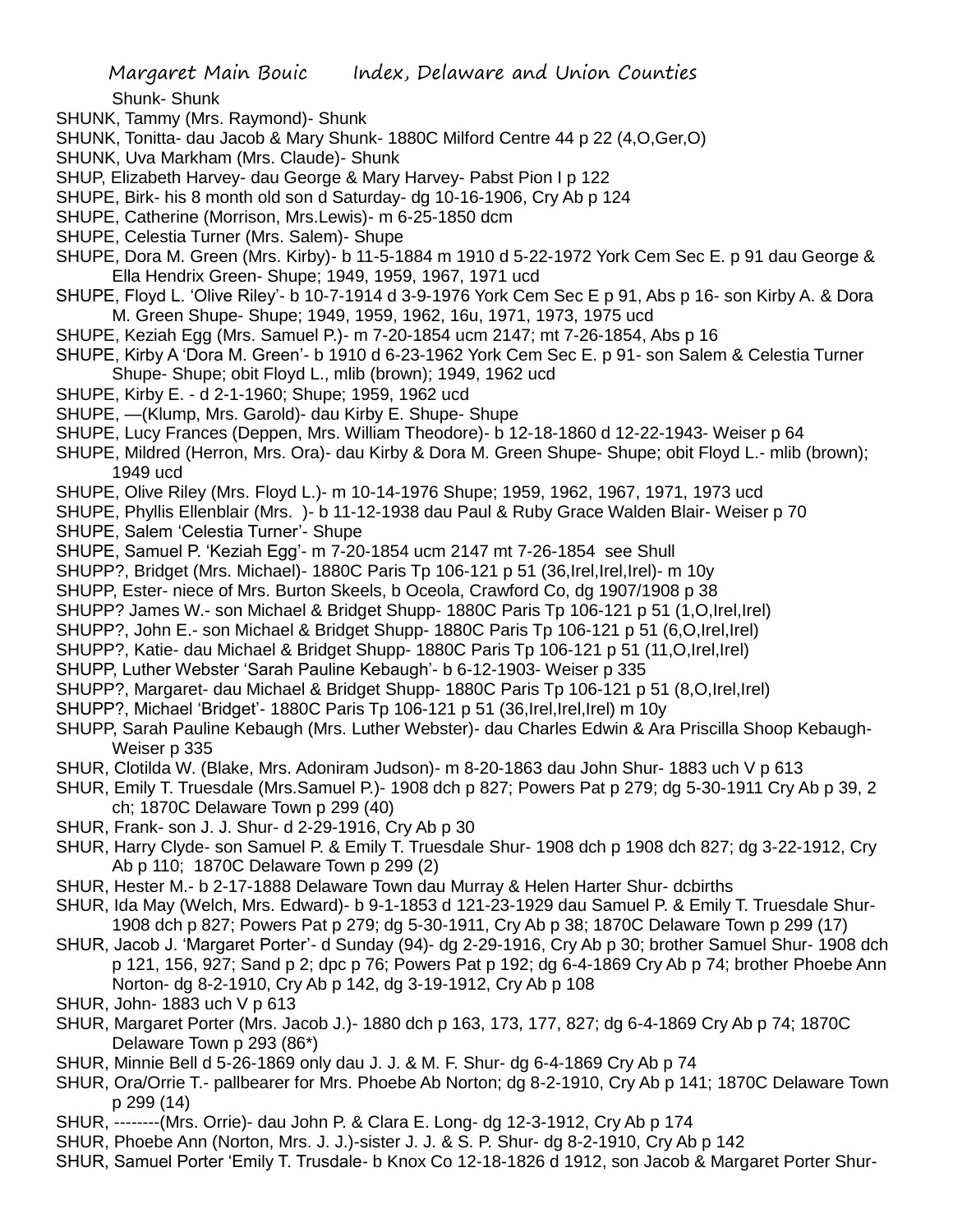brother J. J. Shur- dg 2-29-1916, Cry Ab p 30; brother-in-law of D. P. Cook- dg 11-10-1906, Cry Ab p 130; 1908 dch p 113, 156, 827; Ostrander p 2; Sandusky p 1,2; dumch p 418; Powers Pat p 192, 279; brother Phoebe Ann Norton- dg 8-2-1910, Cry Ab p 142; dg 3-19-1912, Cry Ab p 108. 109,. 110 1870C Delaware Town p 299 (44\*)

SHURAN, Alex- Shuran

SHURAN, Amy Joan- b 11-17-1964 dau Walter I. & Judy Schacherbauer Shran- Shuran

- SHURAN, Emma C. (McIntire, Mrs. )(Mrs. Walter V)- Shuran
- SHURAN, Hilko 'Pauyline Prokopiw'- obit Paulyine, obit Walter V, mlib (brown)
- SHURAN, Joan V. (Mrs. Walter V.)- b 1912 d 1963 Oakdale II p 158 (M-R24-2)
- SHURAN, Judy Schacherbauer (Mrs. Walter I.)- dau Lee & Mary Alice Patch Shacherbauer- Shuran; 1964 dcd; 1991 ucd
- SHURAN, Laurie Lee (Tensen, Mrs. Timothy Cornelis)- m 2-1981 dau Walter I. & Judy Schacherbauer Shuran-Shuran; 1964(2) dcd
- SHURAN, Nadia (Higinbotham, Mrs. Gary)- b 2-17-1934 m 12-11-1963 d 7-17-1986 (52) Oakdale Cem- dau Walter V. & Joan Dzikowski Shuran- obit Pallahia, mlib (brown); Shuran
- SHURAN, Pallahia A. Prokopiw (Mrs. Hilko)- b 10-14-1888 Poland d 10-27-1970 dau Maxim & Paranka Schewchup Prokopiw- obit, mlib (brown)
- SHURAN, Pauline- b 1888 d 1970 Mother- Oakdale II p 157 (M-R23-2)
- SHURAN, Walter- son Hilko & Pallahia A. Prokopiw Shuran- obit Pallahia, mlib (brown)
- SHURAN, Walter I. 'Judy Schacherbauer'- son Walter V. Shuran- Shuran- 1964 dcd; 1991 ucd
- SHURAN, Walter V. 'Emma C. William'- m(2) 7-1964 son Alex Shuran- Shuran
- SHURAN, Walter V. 'Joan V.'- b 1908 d 1969 Oakdale II p 158 (M-R24-2)
- SHURBEN, Ellen (Mrs. Peter)- 1850C Genoa Tp 452 p 45 (20,O)
- SHURBEN, Peter 'Ellen'- 1850C Genoa Tp 452 p 45 (22,)

SHURCH, Catharine-dau Jacob & Elisabeth Shurch-1880C Jackson tp 1 p 228C (6,O,Swit, Ger)

SHURCH, Elisabeth (Mrs. Jacob)- 1880C Jackson Tp 1 p 228C (40, Ger, Ger, Ger)

SHURCH, Emma- dau Jacob & Elisabeth Shurch- 1880C Jackson Tp 1 p 228C (11,O, Switz, Ger)

SHURCH, Jacob 'Elisabeth'- 1880C Jackson Tp 1 p 228C (43,Switz, Switz, Switz)

SHURCH, Jacob- son Jacob & Elisabeth Shurch- 1880C Jackson Tp 1 p 287C (9l,o,Switz,Ger)

SHURCH, John- son Jacob & Elisabeth Shurch- 1880C Jackson tp 1 p 228C (13,O,Switz,Ger)

SHURE, —(Boerger, Mrs. John W.)- 1883 uch V p 345

SHURK, Linda- WCTU unec III p 57

SHURLTZ, Rev. J. W.- minister Essex M.B. 1870-1873, unec XVI p 39

SHURMAN, V. E.- b 12-10-1888 Brown Tp dau F. & Mary Bump Shurman- dcbirths

SHURMER, Abraham- 1870C Oxford Tp p 433 (68\*)

SHURMER, Albert- 1870C oxford Tp p 433 (17)

SHURMER, Henry- 1870C Oxford Tp p 433 (19)

SHURR, Mrs. Murray- dau John A. & Louise Post Harter- dg 3-3-1908, Cry Ab p 113

SHURTLEFF, G. W.- 1880 dch p 303, 304

SHURR, Mary- d 9-10-1901 (68) Delaware - dcdeaths

SHURTE, Alberta (Knox, Mrs. Calvin C.)- Shurte

SHUSER?, Catherine (Mrs. George)- 1850C Delaware Tp 1430 p 99 (43,O)

SHUSER, Elizabeth- dau George & Catherine Shuser- 1850C Delaware Tp 1430 p 99 (14,Md)

SHUSER, Emily- dau George & Catherine Shuser- 1850C Delaware Tp 1430 p 99 (10,Md)

- SHUSER, Washington- son George & Catherine Shuser- 1850C Delaware Tp 1430 p 99 (6,Md)
- SHUSER, William H.- son George & Catherine Shuser- 1850C Delaware Tp 1430 p 99 (16,Md)
- SHUSER?, George 'Catherine'- 1850C Delaware Tp 1430 p 99 (44,Pa)

SHUSTER, ---- dau 1870C p 267 (2m)

- SHUSTER, Ada Gladys ( McKitrick, Mrs. Graydon, Leon)- b 10-26-1897 m 10-12-1923 d 6-9-1995 (97) Forest Grove Cem- dau Henry & Laura Belle McDaniel Shuster- McKitrick p 291; 1910C Jerome Tp 310-316 p 13B (12,O,O,O)
- SHUSTER, Albert E.- b 6-13-1876 Delaware Tp son G. W. Shuster- dcbirths
- SHUSTER, Allen 'Elizabeth Hickok'- son Lawrence & Mary Shuster- Shuster
- SHUSTER, Alex' Phoebe Richards'- Shuster

SHUSTER, Alvia- 1870C Delaware Tp p 267 (17)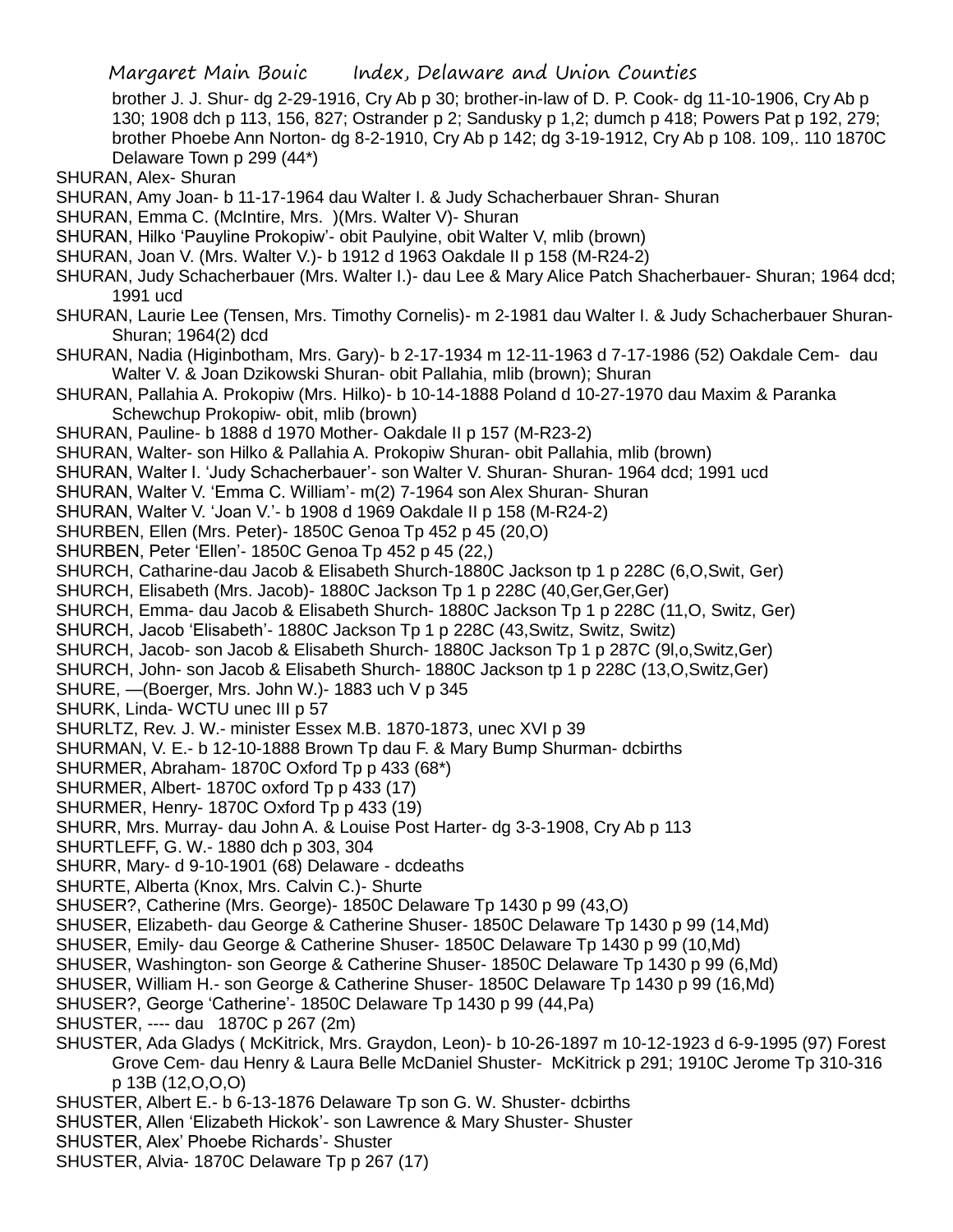- SHUSTER, Alvira Stickney (Mrs. George Albert)- dau Hugh Stickney- 1908 dch p 704' dg 12–9-1898, Cry Ab p 175
- SHUSTER, Amelia- b 9-1879 dau Faebuck & Iny Shuster- 1880C Jackson Tp 3 p 9, 225A (9/12,O,Wert,Pa)

SHUSTER, Angela Renee b 6-13-1972 d 4-5-1972 (16) Newhouse Cem- dau Gary & Becky Shuster- Shuster

- SHUSTER, Annette- dau Lowell & Pat Shuster- 1964(1) dcd
- SHUSTER, Arcadia (Curry, Mrs. )- dau George A. Shuster- Shuster
- SHUSTER, Armand 'Clara Jane Guy'- Neill 4
- SHUSTER, Beulah M. (Mrs. Everett H.)- 1980 dcd
- SHUSTER, Beverly K. (Mrs. Stephen)- 1977, 1979, 1983 ucd
- SHUSTER, Bruce G. 'Carol'- 1973, 1975 ucd
- SHUSTER, Calla-b 9-1882 dau Frank & Louisa Shuster-1900C Jackson Tp 43-44 (17,O,Ger,Pa)
- SHUSTER, Calvin 'Gypsy'- son Elmer & Esther l. Salzgeber Shuster- Shuster
- SHUSTER, Cami Marie Smith (Mrs. Ritchie Wayne)- m 4-21-2001 dau Jim & Debbie Smith- Shuster
- SHUSTER, Carol (Mrs. Bruce G.)- 1973, 1975 ucd
- SHUSTER, Carol (Mrs. Harvey)- 1964 dcd
- SHUSTER, Carolyn (Lambert, Mrs. )- dau Hugh F. & Irene C. Shuster- Shuster; 1961(13), 1964 dcd
- SHUSTER, Catherine (Horne, Mrs. George)- b 1-4-1879 Delaware Town dau George & Alvira Stickney Shuster- 1908 dch p 704; dcbirths
- SHUSTER, Catherine Morgan (Mrs. George)- d 4-17-1901 (82-6-0) dcdeaths- dau Jacob Morgan- 1908 dch p 703; 1850C Delaware Tp 1406 p 99 (31,O); 1870C Delaware Tp p 267 (51)
- SHUSTER, Catie- b 3-1884 dau Frank & Louisa Shuster- 1900C Jackson Tp 43-44 (16,O,Ger,Pa)
- SHUSTER, Charlene (Johnson, Mrs. Bruce)- dau Elmer & Esther I. Salzgeber Shuster- Shuster
- SHUSTER, Charley- b 6-1893 son Frank & Louisa Shuster- 1900C Jackson Tp 43-44 (6,O,Ger,Pa)
- SHUSTER, Chauncey- b 5-19-1893 son Joseph P. & Sarah Elizabeth Davis Shuster, dcb
- SHUSTER, Clara- dau George & Catherine Morgan Shuster- 1908 dch p 703; 1870C Delaware Tp p 267 (11)
- SHUSTER, Clara Jane Guy (Mrs.Armand)- dau Bernard & Mildred Neill Guy- Neill 4
- SHUSTER, Daisy Jane Hummel (Mrs. )- b 3-5-1887 d 12-30-1962 Green Mounds Cem- Shuster
- SHUSTER, David- 1840C Berlin Tp 206 (30-40)
- SHUSTER, David- 1835 men p 25 #232 p 41 Delaware Tp
- SHUSTER, b 1-28-1888 Berlin Tp son David & Julia Cronkleton Shuster- dcbirths
- SHUSTER, b 2-22-1892 Delaware Town son David & Julia Cronkleton Shurster- dcbirths
- SHUSTER, David 'Mary Swank'- b 5-4-1828 m 1-25/18-1849 dcm d 1-29-1898 (69-8-25), Oak Grove Cem-
- dg 5-6-1892, Cry Ab p 93; dg 2-11-1898, Cry Ab p 144; 1850C Liberty Tp Del Co 1616 p 107 (22.Pa) SHUSTER, Debbie (Mrs. Mark)- Shuster; 1980 dcd
- SHUSTER, Derick Allen- b d 11-20-1990 Oak Grove Cem- infant son of Allen & Elizabeth Hickok Shuster-**Shuster**
- SHUSTER, Diana- dau Ralph E. & Jeanne Shuster- 1964 dcd (17)
- SHUSTER, Dorothea (Mrs. Elmer)- 1969, 1971, 1980 dcd
- SHUSTER, Dorothy Mae Peak (Mrs. Everett)- d 8-20-1971 Marlborough Cem Shuster; 1969, 1971 dcd
- SHUSTER, Edward A.- d 5-16-1964 (87) Oak Grove Cem- Shuster
- SHUSTER, Edward- son George Albert & Alvira Stickney Shuster- 1908 dch p 704
- SHUSTER, Elizabeth- d 10-11-1854 (24?-3-11) Amrine Cem, lptw p 61
- SHUSTER, Elizabeth Hickok (Mrs. Allen)- dau Geraldine Davis- Shuster
- SHUSTER, Elizabeth (Thomas, Mrs. Howell)- dau George Albert & Alvira Stickney Shuster- 1908 dch p 704
- SHUSTER, Elmer 'Esther Salzeber''Dorothea Walker'- b 6-21-1892 d 1-11-1995 (102) Fairview Mem. Pk- son Alex & Phoebe Richards Shuster; Shuster; 1961, 1964, 1969, 1971, 1980 dcd
- SHUSTER, Elsie (Hines, Mrs. )- dau Daisy Jane Hummel Shuster, sister Hugh F.- Shuster
- SHUSTER, Emerson J. 'Virginia'- son Elmer & Esther Salzeber Shuster- Shuster; 1961, 1964, 1969, 1971, 1980 dcd
- SHUSTER, Emma McCarthy (Mrs. Michael)- dau George Albert & Alvira Stickney Shuster- 1908 dch p 704
- SHUSTER, Emma S. (Mrs. Lloyd)- 1980 dcd
- SHUSTER, Eric Scott- b d 11-20-1990 Oak Grove Cem- infant twin son Allen & Elizabeth Hickok Shuster-**Shuster**
- SHUSTER, Erly R.- b 10-3-1882 Delaware Town son A. G. Shuster- dcbirths
- SHUSTER, Esther (Fegley, Mrs. )- sister Edward A. Shuster- Shuster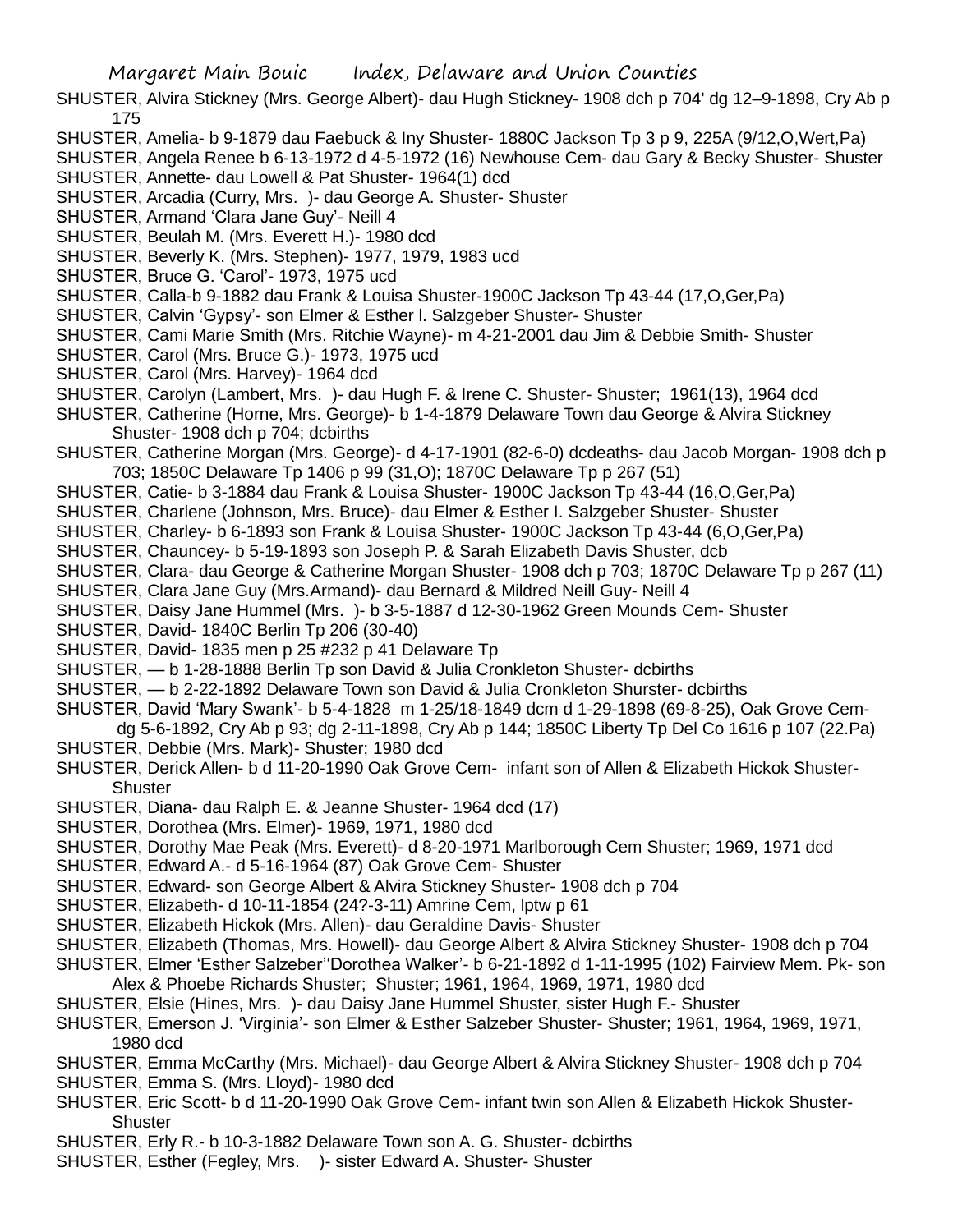- SHUSTER, Esther- dau George Albert & Alvira Stickney Shuster- 1908 dch p 704
- SHUSTER, Esther Salzeber (Mrs. Elmer)- d 10-29-1964 (66) Fairview Memorial Cem- Shuster; 1961, 1964 dcd
- SHUSTER, Ester Pearl- b 8-10-1895 Delaware Tp twin dau George & Elmyrey Shuster- dcbirths
- SHUSTER, Ethel Susan-b 8-10-1895 Delaware Tp-twin dau George & Elmyrey Shuster- dcbirths
- SHUSTER, Everett H. 'Beulah M.'- 1980 dcd
- SHUSTER, Everett H. 'Dorothy Mae Peak'- Shuster; 1969, 1971 dcd
- SHUSTER, Faebuck 'Iny'- 1880C Jackson Tp 3 p 9, 225A (34,Wert, Wert, Wert)
- SHUSTER, Francis Murray 'Winona McKinnie'- b 9-8-1894 m 4-4-1917 d 5-14-1974 Oak Grove Cem- Powers p 236; Shuster
- SHUSTER, Frank- son George Albert & Alvira Stickney Shuster- 1908 dch p 704
- SHUSTER, Frank 'Louisa'- b 4-1846 d 1926 Price Cem, djlm p 35; 1900C Jackson Tp 43-41 (54,Ger,Ger,Ger) m 21y
- SHUSTER, —(Mrs. Frank)- dau Jacob Thibaut- dg 1-19-1909, Cry Ab p 5
- SHUSTER, Gary- son Hugh F. & Irene C. Shuster- Shuster; 1961(10), 1964, 1969 dcd
- SHUSTER, Gary,Sr. 'Becky'- Shuster
- SHUSTER, Gary Eugene,Jr. 'Ruth Ann Fletcher'- son Gary,Sr. & Becky Shuster- Shuster
- SHUSTER, —(Mrs. G. A.)- sister William Stickney- mt 8-27-1901 p5c3, Abs p 16
- SHUSTER, George A.-d 3-2-1970 (57) Oak Grove Cem- son Daisy Jane Hummel Shuster- Shuster
- SHUSTER, George, Jr.- 1870C Delaware Tp p 267 (21\*)
- SHUSTER, George Albert 'Alvira Stickney'- son George & Catherine Morgan Shuster- 1908 dch p 405, 703, 704; dg 12-9-1898, Cry Ab p 175; 1850C Delaware Tp 1406 p 99 (1,O)
- SHUSTER, George- d 11-24-1891 (83) Cry Ab p 72
- SHUSTER, George 'Catherine Morgan'- d 10-24-1892 (83-10-2) b Pa- son John Shuster- dcdeaths; 1908 dch p 703; 1850C Delaware Tp 1406 p 99 (43,Pa)
- SHUSTER, George H.- b 3-1872 d 12-5-1898 (26-8-8) Delaware Tp; dcdeaths son George Albert & Alvira Stickney Shuster- 4th O.V.I. Marion; 1908 dch p 704; dg 12-9-1898, Cry Ab p 175
- SHUSTER, George W.- 1870C Delaware Tp p 267 (61\*)
- SHUSTER, Gracie E.- b 1891 d 1921 Price Cem, djlm p 40
- SHUSTER, Gypsy (Mrs. Calvin)- Shuster
- SHUSTER, Hank- son Henry W. & Otta Wilcox Shuster- Shuster
- SHUSTER, Harley- son Alex & Phoebe Richards Shuster- Shuster
- SHUSTER, Harry Grover-b 8-25-1884 son Joseph Positer & Sarah Elizabeth Davis Shuster, dcb
- SHUSTER, Harvey 'Carol'- son Everett & Dorothy Mae Peak Shuster- Shuster; 1964 dcd
- SHUSTER, Heather- b 1980 dau Steven & Beverly Shuster- 1983 ucd
- SHUSTER, Helen (Mrs. Milton C.Sr)- d 1958- Shuster
- SHUSTER, Henry 'Laura Belle McDaniel'- Shuster; 1910C Jerome Tp 310-316 p 13B (42,O,Pa,Va) m 17y
- SHUSTER, Henry W.'Otta Wilcox'- b 4-25-1906 d 2–16-1991 984) son Henry & Laura Belle McDaniel Shuster-Shuster; 1910C Jerome Tp 30-36 p 13A (3,O,O,O)
- SHUSTER, Howard Francis- d (4 days), Saturday son Mrs. & Mrs. James Shuster- dg 4-22-1913, Cry Ab p 33 SHUSTER, Hugh- son George Albert & Alvira Stickney Shuster- 1908 dch p 704
- SHUSTER, Hugh- son Daisy Jane Hummel Shuster- Shuster
- SHUSTER, Hugh F. 'Irene C.'- d 5-30-1980 (58) Kingswood Mem. Pk- Shuster; 1961, 1964, 1969, 1971, 1980 dcd
- SHUSTER, Ida- b 9-1889 dau Frank & Louisa Shuster- 1900C Jackson Tp 43-41 p 2B (10,O,Ger,Pa)
- SHUSTER, Imogene (Curry, Mrs. )- dau George A. Shuster- Shuster
- SHUSTER, Irene C. (Mrs. Hugh F.)- Shuster; 1961, 1964, 1969, 1971, 1980 dcd
- SHUSTER, Irene (Morris, Mrs. )- dau Daisy Jane Hummel Shuster, sister Hugh F. Shuster- Shuster
- SHUSTER, Iny (Mrs. Faebuck)- 1880C Jackson Tp 3 p 9 225A (21,Pa,Wert,Wert)
- SHUSTER, Jacob- b 8-1891 son Frank & Louisa Shuster- 1900C Jackson Tp 43-41 p 2B (8,O,Ger,Pa); 1962 ucd
- SHUSTER, James- dg 4-22-1913, Cry Ab p 33
- SHUSTER, James 'Myrtle Breyfogle'- Ruward chart
- SHUSTER, Jane- b 5-23-1880 Delaware Town dau Joseph & Sarah E. Davis Shuster- dcbirths
- SHUSTER, Jeanne L. (Mrs.Ralph D.,Sr.)- 1964, 1969, 1971, 1980 dcd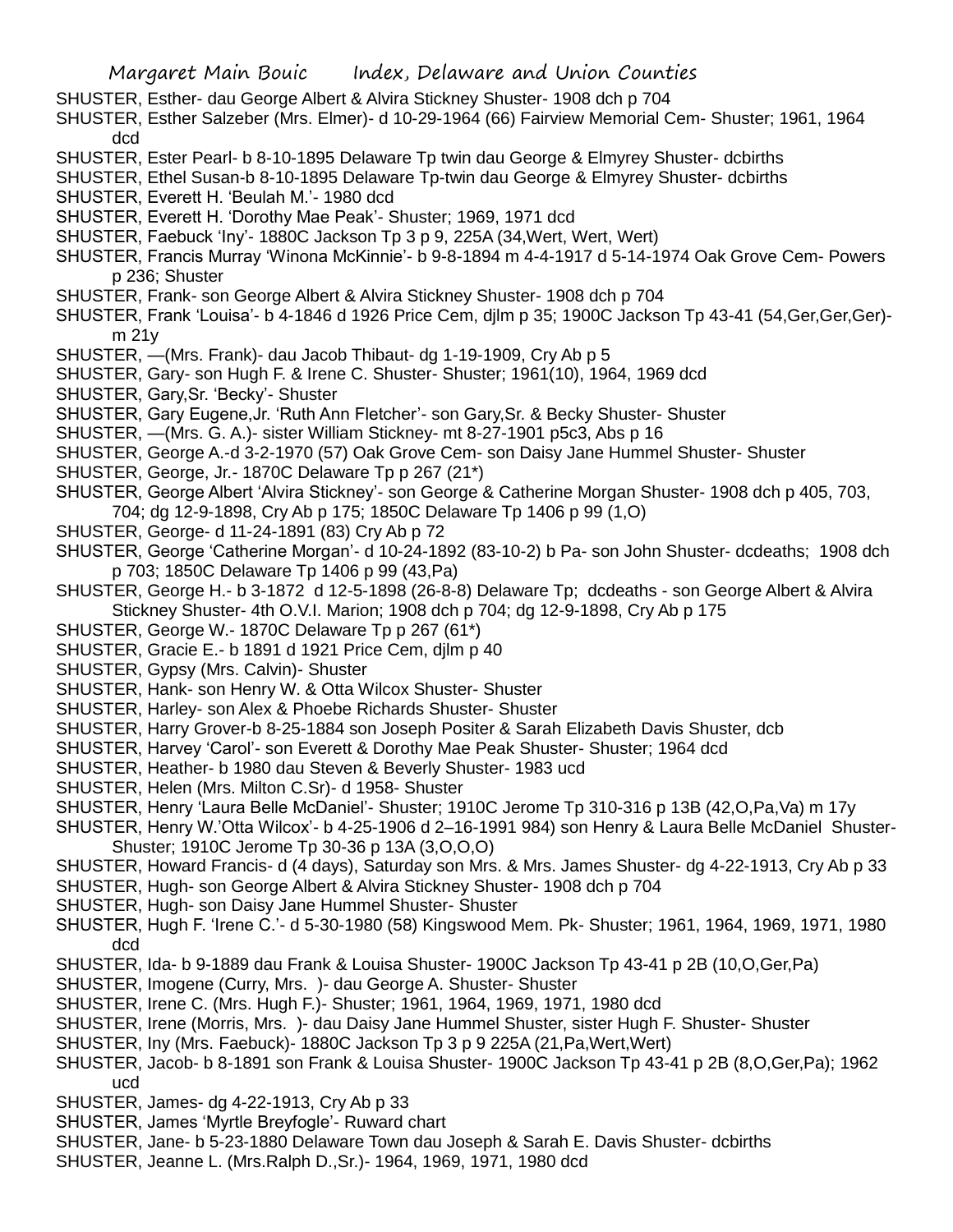- SHUSTER, Jeannene (Trimble, Mrs. )- dau Milton C. & Helen Shuster- Shuster
- SHUSTER, Jenny- b 1980 dau Michael J. & Jill Kirkpatrick Shuster- 1983 ucd
- SHUSTER, Jill Kirkpatrick (Mrs. Michael J. )- Shuster; 1980 dcd
- SHUSTER, Joan- dau Everett & Dorothy Mae Peak Shuster- Shuster
- SHUSTER, John- 1908 dch p 703
- SHUSTER, John- b 9-1897 son Frank & Louisa Shuster- 1900C Jackson tp 43-41 p 2A (2,O,Ger,Pa)
- SHUSTER, John- son George & Catherine Morgan Shuster- 1908 dch p 703; 1850C Delaware Tp 1406 p 99 (12,O)
- SHUSTER, John 'Margaret Shaver'- m 4-5-1860 dcm
- SHUSTER, John- b 1969 son Marvin M. & Nancy P. Shuster- 1975, 1977, 1981 ucd
- SHUSTER, Joseph- 1870C Delaware Tp p 267 (30\*)
- SHUSTER, Joseph Positer. 'Sarah Elizabeth Davis'- dcb (Chauncey)(36-1893) (Harry Grover) (Perry)
- SHUSTER, Kathleen (Dell, Mrs. )- dau George A. Shuster- Shuster
- SHUSTER, Kelly I. (Clark, Mrs. Raymond R.)- m 5-7-1981- dau Harvey & Carol Shuster- Shuster; 1964 dcd (4m)
- SHUSTER, Kevin- b 1978 son Michael J. & Jill Shuster- 1980 dcd
- SHUSTER, Laura Belle McDaniel (Mrs. Henry)- Shuster; 1910C Jerome Tp 310-316 p 138 (39,O,NJ,O) m 17y
- SHUSTER, Laura Viola- b 9-12-1896 Del. Tp dau Joseph & Elizabeth Davis Shuster- dcbirths
- SHUSTER, Lawrence Leroy 'Mabel Irene Smith'- m 10-1959- Shuster; 1969 dcd
- SHUSTER, Leslie Ann (Kissling, Mrs. Kyle Anderson)- b 1972 m 9-16-1995 dau Marvin M. & Nancy P. Shuster-Shuster; 1975, 1977, 1983, 1991 ucd
- SHUSTER, Liddie- b 3-8-1896 Troy Tp dau F. A. & Cora Glaze Shuster- dcbirths
- SHUSTER, Lillian Butler (Foley, Mrs. )(Mrs. Milton)- d 5-13-1960 (50) bur St. Mary's Cem- dau William M. Butler- Shuster
- SHUSTER, Lloyd 'Emma'- 1980 dcd
- SHUSTER, Lottie- b 7-10-1906 d 12-3-1963 Green Mound Cem- dau Daisy Jane Hummel Shuster- Shuster
- SHUSTER, Louisa (Mrs. Frank)- b 8-1858 d 1947 Price Cem, djlm p 35; 1900C Jackson
- Tp 43-41 p 2B (41,Pa,Ger,Ger)- m 21y, 12 ch, 5 living
- SHUSTER, Lousanna- ch George & Catherine Shuster- 1850C Delaware Tp 1406 p 99 (3,O)
- SHUSTER, Lowell 'Patricia'- son Elmer & Esther I. Salzgeber Shuster- Shuster; 1964 dcd
- SHUSTER, Lucy- b 7-1895 dau Frank & Louisa Shuster- 1900C Jackson tp[ 43-41 p 2B (4,O,Ger,Pa)
- SHUSTER, Mabel Irene Smith (Mrs. Lawrence Leroy)- m 10-1959- Shuster; 1969 dcd
- SHUSTER, Margaret (Bossa, Mrs. Donald H.)- Maugans Anc p 90
- SHUSTER, Margaret (Moore, Mrs. Sherman)- dau George Albert & Alvira Stickney Shuster- 1908 dch p 704
- SHUSTER, Margaret Shaver (Mrs. John)- m 4-5-1860 dcm
- SHUSTER, Marge (Moore, Mrs. Vern)- dau Francis M. Shuster- Shuster
- SHUSTER, Mark 'Debbie'- b 1954- son Emerson J. & Virginia Dye Shuster- Shuster; 1961, 1964, 1969, 1971 dcd
- SHUSTER, Martha (Plummer, Mrs. )- dau Elmer Shuster- Shuster
- SHUSTER, Marvin M. 'Nancy P'- 1973, 1977, 1983, 1991 ucd
- SHUSTER, Mary- teacher, unec III p 18
- SHUSTER, Mary Christina- b 12-15-1891 Delaware Town dau Francis A. & Cora Glaze Shuster- dcbirths
- SHUSTER, Mary E. (Mrs. Dwight W.)- b 1900 Oakdale II p 121 (K-R6-35)
- SHUSTER, Mary Elizabeth (Dellinger, Mrs. Douglas John)- m 5-16-1987 dau Judith K. Amrine Shuster
- SHUSTER, Mary E. (Shuler, Mrs. Dwight W. )- b 2-1-1900 m 8-2-1930 d 11-10-1987 (87) Oakdale Cem- dau Henry & Laura Belle McDaniel Shuster- Shuster; 1910C Jerome Tp 310-346 p 13B (10,O,O,O)
- SHUSTER, Mary E. (Swartz, Mrs. Henry)- dau George & Catherine Morgan Shuster- 1908 dch p 703; 1850C Delaware Tp 1406 p 99 (10,O)
- SHUSTER, Mary Swank (Mrs. David)- m 1-25-1849 dcm- d 4-27-1892 (65-0-12) Oak Grove Cem- dg 5-6- 1892, Cry Ab p 93; Del Tp dau S. John Swank- dcdeaths; dg 2-11-1898, Cry Ab p 144 1850C Liberty Tp Del Co 1616 p 107 (21,O)
- SHUSTER, Matt- 1975 son Michael J. & Jill Shuster- 1980 dcd
- SHUSTER, Mayme (Blansfield, Mrs. )- sister Milton C. Shuster- Shuster
- SHUSTER, Mertie May- b 10-4-1904 Troy Tp d 2-1-1905 (4m3d) Troy Tp, dau Samuel & Nellie B. Hummell Shuster- dcbirths; dcdeaths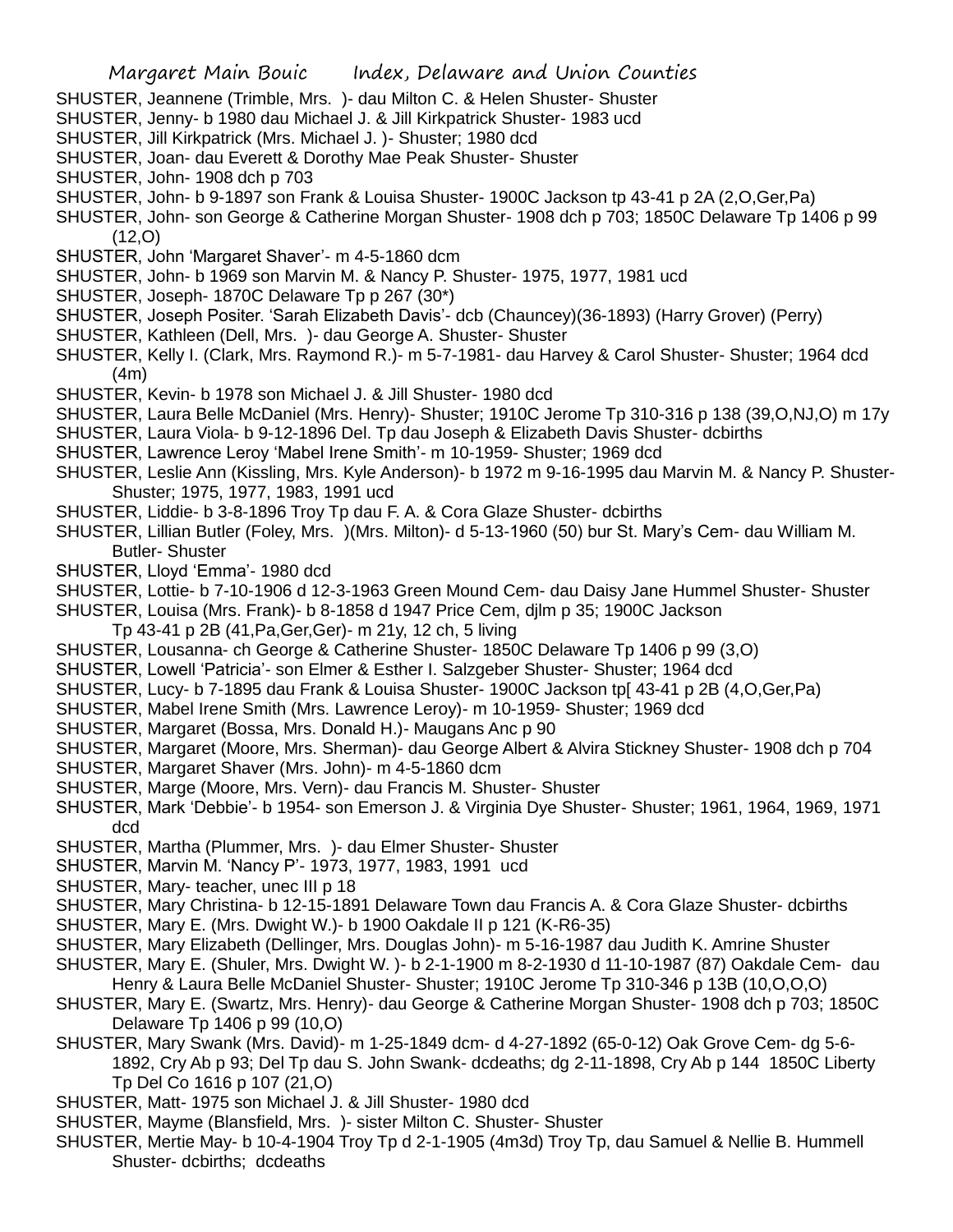- SHUSTER, Michael John 'Jil Kilpatrick'- b 1951 m 5-6-1972- son Emerson J. & Virginia Dye Shuster- 1961, 1964, 1969, 1971, 1980 dcd
- SHUSTER, Mildred- sister Milton C. Shuster,Sr.- Shuster
- SHUSTER, Milton C. "Jay"- b 6-24-1924 d 6-13-1989- Shuster
- SHUSTER, Milton C.,Sr. 'Helen'- d 2-1-1978 (74) Oak Grove Cem, -Shuster; 1969, 1971 dcd
- SHUSTER, Milton 'Lillian Butler'- son Milton C. Shuster,Sr.- Shuster
- SHUSTER, Miriam (Thomas, Mrs. Robert)- dau Francis M. Shuster- Shuster
- SHUSTER, —(Monesmith, Mrs. Frank)- sister Francis M. Shuster- Shuster
- SHUSTER, Myrtle (Betts, Mrs. )- dau Daisy Jane Hummel Shuster, sister Hugh F. Shuster- Shuster
- SHUSTER, Nancy P. (Mrs. Marvin M.)- 1975, 1977, 1983, 1991 ucd
- SHUSTER, Naomi (Lane, Mrs. )- dau Alex & Phoebe Richards Shuster- Shuster
- SHUSTER, Nora- b 2-15-1891 Delaware Tp dau Joseph & Elizabeth Davis Shuster- dcbirths
- SHUSTER, Otta Wilcox (Mrs. Henry W.)- Shuster
- SHUSTER, Patricia (Mrs. Lowell)- Shuster; 1964 dcd
- SHUSTER, Patty (Covrett, Mrs. )- b 1953 dau Hugh F. & Irene C. Shuster- Shuster; 1961, 1964, 1969 dcd
- SHUSTER, Paul- son Daisy Jane Hummel Shuster- Shuster
- SHUSTER, Paul- brother Hugh F. Shuster- Shuster
- SHUSTER, Paul- b 1952 son Ralph E. & Jeane L, Shuster-Shuster
- SHUSTER, Perry- b 1-29-1889 son Joseph P. & Sarah Elizabeth Davis Shuster- dcb correction
- SHUSTER, Rachel (Hill, Mrs. Josiah)- dau George & Catherine Morgan Shuster- 1908 dch p 703; 1850C Delaware Tp 1406 p 99 (8,O)
- SHUSTER, Ralph E.,Sr. 'Jeanne L.'- 1964, 1969, 1971, 1980 dcd
- SHUSTER, Becky (Mrs. Gary, Jr. )(Eubank, Mrs. Stan)- Shuster
- SHUSTER, Ritchie Wayne 'Cami Marie Smith)- m 4-21-2001 son Gary,Sr. & Becky Shuster- Shuster
- SHUSTER, Ronnie-b 1957 son Hugh F. & Irene C. Shuster-Shuster;1961, 1964, 1969, 1971 dcd SHUSTER, Ruby I.- 1991 ucd
- SHUSTER, Ruby (Sebring, Mrs. George)- m 12-17-1927 dau Daisy Jane Hummel Shuster- sister Hugh F. Shuster; Shuster
- SHUSTER, Ruth Ann Fletcher (Mrs. Gary Eugene,Jr)- m 7-25-1992 dau Ned & Linda Fletcher- Shuster
- SHUSTER, Ryan- b 1983 son Steven & Beverly Shuster- 1983 ucd
- SHUSTER, Samuel- infant child d Thursday, Troy Chapel Cem, dg 1-24-1905, Cry Ab p 5
- SHUSTER, Samuel S.- b 7-28-1883 Delaware Town son George Albert & Alvira Stickney Shuster- 1908 dch p 704; dcbirths
- SHUSTER, Sarah- dau David & Mary Shuster- 1850C Liberty Tp Del Co 1616 p 197 (8/12,O)
- SHUSTER, Sarah Elizabeth Davis (Mrs. Joseph P.)- dcb (Chauncey)(39-1893); (Harry Grover) (Perry)
- SHUSTER, Sharon- dau Hugh F. & Irene Shuster- Shuster 1980 dcd
- SHUSTER, Stephanie- b 1976 dau Stephen & Beverly K. Shuster- Shuster; 1977, 1979, 1983 ucd- engaged to Chad Wilhelm
- SHUSTER, Stephen 'Beverly K.'- 1977, 1979, 1983 ucd
- SHUSTER, Steven/Stephen L. b 5-23-1949 d 8 -10-1994 (45) cremated- son Emerson J. & Virginia Dye Shuster- Shuster; 1961(12), 1964, 1969, 1971 dcd
- SHUSTER, Susan- dau George Albert & Alvira Stickney Shuster- 1908 dch p 704
- SHUSTER, Tommy- son Harvey & Carol Shuster- 1964(4) dcd
- SHUSTER, Virginia Dye (Mrs. Emerson J.)- dau Earl & Ollie Dye- Shuster; 1961, 1964, 1969, 1971, 1980 dcd
- SHUSTER, Winona McKinnie (Mrs. Francis N)- b 4-22-1898 m 4-4-1917 d 10-16-1967 (69) Oak Grove Cem
	- dau Frank Elliott & Lavinia M. Freese McKinnie- Powers p 236
- SHUTE, Gov.-Powers p 92
- SHUTE, Elise J.- b 8-25-1807 d 5-24-1895 Price Cem, djlm p 22
- SHUTE, Mary E. Carriher (Mrs. William G.) -m 4-24-1862 ucm 3316; unec XX p 43
- SHUTE. William G. 'Mary E. Carriher'- m 4-24-1862 ucm 3316; unec XX p 43
- SHUTE, W. S.- hmp p 105
- SHUTER, Gerald R. 'Gladys'- 1969, 1971, 1980 dcd
- SHUTER, Gladys (Mrs. Gerald R.)- 1969, 1971, 1980 dcd
- SHUTON, Libbe (Emery, Mrs. Frederick)- m 4-12-1849 dcm
- SHUTT, Doris J. (Long, Mrs. John Ernest)- b 9-15-1930- Weiser p 43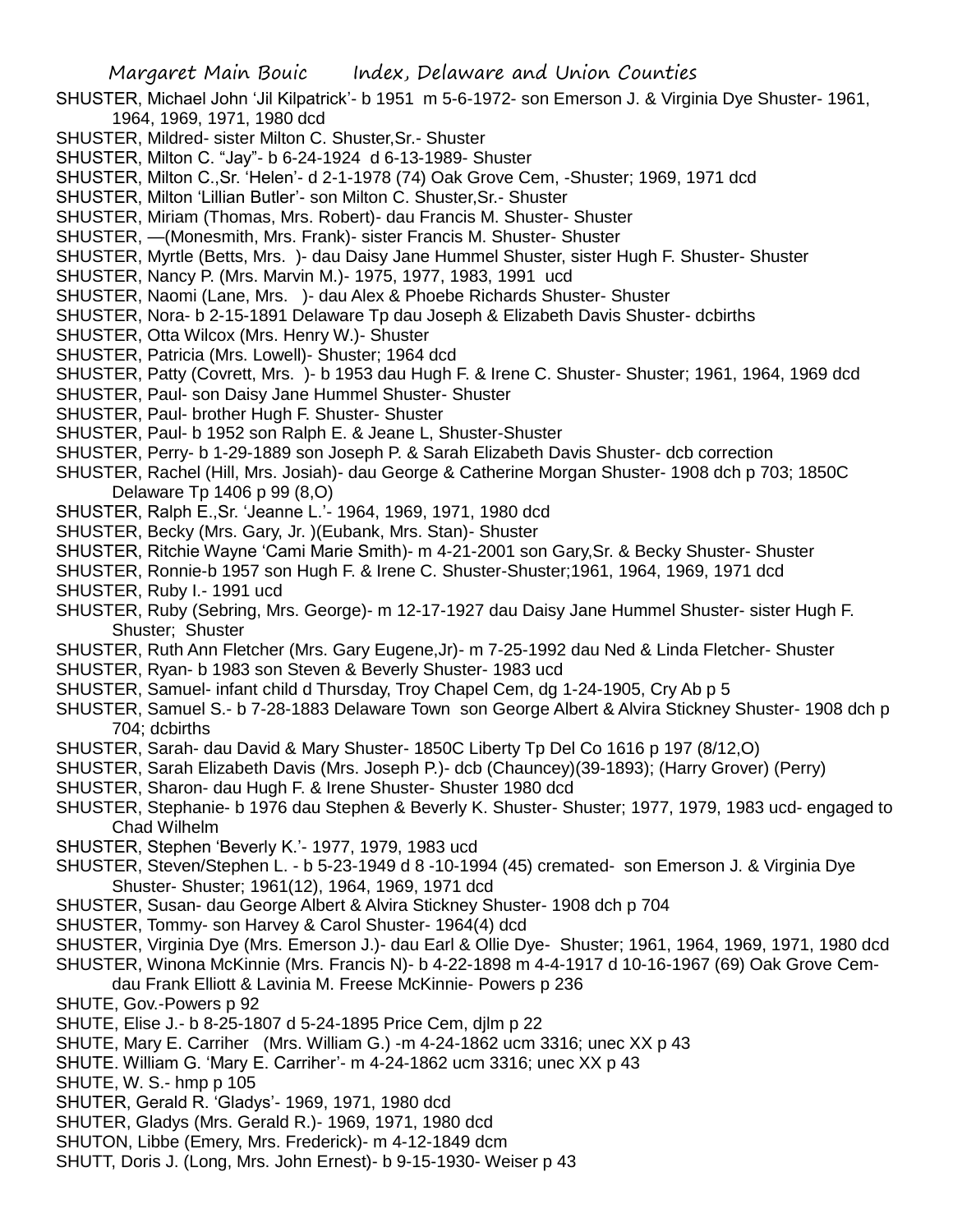- SHUTT, Jean Arlene (Long, Mrs. Edward Leroy)- b 1-17-1933 m 7-2-1955- Weiser p 308
- SHUTTLEWORTH, Charles 'Viola'- 1971 dcd
- SHUTTLEWORTH, Cyril Lamar 'Jean Elizabeth Messersmith'- b 1-27-1921 m 6-13-1946- Weiser p 303
- SHUTTLEWORTH, Jan Marie- b 3-12-1954 dau Cyril Lamar & Jean Elizabeth Messersmith Shuttleworth-Weiser p 303
- SHUTTLEWORTH, Jean Elizabeth Messersmith (Mrs.Cyril Lamar)- b 7-1-1927 m 6-13-1946 dau William Miles & Emma Chirstine Snyder Messersmith- Weiser p 303
- SHUTTLEWORTH, Linda Jane- b 1-1-1947 dauCyril Lamara & Jane Elizabeth Messersmith Shuttleworth-Weiser p 303
- SHUTTLEWORTH, Viola (Mrs. Charles)-1971 dcd
- SHUTTS, Annetta- dau Willard E. & Dexter E. Shutts- 1961(13), 1964 dcd
- SHUTTS, Dexter E. (Mrs. Willard E.)- 1961, 1964, 1969 dcd
- SHUTTS, Dorothy (Mrs. )- sister-in-law of Willard Shutts- Shutts
- SHUTTS, Elsie Wells (Mrs. Harry)- Shutts
- SHUTTS, Flora J. Doan (Mrs. J oseph H.)- Shutts
- SHUTTS, Freda (Mrs. Willard E.)- 1971 dcd
- SHUTTS, Freda- dau Willard E. & Dexter E. Shutts- 1961 (10), 1964 dcd
- SHUTTS, Rev. Harold R, 'Ruth Adkins'- b 5-20-1922 m 5-19-1957 d 1-6-1989 (66) bur Lebanon- son Joseph H. & Flora J. Doan Shutts- WWII, Shutts; 1979, 1971, 1983, 1991 ucd
- SHUTTS, Harry 'Elsie Wells'- Shutts
- SHUTTS, Jacqueline (Perry-Drake, Mrs. Robert)- dau Rev. Harold R. & Ruth Adkins Shutts- Shutts
- SHUTTS, Joseph H. 'Flora J. Doan'- Shutts
- SHUTTS, Karl- son Joseph H. & Flora J. Doan Shutts- Shutts
- SHUTTS, Mark R.- (21-1981) son Rev. Harold & Ruth Adkins Shutts- Shutts; 1991 ucd
- SHUTTS, Robert J. "Bob"'Virginia L. McNeely'- (23-1981) m 7-16-1989 son Rev. Harold & Ruth Adkins Shutts-**Shutts**
- SHUTTS, Roy A.- son Rev. Harold & Ruth Adkins Shutts- Shutts
- SHUTTS, Ruth Lang (Mrs. Rev. Harold R.)(Carpenter, Mrs. Thomas E.)- m(2) 3-23-1991 dau Vernon Lang-Shutts; 1981, 1983 ucd
- SHUTTS, Virginia McNeely (Mrs. Robert J.)- m 7-16-1989 dau Harold & Florence McNeely; Shutts
- SHUTTS, Wayne- son Willard E. & Dexter E. Shutts- 1961(11), 1964 dcd
- SHUTTS, Willard E. 'Freda''Dexter E. Conley'- b 3-12-1917 d 1-5-2002 (84) Fairview Mem. Pk.- son Harry & Elsie Wells Shutts- Shutts; 1961, 1969, 1971, 1980 dcd
- SHWINT, Catharine- 1870C Oxford Tp p 441 (28)
- SHWINT, William- 1870C Oxford Tp p 441 (25\*)
- SHWISER, George- d 5-8-1866 (57) Brown Tp, dcd
- SHY, Anita (Caldwell, Mrs. Jack)- dau Edward,Jr. & Louisa A. Wilson Shy- Shy
- SHY, Anna (Cale, Mrs. George)- dau Edward Jr. & Louisa A. Wilson Shy- Shy
- SHY, Betty (Dauer, Mrs. William)- dau Edward,Jr. & Louisa A. Wilson Shy- Shy
- SHY, Bev (Mrs. Mark)(Pile, Mrs. Kevin)- Shy
- SHY, Edward,Sr. 'Myrtle Shoemaker'- Shy
- SHY, Edward Jr. 'Louise A. Wilson'- b 4-24-1916 d 5-25-1998 son Edward & Myrtle Shoemaker Shy,Sr.- Shy
- SHY, Evelyn (Fox, Mrs. )- dau Edward,Sr. & Myrtle Shoemaker Shy- Shy
- SHY, Genevieve (Geron, Mrs. James)- dau Edward,Jr. & Louise A. Wilson Shy- Shy
- SHY, Holly Tedhams (Mrs. Josh)- m 9-14-2002 dau Randy & Sharon Tedhams- Shy
- SKY, Josh 'Holly Tedhams'- m 9-14-2002 son Mark & Bev Shy- Shy
- SHY, Kenneth- son Edward, Sr. & Myrtle Shoemalker Shy- Shy
- SHY, Louise A. Wilson (Mrs. Edward,Jr.)- d 1987- Shy
- SHY, Mark 'Bev''Becky'- Shy
- SHY, Myrtle Shoemaker (Mrs. Edward,Sr.)- Shy
- SHY, Vonna (Charles, Mrs.Frank Lee)- b 9-12-1922 m 11-30-1937- Maugans Anc p 182; Shy
- SHYACK, Maria (Nicklison, Mrs. R. G.)- m 1-22-1849 Madison Co, unec XI p 9
- SAHYRIGH, Barbara Garber (Mrs John Mitchell)- b 4-13-1934 m 9-16-1954- Weiser p 723
- SHYRIGH, Irene Louise Rabold (Mrs. Robert William)- b 9-25-1912 m 10-7-1933 dau Hallie Vester & Eva Maude Loy Rabold- Weiser p 723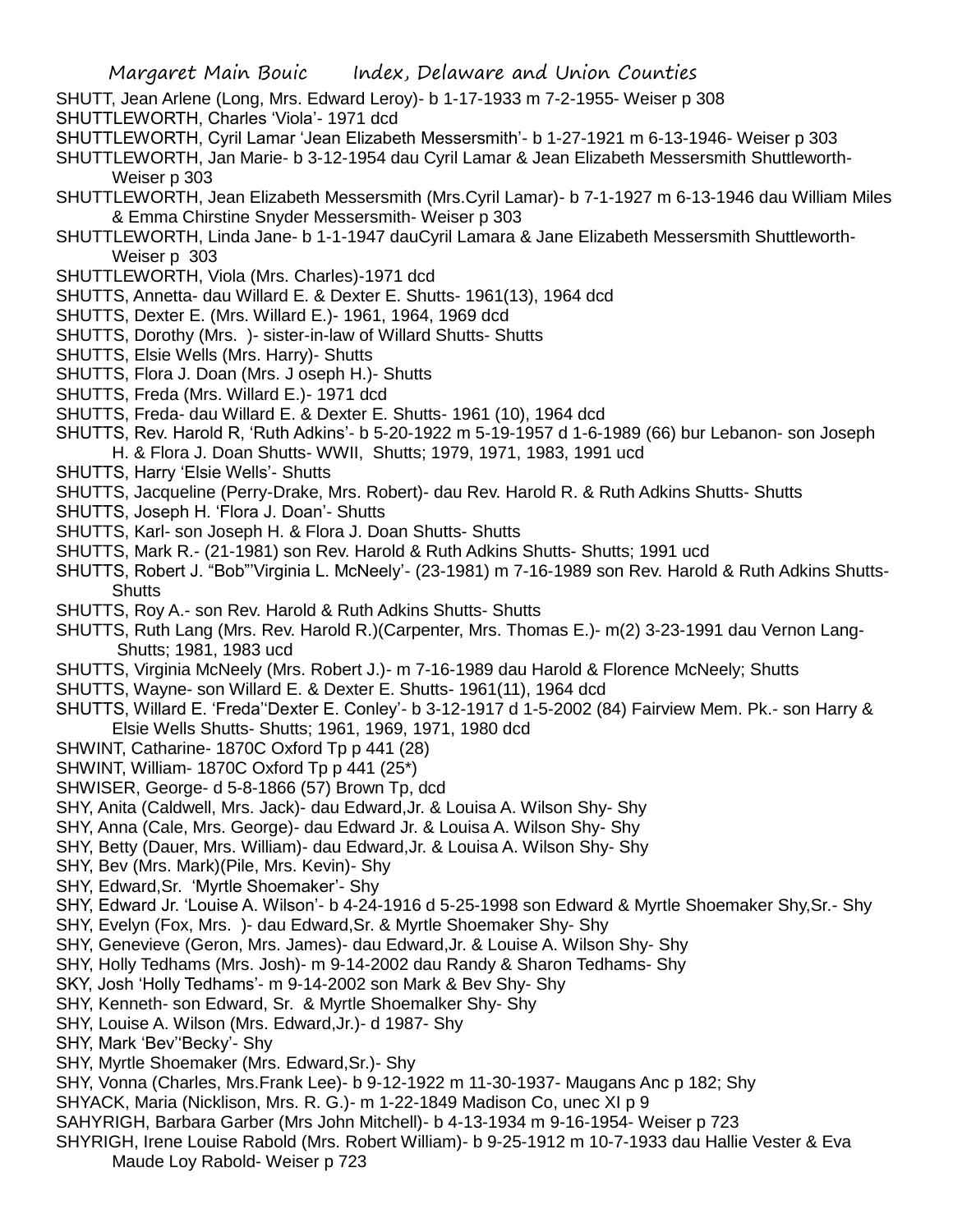- SHYRIGH, Jan Arthur- b 8-17-1958 son John Mitchell & Barbara Garber Shyrigh- Weiser p 723
- SHYRIGH, John Mitchell 'Barbara Garbar'- b 2-9-1935 m 9-16-1954 son Robert William & Irene Louise Rabold Shyrigh- Weiser p 723
- SHYRIGH, Kenneth Neil- b 10-3-1941 son Robert William & Irene Louise Rabold Shyrigh- Weiser p 723
- SHYRIGH, Nancy Lee (Dafler, Mrs. Gene)- b 8-26-1936 m 2-26-1955 dau Robert William & Irene Louise Rabold Shyrigh- Weiser p 723
- SHYRIGH, Robert William 'Irene Louise Rabold'- b 1-11-1912 m 10-7-1922- Weiser p 723
- SHYRIGH, Susan Marie- b 9-9-1957 dau John Mitchell & Barbara Garber Shyrigh- Weiser p 723
- SIARO, Kate Forsytha (Mrs. )- dau Rank & Lucinda Kahle Forsytha- Weiser p 690
- SIBALD, Eliza (Lyman, Mrs. Elias)- m May, 1845- unec XXI p 41
- SIBBETT/SIBBERT, William R.- hmp p 83, 152, 159, 205
- SIBEL, Henry Taft 'Mary E. Goodspeed'- b 1842 Reynoldsburg m 6-13-1865 d 6-25-1907, dg 6-25-1908, Cry Ab p 51; 1908 dch p 405
- SIBEL, Ina E.-d age 13, dau Henry Taft & Mary E. Goodspeed Sibel- dg 6-25-1907, Cry Ab p 51
- SIBEL, Mary E. Goodspeed (Mrs. Henry Taft)- m 6-13-1865 dg 6-25-1907 Cry Ab p 51
- SIBEL, Minnie (Ward, Mrs. J. A.)- dau Henry Taft & Mary E. Goodspeed Sibel- dg 6-25-1907, Cry Ab p 51
- SIBEL, Oregon, son Henry Taft & Mary E. Goodspeed Sibel- dg 6-25-1907, Cry Ab p 51
- SIBERT, Charles 'Ella Sola Mayes'- b 1879 d 1947/8 Claibourne Cem p 55- Sibert
- SIBERT, Charles- step-son Nellie Parthemer; obit Nellie, mlib (brown)
- SIBERT, Cornelia (Flynn, Mrs. )- dau Charles & Ella Sola Mayes Sibert- Sibert
- SIBERT, Ella Sola Mayes (Mrs. Charles)- b 7-23-1877 d 9-2-1962 Claibourne Cem p 55 dau William & Mary Reed Mayes- Sibert
- SIBERT, Freda (Douglas, Mrs. )- dau Charles & Ella Sola Mayes Sibert- Sibert
- SIBERT, George- step-son Nellie Parthemer- obit Nellie, mlib (brown)
- SIBERT, Helen (Walcutt, Mrs. )- stepdau Nellie Parthemer- obit Nellie, mlib (brown)
- SIBERT, Minnie L. (Callihan, Mrs. Linnaeus D.)- m 4-9-1908 d 4-10-1922- Weiser p 430
- SIBERT, Nellie Parthemer (Mrs. )- d 10-1970 (75) Oakdale
- SIBERT, Virignia (Dugger, Mrs. )- step-dau Nellie Parthemer- obit Nellie, mlib (brown)
- SIBEY, L.- 1883 uch IV p 522
- SIBLE, Jane (Converse, Mrs. William)- b 2-3-1822 m 11-1840 d 10-3-1895 dau Peter & Mercy Sible- dcc Marie Van Gundy Bouic 21; unec XI p 68
- SIBLE, Mercy (Mrs. Peter)- b 3-1-1801; dcc Marie Van Gundy Bouic 43
- SIBLE, Peter 'Mercy'- b 1-16-1802 dcc Marie Van Gundy Bouic 42
- SIBLEY, —information in "Ancestry of William Lee & Karen Jean Swink"- unec XXI p 38; research by Charles Swink #681, unec SSII p 70
- SIBLEY, Abijah 'Lucy Macy'- Asp p 37
- SIBLEY, Benjamin 'Lydia Hilliard'- m 3-22-1821 ucm 14; 1883 uch III p 283; unec II p 13, III p 12
- SIBLEY, Dr. Joseph Crocker 'Lucy Elvira Babcock'- b 12-19-1817 d 3-7-1866 son Abijah & Lucy Macy Sibley-Asp (498)
- SIBLEY, Joseph Crocker 'Matta E. Babcock'- son Dr. Joseph Crocker & Lucy Elvira Babcock Sibley- Asp (494- 6), 498-2
- SIBLEY, Lucy Elvira Babcock (Mrs. Dr. Joseph Crocker'(Crane, Mrs. Ezra F.)- b 11-7-1822 m 10-8-1845 (2) 1871 dau Capt. Duke & Betsey Maine Babcock Asp 498
- SIBLEY, Lucy Macy (Mrs. Abijah)- Asp p 37
- SIBLEY, Lydia Hilliard (Mrs. Benjamin)- m 3-22-1821, ucm 14; 1883 uch III p 283, V p 188; Christian Church, Union Tp unec II p 13, XIX p 15; unec XXII p 6
- SIBLEY, Matta E. Babcock (Mrs. Joseph C.)- b 11-28-1853 d 7-26-1911 dau Simon Milton & Celia Kellogg Babcock- Asp (498-2), 494-6
- SIBLEY, Nora Johnson (Mrs. )- dau Capt. I. N. & Ann E. Nash Johnson- Nash p 219
- SIBLEY, Robert Patton- 1908 dch p 233
- SIBLEY, Sarah A. Clark (Mrs. Warren D.)- m 10-31-1850 mt 11-6-1850; unec VII p 54
- SIBLEY, Warren D. 'Sarah A. Clark'- m 10-31-1850 mt 11-6-1850 d 6-24-1908, obit, mlib; Commissioner, Champaign Co; unec VII p 54
- SIBILSKY, Kay (McKittrick, Mrs. James Gordon)- McKitrick p 382
- SIBOLD, Alonzo- son H. & Malinda Sibold- 1860C Leesburg Tp 585-555 p 77 (8,O)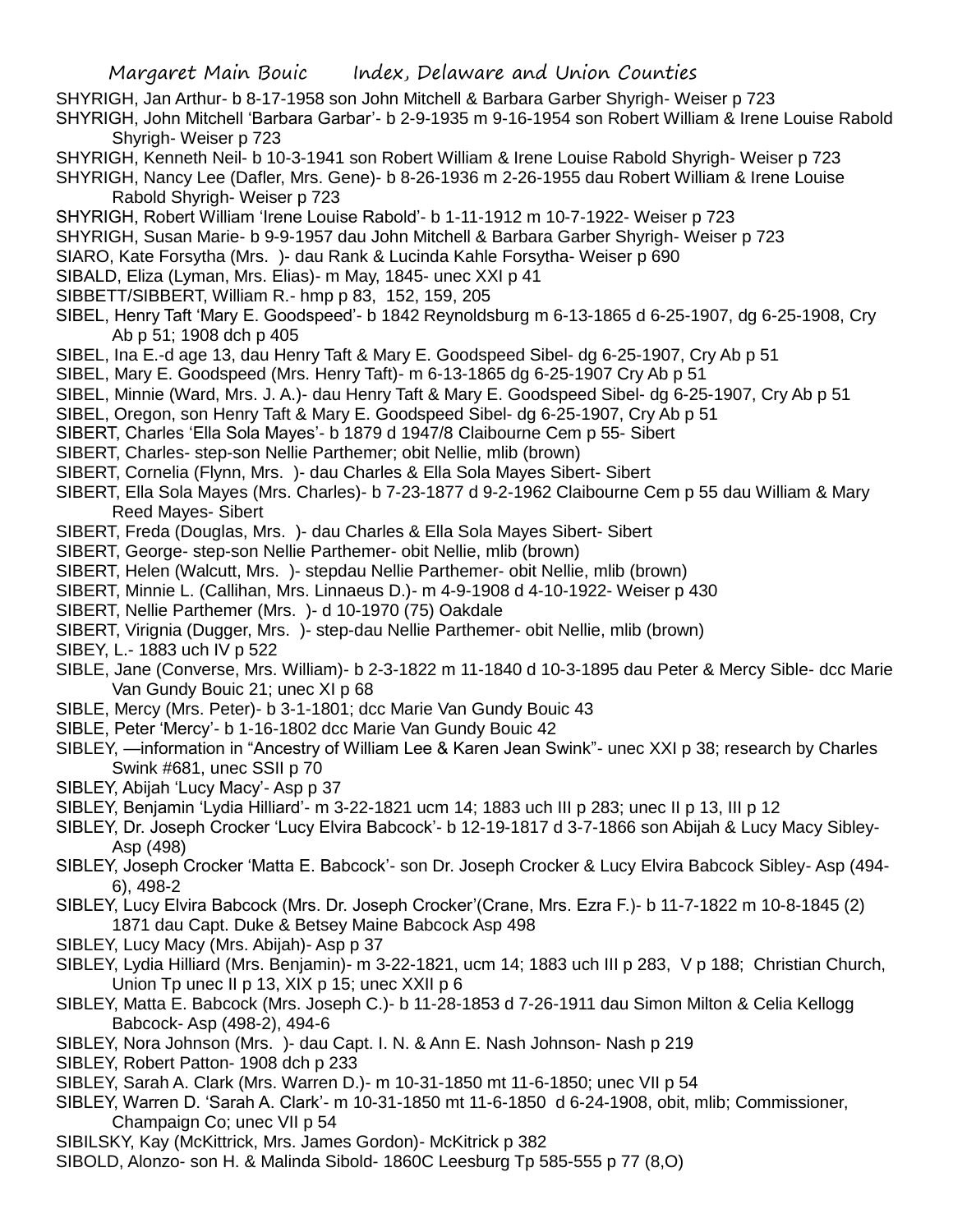- SIBOLD, Andrew Jackson 'Lucy Bowers'- b 1-13-1859 d 1-23-1920 son James S. & Lydia Walton Sibold- ped Robert Lee Sibold,Jr. #648 8; unec XIX p 46
- SIBOLD, Arrina- ch James S. Sibold- unec XVIII p 14
- SIBOLD, Carl Lucial 'Lena Irene Ruble'- b 3-6-1882 m 11-20-1919 d 4-3-1965 son Andrew Jackson & Lucy Bowers Sibold- ped Robert Lee Sibold,Jr. #648 4; unec XIX p 46
- SIBOLD, Cyrene Russell/Rupee (Mrs. Israel)- m 1-25-1843, ucm 862; unec VI p 3
- SIBOLD, Eliza- dau James S. Sibold- unec XVIII p 14
- SIBOLD, Eliza (Lyman, Mrs. Elias)- m 5-4-1845 ucm 1047; unec VI p 31
- SIBOLD, Elizabeth (Mrs. James)- d 7-23-1851 (58y) Scott's Cem, djlm p 77
- SIBOLD, Fanny Wilson (Mrs. Ichabod)- m 2-2-1843 ucm 863; unec VI p 3
- SIBOLD, H. 'Malinda'- 1860C Leesburg Tp 585-555 p 77 (40,O)
- SIBOLD, Henry- son H. & Malinda Sibold- 1860C Leesburg Tp 585-555 p 77 (3,O)
- SIBOLD, Ichabod- son James S. Sibold- unec XVIII p 14
- SIBOLD, Ichabod 'Fanny Wilson'- m 2-2-1843 ucm 863; unec VI p 3
- SIBOLD, Ichabod 'Miranda Belveal'- m 10-10-1849 ucm 1462; unec VII p 46, XIII p 20; 1850C Paris Tp 719- 735 p 108 (30,O)
- SIBOLD, Irene (McLain, Mrs. Stephen)- m 4-20-1845 ucm 1043; unec VI p 31, XXI p 41
- SIBOLD, Israel 'Cyrene Russell/Rupell/Rupee'- m 1-25-1843 ucm 862; unec VI p 3
- SIBOLD, Israel- son James S. Sibold- unec XVIII p 14
- SIBOLD, James 1883 uch V p 423; unec XVI p 43
- SIBOLD, James 'Elizabeth'- djlm p 77
- SIBOLD, James S.'Lydia Walton' b a 1788 m 2-6-1851 d 3-5-1871 ped Robert Lee Sibold,Jr. #648 16 unec XIX p 46- query by Robert L. Sibold- unec XVIII p 14
- SIBOLD, —(Mrs. James)- d Sunday- dg 7-30-1895, Cry Ab p 31; 5 ch
- SIBOLD, Joe A.- d 1-27-1884 (1y7m) Norton Oohio- dcd
- SIBOLD, Lena Irene Ruble (Mrs. Carl Lucial)- b -8-23-1900 m 11-20-1919 d 4-19-1976 dau Charles & Mary Jane Groves Ruble- ped Robert Lee Sibold,Jr. #648 5; unec XIX p 46
- SIBOLD, Lucinda- dau H. & Malinda Sibold- 1870C Leesburg Tp 585-555 p 77 (15,O)
- SIBOLD, Lucinda- dau Ichabod Sibold- 1850C Paris Tp 719-735 p 108 (5,O)
- SIBOLD, Lucinda- dau James Sibold- unec XVIII p 14
- SIBOLD, Lucy Bowers (Mrs. Andrew Jackson)- b c 1861 d 4-1882 dau E. D. & Hannah Bowers- ped Robert Lee Sibold,jr. #648 9; unec XIX p 46
- SIBOLD, Lydia Walton (Mrs. James S.)- m 2-6-1851 ped Robert Lee Sibold,Jr. #648 17; unec XIX p 46
- SIBOLD, Malinda (Mrs. H.)- 1860C Leesburg Tp 585-555 p 77 (30,O)
- SIBOLD, Mary Francis Shaffer (Mrs. Robert Lee,Sr.)- b 7-21-1926 m 4-6-1947 d 10-8-1994 dau Herbert E. & Francis Mildred Weaver Shaffer- ped Robert Lee,Jr. 3; unec XIX p 46
- SIBOLD, Miranda Belveal (Mrs. Ichabod)- m 10-10-1849 ucm 1462; unec VII p 46, XIII p 20; 1850C Paris Tp 710-735 p 108 (24,O)
- SIBOLD, Robert Lee,Sr. 'Mary Frances Shaffer'- b 11-20-1926 m 4-6-1947 son Carl Lucial & Lena Irene Ruble Sibold- ped Robert Lee Jr. #648 2; unec XIX p 46
- SIBOLD, Robert L., Jr.'Tanya Marie McCullough'-b 11-22-1949 m 1-15-1972 son Robert Lee,Sr. & Mary Frances Shaffer Sibold- ped 1; #648; unec XIX p 46- query on Sibold family- unec XVIII p 14
- SIBOLD, Tanya Marie McCullough (Mrs. Robert L.Jr.)- b 9-17-1952 m 1-154-1972 ped Robert Lee Jr. #648 (1); unec XIX p 46
- SUBOLE, Anna- condolence by WCTU, dg 8-20-1895, Cry Ab p 34
- SIBOLE, Carrie G.- b 11-13-1886 dau James W. & Hester Fenster Sibole- dcbirths
- SIBOLE, Clyde- d 5-7-1961 (67) brother Mrs. Lee Thompson- Sibole
- SIBOLE, E. Anna- d 7-28-1895 (38-3-4) Delaware O. dau George Fiester- dcd
- SIBOLE, Hary G.- b 4-1889 boarder- 1900C Jackson Tp 29 p 2A (11,O,O,O)
- SIBOLE, Harry S.- pallbearer for George Feaster- dg 10-19-1909, Cry Ab p 66
- SIBOLE, Herbert Clyde- b 5-11-1893 Delaware Town son James W. & E. A. F. Feaster Sibole- dcbirths
- SIBOLE, Jas. N.- b 8-11-1882 Marlborough Tp son James W. & Esther A. Feaster Sibole- dcbirths
- SIBOLE, James 'Lydia Watson'- m 2-6-1851 ucm 1625; unec XIV p 47
- SIBOLE, ----b 4-11-1889 Delaware Tp son J. W. & Ester Feaster Sibole- dcbirths
- SIBOLT, Lydia Watson (Mrs. James)- m 2-6-1851 ucm 1625; unec XIV p 47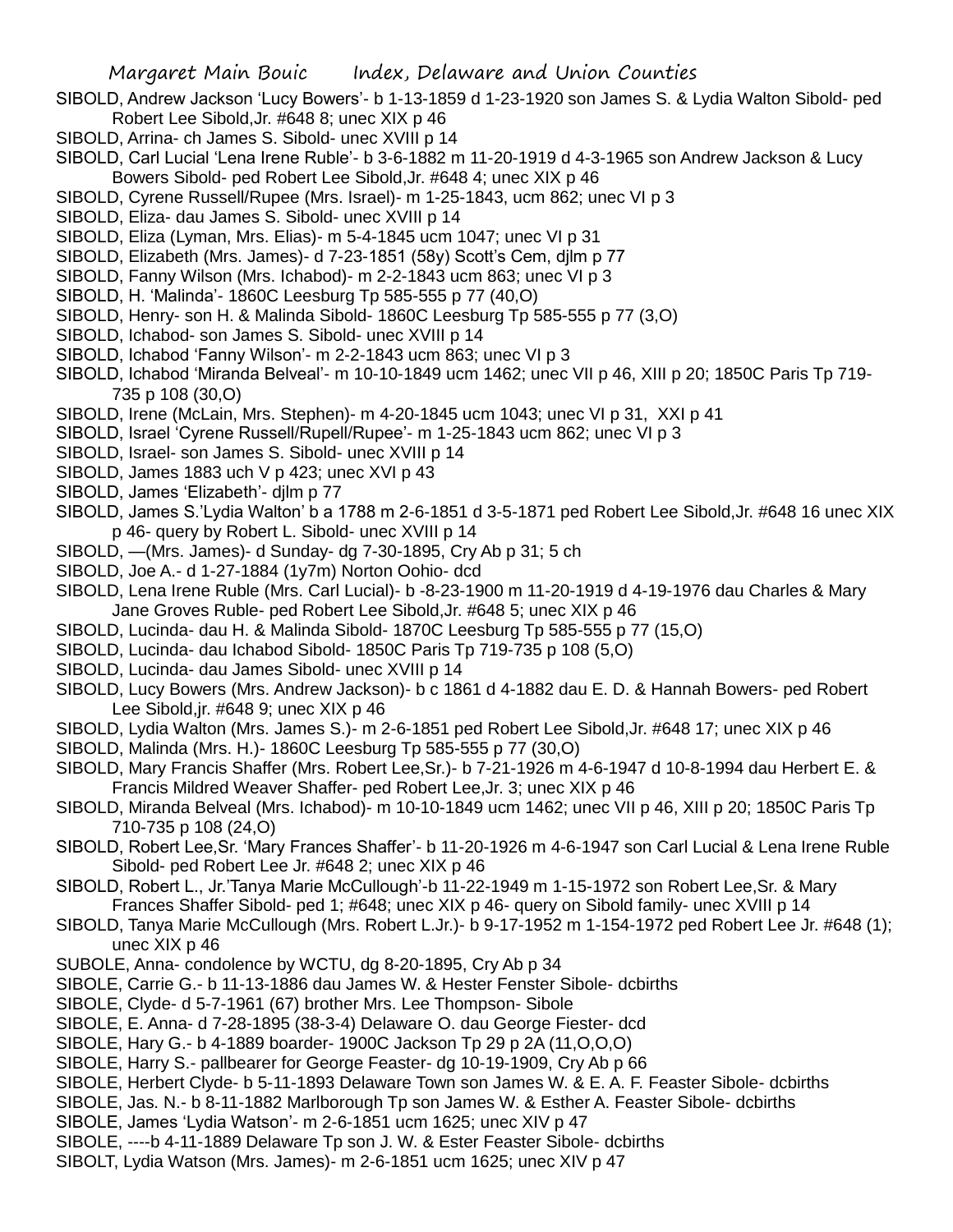SIBURT, Austin- son Harley & Nellie Keffer Siburt- Maugans Anc p 232

SIBURT, Harley 'Nellie Keffer'- Maugans Anc p 232

- SIBURT, Naomi- dau Harley & Nellie Keffer Siburt- Maugans Anc p 232
- SIBURT, Nellie Keffer (Mrs. Harley)- dau George W. & Victoria Boylan Keffer- Maugans Anc p 232

SICHEL, David Mark- son Martin Sichel- engaged to Marjorie Jean Clark- Sichel

SICHEL, Martin- Sichel

SICK, Anna (Schwab, Mrs. Gustav Hermann)- b 11-22-1858 m 9-23-1886 d 6-3-1925- Weiser p 193

SICKAFOOS, Barbara (Machling, Mrs. Philip)- b 1-1-1795/7 m 1814 d 10-31-1888 (94) Abs p 3; ped Trella Hemmerly Romine #75 27; unec VI p 34

SICKAFOOS Martha Herrendeen (Mrs. )- dau Nathan & Eunice Thurston Herrenden- Thurston p 1

SICKEL, Pauline Freshwater (Collins, Mrs. Raleigh J.)(Mrs.Wayne W.)- b 4-30-1916 m 10 1-28-1935 div 11-28- 1944 m(2) 8-21-1945 dau Harry Carl & Estella Haneline Freshwater- Freshwater p 86

- SICKEL, Wanda Jean- b 8-18-1947 dau Wayne W. & Inez Pauline Freshwater Sickel- Freshwater p 86
- SICKEL, Wayne W. 'Inez Pauline Freshwater'- m 8-21-1945- Freshwater p 86
- SICKELS, Cornelius- heir of John Roush- dcw Bk 2 p 279 see Sickles
- SICKINGER, Christina (Mauch, Mrs. David)- m 3-6-1855 dcm

SICKLE, Marian- 1971 ucd

- SICKLES, Abby (Mrs.Cornelius)- heir of John Roush- dcw Bk 1 p 128 see Sickles
- SICKLES, Allen- son William Sickles- mt 10-18-1899 p8c4, Ab p 63
- SICKLES, Mrs. Benjamin- sister Mrs. Emily O. Coudy- dg 4-21-1916. Cry Ab p 54
- SICKLES, Charles 'Cora'- York Cem p 57
- SICKLES, Clarence E. 'Cora E. Roberts'- m 3-17-1898 ucm (Hearl); mt 10-18-1899 p8c4, Abs p 63; unec IV p 66
- SICKLES, Cora (Mrs. Charles)- d 10-5-1899 York Cem Sec A. p 59
- SICKLES, Cora E. Roberts (Mrs. Clarence E.)- m 3-17-1898 ucm (Hearl)- dau Howard Roberts- mt 10-18-1899 p8c4, Abs p 63; unec IV p 66, slip
- SICKLES, Cornelius 'Abby'- heir of John Roush- dcw Bk 1 p 128
- SICKLES, Daniel- 1840C Scioto Tp (20-30)
- SICKLES, Edward- son William Sickles- mt 10-18-1899 p8c4, Abs p 63
- SICKLES, Jefferson- son William Sickles- mt 10-18-1899 p8c4, Abs p 63
- SICKLES, Kevin- 1979 ucd
- SICKLES, Mary (Smith, Mrs. John)- m 8-20-1846 dcm
- SICKLES, Phebe (Ackley, Mrs. James)- m 12-23-1841 dcm
- SICKLES, Stacy A.- 1981 ucd
- SICKLES, Steven- b 1962 lived with Harold L. & Elizabeth A. Davis- 1979 ucd
- SICKLES, Trent D.- 1979 ucd
- SICKLES- Walter- son William Sickles- mt 10-18-1899 p8c4, Abs p 63
- SICKLES< William- attended funeral of Cora Roberts Sickles- mt 10-18-1899 p8c4, Abs p 63
- SICKMAN, Alvaretta Maine (Mrs. Winfield0- b 10-31-1852 dau Levant & Lucena Hickman Maine- Asp 1564
- SICKMAN, Winfield 'Alvaretta Maine'- Asp (1564)
- SICKMILLER, Sharon (Cahill, Mrs. Herbert Lemuel)- 1985 uch p 41
- SICKS, Margaretta Barbara (Ell, Mrs. Frederick' m 8-21-1847 ucm 1238; unec VII p 25
- SICLES, Daniel- 1850C Radnor Tp 189 p 181 (31,NJ)
- SICLES, George A.- 1850C Radnor Tp 189 p 181 (13,O)
- SICLES, Isaac S.- 1850C Radnor Tp 189 p 181 (10,O)
- SICLES, John W.- 1850C Radnor Tp 189 p 181 (20,Pa)
- SICLES, Mahala E.- 1850C Radnor Tp 189 p 181 (17,O)
- SICONOLFIE, Debra- dau James J. & Shirley Siconolfie- 1961 (17), dcd
- SICONOLFI, James J. 'Shirley'- 1961 dcd
- SICONOLFI, Kathleen- dau James J. & Shirley Siconolfie- 1961(3) dcd
- SICONOLFI, Shirley (Mrs. James J.)- 1961 dcd
- SICULAN, Carolyn S. Lowry (Mrs. Harry Bradford)- b 7-30-1940 m 5-14-1960 dcc Frederick Lon Lowry 1; dcc Carolyn Lowry Siculan 1
- SICULAN, Harry Bradford 'Carolyn S. Lowry'- b 9-15-1935 m 5-14-1960; dcc Carolyn S. Lowry 1 SICURO, Jane (Mrs. Robert A.)- 1971 dcd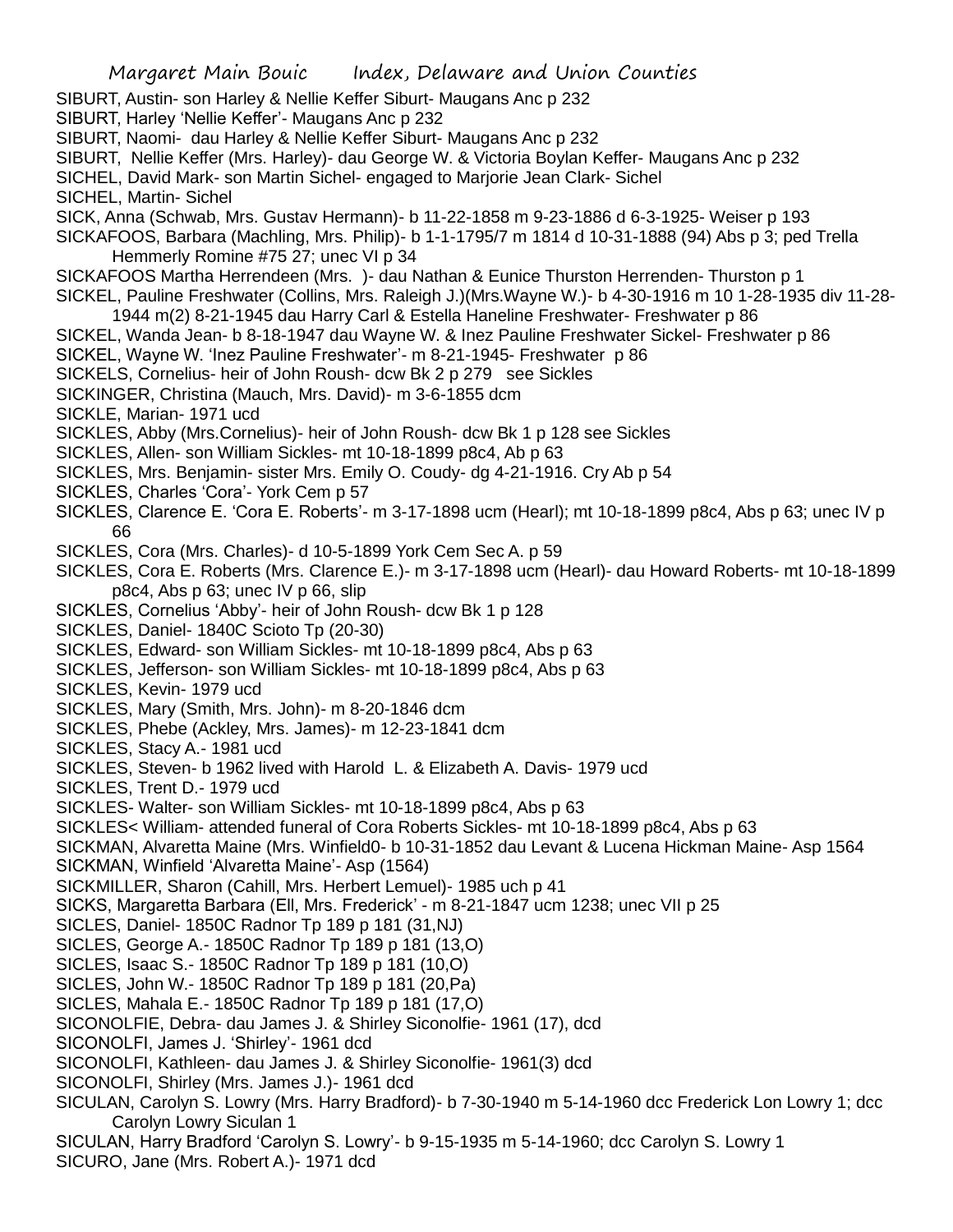SICORO, Robert A. 'Jane'- 1971, 1980 dcd

SIDDELL, Charles H. 'Dorothy M.'- Siddell

SIDDELL, Dorothy M. (Mrs. Charles H.)- Siddell

- SIDDELL, Mary Jane (Miller, Mrs. )- d 9-23-1975 (42) Jerome Cem- Siddell
- SIDDERS, Ansel- 1961 dcd
- SIDDERS, Bernice L. Halfhill (Mrs. Robert L.)- d 2-29-1956 Oakdale Cem, Urbana dau Benjamin & Gwyn Wycoff Halfhill- obit, mlib
- SIDDERS, Jerry- ch Robert L. & Bernice L. Halfhill Sidders- obit Bernice, mlib
- SIDDERS, Kay Elaine(Charles, Mrs. Gerald Lee)-b 7-8-1945 m 11-27-1964- Maugans Anc p 182
- SIDDERS, Mary Kay- Sunbury p 52, 122, 144; 1969, 1971 dcd
- SIDDERS, Max- son Robert L. & Bernice L. Halfhill Sidders- obit Bernice, mlib
- SIDDERS, Pataricia (Mrs. )(Shilt, Mrs. Robert,Sr.)- m 3-29-1975- Sidders
- SIDDERS, Patty (Mrs. Roger)- 1969 dcd
- SIDDERS, Roger 'Patty'- 1969 dcd
- SIDDERS, Thomas- son Robert L. & Bernice L. Halfhill Sidders- obit Benice, mlib
- SIDDERS, Kay Elaine- dau Robert L. & Bernice Halfhill Sidders- obit Bernice, mlib
- SIDDERS, Robert L. 'Bernice Halfhill- obit Bernice, mlib
- SIDDONS< Clarol- son Willard Siddons- Siddons
- SIDDONS, Douglas-son Willard & Edith Marie Leeth Siddons- Siddons
- SIDDONS, Edith Marie Leeth (Mrs. Willard)- b 2-21-1930 d 7-13-1998 bur Pike Co- dau Huey & Elizabeth Blake Leeth- Siddons
- SIDDONS, Heidi (Wells-Coffman, Mrs. )- dau Willard & Edith Marie Leeth Siddons- Siddons
- SIDDONS, Judith (Zastrow, Mrs. ) dau Willard Siddons- Siddons
- SIDDONS, Ruth (Treloar, Mrs. )- sister Willard Siddons- Siddons
- SIDDONS, Willard' ' 'Edith Leeth'- d 2-8-1985 (69) bur Pike Co- Siddons
- SIDEBOTTOM, Alamdea- dau Lewis & Rebecca Geer Sidebottom- dumch p 450
- SIDEBOTTOM, Almeda- b 11-1876 dau William H. & Artis Geer Sidebottom- 1900C Milford Center 92-100 p 4B (23,O,O,O)
- SIDEBOTTOM, Anna (Morris, Mrs. S.)- dau John H. & Eliza Taylor Sidebottom- dumch p 449
- SIDEBOTTOM, Amanda- d age 3- dau John H. & Eliza Taylor Sidebottom- dumch p 449
- SIDEBOTTOM, Artis Geer (Mrs. William H.)- b1-1855 m 12-30-1875 dau Lewis & Rebecca Geer- dumch p 450; 1900C Milford Center 92-100 p 4B (44,O,Va,Va)- m 24y 2ch; mt 10-24-1906 p6c4 Abs p 25
- SIDEBOTTOM, Eliza Taylor (Mrs. John H.)- d 3-1873 (48) dau John & Dorothea Klein Taylor- dumch p 448
- SIDEBOTTOM, Elizabeth Crider (Mrs. )- dau Frederick & Margaret Henderson Crider- McKitrick p 122
- SIDEBOTTOM, Elizabeth Drake (Mrs. John)- d age 95y descendant of Sir Francis Drake- 1985 uch p 448
- SIDEBOTTOM, Henry- d 1874 (23y)- son John H. & Eliza Taylor Sidebottom- 1985 uch p 449
- SIDEBOTTOM, James- son John H. & Eliza Taylora Sidebottom- 1985 uch p 449
- SIDEBOTTOM, John 'Elizabeth Drake'- d (93y) dumch p 448
- SIDEBOTTOM, John- son John H. & Eliza Taylor Sidebottom- 1985 uch p 449
- SIDEBOTTOM, John H. 'Eliza Taylor'- d 1885 son John & Elizabeth Drake Sidebottom- 1985 uch p 448
- SIDEBOTTOM, Lida (Wilson, Mrs. Frank S.)- dau John h. & Eliza Tayloar Sidebottom- 1985 uch p 449
- SIDEBOTTOM, Mary (Osborn, Mrs. John)- dau john h. & Eliza Taylor Sidebottom- dumch p 449
- SIDEBOTTOM, Lorna (Nelson, Mrs. )- dau Morris & Nellie Sidebottom, obit Morris, mlib
- SIDEBOTTOM, Minnie (Neff, Mrs. Charles)- dau John H. & Eliza Taylor Sidebottom- 1985 uch p 449
- SIDEBOTTOM, Morris- son Lewis & Rebecca Geer Sidebottom- 1985 uch p 450
- SIDEBOTTOM, Morris 'Nellie'- b 6-1881 d 8-11-1951 (70)- son William H. & Artis Geer Sidebottom- 1900C Milford Center 92-100 p 4B (18,O,O,O)
- SIDEBOTTOM, Nellie (Mrs. Morris)- obit Morris, mlib
- SIDEBOTTOM, Orpha (Mooris, Mrs. Josiah)- dau John H. & Eliza Taylor Sidebottom- 1985 uch p 449
- SIDEBOTTOM, William H. 'Artie Geer'- b 12-31-1852 m 12-30-1875 son John H. & Eliza Taylor Sidebottom-
- dumch p 449, 450; mt 7-3-1889, Abs p 9; 1900C Milford Center 92-100 p 4B (47.O,O,O) m 24y
- SIDEL/SIDELL, Charles H. 'Patricia M.'- 1959, 1967 ucd; 1964 dcd
- SIDELL, Charles H.- d 1979 son Roland T. & Dorothy M. Shannon- Sidell
- SIDELL- b 1950 son Charles H. & Patricia M. Sidell- 1967 ucd
- SIDEL, Cornelius 'Ethel Taylor'- Sidel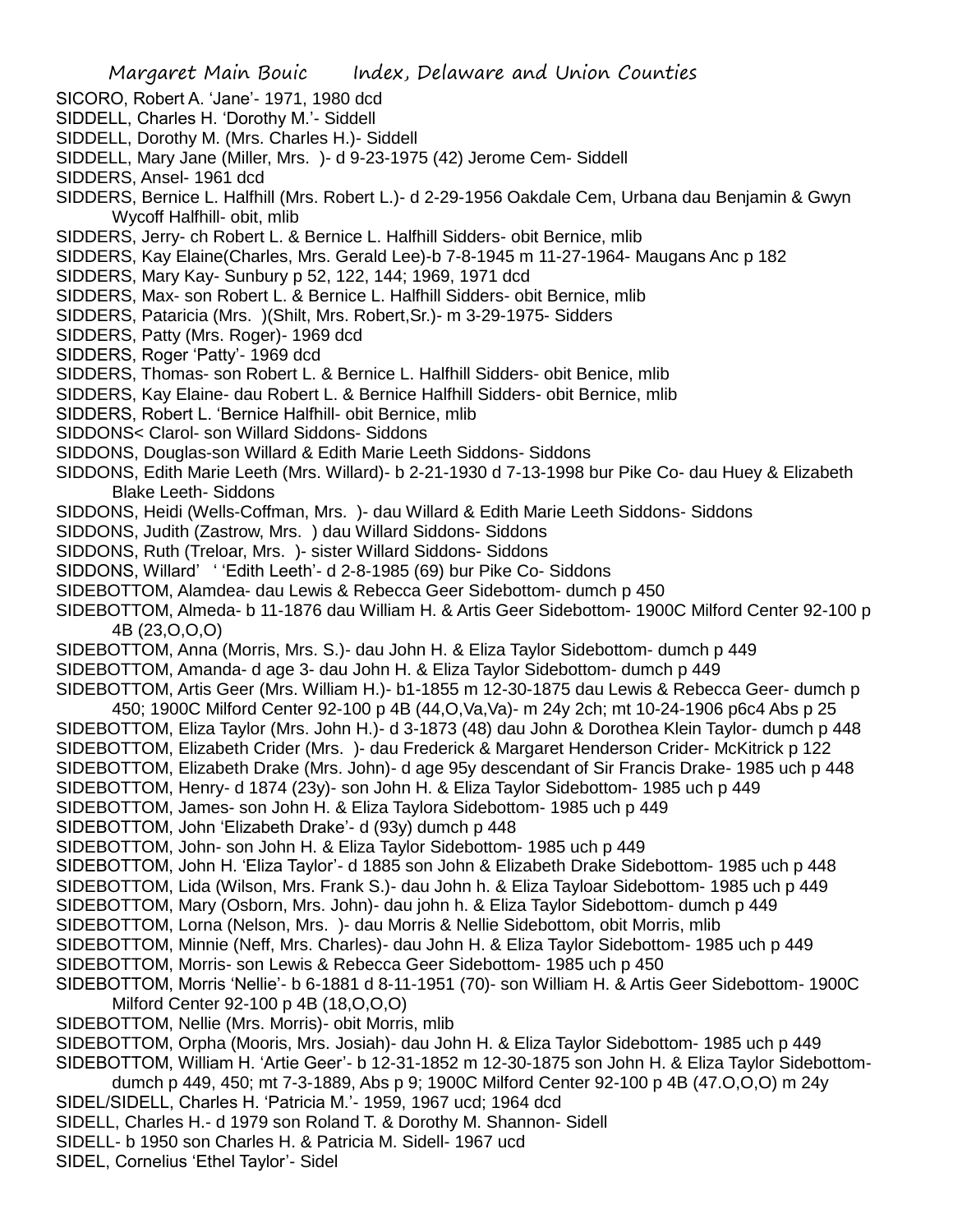Margaret Main Bouic Index, Delaware and Union Counties SIDEL, Rev. J. C.- unec XIX p 34 SIDELL, Dennis- b 1953 son Charles H. & Patricia M. Sidell- 1959, 1967 ucd; 1964 (4)dcd SIDELL, Dorothy M.Shannon (Mrs. Roland T.)- b 11-9-1903 d 12-5-1988 (85) Jerome Cem- dau Charles D. & Vinnia Dawson Shannon- Sidell SIDELL, Dorothy (Neill, Mrs. Robert)- dau Roland T. & Dorothy M. Shannon- Neill 3,4 Tossey 4,5 SIDEL, Ethel Taylor (Mrs. Cornelius)- Sidel SIDEL, James- son Charles H. & Patricia M. Sidel- 1959(11); 1964 dcd (17) SIDELL, Mary Jane (Miller, Mrs. )- d 1975 dau Roland T. & Dorothy M. Shannon Sidell- Sidell SIDEL, Patricia M. (Mrs. Charles H.)- 1959, 1967 ucd; 1964 dcd SIDEL, Patricia "Patsy"- dau Charles H. & Patricia M. Sidel- 1959 ucd (9); 1964 dcd (15) SIDEL, Randy- son Charles H. & Patricia M. Sidel- 1959 ucd (7); 1964 dcd (14) SIDELL, Roland T. 'Dorothy M. Shannon'- d 1949- Sidell SIDEL, Susan- b 1952 son Charles H. & Patricia M. Sidell- 1959, 1967 ucd; 1964 dcd (12) SIDELL, Alicia M. (Mrs. Charles W.)- 1979 ucd SIDELL, Charlene- b 1967 dau Charles W. & Alicia m. Sidell- 1979 ucd SIDELL, Charles- b 1965 son Charles W. & Alicia m. Sidell- 1979 ucd SIDELL, Charles W. 'Alicia m.'- 1979 ucd SIDELL, William H.- 1883 uch IV p 506 SIDEMOR, John,Jr 'Rebecca M. Adair'- m 1-16-1838 Madison Co, unec IX p 6 SIDEMOR, Marcus D. 'Nancy Baskerville'- m 2-7-1839 Madison Co, unec IX p 17 SIDEMOR, Nancy Baskerville (Mrs. Marcus D.)- m 2-7-1839 Madison Co, unec IX p 17 SIDEMOR, Rebecca M. Adair (Mrs. John,Jr.)- m 1-16-1838 Madison Co, unec IX p 6 SIDENBENDER, Margaret (Pixler, Mrs. John)- dcc Richard Gillette 51 SIDENER, Amelia (Scot, Mrs. Job)- m 10-27-1839 Madison Co, unec IX p 18 SIDENER, David 'Elizabeth Hann'- m 7-8-1819 Madison Co, unec IV p 51 SIDENER, Elizabeth Hann (Mrs. David)- m 7-8-1819 Madison Co, unec IV p 51 SIDENER, Minerva (Truitt, Mrs. Albert Truitt)- parents of Elizabeth Dean- Sidener SIDENOR, Elizabeth L. Spraves (Mrs. Marcus D.)- m 4-28-1836 Madison Co, unec IV p 52 SIDENOR, Eliza (Simpkins, Mrs. Gains)- m 1-8-1835 Madison Co, unec VIII p 67 SIDENOR, Jane (Everett, Mrs. Thomas)- m 12-13-1820 Madison Co, unec IV p 52 SIDENOR, Lucretia (Chenoweth, Mrs. Hezekiah)- m 4-25-1839 Madison Co, unec IX p 17 SIDENOR, Marcus D. 'Elizabeth L. Spraves'- m 4-28-1836 Madison Co, unec VII p 24 SIDENOR, Marcus 'Rebecca Paugh'- m 4-5-1830 Madison Co, unec V p 47 SIDENOR, Mary Ann (Gates, Mrs. Jacob)- m 3-11-1838 Madison Co, unec IX p 6 SIDENOR, Rebecca Paugh (Mrs. Marcus)- m 4-5-1830 Madison Co, unec V p 47 SIDENSTRICKER, Anna (Shively, Mrs. Young) Shively; Sidenstricker SIDENSTRICKER, Carol (Mrs. Jack)- Sidenstricker SIDENSTRICKER, Charles- son Leroy & Nellie Kinniard Sidenstricker- Sidenstricker; obit Leroy, mlib (brown) SIDENSTRICKER, Charles- brother Jack A. Sidenstricker- Sidenstricker SIDENSTRICKER, David- son Jack & Carol Sidenstricker- Sidenstricker SIDENSTRICKER, Edna (Goodman, Mrs. )- dau John Harvey & Mary Ellen Thomas Sidenstricker-**Sidenstricker** SIDENSTRICKER, Geneva (Mrs. Charles)- Sidenstricker SIDENSTRICKER, Grace L. Laird (Mrs. )- b 9-8-1913 d 1-16-1989 (75) Broadway Cem- sister William Laird-Sidenstricker SIDENSTRICKER, Jack 'Carol'- Sidenstricker SIDENSTRICKER, Jack A. 'Martha Lee'- d 3-15-1993 (68) Radnor Cem- son Leroy & Nellie Kinniard Sidenstricker- Sidenstricker; obit Leroy, mlib (brown) SIDENSTRICKER, James- son Leroy & Nellie Kinniard Sidenstricker- Sidenstricker; obit, Leroy, mlib (brown) SIDENSTRICKER, John Harvey 'Mary Ellen Thomas'- d 6-22-1975 (81) Green Mound Cem- Sidenstricker; obit Leroy, mlib (brown) SIDENSTRICKER, John- son Leroy & Nellie Kinniard Sidenstricker- Sidenstricker; obit Leroy, mlib (brown) SIDENSTRICKER, Kimberly- dau Jack & Carol Sidenstricker- Sidenstricker SIDENSTRICKER, Lawrence- son Leroy & Nellie Kinniard Sidenstricker- Sidenstricker; obit Leroy, mlib (brown) SIDENSTRICKER, Leroy 'Nellie Kinniard'- d 3-11-1971 (73) Forest Grove Cem- Sidenstricker; obit, mlib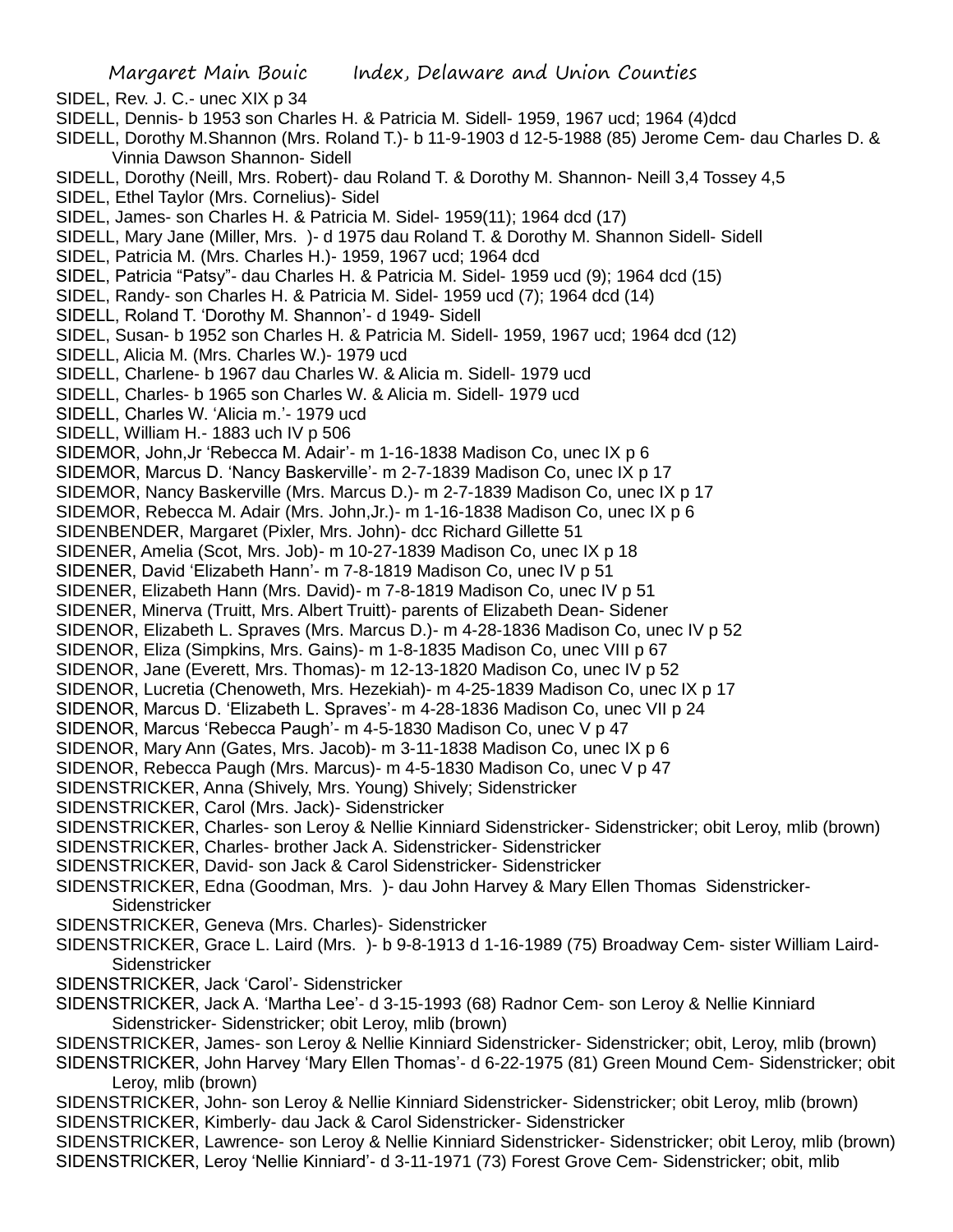#### (brown)

- SIDENSTRICKER, (Stalnaker, Mrs. Oral)- dau Leroy & Nellie Kinniard Sidenstricker- Sidenstricker; obit Leroy, mlib (brown)
- SIDENSTRICKER, —(Stalnaker, Mrs. Bruce)- dau Leroy & Nellie kinniard Sidenstricker- Sidenstricker; obit Leroy, mlib (brown)
- SIDENSTRICKER, Martha Lee (Mrs. Jack A.)- Sidenstricker
- SIDENSTRICKER, Mary Ellen Thomas (Mrs. John Harvey)- d 2-20-1963 Green Mound cem, Sidenstricker SIDENSTRICKER, Nancy (Church, Mrs. )- dau Grace L. Sidenstricker- Sidenstricker
- SIDENSTRICKER, Nellie (Heinlen, Mrs. Russell)- b 9-15-1916 d 5-6-1994 (77) Green Mound Cem- dau John
- Harvey & Mary Ellen Thomas Sidenstricker- Schultz p 5; Sidenstricker
- SIDENSTRICKER, Nellie Kinniard (Mrs. Leroy)- Sidenstricker; obit Leroy, mlib (brown)
- SIDENSTRICKER, Pearl (Pearson, Mrs. )- sister Leroy- obit Leroy, mlib (brown)
- SIDENSTRICKER, Rosemary (Albright mrs. )- dau Grace L. Sidenstricker- Sidenstricker
- SIDENSTRICKER, Theresa Lynn- d 2-16-1980 (8) dau Jack & Carol Sidenstricker- Sidenstricker
- SIDENSTRICKER, Warren- brother John Sidenstricker- Sidenstricker; obit Leroy, mlib (brown)
- SIDER, John- Powers p 104
- SIDERS, Ada (Mitchell, Mrs. )- dau Sarah Ellen Gaskins Siders- Siders
- SIDERS, Addie E. (Call, Mrs. )(Mrs. )- d 4-12-1978 (81) Oak Grove Cem- Siders
- SIDERS, Albert B.- d 1-31-1961 (62) son Sarah Ellen Gaskins Siders- Siders
- SIDERS, Alice (Dunn, Mrs. )- dau Roy M.Sr & Cora M. Siders- Siders
- SIDERS, Amy (Caudill, Mrs. )- b 1974 dau Kenneth & Judy Siders- Siders; 1979, 1981 ucd
- SIDERS, April (Cameron, Mrs. )- dau Sherman E. & Arlene Siders- Siders
- SIDERS, Arlene (Mrs. Sherman E.)- Siders
- SIDERS, Barbara J. (Mrs. James W.)- 1979, 1981, 1983 ucd
- SIDERS, Barbara- b 1957 dau Roy,Jr. & Virginia Siders- 1961, 1964, 1969, 1971 dcd; engaged to Joe Martin Justice
- SIDERS, Betty G.- b 1953- dau George W. & Ivory Jordan Siders- Siders; 1971, 1973, 1975 ucd
- SIDERS, Betty Lee- d 4-18-1993(18) Raymond Cem- dau Brenda Siders- Siders
- SIDERS, Bonnie- dau Robert L. & Madis Siders- 1964 (19m) dcd
- SIDERS, Bill 'Doris'- 1969 dcd see William H.
- SIDERS, Brenda- dau George W. & Ivory Jordan Siders- Siders; 1973, 1975, 1977 ucd
- SIDERS, Bruce- b 1961 son Richard L. & Georgann Siders- 1964, 1969 dcd
- SIDERS, Catherine (Duffy, Mrs. )- sister Sherman E. Siders- Siders
- SIDERS, Charles D.- son Lewis & Sarah Lillian Siders- Siders
- SIDERS, Charles E. 'Mary Lou Friece'- Siders; 1980 dcd
- SIDERS, Christine- b 1968 dau William & Hazel Siders- 1975. 1977 ucd with Hazel & Tomy Coe, 1979, 1981 ucd
- SIDERS, Claude,Jr. 'Ruth'- d 10-25-1971 (47) bur Greenlawn- Siders
- SIDERS, Cora M. (Mrs. Roy M.,Sr.)-d 6-30-1975 (68) Fairview Cem-1961, 1964, 1969, 1971 dcd
- SIDERS, Dale- b 1958 son Richard L. & Georgann Siders- 1964, 1969 dcd
- SIDERS, Deanna- dau Robert L. & Madis Siders- 1964 dcd
- SIDERS, Debra (Mrs. Floyd R.)- 1979, 1991 ucd
- SIDERS, Deloris- dau George W. Jr. & Pauline Siders- Siders
- SIDERS, Derek N.- b 1975 ch James W. & Barbara J. Siders- 1981, 1983 ucd
- SIDERS, Doris Eleanor (Mrs. William H.)-d 3-4-1976 (68) Kingswood Mem. Park-1969, 1971 dcd
- SIDERS, Earl 'Sue'- b 1959 son George W. & Ivory P. Siders- Siders; 1971, 1973, 1975, 1977 ucd
- SIDERS, Ethel G.- 1969 dcd
- SIDERS, Eugene- son Albert B. Siders- Siders
- SIDERS, Floyd- son George W. Jr. & Pauline Siders- Siders
- SIDERS, Floyd R. 'Debra'- b 1955 son George W. & Ivory P. Siders- Siders; 1971, 1973, 1977, 1979, 1991 ucd
- SIDERS, Gay- 1964 dcd
- SIDERS, Gaynell- 1971 dcd
- SIDERS, Georgann (Mrs. Richard L.)- 1964, 1969 dcd
- SIDERS, George W. Jr 'Pauline'- b 7-4-1917 d 4-19-1994 (76)- son George W. & Ivory P. Jordan Siders-Siders; 1977 ucd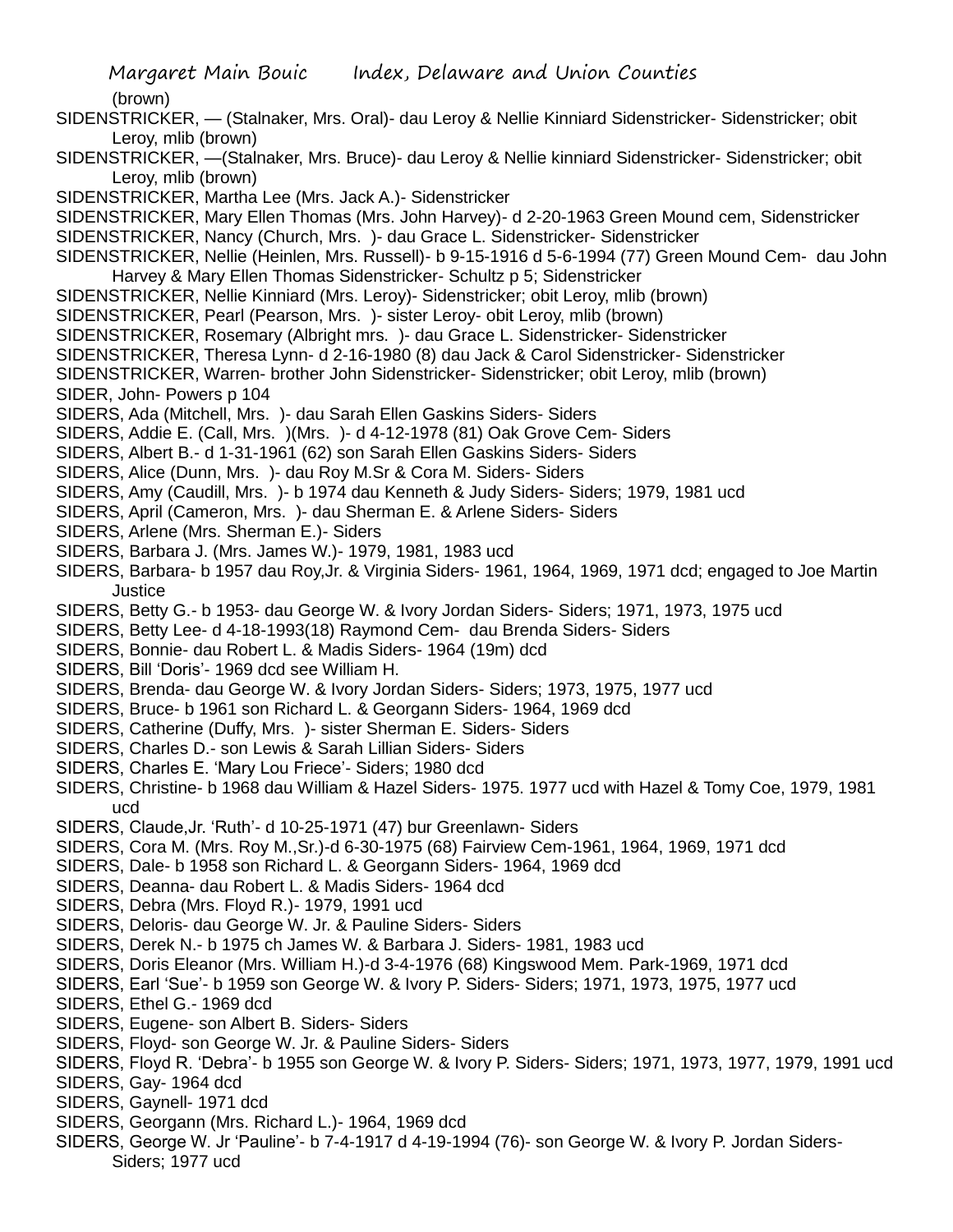- SIDERS, George III- son George W. Jr. & Pauline Siders- Siders
- SIDERS, George W. 'Ivory P. Jordan'- Siders; 1971, 1973, 1975, 1977 ucd
- SIDERS, Grace (Mrs. William H. Harmon)- Siders; 1980 dcd
- SIDERS, Hazel (Mrs. William)- 1975, 1977 ucd
- SIDERS, Helen (Blumenschein, Mrs. Lawrence T.)- Siders; Blumenschein
- SIDERS, Helen Louise (Shannon, Mrs. )- b 9-19-1914 dau Jasper & Sarah Ellen C/Gaskins Siders- Siders; dcb
- SIDERS, Isaac 'Nancy Siders'- b 3-18-1816 Va m 5-21-1837 d 3-13-1896 ped Kenneth Eugene Poling #611 28; unec XVIII p 58
- SIDERS, Ivory Jordan (Mrs. George W.)- d 7-15-1974 (46) bur Ky- dau Charles & Vergie Lemon Jordan-Siders; 1971 ucd
- SIDERS, James- b 1968 son James L. & Mary L. Siders- 1980 dcd
- SIDERS, James L. 'Mary L.'- 1980 dcd
- SIDERS, James W.- b 1961 son George W. Siders- 1977 ucd
- SIDERS, James W. 'Barbara J.;- son George W. & Ivory Jordan Siders- Siders; 1971, 1973, 1975, 1977, 1979, 1981, 1983 ucd
- SIDERS, James-b 1966 son James W. & Barbara J. Siders- Siders; 1977, 1979, 1981, 1983 ucd
- SIDERS, Jasper 'Sarah Ellen Caskins'- (46-1914) dcb (Helen Louise)
- SIDERS, Jean (Carter, Mrs. )- dau Roy M. & Cora Siders- Siders
- SIDERS, Jeffrey- b 1970 son Kenneth & Judy Siders- Siders; 1979, 1981 ucd
- SIDERS, Jennifer- dau Charles E. & Mary Lou Priece Siders- Siders; 1980 dcd
- SIDERS, Judy A. (Mrs. Kenneth)- b 3-30-1945 m 9-30-1970 d 12-9-1998 (53) dau Joseph Wolf & Maryellen Clark McCarty- Siders; 1979, 1981, 1983 ucd
- SIDERS, Katherine (Aftoora, Mrs. )- dau Albert B. Siders- Siders
- SIDERS, Kenneth 'Judy'- 1979, 1981, 1983 ucd
- SIDERS, Ketrina (Nelson, Mrs. )- dau Charles E. & Mary Lou Friece Siders- Siders
- SIDERS, Lewis 'Rebecca Caroline Matthews'- b 6-25-1838 m 6-27-1860 d 10-20-1919 son Isaac & Nancy
- Siders Siders- ped Kenneth Eugene Poling,Sr. #611 14; unec XVIII p 58
- SIDERS, Lillian (Mrs. Louis H.)- 1961, 1964 dcd
- SIDERS, Lisa J. Diamond (Mrs. Michael W.)- m 5-16-1998 dau Rick & Cinday Diamond- Siders
- SIDERS, Louis H. 'Lillian'- d 7-10-1972 991) bur Belfast- Siders; 1961, 1964, 1969, 1971 dcd
- SIDERS, Madis (Mrs. Robert L.)- 1964 dcd
- SIDERS, Margaret (Ryan, Mrs. )- dau Sarah Ellen Gaskins Siders- Siders
- SIDERS, Marie- dau George W. Jr. & Pauline Siders- Siders
- SIDERS, Mary (Balsiger, Mrs. )- dau George W. & Ivory Jordan Siders- Siders
- SIDERS, Mary J.- 1971 ucd
- SIDERS, Mary L, (Mrs. James L.)- 1964, 1980 dcd
- SIDERS, Mary Lou (Friece, Mrs. Charles E.)- d 12-27-1979 (45) bur Westerville- dau Doris Donaway- Siders
- SIDERS, Melissa- b 1971 dau James W. & Barbara J. Siders- 1977, 1979, 1981, 1983 ucd
- SIDERS, Michael- son Charles E. & Mary Lou Friece Siders- Siders
- SIDERS, Michael W. 'Lisa J. Diamond'- m 5-16-1998 son Earl & Sue Siders- Siders
- SIDERS, Nancy (Siders, Mrs. Isaac)- b 8-18-1819 m 5-21-1837 d 4-26-1902, ped Kenneth Eugene Poling,Sr. #611 29; unec XVIII p 58
- SIDERS, Patricia- b 1975- dau Floyd & Debra Siders- 1979 ucd
- SIDERS, Paul- 1964 dcd Shawnee Hills
- SIDERS, Paul Edward- son Charles E. & Mary Lou Friece Siders- Siders
- SIDERS, Rebecca Caroline Matthews (Mrs. Lewis)- b 11-2-1841 m 6-27-1860 d 8-26-1918 dau Charles B. & Cynthia Moore Matthews- ped Kenneth Eugene Poling,Sr. #611 15; unec XVIII p 58
- SIDERS, Richard L. 'Georgann'- 1964, 1969 dcd
- SIDERS, Robert- b 1965 son George W. & Ivory P. Jordan Siders- Siders; 1971, 1973, 1975, 1977 ucd
- SIDERS, Robert- son James L. & Mary L. Siders- 1980 dcd
- SIDERS, Robert L. 'Madis'- 1964 dcd
- SIDERS, Robert- son Roy M.,Sr. & Cora M. Siders- Siders
- SIDERS, Rosa May (Schachinger, Mrs. John George)- b 5-2-1869 m 9-29-1898 d 12-16-1943 dau Lewis & Rebecca Caroline Matthews Siders- ped Kenneth Eugene Poling,Sr. #611 7; unec XVIII p 58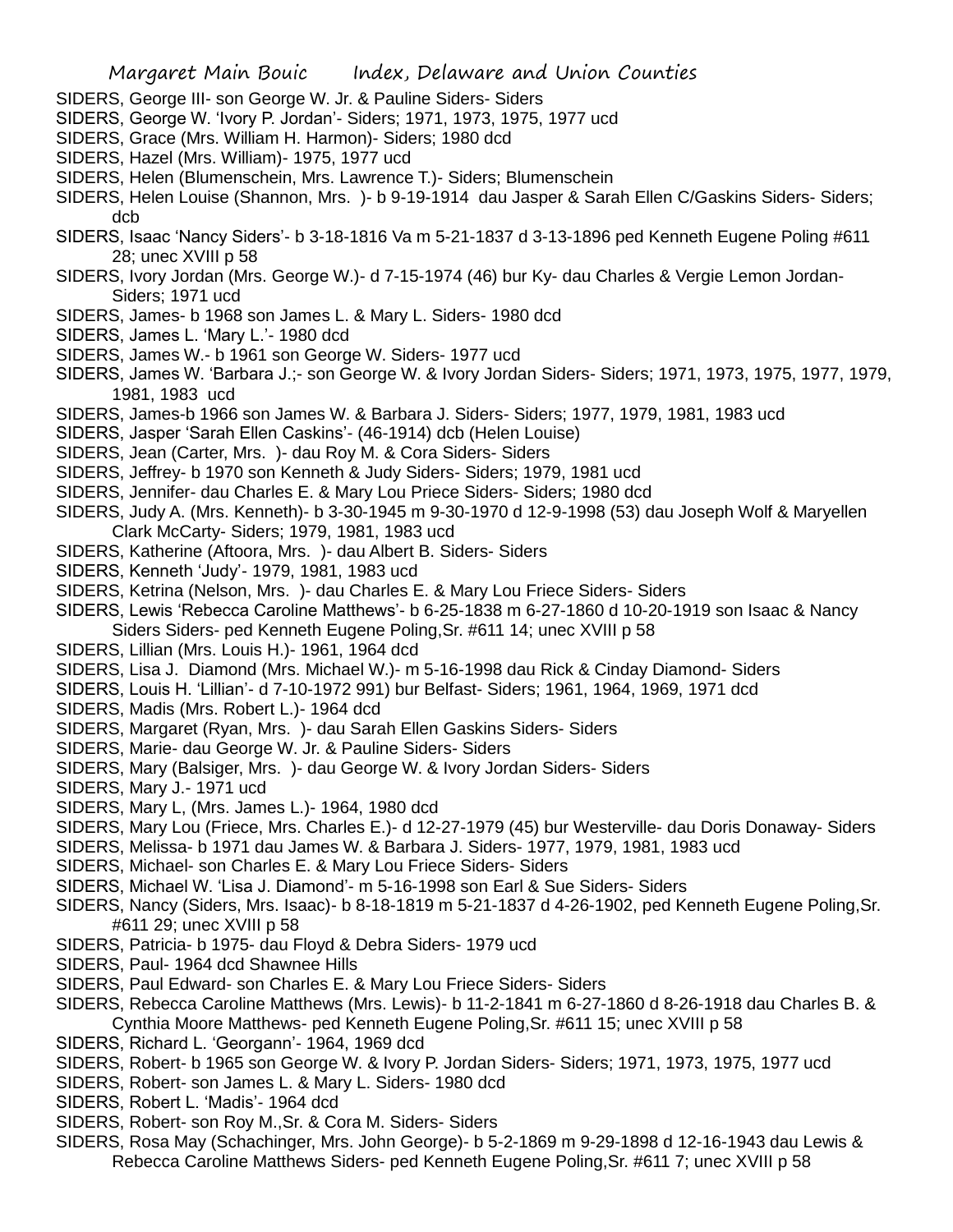- SIDERS, Roy M. Sr.'Cora M.'- d 12-31-1985 (80) Fairview Cem- son Sarah Ellen Gaskins Siders- Siders; 1961 1964, 1969, 1971, 1980 dcd
- SIDERS, Roy,Jr. 'Virginia'- son Roy M.,Sr. & Cora M. Siders- Siders- 1961,1964, 1969, 1971, 1980 dcd
- SIDERS, Ruth (Mrs. Clause,Jr.)- Siders
- SIDERS, Sarah Ellen C/Gaskins (Mrs. Jasper)- Siders; dcb (Helen Louise) (41-1914)
- SIDERS, Sarah Lillian (Mrs. Lewis H.)- d 4-5-1967 (84) bur Belfast- Siders
- SIDERS, Sherman E. 'Arlene'- d 5-13-1986 Oak Grove Cem- WWII Siders
- SIDERS, Shiannon- b 1976 ch James W. & Barbara J. Siders- 1977, 1979, 1981, 1983 ucd
- SIDERS, Spring (Price, Mrs. )- dau Sherman E. & Arlene Siders- Siders
- SIDERS, Stanky- son Robert L. & Madis Siders- 1964(3) dcd
- SIDERS, Steven- son Charles E. & Mary Lou Friece Siders- Siders; 1980 dcd
- SIDERS, Sue (Mrs. Earl)- Siders
- SIDERS, Theodore- b 1967 son Richard L. & Georgann Siders- 1969 dcd
- SIDERS, Valeroy (Grant, Mrs. )- dau Charles E. & Mary Lou Friece Siders- Siders
- SIDERS, Virginia (Mrs. Roy,Jr.)- 1961, 1964, 1969, 1971, 1980 dcd
- SIDERS, William Harmon. 'Doris Eleanor''Grace'-d 11-11-1986 (77) Kingwood Mem. Pk- son Lewis & Sarah Lillian Gaskin Siders- Siders; 1961, 1964, 1971, 1980 dcd
- SIDERS, William 'Hazel'- 1975, 1977, 1979, 1981 ucd
- SIDES, Elma (Skiles, Mrs. Joseph D.)- b 5-14-1896 m 12-24-1918- Maugans Anc p 22
- SIDFRIED, Catarina- Pabst 2 p 84
- SIDFRIED, Eyor- Sidenstricker 2 p 84
- SIDFRIED, Susana- Pabst 2 p 84
- SIDL, Dorothy (Mrs. Larry E.,Sr.)- Sidl
- SIDL, John M.- son Larry E. & Dorothy Sidl- Sidl
- SIDL, Judy- dau Larry E. & Dorothy Sidl- Sidl
- SIDL, Larry E. Sr. 'Dorothy'- d 2-23-1961 (51) bur Rocky Ribert- Sidl
- SIDL, Larry,Jr.- son Larry E. & Dorothy Sidl- Sdl
- SIDL, —(Moore, Mrs. Harold V.)- sister Larry E. Sidl- Sidl
- SIDL, —(Johnson, Mrs. Thomas)- sister Larry E. Sidl- Sidl
- SIDL, —(Papineau, Mrs. J. R.)- sister Larry E. Sidl- Sidl
- SIDLE, —family of Russell Currier Sage; unec XI p 3
- SIDLE, Amelia R.-b 12-3-1836 d 4-13-1869 dau Cornelius & Rebecca Barrick Sidle- Shipps p 17
- SIDLE, Amret/Emerett Finetta Wood (Mrs. Corelius Dolby)- b 12-1849 m 4-18-1869 ucm 4539 or b 1855 d 1926 dau Benjamin & Mary Hunt Wood- 1883 uch V p 651; 1915 uch p 859; ped Josephine Sidle Mitchell 14 5; unec III p 58; 1880C Claibourne Tp 91-96 p 9 (30,O,O,O); 1900C Claibourne Tp 35-38 p 2A (50,O,NY,Va); 1910C Richwood 1 p 1A (60,O,NY,Va) m 40y, 5 ch
- SIDLE, Angie (Mrs. William)- 1870C Claibourne Tp 157-155 p 20 (27,O)
- SIDLE, Anna E/L. (Pence, Mrs. Roy M.)- b 10-28-1874 dau William H. & Malissa A. Kenney Sidle- 1883 uch V p 651; 1915 uch p 862
- SIDLE, Betty (Mrs. Elbert M.)- 1971, 1980 dcd
- SIDLE, Beulah A. Titus (Mrs.David C.)- b 7-20-1911 m 1941 d 12-18-1991 (80) Claibourne Cem p 9- dau Fay & Lela Iams Titus- Sidle; obit David C., mlib (brown); 1959, 1962, 1967, 1971, 1973, 1975, 1977, 1979, 1981, 1983 ucd
- SIDLE, Cornelius Dolby 'Amret/Emeret Finetta Wood'- b 3-17-1848 m 4-18-1869 ucm 4539 d 1938 Claibourne Cem p 10- son Jacob C. & Elizabeth Hamilton Sidle- 1883 uch V p 651; 1915 uch p 154, 262, 858, 859, 861; ped Josephine Sidle Mitchell #14 4; unec III p 58; 1850C Claibourne Tp 1614 (2,O); 1860C Claib Tp 650 (12,O); 1870C Claib Tp 170-168 p 22 (20,O); 1880C Claib Tp 91-96 (32,O,O,O); 1900C Claib 35-38 p 2A (52,O,O,O); 1910C Richwood 1 p 1A (62,O,O,O) m 40y
- SIDLE, Cornelius D.,Jr."Curn'Ethel A. Taylor'- b 5-1877 m 7-29-1906 d 1-21-1955 Claibourne Cem p 10- son Cornelius D. & Amret F. Wood Sidle- 1915 uch p 859; 1883 uch V p 594, 651; Sidle; 1949 ucd; obit David C.,mlib (brown); 1900C Claibourne Tp 35-38 p 2A (23,O,O,O); 1910C Claib Tp 135 p 5B (32, O,O,O) m 4y
- SIDLE, Cornelius 'Rebecca Barrick'- b 1801 m 4-27-1826 d 1881 Hanover Cem- son John & Mary Sidle-Shipps p 12, 16, 17, 18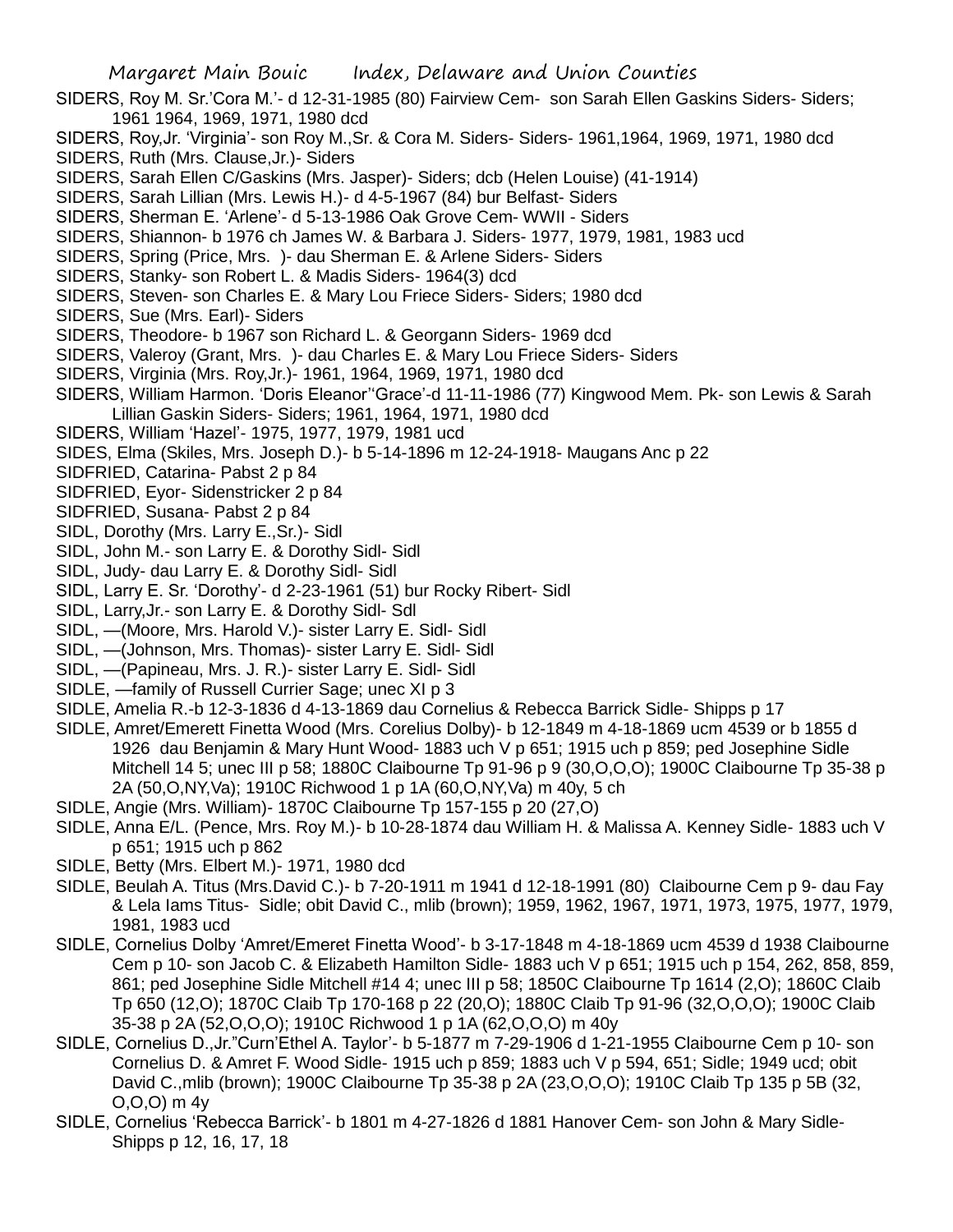- SIDLE, David C. 'Beulah A. Titus'- b 6-11-1907/6 d 5-26-1972 Claibourne Cem p 97 son Cornelius & Ethel A. Taylor Sidle- Sidle; obit, mlib (brown); 1959, 1962, 1967, 1971 ucd; 1910C Claibourne Tp 135 p 5B  $(2,0,0,0)$
- SIDLE, Elbert M. 'Betty'- 1971, 1980 dcd
- SIDLE, Elizabeth Hamilton (Mrs. Jacob C.)(Wickham, Mrs. Gideon)- b 1812 m 4-3-1879 ucm 6463 d 11-27- 1889 (77-8-22) Claibourne Cem p 10- dau Rev. William & Hannah Ewing Hamilton- mt 9-7-1864 Abs p 17;1883 uch V p 586, 568, 625, 651; 1915 uch p 854, 858; ped Josephine Sidle Mitchell #14 9, unec III p 58; unec XI p 62; ped Peggy Hall Vollrath #54 27, unec V p 17; 1850C Claibourne Tp 164 (38,O); 1860C Claib Tp 650 (48,O)
- SIDLE, Elizabeth (James, Mrs. Lester)- dau John W. & Nellie G. Bumgarner Sidle- Sidle
- SIDLE, Ella E. (Hamilton, Mrs. John S.)- m 1-20-1876 ucm 5828; mt 3 p 22, mt 2-16-1876 dau John Sidle-1883 uch V p 633; 1870C Claibourne Tp 173-171 p 22 (14); mt 10-2-1901 p 8c4, Abs p 11
- SIDLE, Ernest T.- son Jacob C. & Elizabeth Hamilton Sidle- 1870C Claibourne Tp 170-168 p 22 (20,O)
- SIDLE, Ethel A. Taylor (Mrs. Cornelius D. "Curn")- b 2-8-1887 m 7-29-1906 d 11-17-1983 (96) Claibourne Cem p 10- dau Edward & Luette Taylor ; 1910C Claib. Tp 135 p 5B (23,O,Pa,O) m 4y, 1 ch; obit David C, mlib (brown)
- SIDLE, Frances Sterling (Mrs. )- b 1919 Claibourne Cem p 10
- SIDLE, Fred- 1915 uch p 149
- SIDLE, Frederick C/G. 'Lydia M. Cheney'- b 9-19-1878 m 12-24-1936 d 11-26-1966 Price Cem, djlm p 60- son William H. & Martha Dilsaver Sidle- obit Lydia, mlib (brown); 1883 uch V p 651; 1915 uch p 862; Sidle; unec XIV p 23; 1949, 1959, 1962 ucd; 1900C Claibourne Tp 154-165 p 7A (21,O,O,O); 1910C Claib NP 1 p 1 (31,O,O,O)
- SIDLE, George E.- b 2-22-1887 d 12-17-1982 Claibourne Cem p 10- son Cornelius D. & Amret F. Wood Sidle-1915 uch p 859; 1900C Claibourne Tp 35-38 p 2A (13,O,O,O); 1910C Richwood 1 p 1A (23,O,O,O)
- SIDLE, Hamilton Wood- b 1919 d 1979 Claibourne Cem p 10
- SIDLE, Hannah A. (Tanner, Mrs. George W.)- lic 9-13-1859 ucm 2919 m 9-15-1859, mt 9-21-1859. Abs p 35 dau Jacob C. Sidle- 1883 uch V p 651; 1915 uch p 861, 862; unec IV p 66, XIX p 17
- SIDLE, Jackie C.- d 9-20-1877 (7y2m) Claibourne Cem p 10- son William H. & Malissa A. Kinney Sidle
- SIDLE, Jacob- 1915 uch p 494; unec IV p 34, York Tp
- SIDLE,, Jacob C.- estate Robert Cotrell- JB4 p 171; uccp p 38; appr JB4 p 171
- SIDLE, Jacob Cornelius 'Elizabeth Hamilton- b 1812 d 6-10-1877 (65-4-1) Claibourne Cem p 10- 1883 uch III p 329, 331, V p 625, 651; 1915 uch p 144, 223, 262, 854, 858; mt 9-21-1859; ped Josesphine Sidle Mitchell #14 8; unec III p 58; ped Peggy Hall Vollrath #54, 26, unec V p 17, VI p 54, VII p 54, XII p 62, XV p 64, XVI p 30, XVII p 6, 35, 54, 71, XVIII p 65, XXII p 8, 21, 57; 1850C Claibourne Tp 164 p 26 (38,O); 1860C Claib Tp 650 (48,O); 1870 Claib Tp 170-168 p 22 (58,O); mt 9-21-1859, Abs p 35; mt 9- 7-1864 Abs p 17
- SIDLE, Jacob C.- d 9-20-1874 son William H. & Malissa A. Kenney Sidle- 1915 uch p 862
- SIDLE, Jacob Pearl Mayme Estella Blair''Nellie Ann McCurdy'- b 4-1879 d 1949 Claibourne Cem p 84- son Cornelius Dolby & Amret/Emerett Finetta Wood Sidle- Sidle; 1985 uch p 127; 1915 uch p 859; 1883 uch V p 651; obit Jacob Richard, mlib (brown); obit Nellie, mlib; ped Josephine Sidel Mitchell #14 2; unec III p 18, 58, 61, 1949 ucd; 1880C Claibourne Tp 91-96 p 9 (1,O,O,O); 1900C Claib Tp 35-38 p 2A (21,O,O,O); 1910C Claib SP 12 p 1A (30,O,O,O) m 8y
- SIDLE, Jacob Richard 'Agnes Maxine McDaniel'- b 7-18-1916 m 1941 d 5-15-1969 Claibourne Cem p 84 son Jacob P. & Mayme Estella Blair Sidle- Sidle; 1985 uch p 127; obit, mlib (brown); 1949 ucd
- SIDLE, Jacob- son William & Angie Sidle- 1870C Claibourne Tp 157-155 p 20 (3,O)
- SIDLE, J. B.- performed marriage, unec XIX p 7
- SIDLE, Rev. J. C.- 1985 uch p 181; unec XVIII p 19, 33, 56; XIX p 55, 66; XXI p 8, 18, 58
- SIDLE, Jean (McGinnis, Mrs. )- dau David C. & Beulah A. Titius Sidle- Sidle
- SIDLE, Jennifer- b 1973 dau William H. & Myrna Sidle- 1975, 1977 ucd
- SIDLE, John- 1883 uch III p 331, V P 58
- SIDLE, John- d Tuesday (67) Bethlehem Cem, mt 10-2-1901, p8c4 Abs p 11
- SIDLE, John- b 9-12-1831 d 8-15-1841 son Cornelius & Rebecca Barrick Sidle- Shipps p 17
- SIDLE, John b 1834 d 1902 Claibourne Cem p 10
- SIDLE, Rev. John C.- 1883 uch V p 561, 568, 581, 583, 594, 636, 651
- SIDLE, John- son Jacob C. & Elizabeth Hamilton Sidle- 1915 uch p 262, 861; 1883 uch V p 592, 594, 633,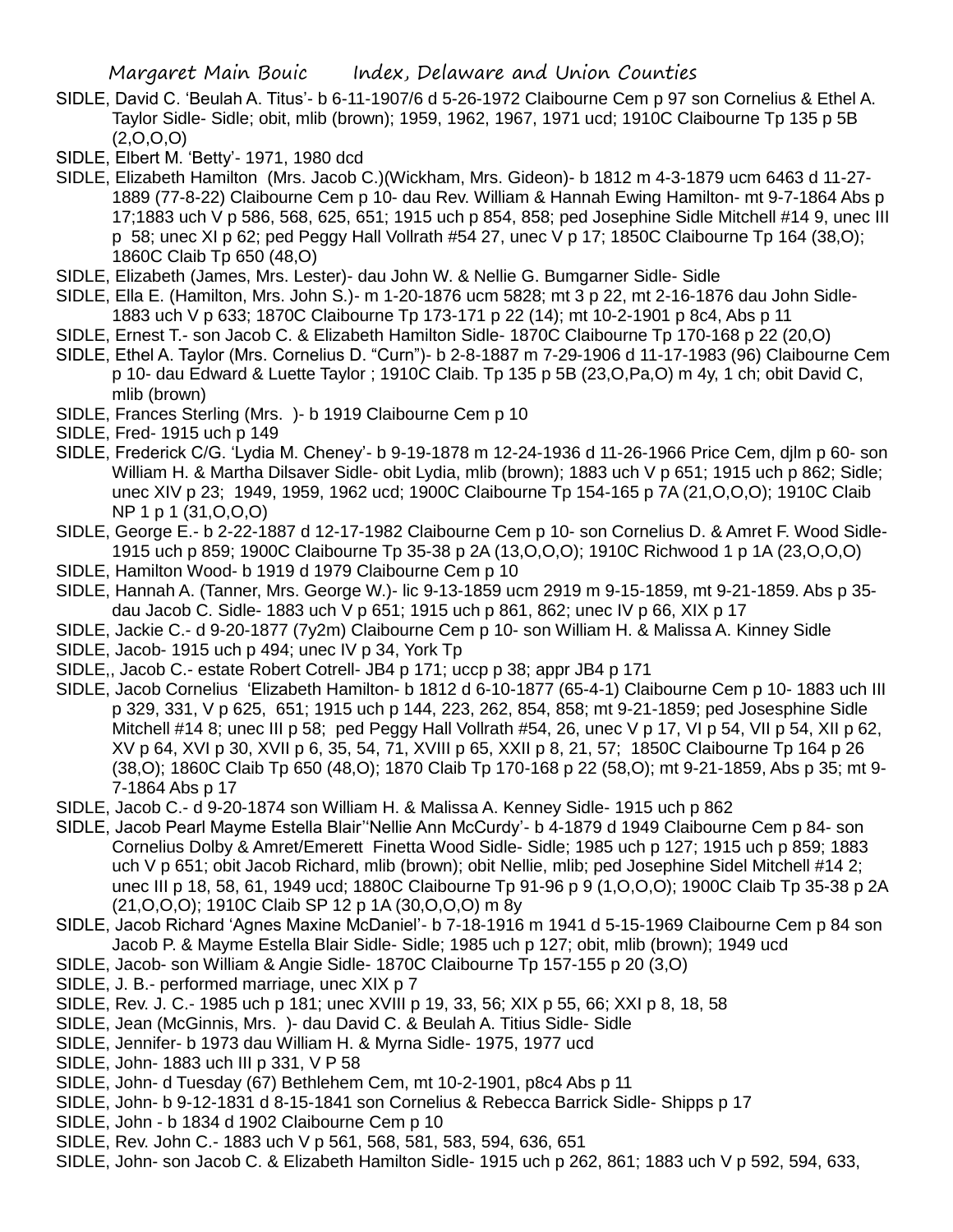- 651; 1850C Claibourne Tp 164 p 26 (16,O)
- SIDLE, John 'Mary'- d 12-11-1847- Shipps p 17
- SIDLE, John 'Sarah J. Beardsley'- m 5-10-1855 ucm 2283 Claibourne Cem p 7; unec VIII p 35, XVII p 35; 1860C Claibourne Tp 645 (26,O); 1870C Claib Tp 173-171 (37,O)
- SIDLE, John W. 'Nellie G. Bumgarner- b 8-15-1884 m 2-2-1915- d 6-30-1983 son Cornelius D. & Amret F. Wood Sidle- ; 1985 uch p 20, 181; 1915 uch p 859; 1883 uch V p 504, 651; 1949, 1959, 1962, 1967, 1971, 1973, 1975, 1977, 1979, 1981 ucd; 1900C Claibourne Tp 35-38 p 2A (15,O,O,O); 1910C Richwood 1 p 1A (25,O,O,O)
- SIDLE, E, Josephine (Mitchell, Mrs. Jesse C.)- b 4-9-1903 d 1-20-1997 (93) Mitchell Cem- dau Jacob Pearl & Mayme Estella Blair Sidle- Sidle; ped #14 1, unec III p 58; obit Jacob R., mlib (brown); obit Nellie Ann Sidle, mlib
- SIDLE, Judy (Eippert, Mrs. )(Charette,, Mrs. )- b 1950- dau David C. & Beulah A. Titus Sidle- Sidle- obit David C.,mlib (brown); 1959, 1962, 1967, 1971 dcd
- SIDLE, Laura/Lura/Llora C. (Burgner, Mrs. David George)- m 4-17-1889 ucm (Hearl)- dau Cornelius D. & Amret F. Wood Sidle; 1915 uch p 859, 1883 uch V p 651
- SIDLE, Loretta Mae (Jones, Mrs. Steve Edward)- b 1960/1 dau Robert J. & Ruby McDonald Sidle- Sidle; 1962, 1967, 1971, 1973, 1975, 1977 ucd
- SIDLE, Lura L.- dau Jacob P. & Mayme Blair Sidle- obit Nellie Sidle, mlib; 1910C Claibourne Tp 12 p 1A (4,O,O,O)
- SIDLE, Lydia M. Cheney (Mrs. Fred C.)- b 7-11-1894 m 12-24-1936 d 3-7-1980 Price Cem, djlm p 60- dau John W. & Ethyl McCurdy Cheney- obit, mlib (brown); 1949, 1959, 1962, 1967 ucd
- SIDLE, Malissa A. Kinney (Mrs. William H)- m 1-5-1865 ucm 3659 d 4-26-1876 or d 11-26-1875 (31-8-25) Claibourne Cem p 10- dau D. & E. A. Kinney; 1883 uch V p 651; 1915 uch p 862; mt 3 p 29, mt 7-26- 1876; unec XXI p 44
- SMITH, Sidle, Mamie Estella Blair (Mrs. Jacob Pearl)- b 1881 d 1935 dau Milton Shadrack & Emilay Hatcher Blair- ped Josephine Sidle Mitchell #14 3; unec III p 58
- SIDLE, Mamie J.-dau Jacob P. & Mayme Blair Sidle- 1900C Claibourne SP 12 p 1A (7,O,O,O)
- SIDLE, Marie M.- b 1-14-1896 d 4-19-1974 Claibourne Cem p 10
- SIDLE, Martha A. Dilsaver (Mrs. William H.)- b 11-1856/4 m 10-11-1877 ucm 6138 d 1936 Claibourne Cem p 10; dau Adam & Mary A. Thrasher Dilsaver- 1915 uch p 862; unec XIV p 23;1880C Claib Tp 94-100 p 9 (23,O,O,O); 1900C Claib Tp 154-165 p 7A (45,O,O,O) m 23y. 1 ch; 1910C Claib NP p 1 (55,O,O,NJ) , 32y 1 ch
- SIDLE, Martha (Irwin, Mrs.Dr. Aaron Jackson.)- m 3-26-1857 ucm 2545 d 1867; dau Jacob C. & Elizabeth Hamilton Sidle- 1883 uch V p 636, 651; 1915 uch p 861; mt 4-22-1857; mt 9-7-184, Abs p 17; unec XII p 12; 1850C Claibourne Tp 164 p 26 (13,O); unec XVIII p 19
- SIDLE, Mary Anna- dau Cornelius & Rebecca Barrick Sidle- Shipps p 17
- SIDLE, Mary- b 6-5-1838 dau Jacob C. & Elizabeth Hamilton Sidle- 1850C Claibourne Tp 164 (13,O)
- SIDLE, Mary (Mrs. John)- d 2-3-1845- Shipps p 17
- SIDLE, Mary (Jolliff, Mrs. John)- b 1836 m 12-23-1858 ucm 2815 d 1916 dau Jacob C. & Elizabeth Hamilton Sidle- ped Peggy Hall Vollrath #54 13; unec V p 17; 1915 uch p 861, 862; 1883 uch V p 637, 651; 1985 uch p 36; unec XII p 30; 1850C Claibourne Tp 164 p 26 (13,O); unec IV p 66, XIX p 7
- SIDLE, Maryetta- dau Jacob & Elizabeth Hamilton Sidle- 1850C Claibourne Tp 164 (10,O)
- SIDLE, Agnes Maxine McDaniel (Mrs. Jacob Richard)- b 1918 m 1941 Claibourne Cem p 84 dau Joseph Alva & Ada Leona Brown McDaniel- 1985 uch p 126, 127; obit Jacob Richard, mlib (brown); Sidle; 1949, 1971, 1973, 1975, 1977, 1979, 1981, 1991 ucd
- SIDLE, Mayme Blair (Mrs. Jacob C.)- Claibourne Cem p 84; Sidle; 1915 uch p 148; 1985 uch p 127; 1910C Claibourne Tp 12 p 1A (22,O,O,O) m 8y, 2 ch
- SIDLE, Melissa Kinney (Mrs. William H.)- m 1-5-1865 ucm (Hearl)
- SIDLE, Myrna (Mrs. William H)- 1971, 1973, 1975, 1977 ucd
- SIDLE, Nancy (Britenstine, Mrs. Wes)- b 1956 dau Robert J. & Ruby McDonald Sidle- Sidle; 1959, 1967, 1971 ucd
- SIDLE, Nellie Ann McCurdy (Mrs. Jacob A.)-b 2-12-1883 d 5-30-1952 Oakdale I p 110 (F-R3-4) dau William & Sarah Fletcher McCurdy- Freshwater p 218; obit, mlib
- SIDLE, Nellie G. Bumgarner (Mrs. John W.)- b 5-18-1889 m 2-2-1915 d 6-27-1980 Claibourne Cem p 10- dau Sam & Margaret McMillen Bumgarner- obit John 'W., mlib; 1985 uch p 20; ; 1949, 1959, 1967, 1971,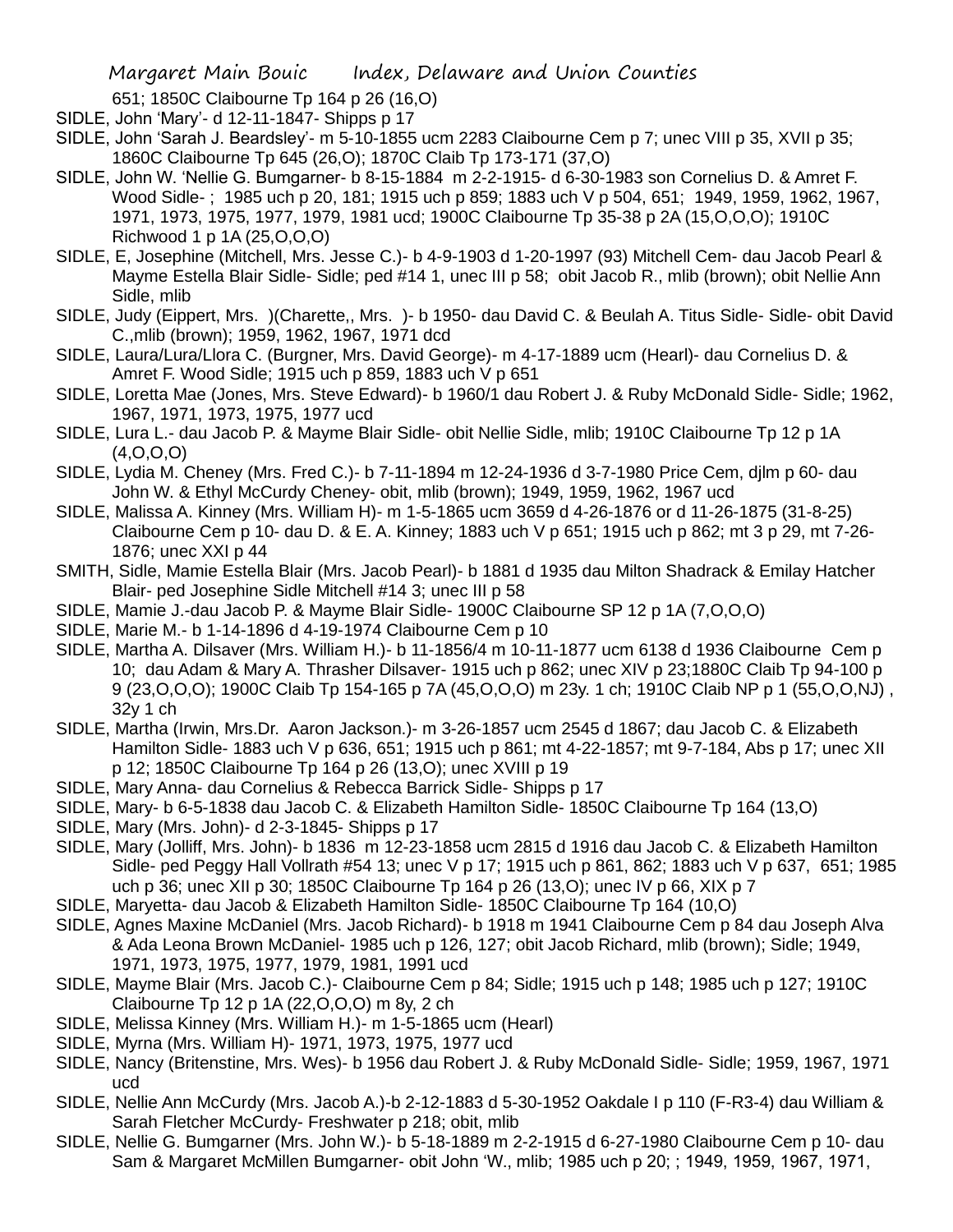1973, 1975, 1979 ucd

- SIDLE, Nellie M. (Mrs. J. P.) 1949 ucd
- SIDLE, Nettie Wood (Mrs. Cornelius D.)- b 1849 d 1926- Claibourne Cem p 10
- SIDLE, Philip C.- b 5-15-1827 d 8-1828 son Cornelius & Rebcca Barrick Sidle- Shipps p 17
- SIDLE, Rebecca Barrick (Mrs.Cornelius)- b 6-2-1808 m 4-27-1826 d 8-14-1891 bur Hanover Cem, Shipps p 17, 18
- SIDLE, Rebecca Leone (Dickoson, Mrs. Glen)- dau Jacob Richard & Agnes Maxine McDaniel Sidle- 1985 uch p 127, 128; obit Jacob Richard, mlib (brown); 1949 ucd
- SIDLE, Richard- son Jacob P. & Mayme Blair Sidle- obit Nellie Sidle, mlib
- SIDLE, Robert J. 'Ruby McDonald'- m 1-28-1946 son John W. & Nellie G. Bumgarner Sidle- Sidle; obit John W., mlib; 1949, 1959, 1962, 1967, 1971, 1973, 1975, 1977, 1979, 1981, 1983, 1991 ucd
- SIDLE, Roberta Maxine (Deckard, Mrs. Mike) (Cornwell, Mrs. Ted)- dau Jacob Richard & Maxine McDaniel Sidle- Sidle; 1985 uch p 127, 128, 176; obit Jacob Richard, mlib (brown); 1949 ucd
- SIDLE, Ruby McDonald (Mrs. Robert J.)- b 8-23-1918 m 1-28-1946 d 3-8-1996 (77) Claibourne Cem- dau Jodie & Maddie Phillips McDonald- Sidle 1959, 1962, 1967, 1971, 1973, 1975, 1977, 1979, 1981, 1983, 1991 ucd
- SIDLE, Sarah E.- dau John & Sarah J. Beardsley Sidle- 1860C Claibourne Tp 645 (5,O)
- SIDLE, Sarah Jane Beardsley (Mrs. John)- m 5-10-1855 ucm 2283 d 10-25-1870 (35-8-4); unec VIII p 35, XVII p 35 Claibourne Cem p 7- 1806C Claib. Tp 645 (25,O); 1870C Claib Tp 173-171 p 22 (35,O)
- SIDLE, Sarah M. (Wilkin, Mrs. Reuben France)- b 5-16-1829 d 1905 dau Cornelius & Rebecca Barrick Sidle-Shipps p 12, 14, 16, 17, 18
- SIDLE, Sarah Rebecca- d age 10or 11 dau Jacob & Elizabeth Hamilton Sidle- 1850C Claibourne Tp 164 p 26 (2,O); 1860C Claib. Tp 65- (12,O)
- SIDLE, Sarah—ched- d 7-19-1860 (1-4-2) dau J. C.Sidle, Claibourne Cem p 10
- SIDLE, Sherry (Evans, Mrs. Tom)- b 1949 dau Robert J. & Ruby McDonald. Sidle- Sidle; 1959, 1962, 1967 ucd
- SIDLE, Teresa (Rockenbaugh, Mrs. John)- b 1953 dau Robert J. & Ruby McDonald Sidle- Sidle; 1959, 1962, 1967, 1971 ucd
- SIDLE, Ura (Losey, Mrs. Marvin)- dau Jcob & Mayme Blair Sidle- Sidle; obit Joseph Richard, mlib (brown)
- SIDLE, William 'Angie'- 1870C Claibourne Tp 157-155 p 20 (30,O)
- SIDLE, William C.
- SIDLE, William H. 'Malissa A. Kinney''Martha A. Dilsaver'- b 11-18-1839 m (1) 1-5/10-1865 ucm 3659, (2) 10- 11-1877 ucm 6138 d 1929 Claibourne Cem p 10 son Jacob C. & Elizabeth Hamilton Sidle- 1883 uch V p 651; unec XIV p 23, XXI p 44; 1850C ClaibourneTp 164 p 26 (10,O); 1860C Claib Tp 650 (21,O); 1880C Claib Tp 94-100 p 9 (40,O,O,O); 1900C Claib Tp 154-165 p 7A (59,O,O,O); 1910C Allen Tp 1 p 1 (70,O,O,O) m 32y
- SIDLE, William H. 'Myrna'- son David C. & Beulah A. Titus Sidle- Sidle; obit David C., mlib (brown); 1959 (14), 1962, 1971, 1973, 1975, 1977 ucd
- SIDLE, William- b 1976 son William H. & Myrna E. Sidle- 1977 ucd
- SIDNER, Catharine (Adams, Mrs. )(Mrs. Lewis)- m(2) 11-8-1848 Madison Co, unec XI p 8
- SIDNER, Charles R. 'Patricia E.- 1969, 1971, 1980 dcd
- SIDNER, Charles- son Charles R. & Patricia E. Sidner- 1969, 1971, 1980 dcd
- SIDNER, D. N.- d 1-28- (54) Green Lawn cem, 2 ch; dg 2-19-1897, Cry Ab p 107
- SIDNER, Elizabeth Jane (Davidson, Mrs. Thomas G.)- m 12-16-1841 Madison Co, unec IX p 55
- SIDNER, Elizabeth (Rubart, Mrs. Benjamin)- m 7-18-1812 Madison Co, unec IV p 21
- SIDNER, Erwin- moved to Madison Co, Iowa- unec VIII p 30
- SIDNER, Eva C Brown (Mrs. )- dau David & Sarah E.Taylor Brown 1915 uch p 706
- SIDNER, Gerry (Thomas, Mrs. Clifford)- dau Glancie T. Kise Sidner obit Glancia, mlib (brown)
- SIDNER, Glancia T. Kise (Mrs. )- d 11-29-1977 9761) Sidner; obit, mlib (brown)
- SIDNER, Harriet (Pike, Mrs. Dorus)- m 3-15-1846 Madison Co, unec X p 27
- SIDNER, Jacob 'Margaret Erwin'- m 12-11-1832 Madison Co, unec VII p 9
- SIDNER, John- moved to Comanche Co. Kansas, unec VIII p 30
- SIDNER, Lewis 'Mrs. Catharine Anderson)- m 11-8-1848 Madison Co, unec XI p 8
- SIDNER, Margaret Erwin (Mrs. Jacob)- m 121-11-1832 Madison Co, unec VII p 9
- SIDNER, Margaret Jones (Mrs. Samuel)- m 11-7-1847 Madison Co, unec X p 63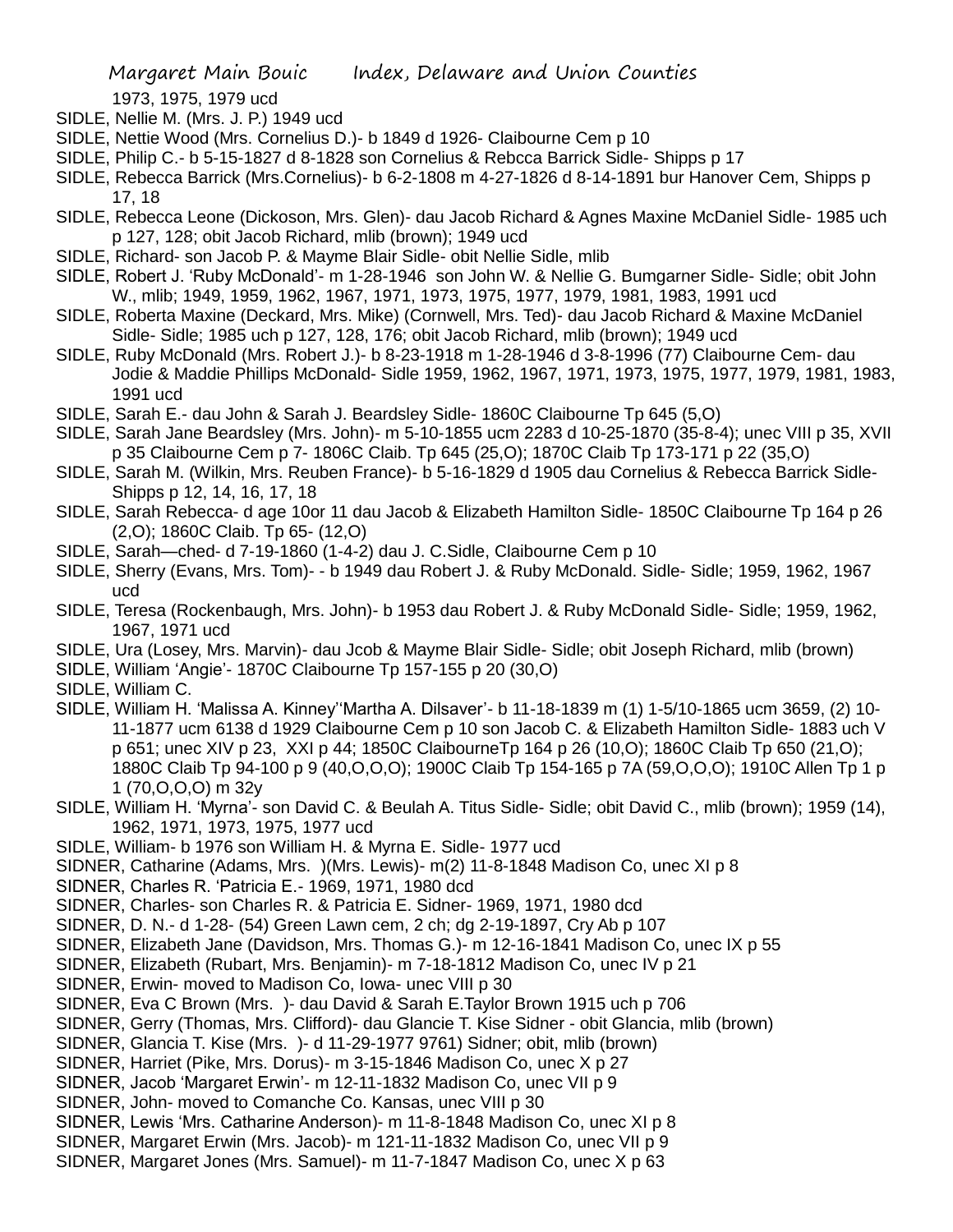- Margaret Main Bouic Index, Delaware and Union Counties
- SIDNER, Mary Ann (Comstock, Mrs. Daniel H.)- m 9-18-1842 Madison Co, unec IX p 65
- SIDNER, Mary- b 1957 dau Charles R. & Patricia E. Sidner- 1969, 1971 dcd
- SIDNER, Melissa Anne (Kirkland, Mrs. Jeffery Alan)- b 1964 m 4-23-1988- dau Charles R. & Patricia E. Sidner-Sidner; 1969, 1971, 1980 dcd
- SIDNER, Michael ' '- Sidner
- SIDNER, Michelle Elizabeth- b 7-17-1983 dau Michael & Sidner- Sidner
- SIDNER, Patricia E. (Mrs. Charles R.)- 1969, 1971, 1980 dcd
- SIDNER, Samuel 'Margaret Jones'- m 11-7-1847 Madison Co, unec X p 63
- SIDNER, Sarah- b 1967 dau Charles R. & Patricia E. Sidner- 1969, 1971. 1980 dcd
- SIDNER, Susan- b 1970- dau Charles R. & Patricia E. Sidner- 1969, 1971. 1980 dcd
- SIDWELL, Don 'Sandra Kay Meyers'- m 6-1-1958- Weiser p 76
- SIDWELL, Mary Alice (Green, Mrs. Marion Francis)- McKitrick p 154
- SIDWELL, Sandra Kay Meyers (Mrs. Don)- b 5-22-1940 m 6-1-1958 dau Lee & Opal Cox Meyers- Weiser p 76
- SIEBER, Mary Louise (Weiser, Mrs. William Jacob)- b 4-25-1924- Weiser p 789
- SIEBERT, Abigail Jean- dau James Allan & Sharon Siebert- Siebert
- SIEBERT, Anna Ware Sabine (Mrs. Wilbur Henry)- m 8-16-1893 ucm (Hearl)- Siebert
- SIEBERT, Emmy Lou (Miesse, Mrs. )- dau George H. & Phyllis Siebert- Siebert
- SIEBERT, George H. 'Phyllis K.'- Siebert
- SIEBERT, Hope Renee Gruenbaum (Mrs. John Joseph)- b 4-30-1969 m 1-4-1992 dau Richard & Beverly Jean Taylor Grunebaum- St. Paul p 104
- SIEBERT, James Allan "Jim" 'Sharon'- b 6-27-1965 d 8-4-1998 (33) Newhouse Cem- son Lloyd "Joe" & Janet Kirts Siebert- Siebert
- SIEBERT, James Allan,jr.- son James Allan & Sharon Siebert- Siebert
- SIEBERT, Janet Kirts (Mrs. Lloyd)(McGrew, Mrs. Charlie)- Siebert
- SIEBERT, Jerry- son Lloyd Siebert- Siebert
- SIEBERT, John Joseph 'Hope Renee Gruenbaum'- b 2-25-1966 m 1-4-1992- St. Paul p 104
- SIEBERT, John K.- son George H. & Phyllis Siebert- Siebert
- SIEBERT, John- son Lloyd Siebert- Siebert
- SIEBERT, Lloyd "Joe" 'Janet Kirts''Pat'- Siebert
- SIEBERT, Lloyd,Jr.- son Lloyd Siebert- Siebert
- SIEBERT, Nellie Parthemore (Mrs. )- b 1895 d 1970 Oakdale I p 52 (R53-1)
- SIEBERT, Phyllis K. (Mrs. George H.)- b 12-13-1900 d 5-6-1989 (88) Sunset Cem, Columbus- Siebert; 1961, 1964, 1969, 1971, 1980 dcd
- SIEBERT, Sharon Russell (Mrs. James Allan)- du Howard & Marguerite Russell- Siebert
- SIEBERT, Thomas M.- son George H. & Phyllis Siebert- Siebert
- SIEBERT, Tiffany Jean- dau James Allan & Sharon Siebert- Siebert
- SIEBERT, Dr. Wilbur Henry 'Anna Ware Sabine'- m 8-16-1893 ucm (Hearl); Siebert
- SIEBERT, William Henry- 1908 dch p 233
- SIEBERTH, Asta- see Rausch (141721), (13(12)711)
- SIEBERTH, Brian Eugene- b 5-30-1978 son Harold Eugene & Jane Elaine Vollrath Sieberth- Rausch 1417212, 13(12)712
- SIEBERTH, Cora Leah- b 11-22-1975 dau Harold Eugene & Jane Elaine Vollrath Sieberth- Rausch 147211, 13(12)711
- SIEBERTH, Harold Eugene 'Jane Elaine Vollrath'- m 6-10-1972 son Asta Sieberth- Rausch (141721), (13(12)71)
- SIEBERTH, Jane Elaine Vollrath (Mrs. Harold Eugene)- b 7-31-1946 m 6-10-1972 dau Herbert & Christine Rausch Vollrath- Rausch 1141721, 13(12)71
- SIEBOLD, Inez Pearl- b 6-20-1891 Delaware Town dau James Wm. & Esther Feaster Siebold- dcbirths SIEBOLD, James- 1883 uch V p 676
- SIEBOLT, Eva I.- Oak Grove Cem, Powell p 441
- SIEBURG, Christiana Frieda- b 11-30-1969 dau William & Dorothy Lee Wyneker Sieburg- St. Paul p 141
- SIEBURG, Dorothy Lee Wyneken (Mrs. William)- b 10-20-1942 m 2-4-1962 dau Carl & Lela Anna Maria Scheiderer Wuneker- St. Paul p 141
- SIEBURG, Philip Kenneth- b 7-28-1973 son William & Dorothy Lee Wyneken Siebrug- St. Paul p 141 SIEBURG, William 'Dorothy Lee Wyneken'- b 5-7-1939 m 2-4-1962 St. Paul p 141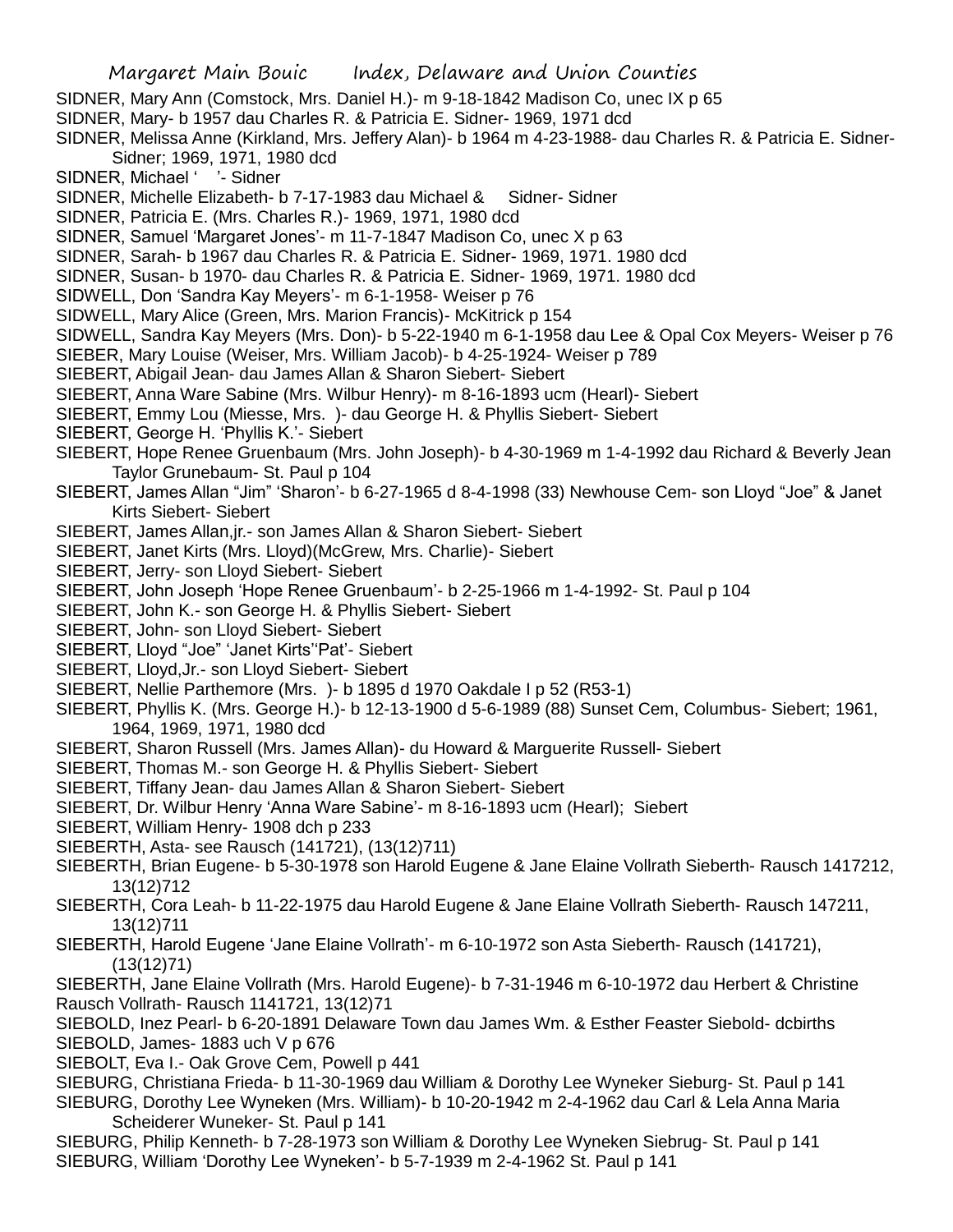- SIEDEL, Charles 'Patricia'- 1962 ucd
- SIEDEL, Dennis- son Charles & Patricia Siedel- 1962 (7) ucd
- SIEDEL, James- son Charles & Patricia Siedel- 1962 (14)ucd
- SIEDEL, Patricia (Mrs. Charles)- 1962 ucd
- SIEDEL, Patsy- dau Charles & Patricia Siedel- 1962 (12) ucd
- SIEDEL, Randy- son Charles & Patricia Siedel- 1962 (10) ucd
- SIEDEL, Susan- dau Charles & Patricia Siedel- 1962 (9) ucd
- SIEFERT, Hilda A.- b 9-21-1892 d 6-1-1981 (88) bur Upper Sandusky- sister Marie Fisher, Mrs. Rosella Thiel, Ida Lesser; Marion Star, obit, mlib
- SIEFFENDAFER, —b 12-18-1868 Delaware Town dau John Sieffendafer- dcbirths
- SIEFGRIED, Ruttie Heten- b 1-12-1898 Delaware Town dau Adam & Ida Dacis Siefgreid- dcbirths
- SIEFKE, Ida S. (Kuba, Mrs. Fredrick W.)- Siefke
- SIEG, Dr. E. E.- son Robert & Nettie Ewing Sieg- Sieg
- SIEG, Elmo E.- b 3-1890 son Robert E. & Nettie Ewing Sieg- 1900C Claibourne Tp 91-97 p 4B (10,O,O,O)
- SIEG, Eve (Runkle, Mrs. Ralph Edwin)- ped Maud Elizabeth Runkle by Barbara Barker #107, unec VII p 35
- SIEG, Helen Lamont Cahill (Mrs. Thaddeus P,.)- b 5-16-1908 m 6-1-1930 d 6-28-1998 (90) Claibourne Cem p 58 dau Howard & Lillian Jewell Cahill-1985 uch p 128, 179; Sieg; 1991 ucd
- SIEG, Jacob 'Lydia Haines'- ped Maud Runkle by Barbara Barker #107 14, unec VII p 35
- SIEG, Helen (Mueller, Mrs.. Morris)- Sieg
- SIEG, Janet Ann- b 5-22-1932 dau Thaddeus Paul & Helen Lamont Cahill Sieg- Sieg; 1985 uch p 128; 1973, 1975, 1977, 1979, 1981, 1991 ucd
- SIEG, Kathryn (Gardiner, Mrs. )- dau Robert & Nettie Ewing Sieg- Sieg
- SIEG, Kathryn Paula (Heinzerling, Mrs. Robert A.)- b 7-14-1933 m 9-6-1960 dau Thaddeus Paul & Helen Lamont Cahill Sieg- Sieg; 1985 uch p 128
- SIEG, Lydia Haines (Mrs. Jacob)- ped Maud Runkle by Barbara Barker #1207 15; unec VII p 35
- SIEG, Nettie Ewing (Mrs. Robert)- b 12-1869 Sieg; 1985 uch p 128; 1900C Claibourne Tp 91-97 p 4B (32,O,Pa,O); m 11y
- SIEG, Robert 'Nettie Ewing- b 6-1862; 1985 uch p 128; Sieg; 1900C Claibourne Tp 91-97 p 4B (37,O,Va, O) m 11y
- SIEG, Robert- son Robert & Nerttie Ewing Sieg- Sieg
- SIEG, Rush K.- b 1-1893 son Robert & Nettie Ewing Sieg- Sieg; 1900C Claibourne Tp 91-97 p 4B (7,O,O,O)
- SIEG, Samuel P.- b 9-1891 son Robert E. & Nettie Ewing Sieg- 1900C Claibourne Tp 91-97 p 4B (8,O,O,O)
- SIEG, Susan (Reynolds, Mrs. Samuel Taylor)- unec IV p 15
- SIEG, Susan F. (Reynolds, Mrs. Homer Immer)- b 1813 m 10–16-1834,d 1886 dau Jacob & Lydia Haines Siegped Maud Runkle by Barbara Barker #107 7; unec III p 33, VII p 35
- SIEG, Thad "Ted" Howard- b 2-24-1937 son Thaddeus Paul & Helen Lamont Cahill Sieg- 1985 uch p 128, 179; 1973, 1975, 1977, 1979, 1981, 1983, 1991 ucd
- SIEG, Thaddeus Paul 'Helen Lamont Cahill'- b 7-11-1897 m 6-1-1930 d 11-3-1963 Claibourne Cem p 58- son Robert E. & Nettie Ewing Sieg- Sieg; 1985 uch p 128. 179; Sieg; 1900C Claibourne Tp 91-97 p 4B  $(2,0,0,0)$
- SIEG, Thad- son Thaddeus P. & Helen Cahill Sieg- Sieg; 1971 ucd
- SIEGEL, Adeline- dau George & Katherine Hofmann Siegel query, unec IX p 3
- SIEGEL, Anna Kaesar (Schenz, Mrs. Ignatz)- b 1851 d 1934- ped Joan Robson Grube #299 19- unec XI p 53
- SIEGEL, Carrie, dau George & Katherine Hofmann Siegel query, unec IX p 3
- SIEGEL, Edward/Edmund son George & Katherine Hofmann Siegel- query, unec IX p 3
- SIEGEL, George 'Katherine Hofmann'- b 1835 to Ohio 1848, query, unec IX p 3
- SIEGEL, George- son George & Katherine Hofmann Siegel query, unec IX p 3
- SIEGEL, Helen L. Burnside (Mrs. Warren)- b 8-25-1903 d 1-7-1994 (90) bur Springfield- dau Oran & Eliza Martin Burnside- Siegel
- SIEGEL, Katherine Hormann (Mrs. George)- b 1840 to Ohio 1848, query, unec IX p 3
- SIEGEL, Kerry (Mrs. Robert A.)- 1964 dcd
- SIEGEL, Leopold- son George & Katherine Hofmann Siegel query, unec IX p 3
- SIEGEL, Mahala (Brelsford, Mrs. Ray W.)- 1985 uch p 17
- SIEGEL, Marilyn (Hinman, Mrs. )- dau Warren & Helen L. Burnside Siegel- Siegel
- SIEGEL, Melinda- dau Robert A. & Kerry Siegel- 1964 (2) dcd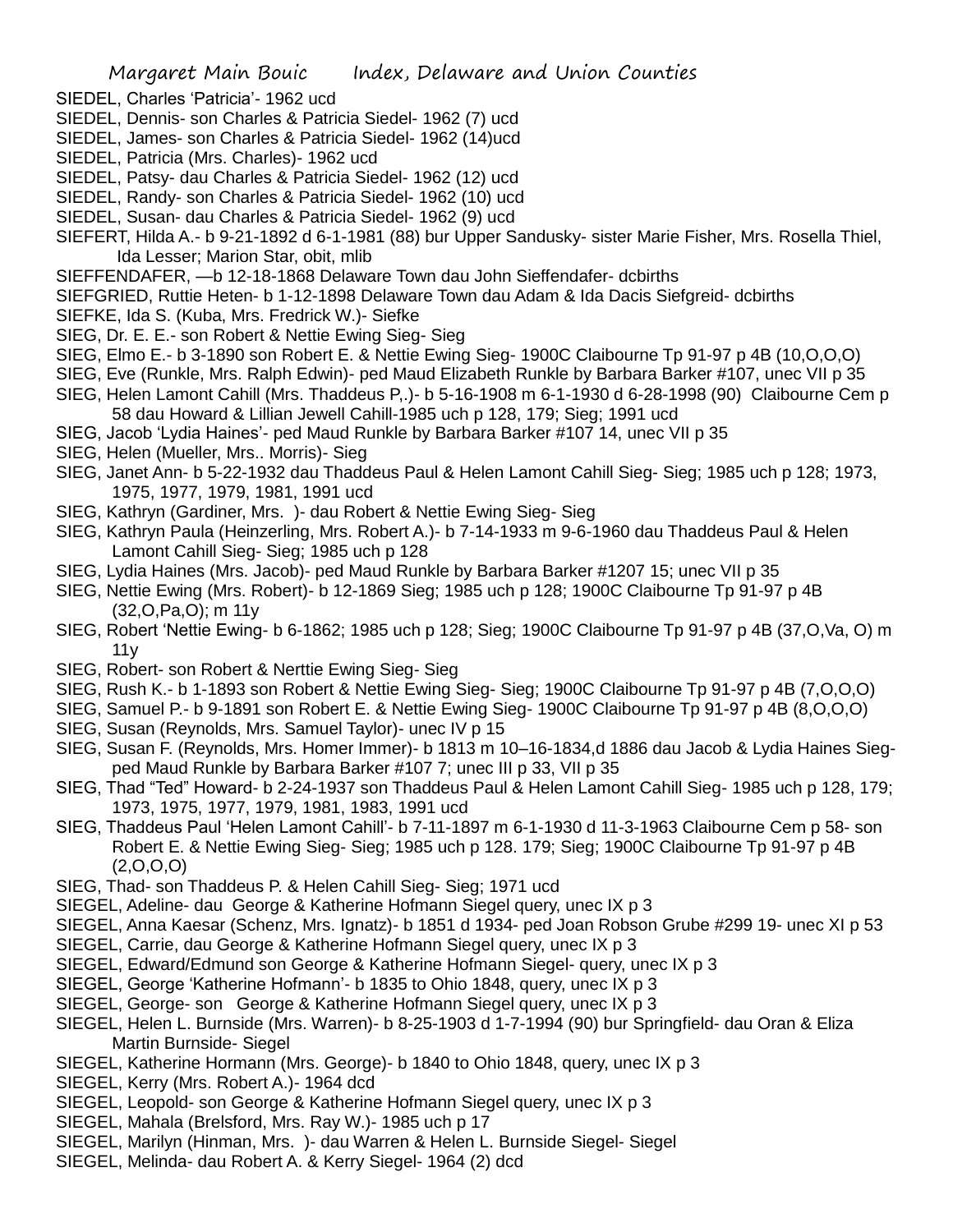SIEGEL, Philip- son George & Katherine Hofmann Siegel query, unec IX p 3

SIEGEL, Richard 'Linda'- son Warren & Helen L. Burnside Siegel- Siegel

SIEGEL, Robert A. 'Kerry'- 1964 dcd

SIEGEL, Robert- son Warren & Helen L. Burnside Siegel- Siegel

SIEGEL, Terri L.- 1977 ucd, Millcreek Tp

SIEGEL, Terry- ch Robert A. & Kerry Siegel- 1964 (5) dcd

SIEGEL, Warren 'Helen L. Burnside'- Siegel

SIEGELE, Jennifer Leigh- b 1-26-1981 dau Thomas Siegele- Siegele

SIEGELE, Jessica Laing- b 6-2-1983 dau Thomas Siegele- Siegele

SIEGELE, Thomas - Siegele

SIEGENTHALER, Violet- 1983 ucd

SIEGER, Mary (Stutz, Mrs. Henry)- Powell p 364

SIEGERT, Bertha V. Kier (Mrs.Chalmers)- b 5-1-1896 d 10-18-1981 (85) bur Pittsburg, obit, mlib

SIEGERT, Chalmers 'Bertha V. Kier'- obit Bertha, mlib

SIEGFRIED, Ada Green (Mrs. Harry)- Siegfried

SIEGFRIED, Ada, 'Maria Stimmel''Ida Davis'- son William & Susan Swartz Siegfried- 1908 dch p 117, 560, 561 SIEGFRIED, Adam- d 1-26-1895 (5d) Jerome IOOF Cem DJ p 106, son William & L.

SIEGFRIED, Adam- pallbearer for Edward Ridgley Thompson, dg 6-11-1915, Cry Ab p 57. for Susan Jane Thompson, dg 7-6-1915, Cry Ab p 63

SIEGFRIED, Alexis (Roe, Mrs. )-son Harry J. & Alice P. Siegfried-Siegfried; 1961 (11), 1964 dcd

SIEGFRIED, Alice P. (Mrs. Harry J.)- d 3-13-1980 (62) Siegfried; 1961, 1964, 1969 dcd

SIEGFRIED, Alvin- 1870C Delaware Tp p 277 (5)

SIEGFRIED, Angelina (High, Mrs. David)(Troutman, Mrs. John)- b 12-1820 m (10 5-20-1839 dcm- dau Jacob & Elizabeth Lantz Siegfried- 1908 dch p 561, 708; Pabst 2 p 78; dg 12-29-1914 Cry Ab p 164

SIEGFRIED, Benjamin 'Harriet Willey'- m 12-20-1855 dcm- son Jacob & Elizabeth Lentz Siegfried- dcq MVS 6; 1880 dch p 781; 1908 dch p 561; hadc p 99; Pabst 7 p 39; CCC; 1850C Delaware Tp 1442 p 100 (20,Pa)

SIEGFRIED, Bonneville- Pabst 2 p 80

SIEGFRIED, Bud- 1980 dcd

SIEGFRIED, Caroline- Pabst 2 p 79; 1850C Troy Tp 2643 p 138 (17,Pa)

- SIEGFRIED, Caroline- 1870C Delaware Tp p 278 (38\*)
- SIEGFRIED, Catharine (Willey, Mrs. Ephraim)- b 5-31-1831 m 9-19-1850 d 2-5-1874 dau Jacob & Elizabeth Lentz Siegfried- Weiser p 17; 1880 dch p 782; 1908 dch p 561; Pabst 2 p 79; 1850C Delaware Tp 1335 p 96 (19,Pa)
- SIEGFRIED, Catherine- 1850C Delaware Tp 1344 p 96 (29,Pa)

SIEGFRIED, Catherine- b 8-13-1901 Delaware Tp dau c. D. & Mary E. Gross Siegfried- dcbirths

SIEGFRIED, Catherine (Miller, Mrs. John)- b 1831 d 1903 dcq Raymond Miller :5; 1908 dch p 740; dcc Lawrence Colflesh 13

SIEGFRIED, Charles- pallbearer for G. W. Williams, dg 2-20-1914 Cry Ab p 96

SIEGFRIED, Charles- son Harrry & Ada Green Siegfried- Siegfried

SIEGFRIED, Charles D. 'Mary Gross'- d 1939 son William & Susan Swartz Siegfried- dcq Gertrude Siegfried Miller 2; 1908 dch p 561; Pabst 2 p 96; dg 6-2-1944

SIEGFRIED, Charles Everett- b 3-11-1900 Delaware Tp son C. D. & Mary Gross Siegfried- dcbirths

SIEGFRIED, Charles- son William & Eliza Siegfried- 1880C Concord Tp 233; Sand p 1

SIEGFRIED, Charlie- d 4-1-1890 (10-10-14) Jerome IOOF Cem, DJ p 106- son William & L.

- SIEGFRIED, Corwin- son Wilmer & Gwendolyn Hudson Siegfried- Siegfried; pallbearer for Walter Hagan- dg 5-4-1915, Cry Ab p 47
- SIEGFRIED, Daniel- Pabst 2 p 87; hadc p 99

SIEGFRIED, Daniel H. 'Rebecca Womelsdord'- m 4-29-1849- Weiser p 484

- SIEGFRIED, Dianna (Freece, Mrs. John)- m 9-8-1848 dcm
- SIEGFRIED, Dora- dau Peter & Matilda Siegfried- 1880C Concord Tp 58
- SIEGFRIED, Eliza (Mrs. William)- 1880C Concord Tp 233
- SIEGFRIED, Elizabeth Lantz (Mrs. Jacob)- dcq GS 9; MVS 13; 1880 dch p 782; 1908 dch p 560; Pabst 2 p 84; 1850C Delaware Tp 1336 p 96 (60,Pa)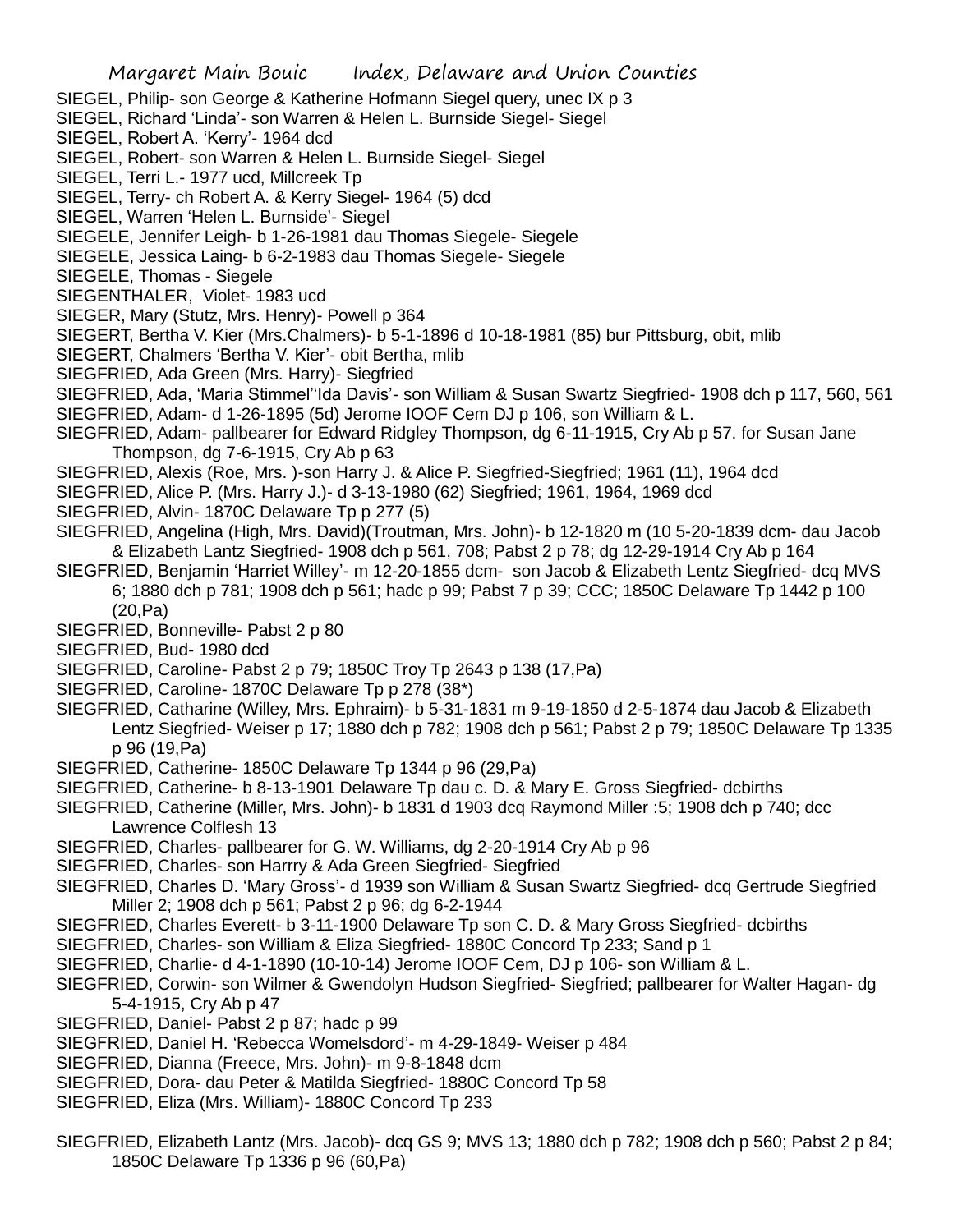- SIEGFRID, Ella- 1870C Delaware Tp p 278 (12)
- SIEGFRIED, Esther (Hinely, Mrs. Jacob)- m 1-17-1856 dcm; Pabst 2 p 82
- SIEGFRIED, Frank- 1870C Delaware Tp p 278 (9)
- SIEGFRIED, Gertrude (Hack, Mrs. Stephen)- m 3-12-1846 dcm
- SIEGFRIED, Gertrude (Miller, Mrs. Raymond)- dau Charles D. & Mary Gross Siegfried- dcq Gertrude Siegfried Miller 1; Raymond Miller 1; dg 6-2-1944
- SIEGFRIED, Gwendolyn Hudson (Mrs. Wilmer)- d 4-1-1960 (82) 1908 dch p 561; (26-1902) dcb (Wilmer Hudson)
- SIEGFRIED, Harriet Willey (Mrs. Benjamin)- m 12-20-1855 dcm- dau Henry M. & Elizabeth Weiser Willey-1880 dch p 782; 1908 dch p 561; dcq Mary Vergon Sonner 7
- SIGFRIED, Harris- 1870C Concord Tp p 255 (3)
- SIEGFRIED, Harry 'Ada Green'- Siegfried
- SIEGFRIED, Harry J. 'Alice P.' b 3-7-1911 d 12-25-1993 (82) Green Camp Cem- son Harry & Ada Green Siegfried- Siegfried; 1961, 1964, 1969, 1971 dcd
- SIEGFRIED, Helen I. Stegner (Mrs. Kenneth)- b 4-2-1920 d 3-13-1999 (78) bur Fulton- dau Clemence & Bessie Hoffmeister Stegner- Siegfried
- SIEGFRIED, Helen Kraft (Mrs. Ray)- d 4-25-1974 (73) Oak Grove Cem- Siegfried
- SIEGFRIED, Henry G.- d 8-8-1887 (5m21d) Jerome IOOF Cem, DJ p 106- son William & L
- SIEGFRIED, Ida Davis (Mrs. Adam)- dau David & Sarah Davis- 1908 dch p 562
- SIEGFRIED, Isaac- son Jacob & Elizabeth Llantz Siegfried- 1908 dch p 561; dbg p 6; 1850C Delaware Tp 1336 p 96 (21,Pa); CCC; 1870C Delaware Tp p 277 (40\*)
- SIGFRIED, Isaac- 1870C Concord Tp p 255 (2)
- SIEGFRIED, Isaac- son Peter & Matilda Siegfried- 1880C Concord Tp 58
- SIEGFRIED, Isaac- 1850C Liberty Tp Delaware Co 1626 p 107 (17,O)
- SIEGFRIED, Jacob 'Elizabeth Lantz'- 1880 dch p 782; 1908 dch p 560, 561; 1976 dch p 105; Siegfried; hadc p 23; CCC (1849 Del Tp); dcq Gertrude Siegfried Miller 8; dcq MVE 12
- SIEGFRIED, Jan- b 1954 son Harry J. & Alice P. Siegfried- Siegfried; 1961, 1964, 1980 dcd
- SIEGFRIED, Jeremiah 'Mary'- 1908 dch p 404; 1850C Concord Tp 2122 p 126 (9,O); 1880C Concord Tp 135
- SIEGFRIED, Jerrah 'Mary Ann Jones'- m 9-16-1866 dg 1-20-1914, Cry Ab p 86
- SIGFRIED, Jessie- 1870C Concord Tp p 257 (29\*)
- SIEGFRIED, John- son Adam & Maria Stimmel Siegfried- 1908 dch p 562
- SIEGFRIED, John J.- b 7-26-1870 Concord Tp son Peter & Matilda Morris Siegfried-
- SIEGFRIED, John- son Peter & Matilda Siegfried- 1880C Concord Tp 58
- SIEGFRIED, Johannes- Pabst 2 p 84
- SIEGFRIED, Kenneth 'Helen I. Stegner'- Siegfried
- SIEGFRIED, Leroy- b 3-12-1881 Delaware Town son Adam & Maria Stimmel Siegfried- dcbirths
- SIEGFRIED, Lt. Levi- d 7-26-1863 La. -dg 8-16-1863 Cry Ab p 34l 1880 dch p 299; 1908 dch p 404; Pabst 2 p
- 79 SIEGFRIED, L. (Mrs. William)- DJ p 106
- SIEGFRIED, Lee- 1981 ucd, Paris Tp
- SIEGFRIED, Mable- b 7-1-1891 Delaware Tp dau Sam & Martha Thomas Siegfried- dcbirths
- SIEGFRIED, Margaret- d 3-18-1899 (74-10-6) Troy Tp- dcd dau Elizabeth Siegfried- 1850C Delaware Tp 1336 p 96 (24,Pa)
- SIEGFRIED, Marguerite (Mrs. Norman E.)- d 10-13-1967 bur Batavia- Siegfried
- SIEGFRIED, Maria M.- b 1858 d 1882 Oak Grove Cem, Powell p 440
- SIEGFRIED, Maria dau Peter & Matilda Siegfried- 1880C Concord Tp 58
- SIEGFRIED, Maria Stimmel (Mrs. Adam)- dau John & Hattie Ann Stimmell- 1908 dch p 562
- SIEGFRIED, Marjorie Alice (Edelblute, Mrs. Clinton Odell)- b 11-12-1924 d 10-31-1952 dcq Clara Loveless
- Edelblute 1; Ferguson 4,5; Wilson (121) Longbrake 5,6; Richey 7,8
- SIEGFRIED, Martha Thomas (Mrs. Samuel)- 1908 dch p 561, 687; hadc p 99
- SIEGFRIED, Mary Allen- b 1850 Oak Grove Cem, Powell p 440; Pabst 2 p 92, 93
- SIEGFRIED, Mary A. (Meeker, Mrs. Forest)- 1880 dch p 782
- SIEGFRIED, Mary Ann Jones (Mrs. Jerrah)- b 6-19-1833 d 1-5-1914 (81-6-16), dg 1-9-1914, 1-20-1914, Cry Ab p , 83, 86
- SIEGFRIED, Mary Ann (Troutman, Mrs. John)- see Angeline- 1880 dch p 647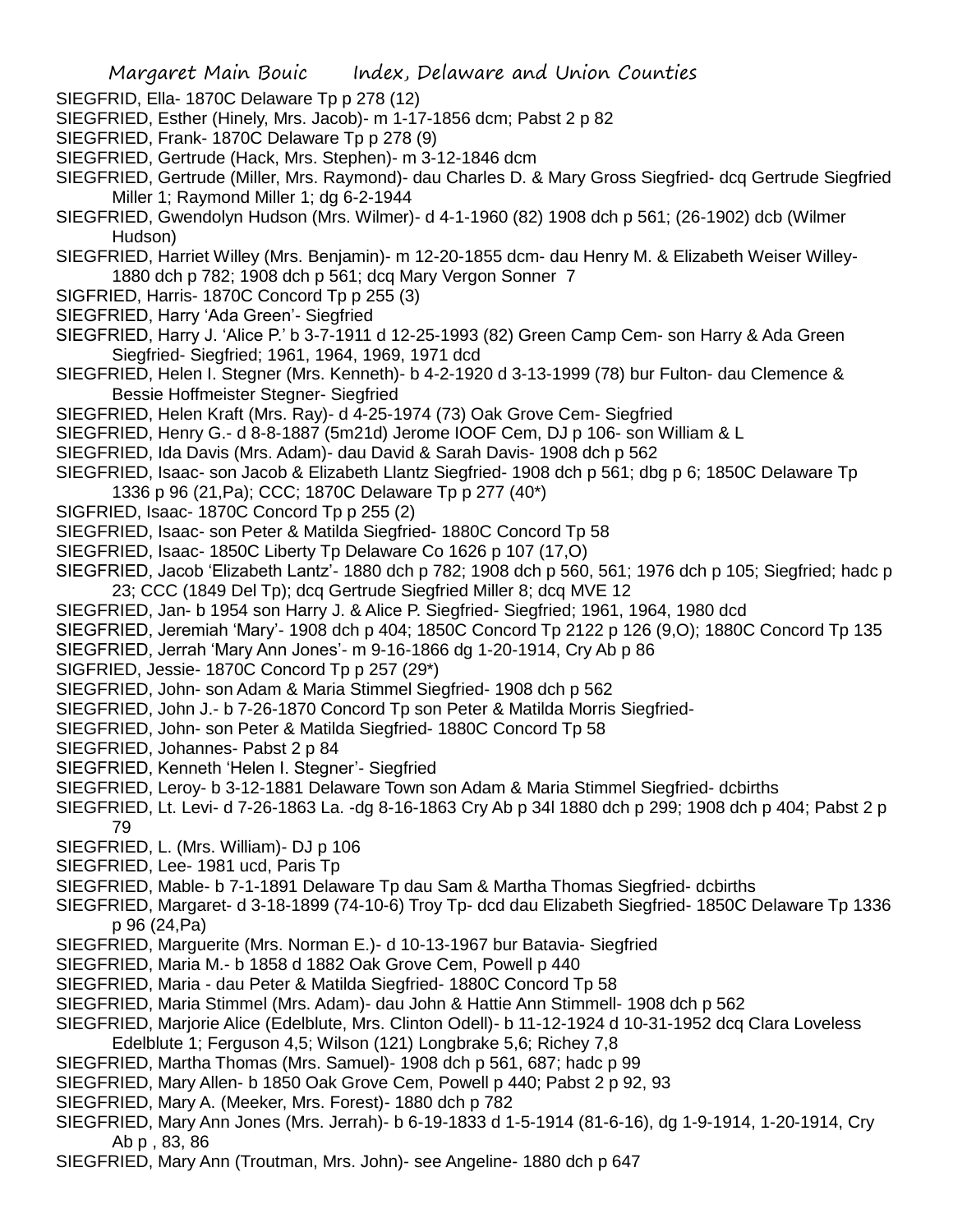SIEGFRIED, Mary E- b 1825 d 1856 Oak Grove Cem- Powell p 440

SIEGFRIED, Mary Etta (Vergon, Mrs.Frederick P.)- dau Benjamin & Harriet Willey Siegfried; dcq Mary Veergon Sonner 3; 1976 dch p 105

- SIEGFRIED, Mary Gross (Mrs. Charles D.)- d 1944 dau Milton & Catherine Deiling Gross- dcq Gertrude Siegfried Miller 3; 1908 dch p 561; dg 6-2-1944
- SIGFRIED, Mary- 1870C Concord Tp p 257 (35)
- SIEGFRIED, Mary (Mrs. Jeremiah)- 1880C Concord Tp 135
- SIEGFRIED, Mathilda (Buenterer, Mrs. David)- m 7-9-1857 dcm; Pabst 2 p 82
- SIEGFRIED, Matelda- 1870C Delaware Tp p 277 (26)
- SIEGFRIED, Matilda- 1850C Delaware Tp 1399 p 98 (12,O)
- SIEGFRIED, Matilda Harris Jay (Mrs. Peter F)(Weaver, Mrs. Samuel)- m(2) 11-4-1903 d 4–27-1914 Oller Cem p 17; dumch p 489; Weaver (129); dg 3-26-1907, Cry Ab p 31; 1870C Concord Tp p 255 (28);1880C Concord Tp 58
- SIEGFRIED, Nathan B- b Pa d 8-2-1899 (60-5-10) Delaware- dcd son J. H. Siegfried; 1870C Delaware Tp p 277 (31\*)
- SIEGFRIED, Nellie-b 5-12-1881 Delaware Town dau D. W. Ferguson & Lydia Siegfried- dcbirths
- SIEGFRIED, Norman- son Charles D. & Mary E. Gross Siegfried- Siegfried; dg 6-2-1944; pallbearer for Mrs. Adam Siegfried- dg 7-14-1914 Cry Ab p 136
- SIEGFRIED, Norman E. 'Marguerite'- d 1957- Siegfried
- SIEGFRIED, Paul D.- son Adam & Ida Davis Siegfried- 1908 dch p 562
- SIEGFRIED, Peter- dbg p 9
- SIEGFRIED, Peter F. 'Matilda'- d 10/9-12-1889 (49-4-12) Oller Cem p 17, dcd son P. H. Siegfried; GAR; 1908 dch p 404; Pabst 7 p 40; 1870C Concord Tp p 255 (29\*); 1880C Concord Tp 58
- SIEGFRIED, Ray 'Helen Kraft'- Siegfried
- SIEGFRIED, Raymond- son Charles D. & Mary E. Gross Siegfried- Siegfried; dg 6-2-1944; pallbearer for Mrs. Adam Seigfried/Siegfried, dg 7-14-1914 Cry Ab p 136
- SIEGFRIED, Rebecca- dau Jacob & Elizabeth Lantz Siegfried- 1908 dch p 561; Pabst 2 p 79
- SIEGFRIED, Rebecca- 1870C Delaware Tp p 277 (38)
- SIEGFRIED, Rebecca Womelsdorf (Mrs. Daniel B.)- b- 1-19-1828 m 4-29-1849 dau Peter & Catherine Fegley Womelsdorf- Weiser p 480
- SIEGFRIED, Rosemary- dau Harry & Ada Green Siegfried- Siegfried
- SIEGFRIED, Ruth Helen- b 1-12-1898 Delaware Town- dau Adam & Ida Davis Siegfried- 1908 dch p 562; dcbirths
- SIEGFRIED, Samuel- son Jacob & Elizabeth Lantz Siegfried- 1908 dch p 561, 687; Pabst 2 p 78; 1850C Delaware Tp 1335 p 96 (26,Pa)
- SIEGFRIED, Samuel 'Martha Thomas'- son William & Susan Swartz Siegfried- 1908 dch p 561
- SIEGFRIED, Sarah- 1850C Delaware Tp 1344 p 96 (14,Pa)
- SIEGFRIED, Sarah E,- b 1849 d 1950 Oak Grove Cem, Powell p 440
- SIEGFRIED, Sarah- dau Jacob & Elizabeth Lantz Siegfried- 1908 dch p 561; 1850C Delaware Tp 1336 p 96 (33,Pa)
- SIEGFRIED, Sarah- dau William & Susanna Siegfried- 1850C Delaware Tp 1335 p 96 (8/12,O)
- SIEGFRIED, Shirley (Bird, Mrs. )- dau Kenneth & Helen I. Stegner Siegfried- Siegfried
- SIEGFRIED, Susan M. Swartz (Mrs. William)- dau Daniel & Sarah Smith Swartz– dcq Gertrude Siegfried Miller 5; 1908 dch p 560; Pabst 2 p 92; 1850C Delaware Tp 1335 p 96 (20,Pa)
- SIEGFRIED, W.- 1880 dch p 217, 318; 1908 dch p 103
- SIEGFRIED, W. Harris- 1908 dch p 147
- SIEGFRIED, William 'Eliza'- 1880C Concord Tp 233
- SIEGFRIED, William 'L'- DJ p 106
- SIEGFRIED, William- son Peter & Matilda Siegfried- 1880C Concord Tp 58
- SIEGFRIED, William 'Susan Swartz'- son Jacob & Elizabeth Lentz Siegfried- dcq Gertrude Siegfried Miller 4; 1908 dch p 560, 561; Pabst 2 p 78, 92' hadc p 99; CCC; 1850C Delaware Tp 1335 p 96 (27,Pa)
- SIEGFRIED, William- 1870C Delaware Tp p 278 (15)
- SIEGFRIED, Wilmer 'Gwendolyn Hudson'- son William & Susan Swartz Siegfried- 1908 dch p 561(38-1902) dcb Wilmer Hudson- attended funeral of Burton Gardner Skeels- dg 1-18-1910, Cry Ab p 88
- SIEGFRIED, Wilmer Hudson- b 4-16-1902- dcb- son Wilmer & Gwendolyn Hudson Siegfried- Siegfried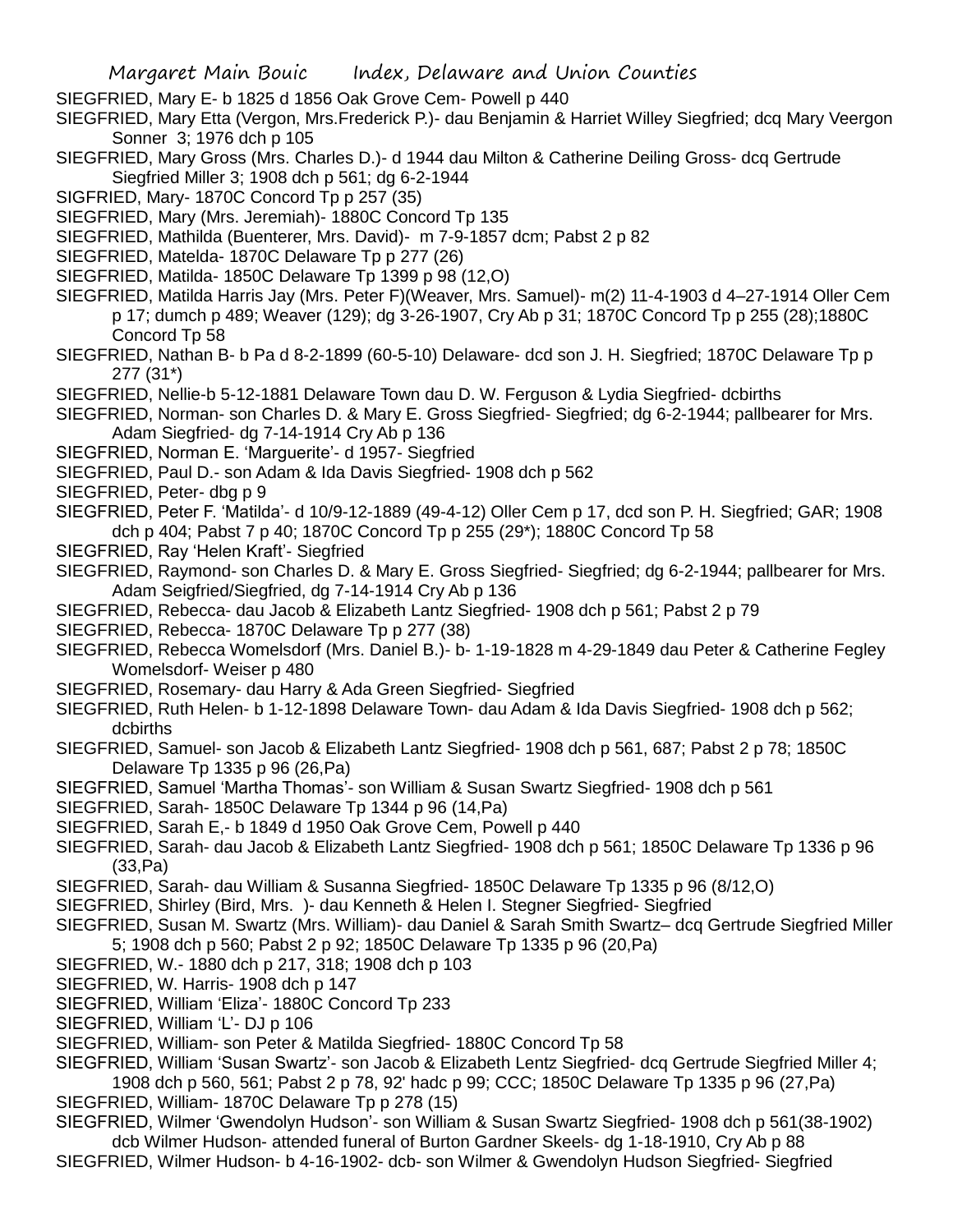SIEGFRITZ, — b 4-3-1868 Delaware Tp dau Benj. & Hattie Siegfritz- dcbirths

SIEGLE, Carl 'Carol'- Siegle

SIEGLE, Carol (Mrs. Carl)- Siegle

SIEGLE, Cody- (11-1996) son Carl & Carol Siegle- Siegle

SIEGLE, Cory -(16-1996) son Carl & Carol Siegle- Siegle mt 6-6-1996

SIEGLE, Flora ( McKitrick, Mrs. Ray)- b 11-18-1892 m 5-1-1919- McKitrick p 271

SIEGLER, Eletha J. Watts (Mrs. I. J.)- dau Hiram & Sarah J. Goldsmith Watts- 1915 uch p 776

- SIEGLER, Elizabeth Margaret Hemmerly, Mrs. John Conrad)- b 1807 d 1885 dau Johann Michael & Regina Christina Barth Siegler- ped Trella Hemmerly Romine #75 9; unec VI p 34
- SIEGLER, I. J. 'Eletha J. Watts'- 1915 uch p 776

SIEGLER, Johann Michael 'Regina Christina Barth'- b 1783 d 1836 ped Trella Hemnmerly Romine #75 18, unec VI p 34

SIEGLER, Regina Christina Barth (Mrs. Johann Michael)- b 1784 d 1823 ped Trella Hemmerly Romine #75 19, unec VI p 34

SIEGMAN, Ada O. (Gamble, Mrs. Emmet)- b 4-4-1882 m 2-24-1903 d 2-16-1969 Oakdale II p 86 (H-R4-9) dau Chester E. & Lucretia Beecher Siegman; 1883 uch V p 343; 1985 uch p 56; Beecher 3,4; Graham (17211)

SIEGMAN, Chester K. 'Lucretia Beecher'- m 10-13-1880 ucm 6815; 1985 uch p 55; Beecher 2,3; 1883 uch V p 343

- SIEGMAN, Lucretia Beecher (Mrs. Chester K.)- b 3-28-1860 , 10-13-1880 ucm 6815 d 8-4-1904 (44) Oakdale 1891 (166C) dau Walter & Orinda J. Sherwood Beecher- Beecher 2,3; 1883 uch V p 343; 1985 uch p 55
- SIEGS, —family of Barbara Barker #107, unec V p 13
- SIEGWALD, Christine T. (Mrs. Gary L.)- 1971 dcd
- SIEGWALD, Gary L. 'Christine T.)- 1971 dcd
- SIEKKINEN, Carol- d infancy- dau George O. Sr. & Martha Kangaskoski Siekkinen- Siekkinen

SIEKKINEN, Diedre (Warden, Mrs. George)- Siekkinen

- SIEKKINEN, Donald- son Antti & Mary Kumpulainen Siekkinen- Siekkinen
- SIEKKINEN, Dottie (Mrs. Fred)- Siekkinen
- SIEKKINEN, Fred 'Dottie'- son George O.Sr. & Martha Cecilia Kangaskoski Siekkinen- Siekkinen
- SIEKKINEN, George O. Sr.- b 1-10-1915 m 12-11-1948 d 5-28-2000 son Antti & Mary Kumpulainen Siekkinen-Siekkinen
- SIEKKINEN, George, Jr.- son George O.Sr. & Martha Cecilia Kangaskoski Siekkinen- Siekkinen
- SIEKKINEN, Ida (Waris, Mrs. )- dau Antti & Mary Kumpulainen Siekkinen- Siekkinen
- SIEKKINEN, Martha Cecilia Kangaskoski (Mrs. George O.Sr.)- b 9-12-1915 m 12-11-1948 d 11-14-1999- dau Herman & Liisa Jutila Kangaskoski- Siekkinen
- SIEP, Elmo- son Robert & Nettie Siep- 1910C Richwood 103-105 p 4A (20,O,O,O)
- SIEP, Kathryn- dau Robert & Nettie Siep- 1910c Richwood 103-014 p 4A (7,O,O,O)
- SIEP, Nettie (Mrs. Robert)- 1910C Richwood 103-105 p 4A (42,O,Pa,O) m 21y, 7 ch, 6 living
- SIEP, Robert 'Nettie'- 1910C Richwood 103-105 p 4A (41,O,Va,O) m 21y, laborer
- SIEP, Robert- son Robert & Nettie Siep- 1910C Richwood 103-015 p 4A (2,O,O,O)
- SIEP, Ruah- son Robert & Nettie Siep- 1910C Richwood 103-105 p 4A (16,O,O,O)
- SIEP, Samuel- son Robert & Nettie Siep- 1910C Richwood 103-105 p 4A (18,O,O,O)
- SIEP, Thadeus- son Robert & Nettie Siep- 1910C Richwood 103-015 p 4A (15,O,O,O)
- SIEPEL, Mary Elizabeth (Gebhart, Mrs. Orville Abertus)- b 8-26-1916- Weiser p 727
- SIERER, Rosa Helen (Eppley, Mrs. Harry Russel)- b 1-17-1905 m 7-12-1924- Weiser p 473
- SIETMILLER, Emma- grandmother of John Henry Ploger- dg 9-26-1916, Cry Ab p 95
- SIETZ, Dlyde 'Wilma N. Slagle'- d 1965- Sietz; obit Wilma, mlib (brown)
- SIETZ, Donald- son Irvine & Mary Sietz- 1949 ucd
- SIETZ, Irvine 'Mary'- 1949 ucd
- SIETZ, Mary (Mrs. Irvine)- 1949 ucd
- SIETZ, Medrith (Carson, Mrs. Paul)- dau Clyde & Wilma N. Slagle Sietz- Sietz; obit Wilma, mlib (brown)
- SIETZ, Millicent (Kirkpatrick, Mrs. )- dau Clyde & Wilma M. Slagle Sietz- Sietz; obit Wilma, mlib (brown)
- SIETZ, Richard- son Irvine & Mary Sietz- 1949 ucd

SIETZ. Wilma N. Slagle (Mrs. Clyde)- b 12-23-1889 d 4-29-1976 bur Dublin- dau John T. & Augusta Rhodes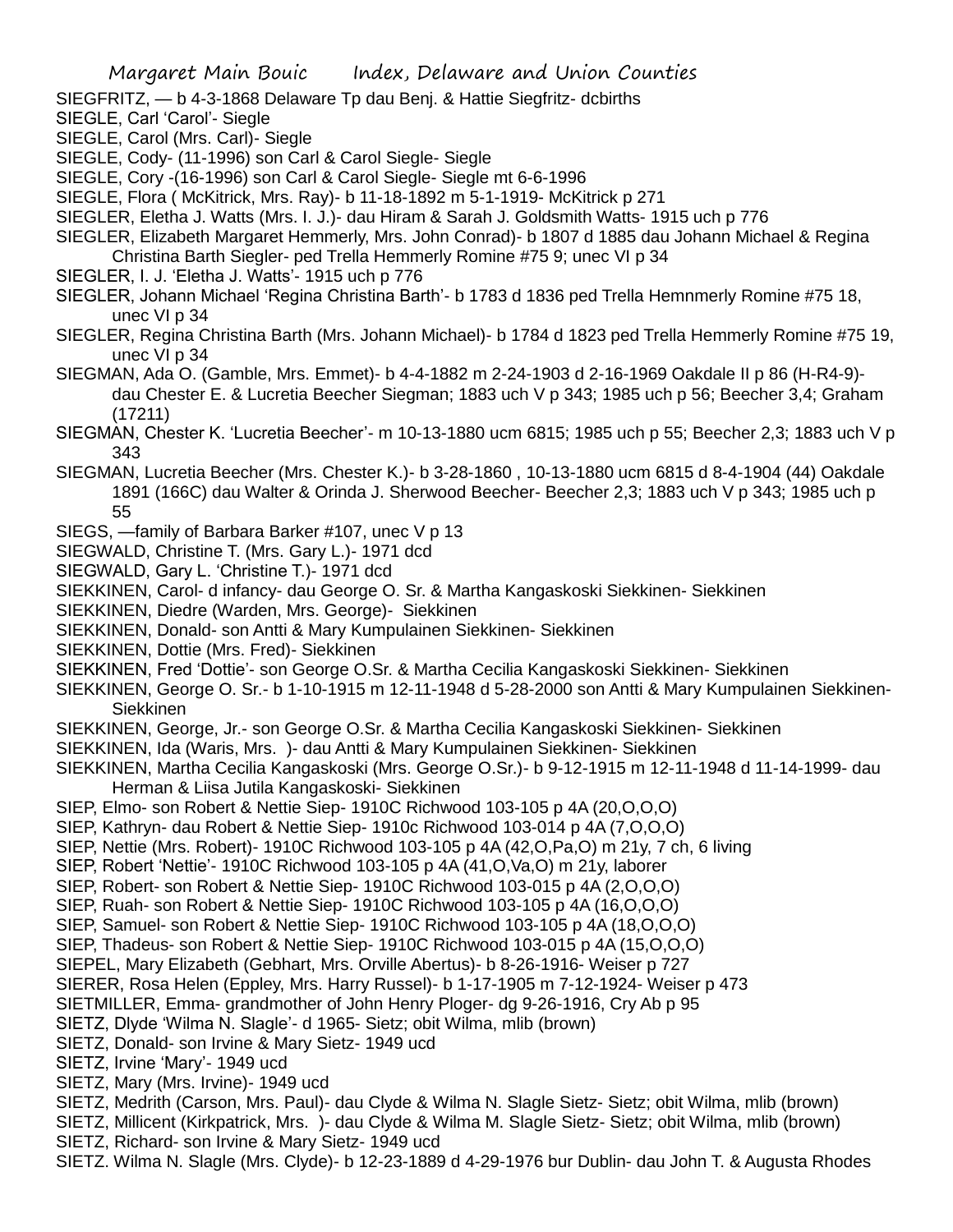Slagle- Sietz; obit, mlib (brown) SIEVER, Albert W.- son Moses & Harriet Siever- 1880C Allen Tp 50-55 p 6 (10,Va,Va,Va) SIEVER, Charles- son Moses & Harriet Siever- 1880C Allen Tp 50-55 p 6 (5,Va,Va,Va) SIEVER, George- son Moses & Harriet Siever- 1880C Allen Tp 50-55 p 6 (14,Va,Va,Va) SIEVER, Harriet (Mrs. Moses)- 1880C Allen Tp 50-55 p 6 (47,Va,Va,Va) SIEVER, John- son Moses & Harriet Siever- 1880C Allen Tp 50-55 p 6 (17,Va,Va,Va) SIEVER, Lettie- dau Moses & Harriet Siever- 1880C Allen Tp 50-55 p 6 (8,Va,Va,Va) SIEVER, Lloyd- son Moses & Harriet Siever- 1880C Allen Tp 50-55 p 6 (13,Va,Va,Va) SIEVER, Maggie- dau Moses & Harriet Siever- 1880C Allen Tp 50-55 p 6 (19,Va,Va,Va) SIEVER, Moses 'Harriet'- 1880C Allen Tp 50-55 p 6 (52,Va,Va,Va) SIEVER, Philip H.- son Moses & Harriet Siever- 1880C Allen Tp 50-55 p 6 (21,Va,Va,Va) SIEVERS, Prof. Albert- CCC p 67, 68 SIEVERS, Marianne Scheiderer (Mrs. Thomas David)- b 8-21-1966 m 4-26-1997 dau Herbert C. C. & Regeta Marie Vogel Scheiderer- ped 1 #739; Sievers; unec XXI p 7, 20, 32; unec XXII p 34, 44, 58 SIEVERS, Thomas David 'Marianne Scheiderer'- b 4-3-1972 d 4-26-1997- ped Marianne (1)unec XXI p 20, 32 SIEVERTS, Harriet Olilia Young (Mrs. William Christian)- b 10-25-1928 m 8-12-1961 dau Benjamin W. & Hilma Gustafson Young- Powers Pat p 38 SIEVERTS. William Christian 'Harriet Otilia Young'- m 8-12-1961- Powers Pat p 38 SIFERD, James-d Sunday-father of Mrs. Rev. Hemphill- mt 2-8-1893 Broadway, p 1c3, Abs p 33 SIFFERLIN, Dr. John- Sifferlin SIFFORD, Harry 'Patience Vanhorn'- m 11-1821 dcga p 1, Del Patron &Y Franklin Chronicle SIFORD, Polly (McCleary, Mrs. John)- 1880 dch p 786 SIFORDS, Emily Hall (Mrs. Jacob)- m 3-29-1838 Madison Co, unec IX p 6 SIFORDS, Jacob 'Emily Hall'- m 3-29-1838 Madison Co, unec IX p 6 SIFRET, Betsey (Waggoner, Mrs. Jonas)- m 1-31-1822 Madison Co, unec IV p 63 SIFRET, Rebecah (Cisna, Mrs. David)- m 5-14-1829 Madison Co, unec V p 39 SIFRITT, A.'M'- dilm p 34, SIFRIT, Andrew J. 'Nancy Bell'- m 4-21-1850 ucm 1527 d 8-11-1865 (36-6-3) Price Cem, djlm p 33; 1883 uch V p 610; unec VII p 60, XIV p 17 SIFRIT, Charlott (Gregg, Mrs. Jefferson)- m 3-7-1844 Madison Co, unec X p 7 SIFRITT, Colista J. Wells (Mrs. Joseph J.)- b 1857 m 12-17-1876 ucm 5990 d 1944 Price Cem, djlm p 33 SIFRIT, Delila- stepdau J. G. & Nancy Beardsley- 1880C Claibourne Tp 20-21 p 3 (23,O,O,O) SIFRITT, Elizabeth (Mrs. Thomas J.)- d 6-1-1881 (48-4-23) Price Cem djlm p 33; 1870C Taylor Tp 966-981 (27,O) SIFRITT, Eunice (Mrs. Thomas L.)- b 2-27-1856 d 3-16-1931 Price Cem, djlm p 46 SIFRITT, Eva (Hopkins, Mrs. George)- d 5-6-1877(22-4-20) Price Cem, djlm p 34 dau A. & M. Sifritt SIFRITT, Grace- 1971 dcd SIFRITT. Harriett (Mrs. John)- d 10-11-1873 (75-2-9) Price Cem, djlm p 18, 23 SIFRITT, Harriet L.- d 10-11-1889 (29-10-11) Price Cem, djlm p 33 SIFRIT, Harriet- dau Thomas H. & Elizabeth Sifrit- 1860C Taylor Tp 966-1981 (2,O) SIFRITT, Isabell- d 5-1-1848 (22-10-15) Price Cem, djlm p 23 SIFRITT, Iva Jane- d 6-23-1918 Price Cem djlm p 23 SIFRITT, James M. 'Lydia'- d 10-27-1875 (42y9m) Price Cem, djlm p 22 SIFRIT, John C. F.- son Thoms J. & Elizabeth Sifrit- 1860C Taylor Tp 966-1981 (3,O) SIFRITT. John 'Harriett'- d 2-11-1850 (50-11-7) Price Cem, djlm p 18, 23 SIFRIT, John 'Malissa Harper'- m 3-18-1848 Madison Co, unec X p 64 SIFRIT, John 'Percilla Price'- b 1834 m 2-22-1857 ucm 2525 d 1862 Price Cem, djlm p 33; unec XVIII p 8 SIFRITT, J. W.- erected in memory of above- djlm p 32 SIFRITT, Joseph J/W.'Colista J. Wells- b 1853 m 12-17-1876 ucm 5990 d 1923 Price Cem, djlm p 33 SIFRITT, Joseph V.- d 3-9-1893 (56y8m) Price Cemn, djlm p 34 SIFRIT, Joseph W.- son Thomas J. & Elizabeth Sifrit- 1860C Taylor Tp 966-981 (7,O) SIFRIT, Julia Ann (Rowe, Mrs. Lorenzo D.)- m 3-8-1846 Madison Co, unec X p 27 SIFRITT, Lenora A.- d 9-2-1861 (1-10-8) dau J. M. & Mary- Price Cem, djlm p 34 SIFRIT, Lila (Gladding, Mrs. Alfred E.) m 11-24-1880 ucm 6843 SIFRITT, Lorenso- son Andrew & Nancy Bell Sifritt- 1883 uch V p 608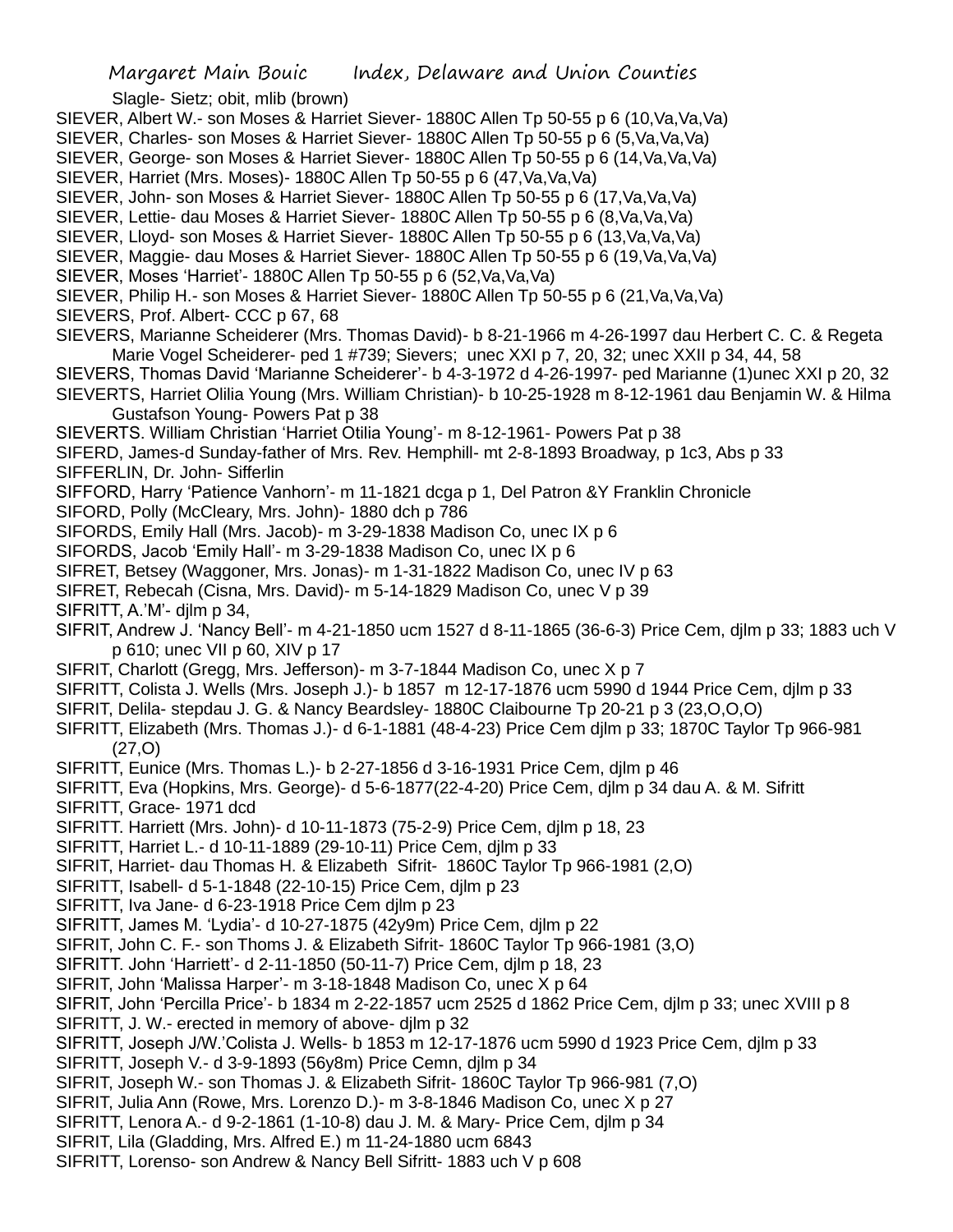- SIFRITT, Lydia (Mrs. James M.)- b 3-9-1843 d 6-16-1871 (28-3-7). djlm p 22
- SIFRITT, M. (Mrs. A.)- djlm p 34
- SIFRIT, Malissa Harper (Mrs. John)- m 3-18-1848 Madison Co, unec X p 64
- SIFRITT, Margaret- dau Andrew & Nancy Bell Sifritt- 1883 uch V p 608
- SIFRITT, Maria (Ham, Mrs. George)- m 4-5-1842 Madison Co, unec IX p 56
- SIFRITT, Mary- d 4-24-1895 (53-3-19) Price Cem djlm p 34
- SIFRITT, Mary (Mrs. J. M.)- djlm p 32
- SIFRIT, Mary- dau Thomas J. & Elizabeth Sifrit- 1860C Taylor Tp 966-1981 (5,O)
- SIFRIT, Minerva Wells (Mrs. Thomas L.)- m 5-7-1873 ucm 5278
- SIFRIT, Nancy Bell (Mrs. Andrew)(Beardsley, Mrs. Job G.)- m 4-21-1850 ucm 1527 (2) 1871 d 5-29-1898 (66-
- 8-23d) Price Cem, djlm p 33; 1883 uch V p 608; unec VII p 60. XIV p 17
- SIFRITT, Nancy L.- d 7-19-1884 (23-6-1) Price Cem, djlm p 33
- SIFRITT, Newman- Price Cem, djlm p 38, no info
- SIFRETT, Neuman 'Princess E. Cratty'- m 11-17-1897 ucm (Hearl)
- SIFRIT, Percilla/Priscilla Price (Mrs. John)- b 1835/6 m 2-22-1857 ucm 2525 d 1916 Price Cem, djlm p 33- dau John & Phebe Sanders Price; unec XVIII p 8; 1850C Jackson Tp 40 p 7 (15,O)
- SIFRIT, Polly Ann (Carter, Mrs. Joseph)- m 5-22-1842 ucm 795; unec V p 59
- SIFRITT, Princess E, Cratty (Mrs. Neuman)- m 11-17-1897 ucm (Hearl), Price Cem- djlm p 38, no info
- SIFRITT, Ruth Isabelle- b d 1904 Price Cem, djlm p 32
- SIFRITT, Stella- Price Cem, djlm p 38, no inf
- SIFRITT, Stella Mathews (Mrs. J. William)- m 3-27-1889 ucm (Hearl)
- SIFRITT, Thomas J.'Elizabeth'- d 11-11-1865 (34-6-10) Price Cem, djlm p 33; 1870C Taylor Tp 966-981 (29,O)
- SIFRITT, Thomas L. 'Eunice'- b 1-21-1851 d 3-16-1901 Price Cem, djlm p 46
- SIFRIT, Thomas L. 'Minerva Wells'- m 5-7-1873 ucm 5278
- SIFRITT, Will- Price Cem, djlm p 38, not info
- SIFRITT, William- d 4-12-1843 (21-4-1) Price Cem, djlm p 23
- SIFRIT, William- d 4-2-1843 (21-8-2) son John & Harriet Sifrit- Cheney Cem, djlm p 18
- SIFRIT, William- moved to Franeisville, Indiana- unec VIII p 30
- SIFRETT, J. William 'Stella Mathews'- m 3-27-1889 ucm (Hearl)
- SIFRITT, William M.- 8-26-1854 (1-9-4) Price Cem djlm p 33 son Thomas J. & Elizabeth Sifritt
- SIGAFOOS, Eliza N. (Mowry, Mrs. John A.)- m 10-18-1854 dcm
- SIGDESTAD, Mildred (McKittrick, Mrs. Glen)- McKitrick p 420, 421
- SIGELOW, Julia (Kandel, Mrs.Abraham)- m 3-31-1861 ucm 3168
- SIGENFOOSE, Mary (Weiant, Mrs. Henry)- 1908 dch p 872
- SIGENSTREW, Adolf- b 1899 d 1946 Marengo Cem, Powell p 377
- SIGENTHER, Violet- 1981 ucd
- SIGFRID, Emma Thompson (Mrs. )- Sbc p 45
- SIGFRIED, b 10-24-1868 Concord Tp son Peter & Matilda Sigfried dcbirths
- SIGFRIED, Irene (Graham, Mrs. Gerald B.)- m 12-23-1923 d 1965- Sigfried
- SIGGER, Mary (McCullough, Mrs. John)- m 10-31-1860 ucm 3093
- SIGLAR, William- administrator of John Cork (1843) unec XII p 69

SIGLER, Dr.- MJ p 2

- SIGLER, Carl Birchfield "Pearl Van Vlerah'- b 1897 d 1964 son James Calvin & Mary E. McKean Birchfieldped Thomas M. Longberry #172 10; unec IX p 64
- SIGLER, Carol Sue- dau C. Laverne & Jean Corbet Sigler- obit C. Laverne, mlib
- SIGLER, Chancey- son Chancey & Eva Daily Sigler- Sigler; obit C., Laverne, mlib
- SIGLER, Chancey 'Eva Dally''Nettie Inskeep'- b 12-20-1884 m(2) 1947 d 7-1-1970 York Cem p 45- son Isaac & Jennie Slickener Sigler- Sigler; obit, mlib (brown); 1900C York Tp 119 p 6A (15,O,O,O)
- SIGLER, Cornelus- b Penn d 4-29-1876 (80y3m20d) Delaware- dcd
- SIGLER, Donna Mae (Longberry, Mrs. John Thomas)- b 10-29-1930 m 6-9-1950 dau Carl Birchfield & Pearl Van Vlerah Sigler- 1985 uch p 92; ped Thomas M. Longberry #172 10, unec IX p 64
- SIGLER, Eliza- d 9-24-1840 (24y11m) Somersville Cem, DJ p 20
- SIGLER, Eliza Jane Flickinger (Mrs. Isaac) b 1852 m 1-1-1878 ucm 6177 d 1925 York Cem, p 45- dau Stephen & Margaret Flickinger- 1883 uch V p 551; unec XII p 531880C York Tp 298 (27,O,O,O); 1900C York Tp 110 p 6A (47,O,O,O) m 22y, 3 ch, 2 living; 1910C Marysville 4th ward 97-105 p 4B (57,O,O,O)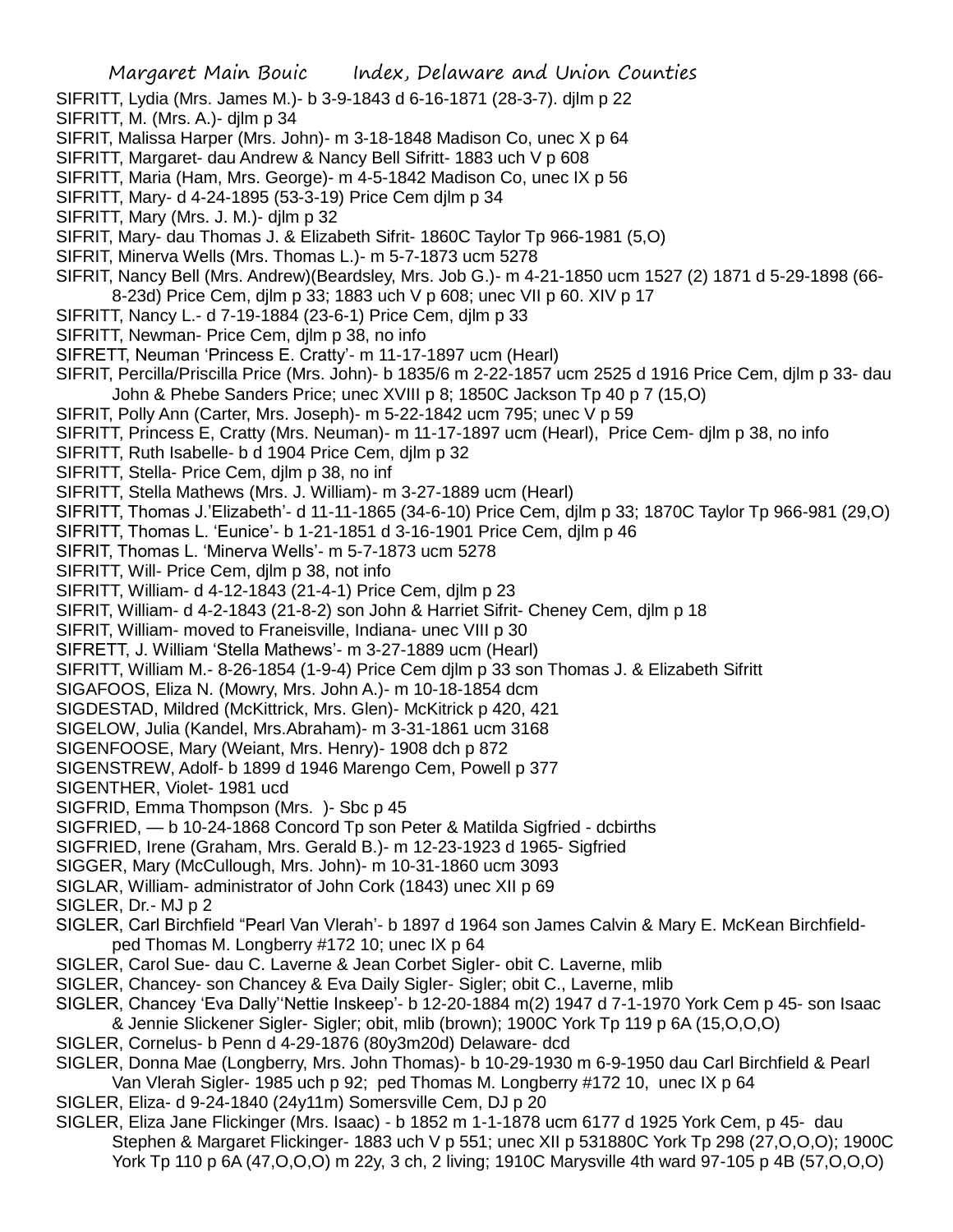m 31y, 5 ch 3 living

- SIGLER, Eliza (Winters, Mrs. Adam)- sister William Sigler- 1883 uch V p 325
- SIGLER, Emma B. Watts (Mrs. Isaac J.)- m 11-4-1869 ucm 4634 d 11-8-1870 (18-9-20) York
- Cem p 45- dau Hiram & Sarah Watts; 1870C York Tp 109-107 p 14 (18,O)
- SIGLER, Estelle- d 1-12-1920 York Cem, Sec B p 72
- SIGLER, Estelle (Mrs. Forey O.)- b 1881 d 1-18-1920 York Cem p 42; 1910C Liberty Tp 213 p 9A (29,O,O,O) m 7y, 4 ch
- SIGLER, Ethel (Crane, Mrs. )- sister Harold C. Sigler- Sigler
- SIGLER, Eva Dally (Mrs.Chancey)- b 1885 d 10-5-1941 York Cem p 45
- SIGLER, Evah Tobey (Mrs. Everett)- obit C. Laverne, mlib
- SIGLER, Everett 'Evah Tobey'- obit C. Laverne, mlib
- SIGLER, Forrey C. 'Estelle' son Isaac J. & Eliza J. Flickinger Sigler- 1883 uch V p 551; 1880C York Tp 298 (1,O,O,O); 1900C York Tp 119 p 6A (21,O,O,O); 1910C Liberty Tp Un Co 213 p 9A (31,O,O,O) m 7y
- SIGLER, Frances (Foster, Mrs. )- dau Chancey & Eva Daloy Sigler- Sigler; obit C. Laverne, mlb; obit Chancey, mlib (brown)
- SIGLER, George W. 'Lucy E. Beebe'- b 6-1851 m 9-9-1875 ucm 5731 mt 9-19-1875-mt 3 p 15, 16; 1860C York Tp 1382-1392 p 187 (9,O); 1880C York Ttp 54 p 5 (28,O,O,O); 1900C York Tp 118 p 69 (48,O,Md,O) m 24y
- SIGLER, Gladys M. (Mrs. Harold C)- 1961, 1964 dcd
- SIGLER, Glenn E. 'Rebecca J.'- 1991 ucd
- SIGLER, Grace (Mrs. William)- d 3-31-1841 (62) Somersville Cem, York Cem p 20; 1883 uch V p 551
- SIGLER, Harold C. 'Gladys M.'- 1961, 1964 dcd
- SIGLER, Harold G. ;Anna M.'- d 10-1976 Sunbury Mem. Pk- Sigler
- SIGLER, Hazel (Wilson, Mrs. )- sister Harold C. Sigler- Sigler
- SIGLER, Hollend- d 1842 (5y)son Dr. J. & Huldah Sigler- Prospect Cem, Powell p 302
- SIGLER, Huldah E./J. (Mrs. Dr. J.)- d 8-26-1848 (40y) Prospect Cem- Powell p 302
- SIGLER, Irene (Bushong, Mrs. Arthur)- m 12-20-1941- Bushong
- SIGLER, Isaac James 'Emma R. Watts''Eliza Jane Flickinger– b 8-24-1844 m(1) 11-4-1869 ucm 4634 (2) 1-1- 1878 ucm 6177 d 6-25-1916 York Cem p 45- son William & Mary Ann Cork Sigler- 1883 uch V p 551; 1883 uch IV p 491, 534, V p 551; 1850C York Tp 400-407 p 62 (6,O); 1860C York Tp 1382-1392 p 187 (15,O); 1870C York Tp 109-107 p 14 (24,O); 1880C York Tp 298 (35,O,O,O); ; 1900C York Tp 119 p 6A (55,O,Md,O) m 22y' 1910C Marysville 4th ward 97-105 p 4B (65,O,O,O) m 31y
- SIGLER, —d 12-28-1882 (1m9d) son L.(Isaac?) J. & E J. York Cem p 45
- SIGLER, Isaac 'Jennie Flickener'- Sigler; obit Chancey, mlib (brown)
- SIGLER, James Isaac- d 10-15-1932 York Cem, Sec B p 72
- SIGLER, Jean Corbet (Mrs.C. Laverne)- m 8-10-1940 obit C. Laverne, mlib
- SIGLER, Jennie Flickener (Mrs. Isaac)- Sigler; obit Chancey, obit mlib (brown)
- SIGLER, John- brother Harold C. Sigler- Sigler
- SIGLER, John T.- d 3-31-1841 (9m) York Tp p 20, Somersville Cem- son William & Mary Ann Cork Sigler- 1883 uch V p 551
- SIGLER, John 'Ursula C. Adams'- m 6-21-1849 dcm
- SIGLER, John Wesley- d 1845 (1) son Dr. J. & Huldah Sigler- Prospect Cem, Powell p 302
- SIGLER, C. Laverne 'Jean Corbet'- b 10-23-1915 m 8-10-1940 d 12-25-1954 (39) Zanesfield Cem- son Everett & Evah Tobey Sigler- obit mlib
- SIGLER, Lena H.-b 12-1879 son George & Lucy E. Beebe Sigler- 1880C York Tp 54 p 6 (6/12,O,O,O); 1900C York Tp 118 p 6A (20,O,O,O)
- SIGLER, Lloyd L.- d 10-31-1918 SR York Cem, Sec B. p 72
- SIGLER, Lloyd R.- b 6-1894 son Sylvester S. & Nellie C. Sigler- 1900C York Tp 315 p 14A (5,O,O,O)
- SIGLER, Lucy E. Beebe (Mrs.George W.)- m 9-9-1875 ucm 5731; mt 9-29-1875, mt 3 p 15, 16; 1880C York Tp 54 p 5 (23,O,O,O); 1900C York Tp 118 p 6A (42,O,O,O) m 24y 2 ch living
- SIGLER, Mary Ann Cork (Mrs.William)- b 5-2-1819 m 10-24-1839 ucm 590 d 3-4-1892 York Cem p 20, 45- dau John & Rebecca Cork- 1883 uch V p 525, 551; mt 3-16-1892, Abs p 22; unec III p 38; 1850C York Tp 400-409 p 62 (31,Va); 1860C York Tp 1382-1392 p 186 (41,Va); 1870C York Tp 78-77 p 10 (51,Va); 1880C York Tp 298 (62,O,O,O)
- SIGLER, Mary E. (Smith, Mrs. )- dau Harold C. Sigler- Sigler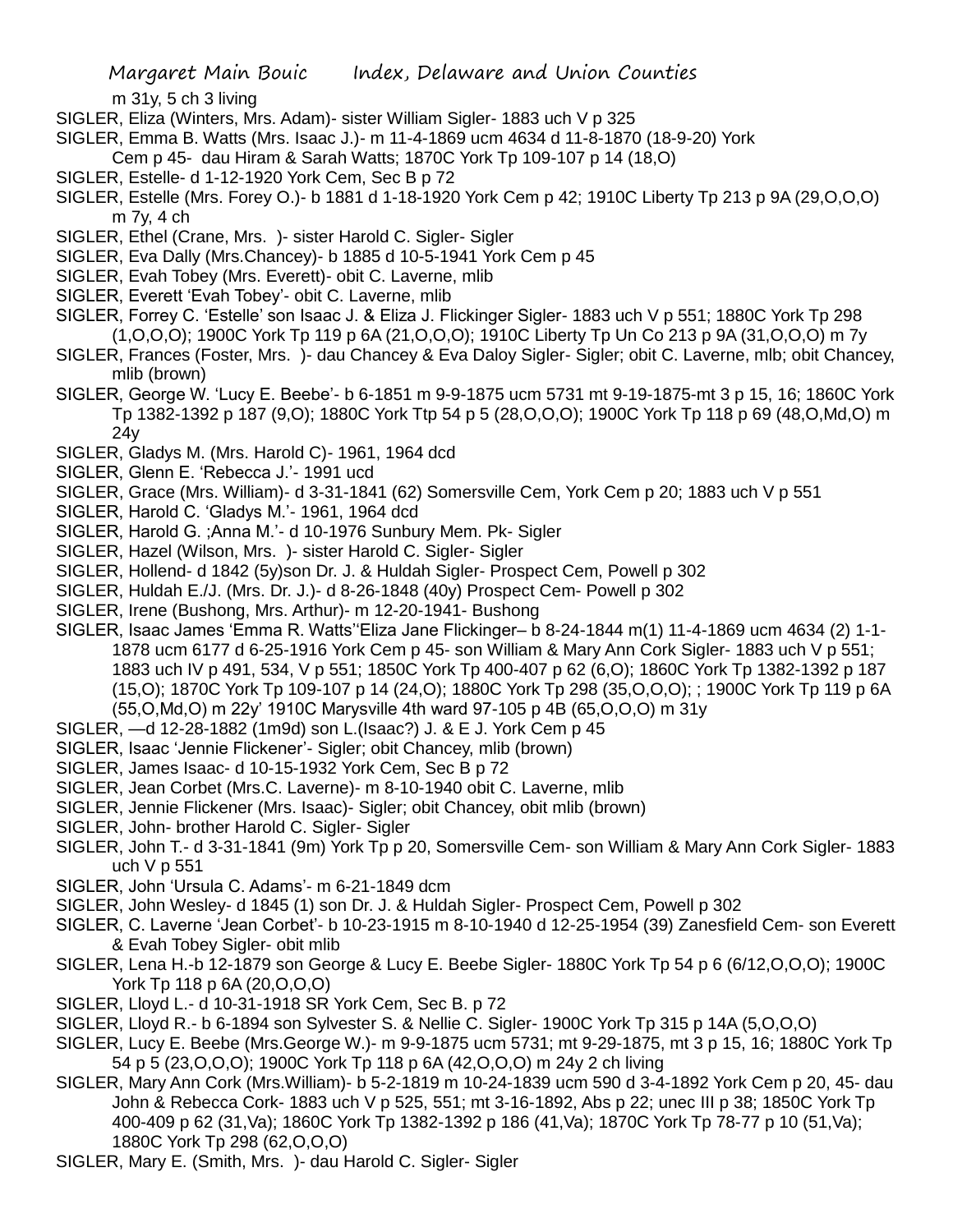- SIGLER, Minerva (Figley, Mrs. Robert)- m 8-20-1860 ucm 3056- dau William & Mary Ann Cork Sigler- 1850C York Tp 400-407 p 62 (8,O); 1860C York Tp 1382-1392 p 180 (18,O)
- SIGLER, Morris- d 1842 (3y) son Dr. J. & Huldah Sigler- Prospect Cem, Powell p 302
- SIGLER, Nellie C. Curl(Mrs. Sylvester S.)- b 8-1868 m 4-3-1884 ucm (Hearl) York Cem- mt 6-26-1907 p 10c3, Abs p 49; 1900C York Tp 315 p 14A (31,O,O,O) m 16y, 3 ch
- SIGLER, Nettie Crowder ( Inskeep, Mrs. Howard) (Mrs. Chancey)- b 6-2-1902 m 6-5-1920 m(2) 1-20-1947 d 8-22-1996 (94) Middleburg Cem- dau Lawrence C. & Leota Devore Crowder- Sigler
- SIGLER, Pearl Van Vlerah (Mrs.Carl Birchfield)- b 1910 d 1959 dau John & Lillie Viola Bartley Van Vlerah-1985 uch p 92; ped Thomas M. Longberry #172 11; unec IX p 64
- SIGLER, Rebecca J. (Mrs. Glenn E.)- 1991 ucd
- SIGLER, Rebecca R. (Cox, Mrs. George W.)- m 9-30-1875 ucm 5748; mt 3 p 16; mt 9-29-1875
- SIGLER, Rebecca- dau William & Mary Ann Cork Sigler- 1883 uch V p 551; 1860C York Tp 1382-1392 p 180 (6,O); 1870C York Tp 78-77 p 10 (15,O)
- SIGLER, Susan (McIlroy, Mrs. Thomas M.)- m 3-18-1875 ucm 5666; mt 3 p 11; mt 3-31-1875
- SIGLER, Susan R.- dau William & Mary Ann Cork Sigler- 1883 uch V p 551; 1860C York Tp 1382-1392 p 180 (4,O); 1870C York Tp 78-77 P 10 (13,O)
- SIGLER, Sylvester S. 'Nellie C.Curl'- b 1-1862 m 4-3-1884 ucm (Hearl)- son William & Mary Ann Cork Sigler-1883 uch V p 551; 1870C York Tp 78-77 p 10 (9,O); 1880C York Tp 298 (19,O,O,O); 1900C York Tp 315 p 13B (38,O,O,O) m 16y
- SIGLER, Ursula C. Adams (Mrs. John)- m 6-21-1849 dcm
- SIGLER, Washington- son William & Mary Ann Cork Sigler- 1883 uch V p 551- 1870C York Tp 78-77 p 10 (58,O)
- SIGLER, William- mt 4-20-1852
- SIGLER, William- b 6-1890; 1900C York Tp 31 p 2A (9,O,O,O) boarder
- SIGLER, William- adm est John Cork- JB3 p 188; uccp p 28; mt 4-20-1852 Abs p 8
- SIGLER, William 'Grace'- 1883 uch V p 551
- SIGLER, William 'Mary Ann Cork'- b 10-6-1814 m 10-24-1839 ucm 590 d 5-29-1865 York Cem p 20, 45- son William & Grace Sigler- 1883 uch V p 551; 1915 uch p 479; mt 3–16-1892, Abs p 22; unec III p 38; 1850C York Tp 400-407 p 62 (37,Md); 1860C York Tp 1382-1392 p 186 (47,Md); uccp p 28 JB 3 p 188; adm of John Cork, unec III p 10, 27
- SIGLER, William M.- son William & Mary Ann Cork Sigler- 1883 uch V p 551; 1850C York Tp 400-407 p 62  $(1,0)$
- SIGLET, William- letter 1844, unec X p 53
- SIGMAN, Almira Shepherd (Mrs. Philo)- m 6-11-1895 ucm (Hearl)
- SIGMAN, Charles 'Dorothy'- Sigman
- SIGMAN, Christine- b 1970 dau Robert L. & Colleen M. Sigman- Sigman; 1980 dcd
- SIGMAN, Colleen M. (Mrs. Robert L.)- Sigman; 1980 dcd
- SIGMAN, Daniel- 1850C Liberty Tp Un Co 877-894 p 131 (5,O) with M. H. & Sarah A.Wadhams
- SIGMAN, Dorothy (Mrs. Charles)- Sigman
- SIGMAN, Erin- dau Robert L. & Colleen M. Sigman- Sigman
- SIGMAN, Joan (McKitrick, Mrs. Stephen)- b 5-19-1935 m 8-27-1955- McKitrick p 429
- SIGMAN, Michael- son Robert L. & Colleen M. Sigman- Sigman
- SIGMAN, Philo 'Almira Shepherd'- m 6-11-1895 ucm (Hearl)
- SIGMAN, Robert L. 'Colleen M.'- son Charles & Dorothy Sigman- Sigman; 1980 dcd
- SIGMAN, Robert L. III- b 1964 d 7-30-1983 (18) Sunbury Mem. Pk- auto accident- son Robert L. & Colleen M. Sigman- Sigman, 1980 dcd
- SIGMAN, Stephen- b 1967 son Robert L. & Colleen M. Sigman- Sigman; 1980 dcd
- SIGNER, Alpha (Mitchell, Mrs. Samuel M.)- m 3-27-1895 ucm (Hearl)
- SIGNOR, Thelma (Conklin, Mrs, Frederick Luther)- m 12-12-1936- Weiser p 271
- SIGRIST, Anthony Lee 'Lori Jean Tosco'- m 9-29-1979 son John Sigrist- Sigrist; 1983, 1991 ucd
- SIGRIST, David- b 1981 son Anthony Lee & Lori Jean Tosco Sigrist- 1991 ucd
- SIGRIST, Flora Robinson (Mrs. )- d (90) bur South Bloomfield- Sigrist

SIGRIST, John- Sigrist

SIGRIST, Lori Jean Tosco (Mrs. Anthony Lee)- m 9-29-1979 dau Michael G.,Jr. & Alice K. Tosco- Sigrist; 1991 ucd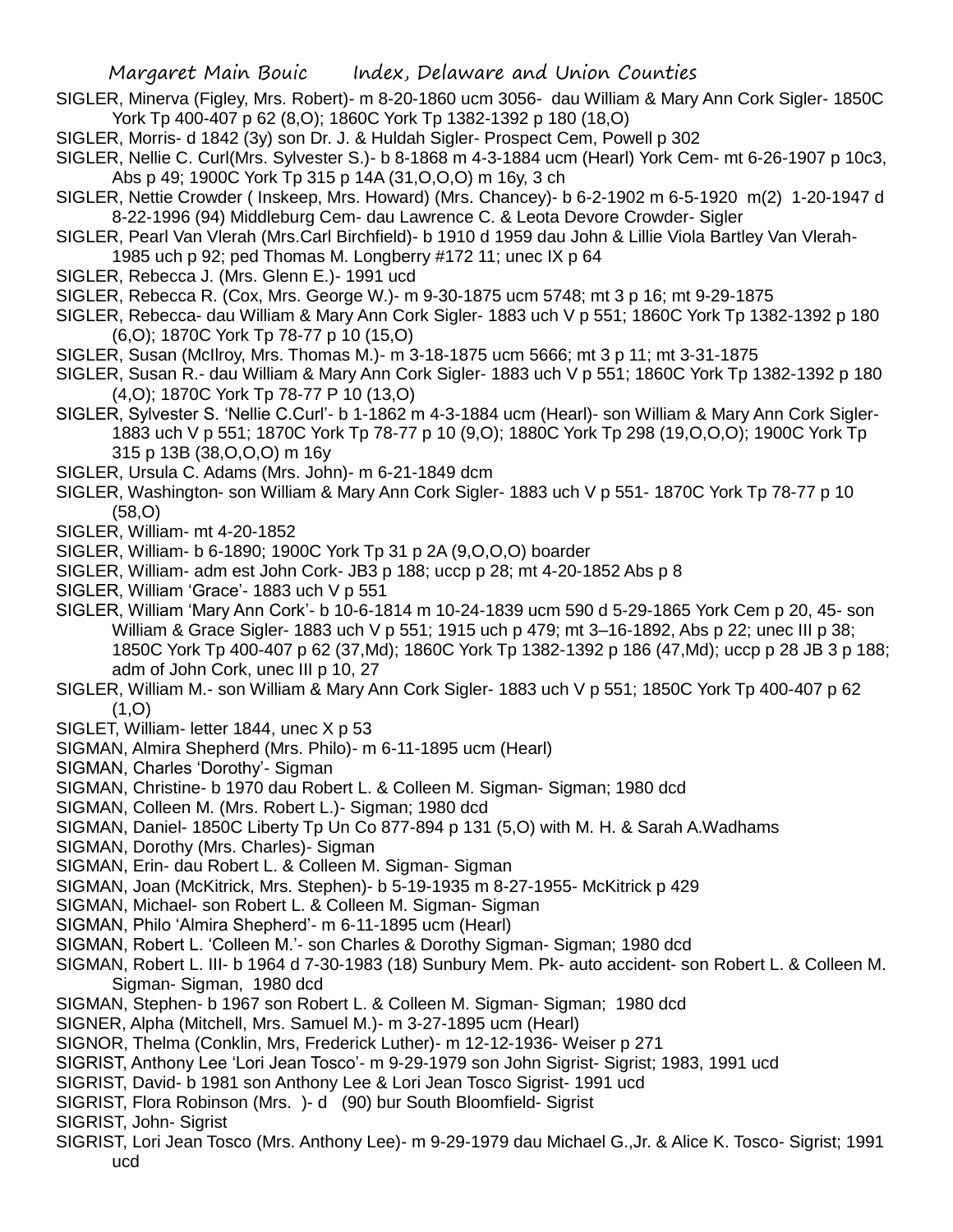Margaret Main Bouic Index, Delaware and Union Counties SIGRIST, Ruth (Allen, Mrs. Ray M.)- Allen; Sigrist SIGRIST, Stacy- b 1986 dau Anthony Lee & Lori Jean Tosco Sigrist- 1991 ucd SIGRIST, Stephanie- b 1989 dau Anthony Lee & Lori Jean Tosco Sigrist- 1991 ucd SIGRIST, Susan- b 1980 dau Anthony Lee & Lori Jean Tosco Sigrist- 1991 ucd SIHLER, Dr. W.- 1915 uch p 228 SIKES, Adaline M. Allen (Mrs. Lewis)- m 12-25-1849 dcm SIKES, James- Nash p 163 SIKES, Lewis 'Adaline M. Allen'- m 12-25-1849 dcm SIKES, Luellen- 1870C Kingston Tp p 383 (23\*) SILAS, Charles H.- 1850C Marysville 556-567 p 84 (16,O) SILAS, Sarah- 1850C Marysville 556-567 p 84 (56,Pa) SILBAUGH, Beth Ann- dau Roger F. Silbaugh- Silbaugh- egaged to Timothy Allen Colvin SILBAUGH, Roger F.- Silbaugh SILBAUGH, S, G,- Pabst 4 p 14 SILBERT, Redgie- attended funeral of Samuel M. Schoppert- dg 9-12-1913, Cry Ab p 58 SILBOLT, James- unclaimed letter 1850, unec V p32 SILCOTT, Robert- d 9-17-1967 (44) Silcott SILEN, Charles N.- son Sarah Silen- 1860C Marysville 1527-1519 p 201 (25,O) SILEN, Sarah- 1860C Marysville 1527-1519 p 201 (67,Pa) SILER, Charles H.- 1883 uch IV p 457. 458 SILER, C. S.- 1870C Milford 56-55 p 6 (33,O) SILER, James- 1980 dcd SILER, Mabel (Miller, Mrs. Kenneth H.)- m 9-23-1930- Siler SILK, Mrs. J. M. & infant d Tuesday, Remains to Grafton, Pa, dg 9-22-1916, Cry Ab p 94 SILKMITTER, Barbara (Price, Mrs. John)- dumch p 309 SILL, A. H. 'Mary E. Phinney- Maugans Anc p 105; hadc p 111; (1900 Orange Tp) SILL, Clyde A.. Mr & Mrs. - dg 2-26-1915 Cry Ab p 20 parents of Howard Clyde SILL, De Etta (Mrs.Frank)- d 1-26-1978 (88) bur Lima- Sill SILL, Elsie (Bean, Mrs. Roy W.)- m 10-5-1911 du A. H. & Mary E. Phinney Sill- Maugans Anc p 105; Bean (112542) SILL, Frank 'De Etta'- d 10-24-1967 (78) bur Lima- son A. H. & Mary E. Phinney Sill- Sill SILL, Hamilton 'Mary'- father of Mary Elizabeth Sill- dg 4-3-1906, Cry Ab p 89 SILL, Howard Clyde- b 9-16-1914 d 2-1-1915 (4m, 3wk, 3d) son Mr. and Mrs. Clyde A. Sill- dg 2-26-1915, Cry Ab p 20 SILL, Mary Elizabeth- b 5-2-1886 d 3-18-1906 (18-10-16) dau Hamilton & Mary Sill - dg 4-3-1906, Cry Ab p 89 SILL, Mary E. Phinney (Mrs.A. H.) Maugans Anc p 105 SILL, Mary (Mrs. Hamilton)- dg 4-3-1906, Cry Ab p 89 SILLARS, Esther (Mrs. Rev. Rodger)- d 11-2-1995 Fla.- Sillars SILLARS, Robert- son Rev. Rodger & Esther Sillars- Sillars SILLARS, Rev. Rodger 'Esther'- pastor Presbyterian Ch at Marysville 1946-1955- Sillars SILLARS, Rodger James - b 9-28-1946 son Rev. Rodger & Esther Sillars- Sillars SILLECK, Ann Louise- dau Ralph & Patricia Silleck- Silleck- engaged to Thomas Howard Pauly SILLECK, Jane Elizabeth (Ruvolo, Mrs. James M.)- m 3-1-1986 -dau Ralph E. & Patricia Silleck- Silleck SILLECK, Rev. Jeffrey Charles son Ralph E. & Patirica Silleck- ordained Catholic priest 1982- dg 5-28-1982- **Silleck** SILLER?, Caroline M. d 6-8-1890 (59) San Francisco- dau Rosia Williams- dcd SILLIMAN, Adnarum Judson- son Rev. John Harris & Elizabeth Powers Silliman- Powers Pat p 142 SILLIMAN, Charles 'Mame'- b 1858 d 1905 Claibourne Cem p 44; 1900C Richwood 234-247 (41,O,O,O) m 8y SILLIMAN, David- 1964 dcd, US Service SILLIMAN, Dilver A. 'Nelle O. Longberry'- b 2-1897 son Charles & Mame Silliman- 1985 uch p 92; 1900C Richwood 234-247 p 9B (3,O,O,O)

- SILLIMAN, Elizabeth (Mrs. )- Powers Pat p 142
- SILLIMAN, Elizabeth Powers (Mrs. Rev. John Harris)- dau John & Hannah Spicer Powers- Powers Pat p 142 SILLIMAN, George E.- son Adnarum Judson Silliman- Powers Pat p 142
- 
- SILLIMAN, John Harris 'Elizabeth Powers'- Powers Pat p 142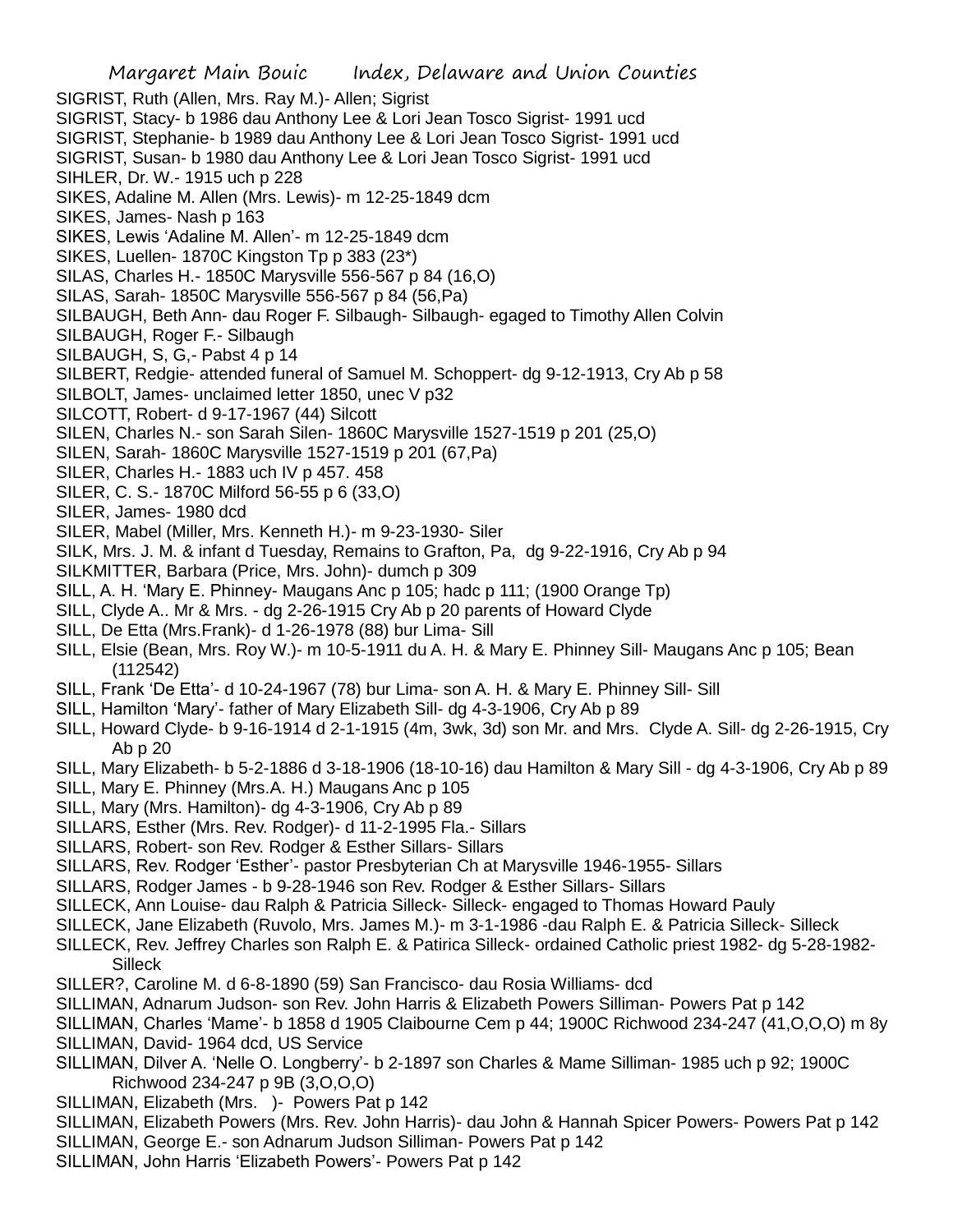- SILLIMAN, Mame (Mrs. Charles)- b 3-1870 1900C Richwood 234-247 (30,O,O,O) m 8y, 1 ch
- SILLIMAN, Mary E.- Powers Pat p 142
- SILLIMAN, Nellie Oatley (Mrs. Sherman) m 4-19-1893 ucm (Hearl)
- SILLIMAN, Nelle O. Longberry (Mrs. Dilver A.)- 1985 uch p 92
- SILLIMAN Sherman 'Nellie Oatley'- m 4-19-1893 ucm (Hearl)
- SILLIMAN, Tomia (Lowe, Mrs. Russell W.)- m 12-8-1951
- SILLS, Betty Ann- b 4-13-1948 dau Oren Kenneth & Ruth Payline Weiser Sills- Weiser p 794
- SILLS, Florence- b 2-1-1874 Liberty Tp Del Co dau R. H,. & Amanda Brown Sills- dcbirths
- SILLS, Oren Kenneth 'Ruth Pauline Weiser'- Weiser p 794
- SILLS, Ruth Pauline Weiser (Mrs. Oren Kenneth)- b 8-31-1912 dau Charles Leon & Henrietta Zeiser Weiser Weiser p 794
- SILLY, Harriet- 1870C Liberty Tp Del Co p 390 (45)
- SILLY, Veronia- 1870C Liberty Tp Del Co p 390 (11)
- SILLY, Wallace P.- 1870C Liberty Tp Del Co p 390 (57\*)
- SILOZ, Elisa (Jones, Mrs. John Bleakly)- Maugans Anc p 158, 162
- SILVEOUS, Alane- b 1966 ch Charles D. & Carolyn R. Silveous- 1975 ucd
- SILVEOUS, Ashby- brother Fannie Alice Bucklew- Silveious
- SILVEOUS, Beverly J.(Carson, Mrs. Ralph L.)- m 10-25-1975- sister of Barbara Martin- Silveous
- SILVEOUS, Mary Bonnie (Mrs.Dr. Roy)- Silveous; 1964 dcd
- SILVEOUS, Brandy- b 1966 ch Charles,Jr. & Kelly Silveous- 1980 dcd
- SILVEOUS, Brian- b 1959 ch Charles D. & Carolyn R. Silveous- 1975 ucd
- SILVEOUS, Brooke- b 1969 dau Charles,Jr. & Kelly Silveous- 1980 dcd
- SILVEOUS, Carl- son Charles L. & Lona Silveous- Silveous
- SILVEOUS, Carl- son De Roy & Mary Bonnie Silveous- Silveous; 1964 dcd (14)
- SILVEOUS, Carolee Horning (Mrs. Charles Daniel,Jr.)- dau Raymond L. Horning- Silveous
- SILVEOUS, Carolyn R. Roberts (Mrs. Charles D.)- m 5-19-1964- Silveous; 1975 ucd
- SILVEOUS, Charles D. 'Carolyn R.Roberts- b 3-23-1923 m 5-19-1964 d 11-19-1993 (70) Maple Grove Cem-
- son Charles L/D. & Lona/Effie Corrman Silveous- Silveous; 1975 ucd
- SILVEOUS, Charles Daniel, Jr. 'Kelly'- b 7-6-1944 d 4-10-2000 (55) son Dan,Sr \* Lura "Jane" Silveous-Siveois; 1980 dcd
- SILVEOUS, Charles L. 'Lona'- d (67)- Silveous
- SNYDER, Daniel,Sr. 'Lura "Jane"- Silveous
- SILVEOUS, C. Daniel- son Charles D. & Carolyn R. Roberts Silveous- Silveous
- SILVEOUS, De Roy 'Mary Bonnie'- d 8-29-1973 bur Berkshire Cem- son Charles L. & Lona Silveous- Silveous; 1964 dcd
- SILVEOUS, De Roy, Jr.- son DeRoy & Mary Bonnie Silveous- Silveous; 1964 dcd
- SILVEOUS, Elin/Elaud- son DeRoy & Mary Bonnie Silveous- Silveous ; 1964 dcd (6 ½)
- SILVEOUS, Fannie Alice (House, Mrs. Samuel) (Bucklew, Mrs. Roy)- sister Ashby, Charles L. Silveous-**Silveous**
- SILVEOUS, Janet (Macum, Mrs. Robert)- dau Charles L. & Lona Silveous- Silveous
- SILVEOUS, Kathryn Jane (Grossman, mrs. )- dau Charles D. & Jane Silveous- Silveous
- SILBEOUS, Kathy dau Charles D. & Carolyn R. Roberts Silveous- Silveous
- SILVEOUS, Kelly (Mrs.Charles,Jr.)- 1980 dcd
- SILVEOUS, Lona (Mrs. Charles L.)- Silveous
- SILVEOUS, Lura "Jane" (Mrs. Daniel,Sr- Silveous
- SILVEOUS, Michelle Kay (Simpson, Mrs. Scott)- dau Charles D. & Carolyn R. Roberts Silveous- Silveous
- SILVEOUS, Virginia(Edgerly, Mrs. Norman)- dau Charles L. & Lona Silveous- Silveous
- SILVEOUS, Robbie( Decker, Mrs. William Harold)- dau Charles L. & Lona Silveous- Silveous
- SILVEOUS, Ralph- son Charles L. & Lona Silveous- Silveous
- SILVEOUS, Raymond- son Charles L. & Lona Silveous- Silveous
- SILVEOUS, Rebecca (Moran, Mrs, )- dau DeRoy & Bonnie Silveous- Silveous
- SILVEOUS, Russell- son Charles L. & Lona Silveous- Silveous
- SILVEOUS, Zella (Temple, Mrs. Lloyd)- dau Charles L. & Lona Silveous-Silveous
- SILVER, Ann Galbraith(Mrs. Dr. David H.)- d 11-8-1891 (76) mt 11-21-1891, Abs p 58; unec XII p 27; 1850C Milford Center, Union Tp 1188 p 177 (32,Md)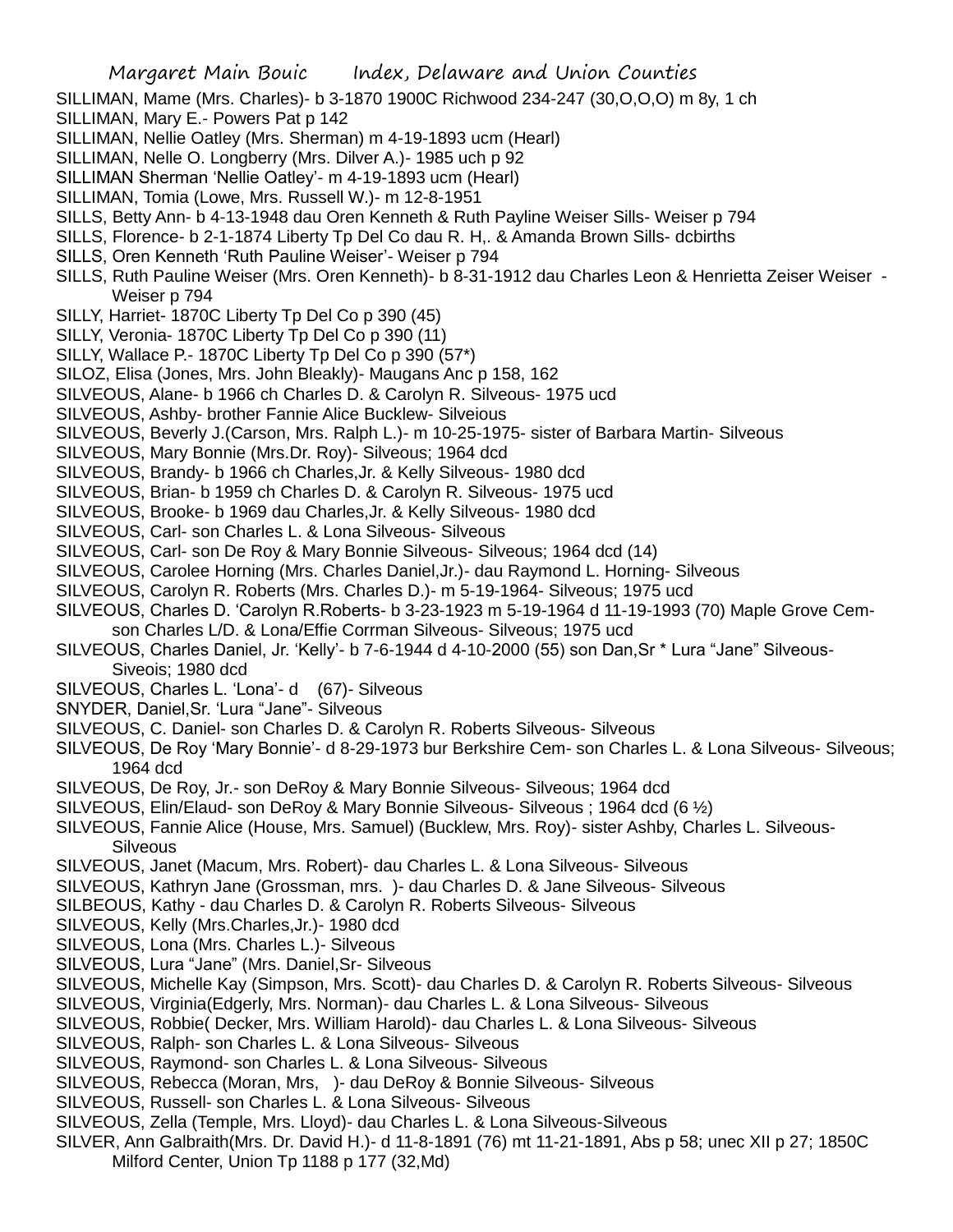- SILVER, Ann (Ocker, Mrs. Thomas)- dumch p 283
- SILVER, Arthur H.- son David H. & Ann Silver- mt 11-21-1891, Abs p 58
- SILVER, Sgt. David- 1915 uch p 302; 1883 uch IV p 541 bur Milford Center
- SILVER, Dr. David H. 'Ann Galbraith;- 1915 uch p 163; 1883 uch III p 303, 304, 397, IV p 502; mt 11-21-1891, Abs p 58; unec IV p 8, XII p 27; 1850C Milford Center, Union Tp 1188-1206 p 177 (33,Md); unec XVIII p 65
- SILVER, Dorotha (Hunter, Mrs. James l.)- Silver
- SILVER, Edgar O. 'Susan Florence Maine'- Asp (1276)
- SILVER, Francis Melvin 'Pauline Marcella Rabold'- b 4-21-1915 m 1-25-1936- Weiser p 715
- SILVER, —(Mrs. H.)- sister Ann Silver- mt 11-21-1891, Abs p 58
- SILVER, John Galbreath- son Dr. David H. & Ann Silver- mt 11-21-1891, Abs p 58; 1850C Milford Center 1188- 1206 p 177 (6,O)
- SILVER, Mary R.(Carnaham, Mrs. John)- m 10-24/25-1852 ucm 1870; unec IV p 32, VII p 57, XV p 19
- SILVER, Pauline Marcella Rabold (Mrs. Francis Melvin)- b 7-22-1918 m 1-25-1936 dau Charles Amos & Mable Luetta Frazee Rabold- Weiser p 715
- SILVER, Susan Florence Maine (Mrs. Edgar O.)- dau Ephraim Wheeler & Catharine Thompson Maine- Asp 1276
- SILVER William H.- son Dr. David H. & Ann Silver- mt 11-21-1891, Abs p 58; 1850C Milford 1180 p 177 (2/12,O)
- SILVER, William L.- 1840C Union Tp (20-30), 1f (20-30)
- SILVERMAN/SILBERMAN, Grace L. (Mrs. Joseph)- b 9-1866; 1900C Magnetic Springs 312-315 p 13B (33,O,Pa,O) m 10y, no ch
- SILVERMAN/SILBERMAN, Joseph 'Grace L.'- b 3-1852- 1900C Magnetic Springs 312-315 p 13B (48,NY,Ger,Ger) hotel keeper
- SILVERNBLAT, Mary Louis (Farmer, Mrs. Samuel Lawrence)- b 7-13-1928 m 1-28-1951 Weiser p 24
- SILVERS, David Eugene 'Margaret Ann Langstaff'- Maugans Anc p 215
- SILVERS, Margaret Ann Langstaff (Mrs. David Eugene)- b 12-1-1942 dau Donald Elliott & Maxine Reynolds Langstaff- Maugans Anc p 215
- SILVERS, Mary R.(Mrs. )- letter, 1842, unec XII p 40; 1850C Union Tp 1346-1364 p 201 (40,Pa); 1860C Union Tp 535-538 p 75 (50,Md)
- SILVERS, Virginia- dau Mary R. Silvers- 1850C Union Tp 1346-1364 p 20 (8,Pa)
- SILVERTHORN, Mrs. dau Mrs. Long, Niece of Frank Bodley- dg 3-19-1907, Cry Ab p 27
- SILVERTHORN, David 'Martha A.'- b 6-1827 m 50y 1880C Claibourne Tp 56-58 p 6 (52,O,Md,Md); 1900C Claib. Tp 78-83 p 4A (72,O,Eng,Holland)
- SILVERTHORN, Edmond- d 2-3-1926 (17m) Oakdale 3782 (G152) II p 50 (G-R9-11)
- SILVERTHORN, Edmund 'Venora Bosworth- b 1872 d 1947 Price Cem, djlm p 66; obit John E., mlib (brown); **Silverthorn**
- SILVERTHORN, Girtie Smith (Mrs. Noah A.)- m 3-8-1883 ucm (Hearl)
- SILVERTHORN, Janice (Michel, Mrs. James)- dau John E. & Lena Thelma Chapman Silverthorn- Silverthorn; obit John E., mlib (brown); 1949 ucd
- SILVERTHORNE, Jean- #673query, Sutton, Fries, Silverthorn, Smith, unec XIX p 5, 26, XXI p 7. 30, 70, XXII p 70
- SILVERTHORN, Jill Neal (Mrs. John C. "Jack") m 3-6-1976 dau Bill Neal- Silverthorn; 1977, 1979, 1981, 1983, 1991 ucd
- SILVERTHORN, Jo Ann (Battles, Mrs. John)- m 12-24-1955 dau John E. & Lena Thelma Chapman Silverthorn-Silverthorn; obit John E., mlib (brown); 1949 ucd
- SILVERTHORN, John C."Jack"'Jill'- m 3-6-1976 son John E, & Lena Thelma Chapman Silverthorn- Silverthorn; obit, mlib (brown); 1949, 1959(14), 1962, 1967, 1971, 1973, 1975, 1977, 1979, 1981, 1983, 1991 ucd
- SILVERTHORN, John E. 'Lena Thelma Chapman'- b 6-20-1909 m 1930 d 4-23-1977 Price Cem, djlm p 66; obit, mlib (brown)-son Edmund & Venora Bozworth Silverthorn- Silverthorn; 1949, 1959, 1962, 1967, 1971, 1973, 1975, 1977 ucd
- SILVERTHORN, Judy (Little, Mrs.Chrles)- dau John E. & Lena Thelma Silverthorn- obit John E., mlib (brown)- 1949, 1959 (15) ucd
- SILVERTHORN, June Evelyn (McKitrick, Mrs. Robert Lee)- b 5-25-1927 m 11-13-1955- McKitrick p 291 SILVERTHORN, Leah T.(Lena?) (Mrs. John E.)- b 1911 Price Cem, djlm p 66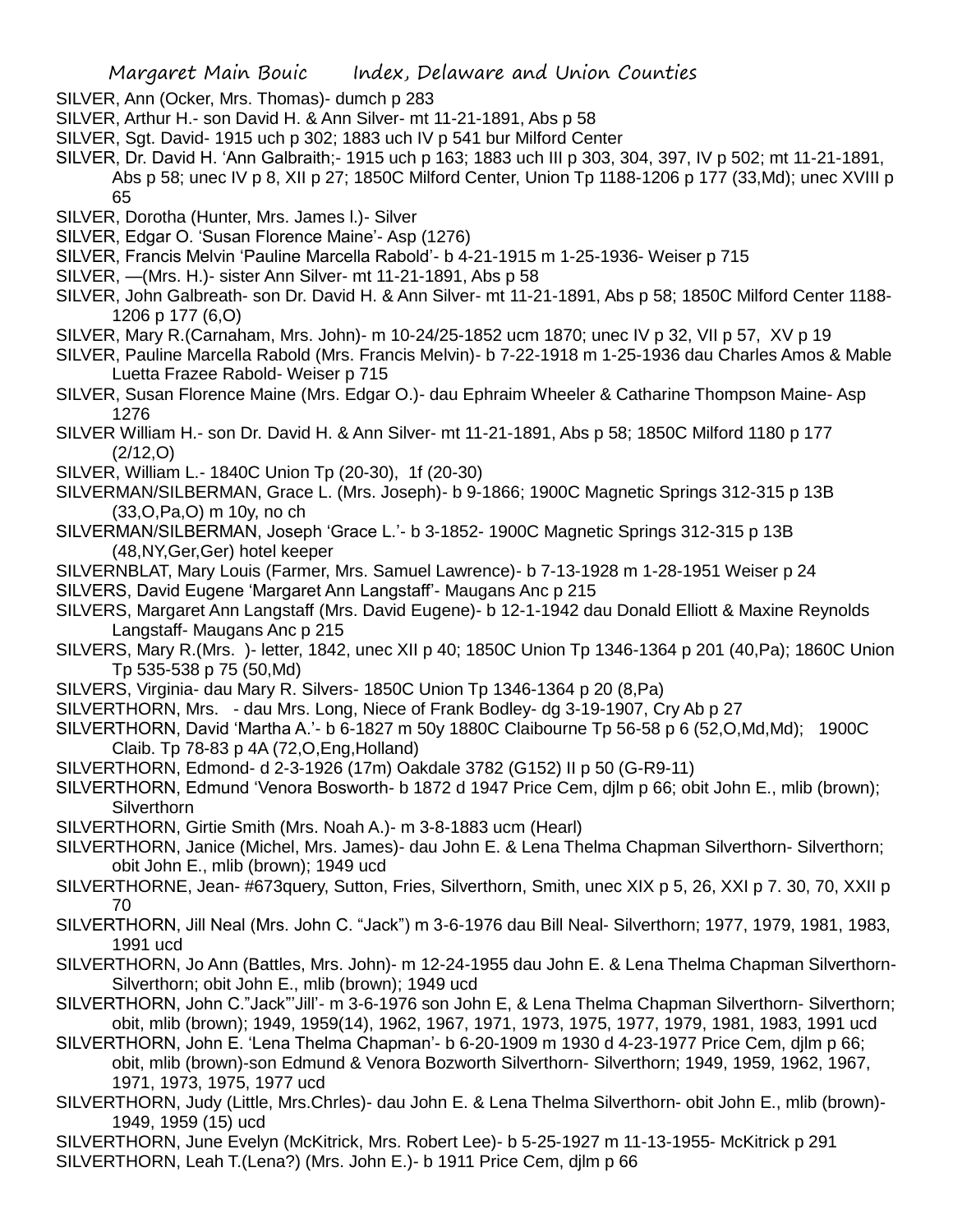- SILVERTHORN, LaVonne B. (Runnels, Mrs. Harold)- b 7-13-1896 d 6-24-1987 (90) Price Cem- dau Edmund & Venora Bosworth Silverthorn- obit John A., mlib (brown)
- SILVERTHORN, Lena Thelma Chapman (Mrs. John E.)- m 1930 dau Guy & Estella Parish Chapman-Chapman; Silverthorn- 1949, 1959, 1962, 1967, 1971, 1973, 1975, 1977, 1979, 1981, 1983 ucd
- SILVERTHORN, Martha A. (Mrs.David)- b 7-1832 m 50y 3 ch, 2 living; 1880C Claibourne Tp 56-58 p 6
	- (46,O,O,O); 1900C Claib. Tp 78-83 p 3B (67,O,O,Pa); 1910C Claib SP 113 p 6A (77) wid 3 ch, 2 living
- SILVERTHORN, Noah A. 'Girtie Smith'- m 3-8-1883 ucm (Hearl)- son David & Martha A. Silverthorn- 1880C Claibourne Tp 56-58 p 6 (17,O,O,O)
- SILVERTHORN, Olive (Taber, Mrs. William L. G.)- dumch p 197
- SILVERTHORN, Thomas- 1880 dch p 489, 511; 1908 dch p 431; mt 11-17-1857; estate, mt 1-17-1857, Ab p 19
- SILVERTHORN, Tori- b 1977 ch John C. & Jill Silverthorn- Silverthorn; 1979, 1981, 1983, 1991 ucd; engaged to John Case
- SILVERTHORN, Venora Bosworth (Mrs.Edmund)- b 1874 d 1954 Price Cem, djlm p 66; obit John E., mlib (brown)
- SILVERTIORA, Harry J.- boarder- 1910C Darby Tp 35 p 2A (21,O,Va,WVa)
- SILVERWOOD, Ada- dau William H. & Sarah Poskitt Silverwood- Early Settlers of Sedgwick Co Kansas: Weddle p 22
- SILVERWOOD, Addison-son James & Elizabeth Silverwood- dumch p 499
- SILVERWOOD, Andrew J.- 1870C Troy Tp 526 (19)
- SILVERWOOD, Annie- dau Ada Silverwood- Weddle p 22
- SILVERWOOD, Charlotte- sister James Silverwood- 1880 dch p 782
- SILVERWOOD, Charlotte Pittman (Mrs. Jay G.)- d 7-112-1962 967)- dau Ezra W. & Esther Veley Pittman- dcq CPS1
- SILVERWOOD, Chester A.- son Jay G. & Charlotte M. Pittman Silverwood- Silverwood
- SILVERWOOD, Claud- d week ago Tuesday (32) Ashley Cem- dg 12-8-1905 Cry Ab p 67
- SILVERWOOD, E.- 1869 wsc
- SILVERWOOD, Elizabeth- sister James Silverwood- 1880 dch p 782
- SILVERWOOD, Elizabeth McPherson (Mrs. James F.)- b 7-11-1811 d 2-27-1904 Marlborough Cem p 165;
- Powell p 286 dau John & Martha Crist McPherson- 1908 dch p 742; 1880 dch p 782; Powell p 258 SILVERWOOD, Elizabeth- 1870C Troy Tp p 526 (57)
- SILVERWOOD, Ella N. Spaulding (Mrs. H. A.)- b 7-20-1854 m 12-31-1874 d 6-14-1914 (59-8-24) Oak Grove Cem -dau E. E. Spaulding- dg 6-16-1914, 6-19-1914, Cry Ab p 129. 130
- SILVERWOOD, Ella (Willey, Mrs. Samuel)- b 3-28-1848 m 3-25-1869 d 9-4-1900 dau James & Elizabeth McPherson Silverwood- 1880 dch p 782; dumch p 499; Weiser p 33
- SILVERWOOD, Harriet- sister James Silverwood- 1880 dch p 782

SILVERWOOD, Harry- son William H. & Sarah Poskitt Silverwood- Early Settlers of Sedwich County Kansas; Weddle p 22

- SILVERWOOD, Helen- dau Olney James & Lucy Shields Silverwood- Silverwood
- SILVERWOOD, Hiram- brother James Silverwood- 1880 dch p 782
- SILVERWOOD, Horace A. 'Mary Ella Spaulding'- son James F. & Elizabeth McPherson Silverwood- Powell p 258; Fowler p 67; 1880 dch p 536; 1908 dch p 405, 742; hadc p 125; dg 6-16-1914, 6-26-1914, Cry Ab p 129, 132; 1870C Troy Tp p 526 (24); pallbearer for Mrs. John Veley- dg 7-12-1910, Cry Ab p 137, for John Stimmel- dg 12-21-1915, Cry Ab p 100
- SILVERWOOD, H. Clinton- son James & Elizabeth McPherson Silverwood- 1880 dch p 782
- SILVERWOOD, Isaac N.- d 3-12-1868 (27-8-9) Marlborough Cem p 165, Powell p 286- son James & Elizabeth Mcpherson Silverwood- ; 1880 dch p 782; 1908 dch p 405
- SILVERWOOD, Jack- son Olney James & Lucy Shields Silverwood- Silverwood
- SILVERWOOD, James- Weiser p 627
- SILVERWOOD, James F/P. 'Elizabeth McPherson'- b 11-20-1810 d 5-8-1886 Marlborough Cem p 165; Powell p 258; 1880 dch p 782; 1908 dch p 742
- SILVERWOOD, James N.- son Jay G. & Charlotte M. Pittman Silverwood- Silverwood
- SILVERWOOD, Jay Gordon 'Charlotte Pittman'- b 9-28-1890 Troy Tp dcbirths; d 1-16-1969 (78) Marlborough Cem son horace A. & Mary Ella Spaulding Silverwood- 1976 dch p 48; dcq Charlotte Pittman
	- Silverwood- (1); dg 6-16-1914, dg 6-26-1914, Cry Ab p 129, 132
- SILVERWOOD, J. F.- b Penn d 5-8-1886 (75y 7m) Troy Tp- dcd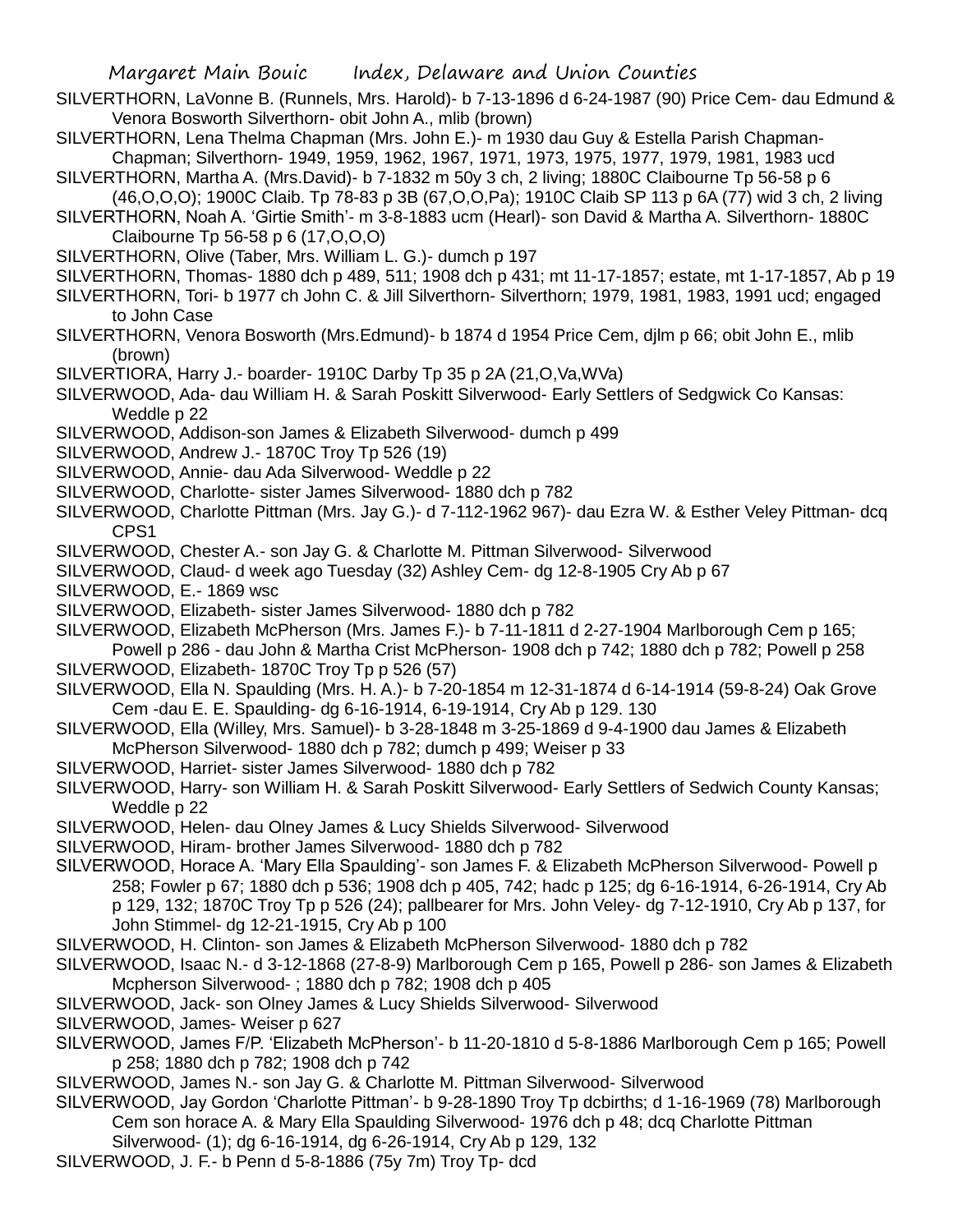- SILVERWOOD, John T.- son James & Elizabeth McPherson Silverwood- 1880 dch p 782
- SILVERWOOD, John- son William & & Sarah Poskitt Silverwood- Early settlers of Sedgwich Co. Kansas: Alice Mickey Weddle p 22
- SILVERWOOD, James- 1870C Troy Tp p 526 (60\*)
- SILVERWOOD, Karen Anne (Dezmon, Mrs. Douglas Crockwell)- m 3-5-1967 dau Chester A. Silverwood-**Silverwood**
- SILVERWOOD, Col. Kermit- son Olney James & Lucy Shields Silverwood- Silverwood
- SILVERWOOD, Linda- dau Chester A. Silverwood- Silverwood
- SILVERWOOD, Lucy Shields (Mrs. Olney James)- Silverwood
- SILVERWOOD, Martha- sister James Silverwood- 1880 dch p 782
- SILVERWOOD, Mary Belle- b 1884 d 1885 Oak Grove Cem, Powell p 440- dau Horace A. & Mary Ella Spaulding- dg 6-26-1914, Cry Ab p 132
- SILVERWOOD, Mary Ella Spaulding (Mrs. Horace A.)- dau Ellis Spaulding- 1908 dch p 742; dg 4-17-1906. Cry Ab p 94; step-dau of Mrs. Margaret Spaulding- dg 4-13-1909, Cry Ab p 25
- SILVERWOOD, Mary Jane (Gilley, Mrs. Augustus D.)- m 12-8-1859 dcm
- SILVERWOOD, Mary J.- dau James & Elizabeth McPherson Silverwood- 1880 dch p 782
- SILVERWOOD, Matilda- sister James Silverwood- 1880 dch p 782
- SILVERWOOD, Minnie L.- dau William H. & Sarah Poskitt Silverwood- Early settlers of Sedgwich Co. Kansas, Weddle p 22
- SILVERWOOD, Nancy- attended funeral of her father Jacob Claypool- dg 5-24-1895, Cry Ab p 22
- SILVERWOOD, Olney James 'Lucy Shields'- b 12-14-1870 d 12-4-1965 bur Kansas- son Horace A. & Mary
- Ella Spaulding Silverwood- 1908 dch p 742; dg 6-16-1914, 6-26-1914, Cry Ab p 129, 132
- SILVERWOOD, Philip J.- son Jay Gordon & Charlotte M. Pittman Silverwood- Silverwood
- SILVERWOOD, Rosanna (Phillips, Mrs. George)- m 12-8-1845 dcm
- SILVERWOOD, Sarah A. Taner (Mrs. Thomas)- m 11-23-1845 dcm
- SILVERWOOD, Sarah- sister James Silverwood- 1880 dch p 782
- SILVERWOOD, Sarah Poskitt (Mrs. William H.)0- m 1887 dau John & Hannah Hoyce Poskitt- Early Settlers of Sedgwick Co Kansas- Weddle p 22
- SILVERWOOD, Stephen Jay- b 10-11-1960 son Philip J. Silverwood- Silverwood
- SILVERWOOD, Susannah- sister James Silverwood- 1880 dch p 782
- SILVERWOOD, Thomas 'Sarah A. Taner'- m 11-23-1845 dcm
- SILVERWOOD, William- 1870C Troy Tp p 526 (31)
- SILVERWOOD, William F. 'Caroline Dickerson'- son James & Elizabeth McPherson Silverwood- 1869 wsc p 2; Fowler p 68; 1908 dch p 405; 1880 dch p 782; Pabst 8 p 13, 20
- SILVERWOOD, William H. 'Sarah Poskitt'- son Thomas & Sarah Taynor Silverwood- b 1844 Delaware O m 1887 Civil War "Early Settlers of Sedgwick Co, Kansas by Alice Mickey Weddle p 22
- SILVERWOOD, William- brother James Silverwood- 1880 dch p 782
- SILVEUS, Christine Catherine Moder (Mrs. David Franklin)- b 5-4-1911 d 8-18-1993 (82) Oakdale Cem- dau m. Max & Louise Netty Fox Moder- Silveus
- SILVEUS, David Franklin 'Christine Catherine Moder'- Silveus
- SILVEY, –McKitrick (Mrs. John)- dau Albert Russell & Ida Elizabeth Bravius McKitrick McKitrick p 87
- SILVEY, Anita- dau John & —McKitrick Silvey- McKitrick p 88
- SILVEY, Bethann Jane Schroeder (Mrs. Rev. Stephen Gregory)- m 10-6-1979 dau Gerald B. & Jane Schroeder- Schroeder; Silvey; 1969, 1971 dcd
- SILVEY, Debora Ann- dau John & —McKitrick Silvey- McKitrick p 88
- SILVEY, Douglas H. 'E. Virginia'- Silvey
- SILVEY, Homer E. 'Sarah A.'- 1969, 1971 dcd
- SILVEY, John ----McKitrick- McKitrick p 87
- SILVEY, Lisa Beth- dau John & —McKitrick Silvey- McKitrick p 88
- SILVEY, Sarah A. (Mrs. Homer E.)- 1969, 1971 dcd
- SILVEY, Sona- b 1964 dau Homer E. & Sarah A. Silvey- 1969, 1971 dcd
- SILVEY, Rev. Stephen Gregory 'Bethann Jane Schroeder'- m 10-6-1979 son Douglas h. & E. Virginia Silvey-Schroeder; Silvey
- SILVEY, E. Virginia (Mrs.Douglas M.)- Silvey